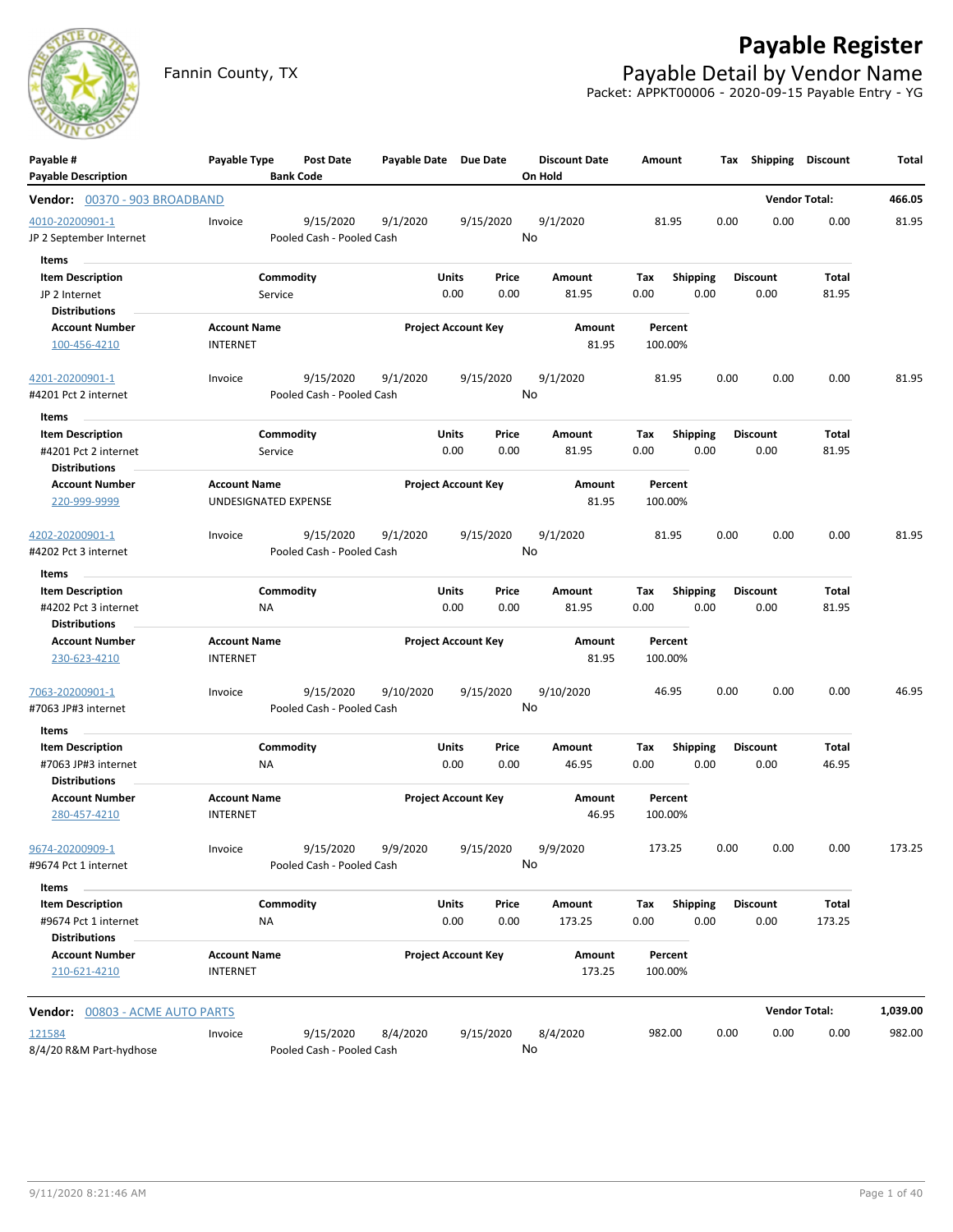| <b>Post Date</b><br><b>Discount Date</b>                                                                                                                                                                                   |        |
|----------------------------------------------------------------------------------------------------------------------------------------------------------------------------------------------------------------------------|--------|
| Payable #<br>Payable Type<br>Payable Date Due Date<br>Tax Shipping Discount<br>Amount                                                                                                                                      | Total  |
| <b>Bank Code</b><br>On Hold<br><b>Payable Description</b>                                                                                                                                                                  |        |
| Items                                                                                                                                                                                                                      |        |
| <b>Item Description</b><br>Commodity<br>Units<br>Price<br>Amount<br>Tax<br><b>Shipping</b><br><b>Discount</b><br>Total                                                                                                     |        |
| 8/4/20 R&M Part-hydhose<br>Goods<br>2.00<br>491.00<br>982.00<br>0.00<br>0.00<br>0.00<br>982.00<br><b>Distributions</b>                                                                                                     |        |
| <b>Account Number</b><br><b>Account Name</b><br><b>Project Account Key</b><br>Amount<br>Percent                                                                                                                            |        |
| <b>R&amp;M MACHINERY PARTS</b><br>982.00<br>210-621-4580<br>100.00%                                                                                                                                                        |        |
| 9/15/2020<br>9/15/2020<br>8/10/2020<br>0.00<br>0.00<br>0.00<br>121891<br>Invoice<br>8/10/2020<br>57.00<br>No<br>8/10/20 R&M parts-hydhose<br>Pooled Cash - Pooled Cash                                                     | 57.00  |
|                                                                                                                                                                                                                            |        |
| Items<br><b>Item Description</b><br>Commodity<br>Units<br>Price<br>Amount<br>Tax<br><b>Shipping</b><br><b>Discount</b><br>Total                                                                                            |        |
| 0.00<br>8/10/20 R&M parts-hydhose<br>Goods<br>1.00<br>57.00<br>57.00<br>0.00<br>0.00<br>57.00                                                                                                                              |        |
| <b>Distributions</b>                                                                                                                                                                                                       |        |
| <b>Account Number</b><br><b>Account Name</b><br><b>Project Account Key</b><br>Amount<br>Percent                                                                                                                            |        |
| 210-621-4580<br><b>R&amp;M MACHINERY PARTS</b><br>57.00<br>100.00%                                                                                                                                                         |        |
| <b>Vendor Total:</b><br><b>Vendor: 00196 - ADVANTAGE SALES</b>                                                                                                                                                             | 118.50 |
| 9/15/2020<br>8/26/2020<br>9/15/2020<br>8/26/2020<br>0.00<br>0.00<br>0.00<br>8215<br>Invoice<br>118.50                                                                                                                      | 118.50 |
| No<br>8/26/20 chain sharpening/rope<br>Pooled Cash - Pooled Cash                                                                                                                                                           |        |
| Items                                                                                                                                                                                                                      |        |
| <b>Item Description</b><br>Commodity<br><b>Shipping</b><br>Units<br>Price<br>Amount<br>Tax<br><b>Discount</b><br>Total                                                                                                     |        |
| 9.00<br>9.00<br>0.00<br>8/26/20 chain sharpening<br>Goods<br>81.00<br>0.00<br>0.00<br>81.00<br><b>Distributions</b>                                                                                                        |        |
| <b>Account Name</b><br><b>Project Account Key</b><br><b>Account Number</b><br>Amount<br>Percent                                                                                                                            |        |
| <b>R&amp;M MACHINERY PARTS</b><br>81.00<br>100.00%<br>210-621-4580                                                                                                                                                         |        |
| Items                                                                                                                                                                                                                      |        |
| <b>Item Description</b><br>Commodity<br>Price<br>Units<br>Amount<br>Tax<br><b>Shipping</b><br><b>Discount</b><br>Total                                                                                                     |        |
| 8/26/20 install new rope<br>0.50<br>75.00<br>37.50<br>0.00<br>0.00<br>0.00<br>37.50<br>Goods                                                                                                                               |        |
| <b>Distributions</b>                                                                                                                                                                                                       |        |
| <b>Account Name</b><br><b>Project Account Key</b><br><b>Account Number</b><br>Amount<br>Percent<br>210-621-4580<br>37.50<br><b>R&amp;M MACHINERY PARTS</b><br>100.00%                                                      |        |
| <b>Vendor Total:</b><br><b>Vendor: 00240 - AMAZON CAPITAL SERVICES, INC</b>                                                                                                                                                | 111.75 |
| 9/15/2020<br>8/17/2020<br>9/15/2020<br>8/17/2020<br>90.78<br>0.00<br>0.00<br>0.00<br>Invoice                                                                                                                               | 90.78  |
| 1G67-G3FH-HMJ1<br>No<br>A1X47KNGEA2ZBY Verbatim BD-R<br>Pooled Cash - Pooled Cash                                                                                                                                          |        |
| Items                                                                                                                                                                                                                      |        |
| Commodity<br>Units<br>Total<br><b>Item Description</b><br>Price<br>Amount<br>Tax<br><b>Shipping</b><br><b>Discount</b><br>90.78<br>0.00<br>90.78<br>A1X47KNGEA2ZBY Verbatim BD-R<br>Goods<br>2.00<br>45.39<br>0.00<br>0.00 |        |
| <b>Distributions</b><br><b>Account Name</b><br><b>Project Account Key</b><br><b>Account Number</b><br>Amount<br>Percent                                                                                                    |        |
| <b>OFFICE SUPPLIES</b><br>90.78<br>100.00%<br>100-560-3100                                                                                                                                                                 |        |
| 9/15/2020<br>8/26/2020<br>9/15/2020<br>8/26/2020<br>14.98<br>0.00<br>5.99<br>0.00<br>1MTW-YV1X-6X13<br>Invoice                                                                                                             | 20.97  |
| No<br>Pooled Cash - Pooled Cash<br>A1X47KNGEA2ZBY election supply                                                                                                                                                          |        |
| Items                                                                                                                                                                                                                      |        |
| Commodity<br><b>Item Description</b><br>Units<br>Price<br>Amount<br>Tax<br><b>Shipping</b><br><b>Discount</b><br>Total                                                                                                     |        |
| 7.71<br>0.00<br>1.00<br>7.71<br>0.00<br>0.00<br>7.71<br>A1X47KNGEA2ZBY election supply ziploc b Goods                                                                                                                      |        |
| <b>Distributions</b>                                                                                                                                                                                                       |        |
| <b>Project Account Key</b><br><b>Account Number</b><br><b>Account Name</b><br>Amount<br>Percent                                                                                                                            |        |
| <b>ELECTION SUPPLIES</b><br>7.71<br>100.00%<br>100-404-3100                                                                                                                                                                |        |
| Items                                                                                                                                                                                                                      |        |
| Commodity<br><b>Item Description</b><br>Units<br>Price<br>Amount<br><b>Shipping</b><br><b>Discount</b><br>Total<br>Тах                                                                                                     |        |
| 1.00<br>7.27<br>7.27<br>0.00<br>5.99<br>0.00<br>13.26<br>A1X47KNGEA2ZBY election supply precisi Goods                                                                                                                      |        |
| <b>Distributions</b>                                                                                                                                                                                                       |        |
| <b>Account Name</b><br><b>Project Account Key</b><br><b>Account Number</b><br>Amount<br>Percent<br>100-404-3100<br><b>ELECTION SUPPLIES</b><br>13.26<br>100.00%                                                            |        |

**Vendor:** VEN02070 - Arie, Bethany **Vendor Total: 147.20**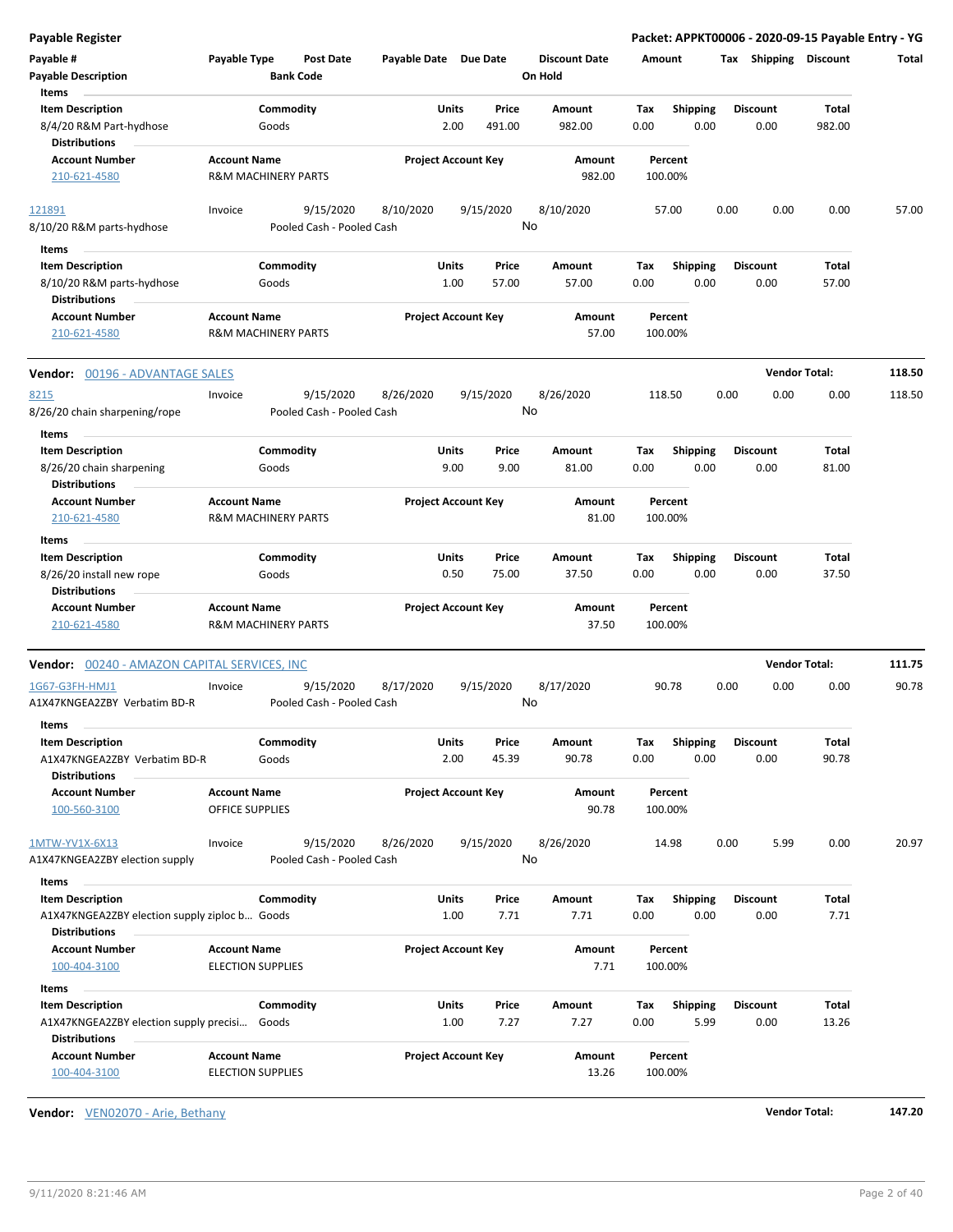| Payable Register                                              |                                    |                                        |              |                                |                                 | Packet: APPKT00006 - 2020-09-15 Payable Entry - YG |      |                         |                       |           |
|---------------------------------------------------------------|------------------------------------|----------------------------------------|--------------|--------------------------------|---------------------------------|----------------------------------------------------|------|-------------------------|-----------------------|-----------|
| Payable #<br><b>Payable Description</b>                       | Payable Type                       | <b>Post Date</b><br><b>Bank Code</b>   | Payable Date | <b>Due Date</b>                | <b>Discount Date</b><br>On Hold | Amount                                             |      | Tax Shipping Discount   |                       | Total     |
| <b>INV0000004</b><br>July- Aug travel - 256 miles             | Invoice                            | 9/15/2020<br>Pooled Cash - Pooled Cash | 8/27/2020    | 9/15/2020                      | 8/27/2020<br>No                 | 147.20                                             | 0.00 | 0.00                    | 0.00                  | 147.20    |
| Items                                                         |                                    |                                        |              |                                |                                 |                                                    |      |                         |                       |           |
| <b>Item Description</b><br>July- Aug travel - 256 miles       |                                    | Commodity<br>ΝA                        |              | Units<br>Price<br>0.00<br>0.00 | Amount<br>147.20                | Tax<br><b>Shipping</b><br>0.00                     | 0.00 | <b>Discount</b><br>0.00 | Total<br>147.20       |           |
| <b>Distributions</b><br><b>Account Number</b>                 | <b>Account Name</b>                |                                        |              | <b>Project Account Key</b>     | Amount                          | Percent                                            |      |                         |                       |           |
| 100-665-4280                                                  |                                    | IN/OUT CO.TRAVEL/TRAINING-F.C.S.       |              |                                | 147.20                          | 100.00%                                            |      |                         |                       |           |
| Vendor: 00025 - ATMOS ENERGY                                  |                                    |                                        |              |                                |                                 |                                                    |      |                         | <b>Vendor Total:</b>  | 267.51    |
| <b>INV0000005</b>                                             | Invoice                            | 9/15/2020                              | 8/26/2020    | 9/15/2020                      | 8/26/2020                       | 53.14                                              | 0.00 | 0.00                    | 0.00                  | 53.14     |
| Co Bldg gas<br>Items                                          |                                    | Pooled Cash - Pooled Cash              |              |                                | No                              |                                                    |      |                         |                       |           |
| <b>Item Description</b>                                       |                                    | Commodity                              |              | Units<br>Price                 | Amount                          | Tax<br><b>Shipping</b>                             |      | <b>Discount</b>         | Total                 |           |
| Co Bldg gas<br><b>Distributions</b>                           |                                    | <b>NA</b>                              |              | 0.00<br>0.00                   | 53.14                           | 0.00                                               | 0.00 | 0.00                    | 53.14                 |           |
| <b>Account Number</b>                                         | <b>Account Name</b>                |                                        |              | <b>Project Account Key</b>     | Amount                          | Percent                                            |      |                         |                       |           |
| 100-511-4410                                                  | UTILITIES GAS                      |                                        |              |                                | 53.14                           | 100.00%                                            |      |                         |                       |           |
| <b>INV0000006</b><br>TDHS gas                                 | Invoice                            | 9/15/2020<br>Pooled Cash - Pooled Cash | 8/26/2020    | 9/15/2020                      | 8/26/2020<br>No                 | 50.44                                              | 0.00 | 0.00                    | 0.00                  | 50.44     |
| <b>Items</b>                                                  |                                    |                                        |              |                                |                                 |                                                    |      |                         |                       |           |
| <b>Item Description</b><br>TDHS gas<br><b>Distributions</b>   |                                    | Commodity<br>NA                        |              | Units<br>Price<br>0.00<br>0.00 | Amount<br>50.44                 | <b>Shipping</b><br>Tax<br>0.00                     | 0.00 | <b>Discount</b><br>0.00 | <b>Total</b><br>50.44 |           |
| <b>Account Number</b>                                         | <b>Account Name</b>                |                                        |              | <b>Project Account Key</b>     | Amount                          | Percent                                            |      |                         |                       |           |
| 100-640-4410                                                  | UTILITIES GAS                      |                                        |              |                                | 50.44                           | 100.00%                                            |      |                         |                       |           |
| <b>INV0000007</b><br>Windom gas                               | Invoice                            | 9/15/2020<br>Pooled Cash - Pooled Cash | 8/26/2020    | 9/15/2020                      | 8/26/2020<br>No                 | 51.31                                              | 0.00 | 0.00                    | 0.00                  | 51.31     |
| Items                                                         |                                    |                                        |              |                                |                                 |                                                    |      |                         |                       |           |
| <b>Item Description</b><br>Windom gas<br><b>Distributions</b> |                                    | Commodity<br>NA                        |              | Units<br>Price<br>0.00<br>0.00 | Amount<br>51.31                 | Tax<br><b>Shipping</b><br>0.00                     | 0.00 | <b>Discount</b><br>0.00 | Total<br>51.31        |           |
| <b>Account Number</b>                                         | <b>Account Name</b>                |                                        |              | <b>Project Account Key</b>     | Amount                          | Percent                                            |      |                         |                       |           |
| 100-515-4410                                                  | UTILITIES GAS                      |                                        |              |                                | 51.31                           | 100.00%                                            |      |                         |                       |           |
| <b>INV0000058</b><br>#3034861434 Pct 2 gas                    | Invoice                            | 9/15/2020<br>Pooled Cash - Pooled Cash | 9/3/2020     | 9/15/2020                      | 9/3/2020<br>No                  | 63.86                                              | 0.00 | 0.00                    | 0.00                  | 63.86     |
| Items                                                         |                                    |                                        |              |                                |                                 |                                                    |      |                         |                       |           |
| <b>Item Description</b><br>#3034861434                        |                                    | Commodity<br>ΝA                        |              | Units<br>Price<br>0.00<br>0.00 | Amount<br>63.86                 | <b>Shipping</b><br>Тах<br>0.00                     | 0.00 | <b>Discount</b><br>0.00 | Total<br>63.86        |           |
| <b>Distributions</b><br><b>Account Number</b><br>220-622-4410 | <b>Account Name</b><br>UTILITY GAS |                                        |              | <b>Project Account Key</b>     | Amount<br>63.86                 | Percent<br>100.00%                                 |      |                         |                       |           |
| INV0000070                                                    | Invoice                            | 9/15/2020                              | 8/26/2020    | 9/15/2020                      | 8/26/2020                       | 48.76                                              | 0.00 | 0.00                    | 0.00                  | 48.76     |
| #4014116839 Pct 4 gas<br>Items                                |                                    | Pooled Cash - Pooled Cash              |              |                                | No                              |                                                    |      |                         |                       |           |
| <b>Item Description</b>                                       |                                    | Commodity                              |              | Units<br>Price                 | Amount                          | <b>Shipping</b><br>Tax                             |      | Discount                | Total                 |           |
| #4014116839 Pct 4 gas<br><b>Distributions</b>                 |                                    | ΝA                                     |              | 0.00<br>0.00                   | 48.76                           | 0.00                                               | 0.00 | 0.00                    | 48.76                 |           |
| <b>Account Number</b><br>240-624-4410                         | <b>Account Name</b><br>UTILITY GAS |                                        |              | <b>Project Account Key</b>     | Amount<br>48.76                 | Percent<br>100.00%                                 |      |                         |                       |           |
| <b>Vendor:</b> 00593 - AUSTIN ASPHALT, INC                    |                                    |                                        |              |                                |                                 |                                                    |      |                         | <b>Vendor Total:</b>  | 33,142.75 |
| 370531                                                        | Invoice                            | 9/15/2020                              | 8/19/2020    | 9/15/2020                      | 8/19/2020                       | 33,142.75                                          | 0.00 | 0.00                    | 0.00                  | 33,142.75 |
| Rock & Gravel-millings                                        |                                    | Pooled Cash - Pooled Cash              |              |                                | No                              |                                                    |      |                         |                       |           |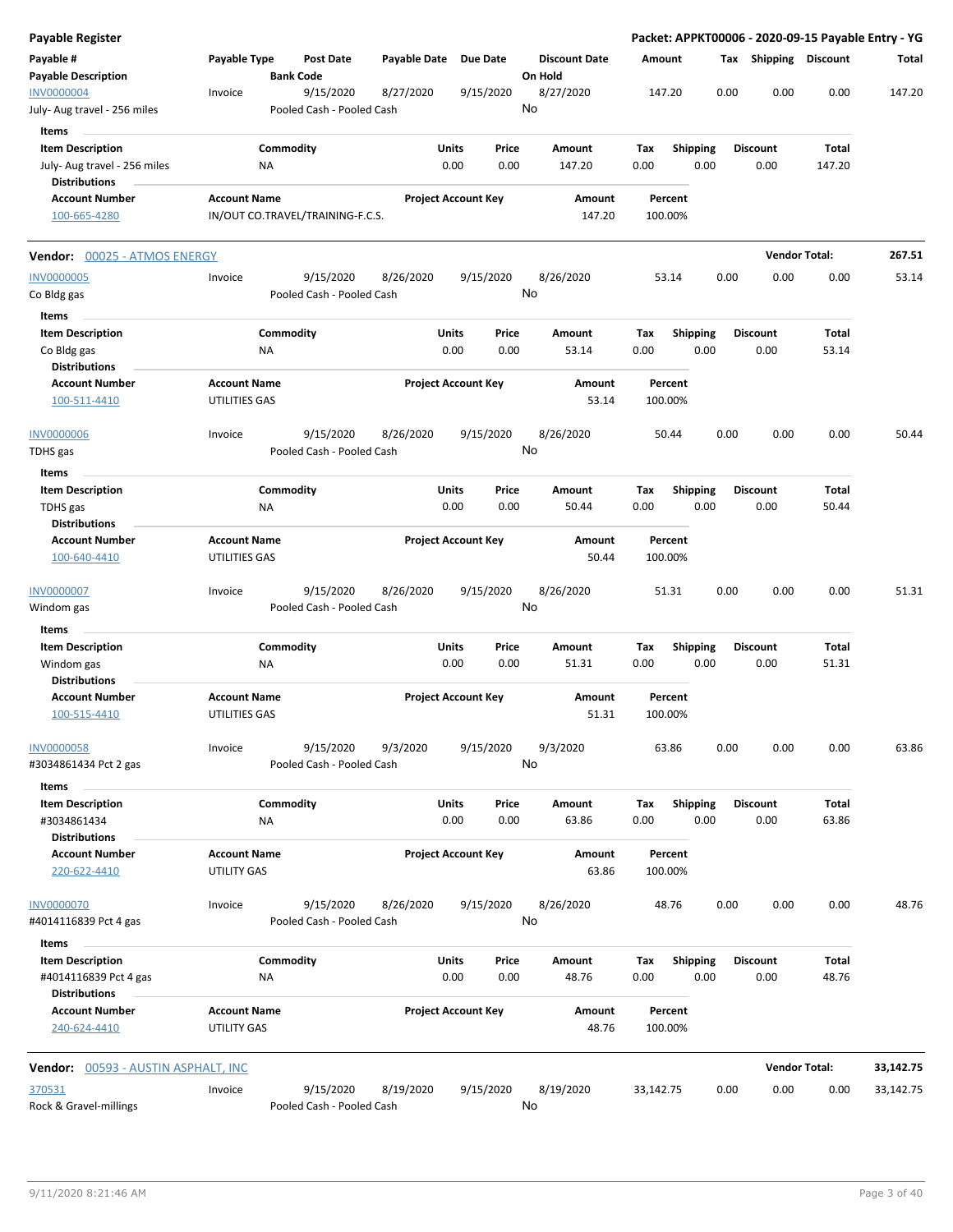|  | Payable Register |
|--|------------------|
|  |                  |

| Payable #<br><b>Payable Description</b><br>Items                          | Payable Type                                    | <b>Bank Code</b>     | Post Date                              | Payable Date Due Date |                |                            |    | <b>Discount Date</b><br>On Hold | Amount      |                         |      | Tax Shipping Discount   |                      | Total  |
|---------------------------------------------------------------------------|-------------------------------------------------|----------------------|----------------------------------------|-----------------------|----------------|----------------------------|----|---------------------------------|-------------|-------------------------|------|-------------------------|----------------------|--------|
| <b>Item Description</b><br>Rock & Gravel-millings<br><b>Distributions</b> |                                                 | Commodity<br>ΝA      |                                        |                       | Units<br>0.00  | Price<br>0.00              |    | Amount<br>11,047.58             | Tax<br>0.00 | <b>Shipping</b><br>0.00 |      | <b>Discount</b><br>0.00 | Total<br>11,047.58   |        |
| <b>Account Number</b><br>221-622-3410                                     | <b>Account Name</b><br>R & B MAT. ROCK & GRAVEL |                      |                                        |                       |                | <b>Project Account Key</b> |    | Amount<br>11,047.58             |             | Percent<br>100.00%      |      |                         |                      |        |
| Items                                                                     |                                                 |                      |                                        |                       |                |                            |    |                                 |             |                         |      |                         |                      |        |
| <b>Item Description</b>                                                   |                                                 | Commodity            |                                        |                       | Units          | Price                      |    | Amount                          | Tax         | <b>Shipping</b>         |      | <b>Discount</b>         | Total                |        |
| Rock & Gravel-millings<br><b>Distributions</b>                            |                                                 | NA                   |                                        |                       | 0.00           | 0.00                       |    | 11,047.59                       | 0.00        | 0.00                    |      | 0.00                    | 11,047.59            |        |
| <b>Account Number</b>                                                     | <b>Account Name</b>                             |                      |                                        |                       |                | <b>Project Account Key</b> |    | Amount                          |             | Percent                 |      |                         |                      |        |
| 230-623-3410                                                              | R&B MAT. ROCK & GRAVEL                          |                      |                                        |                       |                |                            |    | 11,047.59                       |             | 100.00%                 |      |                         |                      |        |
| Items                                                                     |                                                 |                      |                                        |                       |                |                            |    |                                 |             |                         |      |                         |                      |        |
| <b>Item Description</b>                                                   |                                                 | Commodity            |                                        |                       | Units          | Price                      |    | Amount                          | Тах         | <b>Shipping</b>         |      | <b>Discount</b>         | Total                |        |
| Rock & Gravel-millings<br><b>Distributions</b>                            |                                                 | ΝA                   |                                        |                       | 0.00           | 0.00                       |    | 11,047.58                       | 0.00        | 0.00                    |      | 0.00                    | 11,047.58            |        |
| <b>Account Number</b><br>241-624-3410                                     | <b>Account Name</b><br>R&B MAT. ROCK & GRAVEL   |                      |                                        |                       |                | <b>Project Account Key</b> |    | Amount<br>11,047.58             |             | Percent<br>100.00%      |      |                         |                      |        |
| Vendor: VEN02071 - Barcodes LLC                                           |                                                 |                      |                                        |                       |                |                            |    |                                 |             |                         |      |                         | <b>Vendor Total:</b> | 778.73 |
| <b>INV6448332</b>                                                         | Invoice                                         |                      | 9/15/2020                              | 8/14/2020             |                | 9/15/2020                  |    | 8/14/2020                       |             | 700.00                  | 0.00 | 78.73                   | 0.00                 | 778.73 |
| Resin Ribbon<br>Items                                                     |                                                 |                      | Pooled Cash - Pooled Cash              |                       |                |                            | No |                                 |             |                         |      |                         |                      |        |
| <b>Item Description</b>                                                   |                                                 | Commodity            |                                        |                       | Units          | Price                      |    | Amount                          | Tax         | <b>Shipping</b>         |      | <b>Discount</b>         | Total                |        |
| Resin Ribbon<br><b>Distributions</b>                                      |                                                 | Goods                |                                        |                       | 96.00          | 7.29                       |    | 700.00                          | 0.00        | 78.73                   |      | 0.00                    | 778.73               |        |
| <b>Account Number</b><br>100-560-5720                                     | <b>Account Name</b><br>OFFICE EQUIPMENT         |                      |                                        |                       |                | <b>Project Account Key</b> |    | Amount<br>778.73                |             | Percent<br>100.00%      |      |                         |                      |        |
| Vendor: 00481 - BBC CONSULTING                                            |                                                 |                      |                                        |                       |                |                            |    |                                 |             |                         |      |                         | <b>Vendor Total:</b> | 900.00 |
| 8165                                                                      | Invoice                                         |                      | 9/15/2020                              | 9/1/2020              |                | 9/15/2020                  |    | 9/1/2020                        | 900.00      |                         | 0.00 | 0.00                    | 0.00                 | 900.00 |
| Sept consulting fee                                                       |                                                 |                      | Pooled Cash - Pooled Cash              |                       |                |                            | No |                                 |             |                         |      |                         |                      |        |
| Items                                                                     |                                                 |                      |                                        |                       |                |                            |    |                                 |             |                         |      |                         |                      |        |
| <b>Item Description</b><br>Sept consulting fee                            |                                                 | Commodity<br>Service |                                        |                       | Units<br>0.00  | Price<br>0.00              |    | Amount<br>900.00                | Tax<br>0.00 | <b>Shipping</b><br>0.00 |      | <b>Discount</b><br>0.00 | Total<br>900.00      |        |
| <b>Distributions</b><br><b>Account Number</b><br>100-503-1070             | <b>Account Name</b>                             |                      | SALARY PART-TIME TECHNICIAN            |                       |                | <b>Project Account Key</b> |    | Amount<br>900.00                |             | Percent<br>100.00%      |      |                         |                      |        |
| <b>Vendor:</b> 00804 - BI-LO WHOLESALE, INC                               |                                                 |                      |                                        |                       |                |                            |    |                                 |             |                         |      |                         | <b>Vendor Total:</b> | 112.93 |
| 5641726<br>8/4/20 shop supply/R&M parts                                   | Invoice                                         |                      | 9/15/2020<br>Pooled Cash - Pooled Cash | 8/4/2020              |                | 9/15/2020                  | No | 8/4/2020                        |             | 59.48                   | 0.00 | 0.00                    | 0.00                 | 59.48  |
| Items                                                                     |                                                 |                      |                                        |                       |                |                            |    |                                 |             |                         |      |                         |                      |        |
| <b>Item Description</b><br>8/4/20 shop supply roll towels                 |                                                 | Commodity<br>Goods   |                                        |                       | Units<br>24.00 | Price<br>2.15              |    | Amount<br>51.60                 | Тах<br>0.00 | <b>Shipping</b><br>0.00 |      | <b>Discount</b><br>0.00 | Total<br>51.60       |        |
| <b>Distributions</b><br><b>Account Number</b><br>210-621-3400             | <b>Account Name</b><br><b>SHOP SUPPLIES</b>     |                      |                                        |                       |                | <b>Project Account Key</b> |    | Amount<br>51.60                 |             | Percent<br>100.00%      |      |                         |                      |        |
| Items                                                                     |                                                 |                      |                                        |                       |                |                            |    |                                 |             |                         |      |                         |                      |        |
| <b>Item Description</b><br>8/4/20 R&M parts-dual foot gauge               |                                                 | Commodity<br>Goods   |                                        |                       | Units<br>1.00  | Price<br>7.88              |    | Amount<br>7.88                  | Tax<br>0.00 | Shipping<br>0.00        |      | <b>Discount</b><br>0.00 | Total<br>7.88        |        |
| <b>Distributions</b><br><b>Account Number</b>                             | <b>Account Name</b>                             |                      |                                        |                       |                | <b>Project Account Key</b> |    | Amount                          |             | Percent                 |      |                         |                      |        |
| 210-621-4580                                                              | <b>R&amp;M MACHINERY PARTS</b>                  |                      |                                        |                       |                |                            |    | 7.88                            |             | 100.00%                 |      |                         |                      |        |
| 5653797<br>9/3/20 shop supply/R&M parts                                   | Invoice                                         |                      | 9/15/2020<br>Pooled Cash - Pooled Cash | 9/3/2020              |                | 9/15/2020                  | No | 9/3/2020                        |             | 53.45                   | 0.00 | 0.00                    | 0.00                 | 53.45  |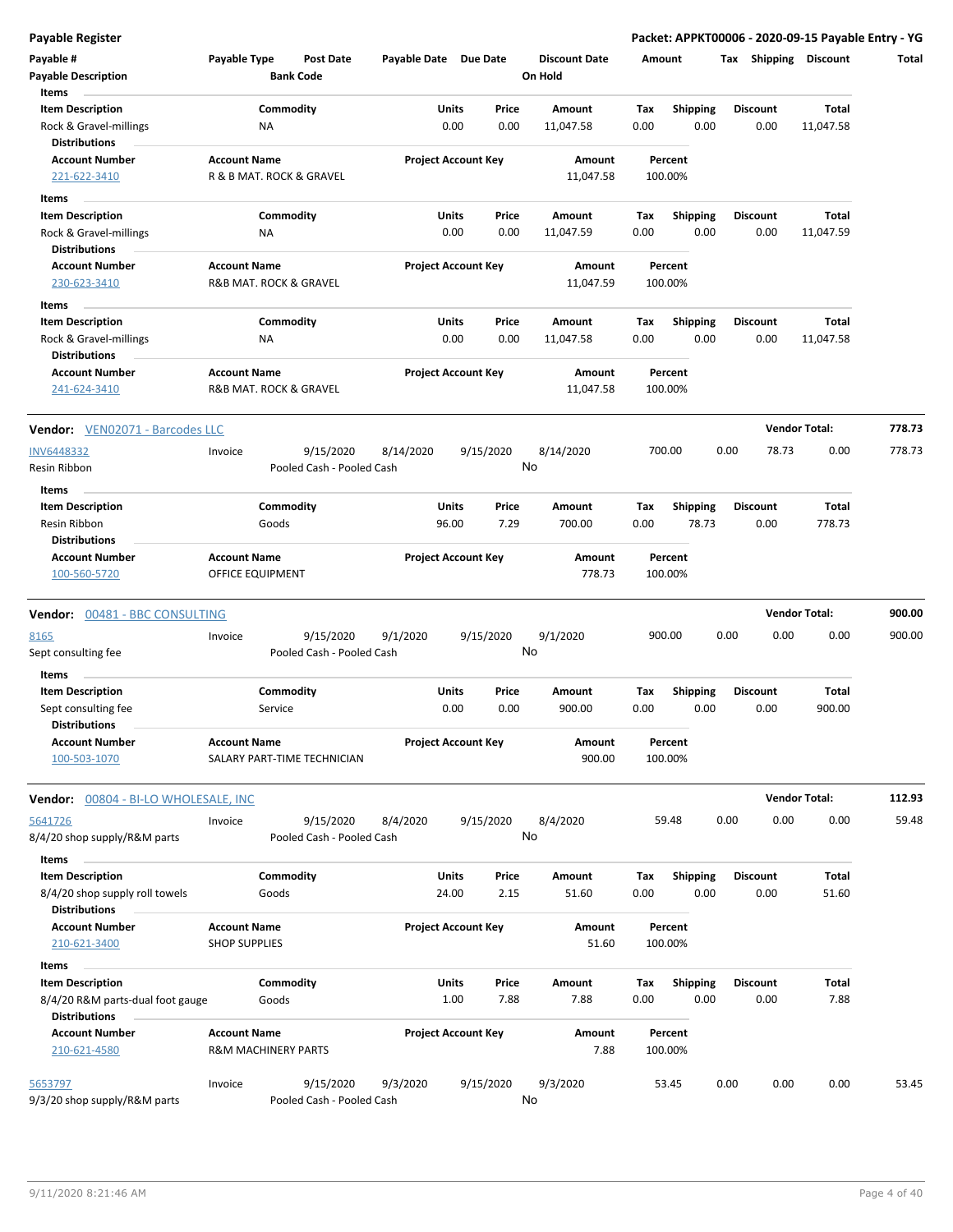|  |  | Payable Register |
|--|--|------------------|
|  |  |                  |

| Payable #<br><b>Payable Description</b><br>Items                                        | Payable Type                                          | Post Date<br><b>Bank Code</b> |                           | Payable Date Due Date      |                |                 | <b>Discount Date</b><br>On Hold | Amount      |                         |      | Tax Shipping Discount   |                   | Total     |
|-----------------------------------------------------------------------------------------|-------------------------------------------------------|-------------------------------|---------------------------|----------------------------|----------------|-----------------|---------------------------------|-------------|-------------------------|------|-------------------------|-------------------|-----------|
| <b>Item Description</b><br>9/3/20 shop supply towels<br><b>Distributions</b>            |                                                       | Commodity<br>Goods            |                           |                            | Units<br>12.00 | Price<br>2.15   | Amount<br>25.80                 | Tax<br>0.00 | <b>Shipping</b><br>0.00 |      | <b>Discount</b><br>0.00 | Total<br>25.80    |           |
| <b>Account Number</b><br>210-621-3400                                                   | <b>Account Name</b><br><b>SHOP SUPPLIES</b>           |                               |                           | <b>Project Account Key</b> |                |                 | Amount<br>25.80                 |             | Percent<br>100.00%      |      |                         |                   |           |
| Items                                                                                   |                                                       |                               |                           |                            |                |                 |                                 |             |                         |      |                         |                   |           |
| <b>Item Description</b><br>9/3/20 shop supply grinding wheel<br><b>Distributions</b>    |                                                       | Commodity<br>Goods            |                           |                            | Units<br>1.00  | Price<br>3.95   | Amount<br>3.95                  | Tax<br>0.00 | <b>Shipping</b><br>0.00 |      | <b>Discount</b><br>0.00 | Total<br>3.95     |           |
| <b>Account Number</b><br>210-621-3400                                                   | <b>Account Name</b><br><b>SHOP SUPPLIES</b>           |                               |                           | <b>Project Account Key</b> |                |                 | Amount<br>3.95                  |             | Percent<br>100.00%      |      |                         |                   |           |
| Items                                                                                   |                                                       |                               |                           |                            |                |                 |                                 |             |                         |      |                         |                   |           |
| <b>Item Description</b><br>9/3/20 R&M Parts- wiper blades<br><b>Distributions</b>       |                                                       | Commodity<br>Goods            |                           |                            | Units<br>2.00  | Price<br>11.85  | Amount<br>23.70                 | Tax<br>0.00 | <b>Shipping</b><br>0.00 |      | <b>Discount</b><br>0.00 | Total<br>23.70    |           |
| <b>Account Number</b><br>210-621-4580                                                   | <b>Account Name</b><br><b>R&amp;M MACHINERY PARTS</b> |                               |                           | <b>Project Account Key</b> |                |                 | Amount<br>23.70                 |             | Percent<br>100.00%      |      |                         |                   |           |
| <b>Vendor: 00575 - BLAZER RESOURCES INC</b>                                             |                                                       |                               |                           |                            |                |                 |                                 |             |                         |      | <b>Vendor Total:</b>    |                   | 9,000.00  |
| IN008031<br>Pct 2 road oil<br>Items                                                     | Invoice                                               | 9/15/2020                     | Pooled Cash - Pooled Cash | 8/27/2020                  |                | 9/15/2020<br>No | 8/27/2020                       | 9,000.00    |                         | 0.00 | 0.00                    | 0.00              | 9,000.00  |
| <b>Item Description</b>                                                                 |                                                       | Commodity                     |                           |                            | Units          | Price           | Amount                          | Tax         | <b>Shipping</b>         |      | <b>Discount</b>         | Total             |           |
| Pct 2 road oil<br><b>Distributions</b>                                                  | NA                                                    |                               |                           |                            | 0.00           | 0.00            | 9,000.00                        | 0.00        | 0.00                    |      | 0.00                    | 9,000.00          |           |
| <b>Account Number</b><br>220-622-3440                                                   | <b>Account Name</b><br>R&B MAT. ASPHALT/RD OIL        |                               |                           | <b>Project Account Key</b> |                |                 | Amount<br>9,000.00              |             | Percent<br>100.00%      |      |                         |                   |           |
| <b>Vendor:</b> 00017 - BOIS D'ARC MUD                                                   |                                                       |                               |                           |                            |                |                 |                                 |             |                         |      | <b>Vendor Total:</b>    |                   | 360.21    |
| INV0000062<br>Pct 3 water                                                               | Invoice                                               | 9/15/2020                     | Pooled Cash - Pooled Cash | 8/31/2020                  |                | 9/15/2020<br>No | 8/31/2020                       |             | 32.21                   | 0.00 | 0.00                    | 0.00              | 32.21     |
| Items<br><b>Item Description</b><br>Pct 3 water<br><b>Distributions</b>                 | NA                                                    | Commodity                     |                           |                            | Units<br>0.00  | Price<br>0.00   | Amount<br>32.21                 | Tax<br>0.00 | <b>Shipping</b><br>0.00 |      | <b>Discount</b><br>0.00 | Total<br>32.21    |           |
| <b>Account Number</b><br>230-623-4420                                                   | <b>Account Name</b><br>UTILITY WATER                  |                               |                           | <b>Project Account Key</b> |                |                 | Amount<br>32.21                 |             | Percent<br>100.00%      |      |                         |                   |           |
| <u>INV0000074</u><br>9/1/20 water-29,300 gallons                                        | Invoice                                               | 9/15/2020                     | Pooled Cash - Pooled Cash | 9/1/2020                   | 9/15/2020      | No              | 9/1/2020                        |             | 328.00                  | 0.00 | 0.00                    | 0.00              | 328.00    |
| Items<br><b>Item Description</b><br>9/1/20 water-29,300 gallons<br><b>Distributions</b> | NA                                                    | Commodity                     |                           |                            | Units<br>0.00  | Price<br>0.00   | Amount<br>328.00                | Tax<br>0.00 | <b>Shipping</b><br>0.00 |      | <b>Discount</b><br>0.00 | Total<br>328.00   |           |
| <b>Account Number</b><br>231-623-3410                                                   | <b>Account Name</b><br>R&B MAT. ROCK & GRAVEL         |                               |                           | <b>Project Account Key</b> |                |                 | Amount<br>328.00                |             | Percent<br>100.00%      |      |                         |                   |           |
| Vendor: 00213 - BONHAM ASSOC. MANAGEMENT LTD                                            |                                                       |                               |                           |                            |                |                 |                                 |             |                         |      | <b>Vendor Total:</b>    |                   | 10,109.81 |
| <b>INV0000008</b><br>Jan-Aug 2020 water 800 E 2nd                                       | Invoice                                               | 9/15/2020                     | Pooled Cash - Pooled Cash | 9/3/2020                   |                | 9/15/2020<br>No | 9/3/2020                        | 1,125.00    |                         | 0.00 | 0.00                    | 0.00              | 1,125.00  |
| Items<br><b>Item Description</b><br>Jan-Aug 2020 water 800 E 2nd                        | ΝA                                                    | Commodity                     |                           |                            | Units<br>0.00  | Price<br>0.00   | Amount<br>1,125.00              | Tax<br>0.00 | Shipping<br>0.00        |      | <b>Discount</b><br>0.00 | Total<br>1,125.00 |           |
| <b>Distributions</b><br><b>Account Number</b><br>100-518-4420                           | <b>Account Name</b><br>UTILITIES WATER                |                               |                           | <b>Project Account Key</b> |                |                 | Amount<br>1,125.00              |             | Percent<br>100.00%      |      |                         |                   |           |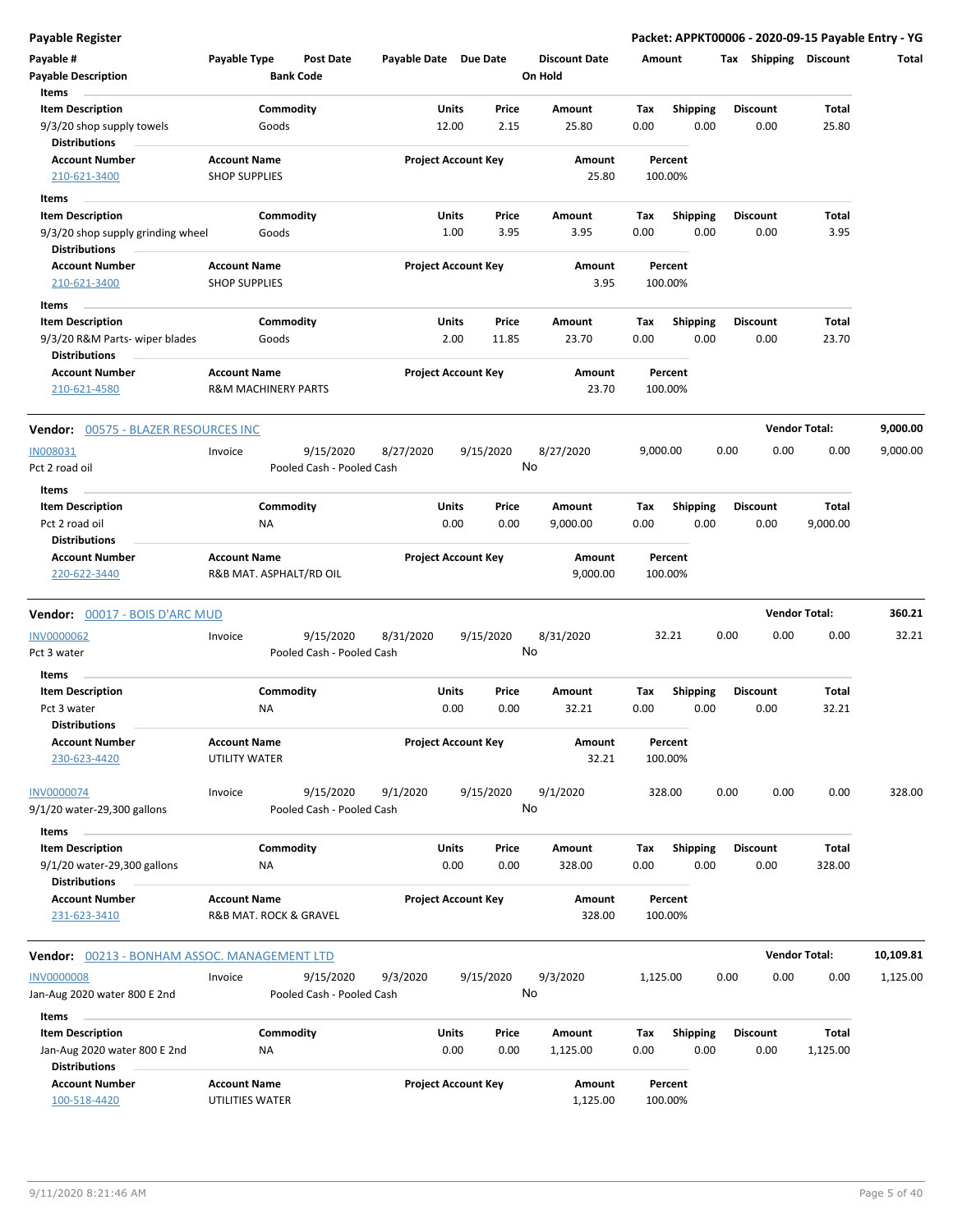| Payable Register                                                              |                                          |                      |                                        |                       |               |                            |    |                                 |             |                    |                         |      |                         | Packet: APPKT00006 - 2020-09-15 Payable Entry - YG |           |
|-------------------------------------------------------------------------------|------------------------------------------|----------------------|----------------------------------------|-----------------------|---------------|----------------------------|----|---------------------------------|-------------|--------------------|-------------------------|------|-------------------------|----------------------------------------------------|-----------|
| Payable #<br><b>Payable Description</b>                                       | Payable Type                             |                      | Post Date<br><b>Bank Code</b>          | Payable Date Due Date |               |                            |    | <b>Discount Date</b><br>On Hold | Amount      |                    |                         |      | Tax Shipping Discount   |                                                    | Total     |
| INV0000009<br>Sept 2019-Aug2020 electric 800 E 2nd                            | Invoice                                  |                      | 9/15/2020<br>Pooled Cash - Pooled Cash | 9/1/2020              |               | 9/15/2020                  | No | 9/1/2020                        | 8,984.81    |                    |                         | 0.00 | 0.00                    | 0.00                                               | 8,984.81  |
| Items                                                                         |                                          |                      |                                        |                       |               |                            |    |                                 |             |                    |                         |      |                         |                                                    |           |
| <b>Item Description</b>                                                       |                                          | Commodity            |                                        |                       | Units         | Price                      |    | Amount                          | Tax         |                    | <b>Shipping</b>         |      | <b>Discount</b>         | Total                                              |           |
| Sept 2019-Aug2020 electric 800 E 2nd                                          |                                          | ΝA                   |                                        |                       | 0.00          | 0.00                       |    | 8,984.81                        | 0.00        |                    | 0.00                    |      | 0.00                    | 8,984.81                                           |           |
| <b>Distributions</b>                                                          |                                          |                      |                                        |                       |               |                            |    |                                 |             |                    |                         |      |                         |                                                    |           |
| <b>Account Number</b>                                                         | <b>Account Name</b>                      |                      |                                        |                       |               | <b>Project Account Key</b> |    | Amount                          |             | Percent            |                         |      |                         |                                                    |           |
| 100-518-4400                                                                  | UTILITIES ELECTRICITY                    |                      |                                        |                       |               |                            |    | 8,984.81                        |             | 100.00%            |                         |      |                         |                                                    |           |
| <b>Vendor:</b> 00800 - BONHAM QUICK LUBE                                      |                                          |                      |                                        |                       |               |                            |    |                                 |             |                    |                         |      | <b>Vendor Total:</b>    |                                                    | 160.00    |
| 93427                                                                         | Invoice                                  |                      | 9/15/2020                              | 8/28/2020             |               | 9/15/2020                  |    | 8/28/2020                       |             | 47.00              |                         | 0.00 | 0.00                    | 0.00                                               | 47.00     |
| 8/28/20 2019 Ford Unit 5206<br>Items                                          |                                          |                      | Pooled Cash - Pooled Cash              |                       |               |                            | No |                                 |             |                    |                         |      |                         |                                                    |           |
| <b>Item Description</b>                                                       |                                          | Commodity            |                                        |                       | Units         | Price                      |    | Amount                          | Tax         |                    | Shipping                |      | <b>Discount</b>         | Total                                              |           |
| 8/28/20 2019 Ford Unit 5206<br><b>Distributions</b>                           |                                          | Service              |                                        |                       | 0.00          | 0.00                       |    | 47.00                           | 0.00        |                    | 0.00                    |      | 0.00                    | 47.00                                              |           |
| <b>Account Number</b><br>100-560-4540                                         | <b>Account Name</b><br>R & M AUTOMOBILES |                      |                                        |                       |               | <b>Project Account Key</b> |    | Amount<br>47.00                 |             | Percent<br>100.00% |                         |      |                         |                                                    |           |
|                                                                               |                                          |                      |                                        |                       |               |                            |    |                                 |             |                    |                         |      |                         |                                                    |           |
| 93538<br>8/31/20 2020 Chev Unit 0342                                          | Invoice                                  |                      | 9/15/2020<br>Pooled Cash - Pooled Cash | 8/31/2020             |               | 9/15/2020                  | No | 8/31/2020                       |             | 13.00              |                         | 0.00 | 0.00                    | 0.00                                               | 13.00     |
| <b>Items</b>                                                                  |                                          |                      |                                        |                       |               |                            |    |                                 |             |                    |                         |      |                         |                                                    |           |
| <b>Item Description</b>                                                       |                                          | Commodity            |                                        |                       | Units         | Price                      |    | Amount                          | Tax         |                    | <b>Shipping</b>         |      | <b>Discount</b>         | Total                                              |           |
| 8/31/20 2020 Chev Unit 0342<br><b>Distributions</b>                           |                                          | ΝA                   |                                        |                       | 0.00          | 0.00                       |    | 13.00                           | 0.00        |                    | 0.00                    |      | 0.00                    | 13.00                                              |           |
| <b>Account Number</b><br>100-560-4540                                         | <b>Account Name</b><br>R & M AUTOMOBILES |                      |                                        |                       |               | <b>Project Account Key</b> |    | Amount<br>13.00                 |             | Percent<br>100.00% |                         |      |                         |                                                    |           |
| 93615<br>9/1/20 2018 Dodge Unit 3272                                          | Invoice                                  |                      | 9/15/2020<br>Pooled Cash - Pooled Cash | 9/1/2020              |               | 9/15/2020                  | No | 9/1/2020                        |             | 74.00              |                         | 0.00 | 0.00                    | 0.00                                               | 74.00     |
| Items                                                                         |                                          |                      |                                        |                       |               |                            |    |                                 |             |                    |                         |      |                         |                                                    |           |
| <b>Item Description</b>                                                       |                                          | Commodity            |                                        |                       | Units         | Price                      |    | Amount                          | Tax         |                    | <b>Shipping</b>         |      | <b>Discount</b>         | Total                                              |           |
| 9/1/20 2018 Dodge Unit 3272<br><b>Distributions</b>                           |                                          | ΝA                   |                                        |                       | 0.00          | 0.00                       |    | 74.00                           | 0.00        |                    | 0.00                    |      | 0.00                    | 74.00                                              |           |
| <b>Account Number</b><br>100-560-4540                                         | <b>Account Name</b><br>R & M AUTOMOBILES |                      |                                        |                       |               | <b>Project Account Key</b> |    | Amount<br>74.00                 |             | Percent<br>100.00% |                         |      |                         |                                                    |           |
| <u>93635</u>                                                                  | Invoice                                  |                      | 9/15/2020                              | 9/1/2020              |               | 9/15/2020                  |    | 9/1/2020                        |             | 26.00              |                         | 0.00 | 0.00                    | 0.00                                               | 26.00     |
| 9/1/20 2018 Ford Unit 1068                                                    |                                          |                      | Pooled Cash - Pooled Cash              |                       |               |                            | No |                                 |             |                    |                         |      |                         |                                                    |           |
| Items                                                                         |                                          |                      |                                        |                       |               |                            |    |                                 |             |                    |                         |      |                         |                                                    |           |
| <b>Item Description</b><br>9/1/20 2018 Ford Unit 1068<br><b>Distributions</b> |                                          | Commodity<br>Service |                                        |                       | Units<br>0.00 | Price<br>0.00              |    | Amount<br>26.00                 | Tax<br>0.00 |                    | <b>Shipping</b><br>0.00 |      | <b>Discount</b><br>0.00 | Total<br>26.00                                     |           |
| <b>Account Number</b><br>100-560-4540                                         | <b>Account Name</b><br>R & M AUTOMOBILES |                      |                                        |                       |               | <b>Project Account Key</b> |    | Amount<br>26.00                 |             | Percent<br>100.00% |                         |      |                         |                                                    |           |
|                                                                               |                                          |                      |                                        |                       |               |                            |    |                                 |             |                    |                         |      |                         |                                                    |           |
| Vendor: 00046 - BONHAM, CITY OF                                               |                                          |                      |                                        |                       |               |                            |    |                                 |             |                    |                         |      | <b>Vendor Total:</b>    |                                                    | 37,551.04 |
| 204-0041265-003                                                               | Invoice                                  |                      | 9/15/2020                              | 8/27/2020             |               | 9/15/2020                  |    | 8/27/2020                       |             | 75.46              |                         | 0.00 | 0.00                    | 0.00                                               | 75.46     |
| Aug Utilites 108 E Sam Rayburn                                                |                                          |                      | Pooled Cash - Pooled Cash              |                       |               |                            | No |                                 |             |                    |                         |      |                         |                                                    |           |
| Items                                                                         |                                          |                      |                                        |                       |               |                            |    |                                 |             |                    |                         |      |                         |                                                    |           |
| <b>Item Description</b>                                                       |                                          | Commodity            |                                        |                       | Units         | Price                      |    | Amount                          | Tax         |                    | Shipping                |      | <b>Discount</b>         | Total                                              |           |
| Aug water/sewer 108 E Sam Rayburn                                             |                                          | Service              |                                        |                       | 0.00          | 0.00                       |    | 57.08                           | 0.00        |                    | 0.00                    |      | 0.00                    | 57.08                                              |           |
| <b>Distributions</b>                                                          |                                          |                      |                                        |                       |               |                            |    |                                 |             |                    |                         |      |                         |                                                    |           |
| <b>Account Number</b><br>100-518-4420                                         | <b>Account Name</b><br>UTILITIES WATER   |                      |                                        |                       |               | <b>Project Account Key</b> |    | Amount<br>57.08                 |             | Percent<br>100.00% |                         |      |                         |                                                    |           |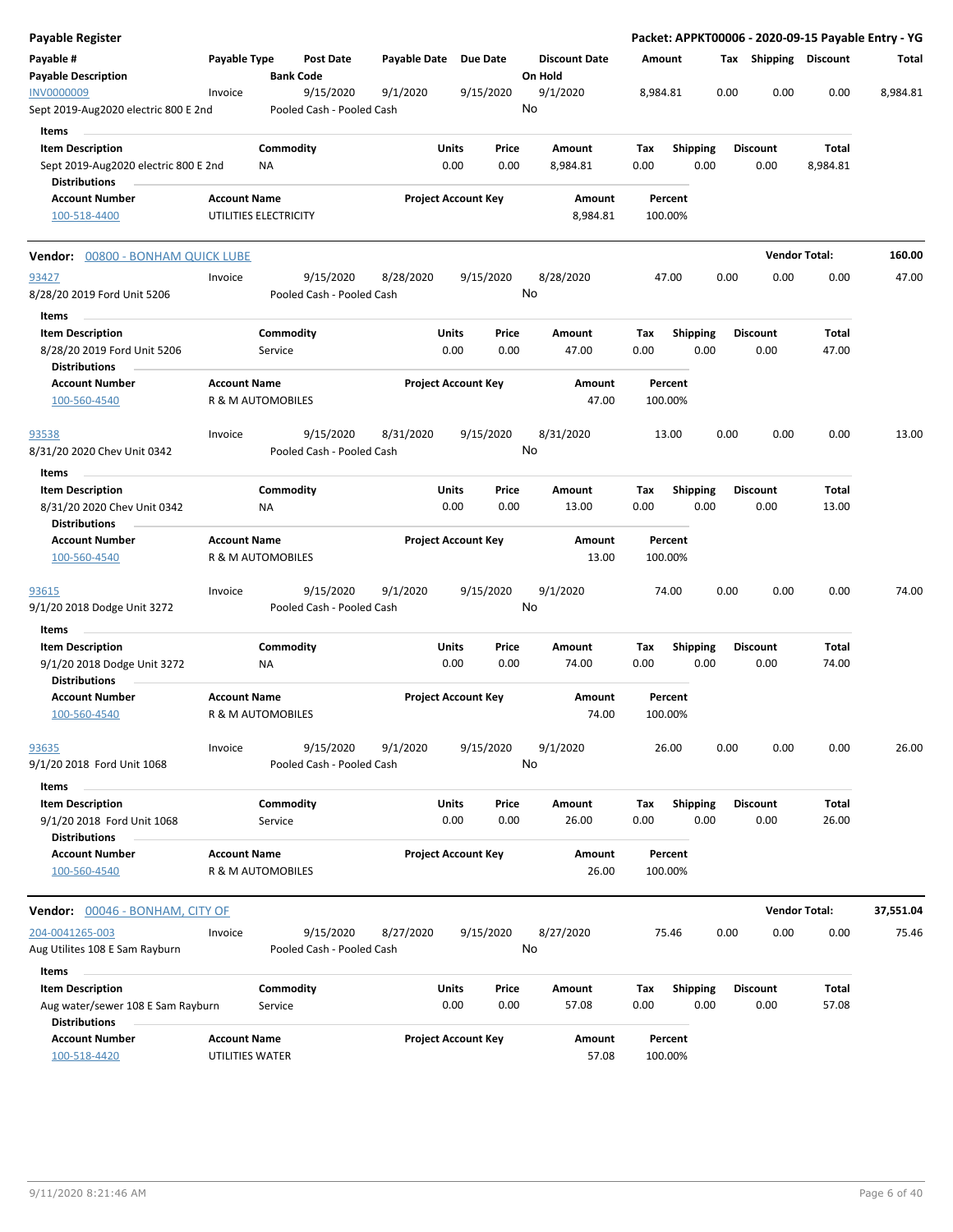|  | Payable Register |
|--|------------------|

| Payable #<br><b>Payable Description</b><br>Items              | Payable Type                                       | <b>Post Date</b><br><b>Bank Code</b>   | Payable Date Due Date |                            | <b>Discount Date</b><br>On Hold | Amount             |                         |      | Tax Shipping            | <b>Discount</b> | Total  |
|---------------------------------------------------------------|----------------------------------------------------|----------------------------------------|-----------------------|----------------------------|---------------------------------|--------------------|-------------------------|------|-------------------------|-----------------|--------|
| <b>Item Description</b><br>Aug trash 108 E Sam Rayburn        | Service                                            | Commodity                              | <b>Units</b>          | Price<br>0.00<br>0.00      | Amount<br>18.38                 | Tax<br>0.00        | <b>Shipping</b><br>0.00 |      | <b>Discount</b><br>0.00 | Total<br>18.38  |        |
| <b>Distributions</b><br><b>Account Number</b>                 | <b>Account Name</b>                                |                                        |                       | <b>Project Account Key</b> | Amount                          | Percent            |                         |      |                         |                 |        |
| 100-518-4430                                                  | <b>TRASH PICKUP SERVICE</b>                        |                                        |                       |                            | 18.38                           | 100.00%            |                         |      |                         |                 |        |
| 204-0041367-001<br>Aug Courthouse trash                       | Invoice                                            | 9/15/2020<br>Pooled Cash - Pooled Cash | 8/27/2020             | 9/15/2020                  | 8/27/2020<br>No                 | 84.26              |                         | 0.00 | 0.00                    | 0.00            | 84.26  |
| Items                                                         |                                                    |                                        |                       |                            |                                 |                    |                         |      |                         |                 |        |
| <b>Item Description</b>                                       |                                                    | Commodity                              | Units                 | Price                      | Amount                          | Tax                | Shipping                |      | <b>Discount</b>         | Total           |        |
| Aug Courthouse trash<br><b>Distributions</b>                  | Service                                            |                                        |                       | 0.00<br>0.00               | 84.26                           | 0.00               | 0.00                    |      | 0.00                    | 84.26           |        |
| <b>Account Number</b><br>100-510-4430                         | <b>Account Name</b><br><b>TRASH PICK-UP</b>        |                                        |                       | <b>Project Account Key</b> | Amount<br>84.26                 | Percent<br>100.00% |                         |      |                         |                 |        |
| 204-0041415-002                                               | Invoice                                            | 9/15/2020                              | 8/27/2020             | 9/15/2020                  | 8/27/2020                       | 57.08              |                         | 0.00 | 0.00                    | 0.00            | 57.08  |
| Aug Co-Op utilites<br>Items                                   |                                                    | Pooled Cash - Pooled Cash              |                       |                            | No                              |                    |                         |      |                         |                 |        |
| <b>Item Description</b>                                       |                                                    | Commodity                              | Units                 | Price                      | Amount                          | Tax                | <b>Shipping</b>         |      | <b>Discount</b>         | Total           |        |
| Aug Co-Op water/sewer<br><b>Distributions</b>                 | Service                                            |                                        |                       | 0.00<br>0.00               | 57.08                           | 0.00               | 0.00                    |      | 0.00                    | 57.08           |        |
| <b>Account Number</b><br>100-512-4420                         | <b>Account Name</b><br>UTILITIES WATER             |                                        |                       | <b>Project Account Key</b> | Amount<br>57.08                 | Percent<br>100.00% |                         |      |                         |                 |        |
| <u>205-0050150-001</u><br>Aug S Annex utilities               | Invoice                                            | 9/15/2020<br>Pooled Cash - Pooled Cash | 8/27/2020             | 9/15/2020                  | 8/27/2020<br>No                 | 190.71             |                         | 0.00 | 0.00                    | 0.00            | 190.71 |
| Items                                                         |                                                    |                                        |                       |                            |                                 |                    |                         |      |                         |                 |        |
| <b>Item Description</b>                                       |                                                    | Commodity                              | Units                 | Price                      | Amount                          | Tax                | Shipping                |      | <b>Discount</b>         | Total           |        |
| Aug S Annex water/sewer<br><b>Distributions</b>               | Service                                            |                                        |                       | 0.00<br>0.00               | 106.45                          | 0.00               | 0.00                    |      | 0.00                    | 106.45          |        |
| <b>Account Number</b><br>100-513-4420                         | <b>Account Name</b><br>UTILITIES WATER             |                                        |                       | <b>Project Account Key</b> | Amount<br>106.45                | Percent<br>100.00% |                         |      |                         |                 |        |
| Items                                                         |                                                    |                                        |                       |                            |                                 |                    |                         |      |                         |                 |        |
| <b>Item Description</b>                                       |                                                    | Commodity                              | <b>Units</b>          | Price                      | Amount                          | Tax                | <b>Shipping</b>         |      | <b>Discount</b>         | Total           |        |
| Aug S Annex trash<br><b>Distributions</b>                     | Service                                            |                                        |                       | 0.00<br>0.00               | 84.26                           | 0.00               | 0.00                    |      | 0.00                    | 84.26           |        |
| <b>Account Number</b><br>100-513-4430                         | <b>Account Name</b><br><b>TRASH PICKUP SERVICE</b> |                                        |                       | <b>Project Account Key</b> | Amount<br>84.26                 | Percent<br>100.00% |                         |      |                         |                 |        |
| 208-0082528-001<br>Aug Agrilife water/sewer                   | Invoice                                            | 9/15/2020<br>Pooled Cash - Pooled Cash | 8/27/2020             | 9/15/2020                  | 8/27/2020<br>No                 | 57.08              |                         | 0.00 | 0.00                    | 0.00            | 57.08  |
| Items                                                         |                                                    |                                        |                       |                            |                                 |                    |                         |      |                         |                 |        |
| <b>Item Description</b><br>Aug Agrilife water/sewer           | Service                                            | Commodity                              | Units                 | Price<br>0.00<br>0.00      | Amount<br>57.08                 | Tax<br>0.00        | <b>Shipping</b><br>0.00 |      | <b>Discount</b><br>0.00 | Total<br>57.08  |        |
| <b>Distributions</b><br><b>Account Number</b><br>100-516-4420 | <b>Account Name</b><br>UTILITIES WATER             |                                        |                       | <b>Project Account Key</b> | Amount<br>57.08                 | Percent<br>100.00% |                         |      |                         |                 |        |
| 209-0092738-001<br>Aug Co Bldg water/sewer                    | Invoice                                            | 9/15/2020<br>Pooled Cash - Pooled Cash | 8/27/2020             | 9/15/2020                  | 8/27/2020<br>No                 | 57.08              |                         | 0.00 | 0.00                    | 0.00            | 57.08  |
| Items                                                         |                                                    |                                        |                       |                            |                                 |                    |                         |      |                         |                 |        |
| <b>Item Description</b>                                       |                                                    | Commodity                              | Units                 | Price                      | Amount                          | Tax                | Shipping                |      | <b>Discount</b>         | Total           |        |
| Aug Co Bldg water/sewer<br><b>Distributions</b>               | Service                                            |                                        |                       | 0.00<br>0.00               | 57.08                           | 0.00               | 0.00                    |      | 0.00                    | 57.08           |        |
| <b>Account Number</b><br>100-511-4420                         | <b>Account Name</b><br>UTILITIES WATER             |                                        |                       | <b>Project Account Key</b> | Amount<br>57.08                 | Percent<br>100.00% |                         |      |                         |                 |        |
| 209-0092739-001<br>Aug TDHS utilities                         | Invoice                                            | 9/15/2020<br>Pooled Cash - Pooled Cash | 8/27/2020             | 9/15/2020                  | 8/27/2020<br>No                 | 384.92             |                         | 0.00 | 0.00                    | 0.00            | 384.92 |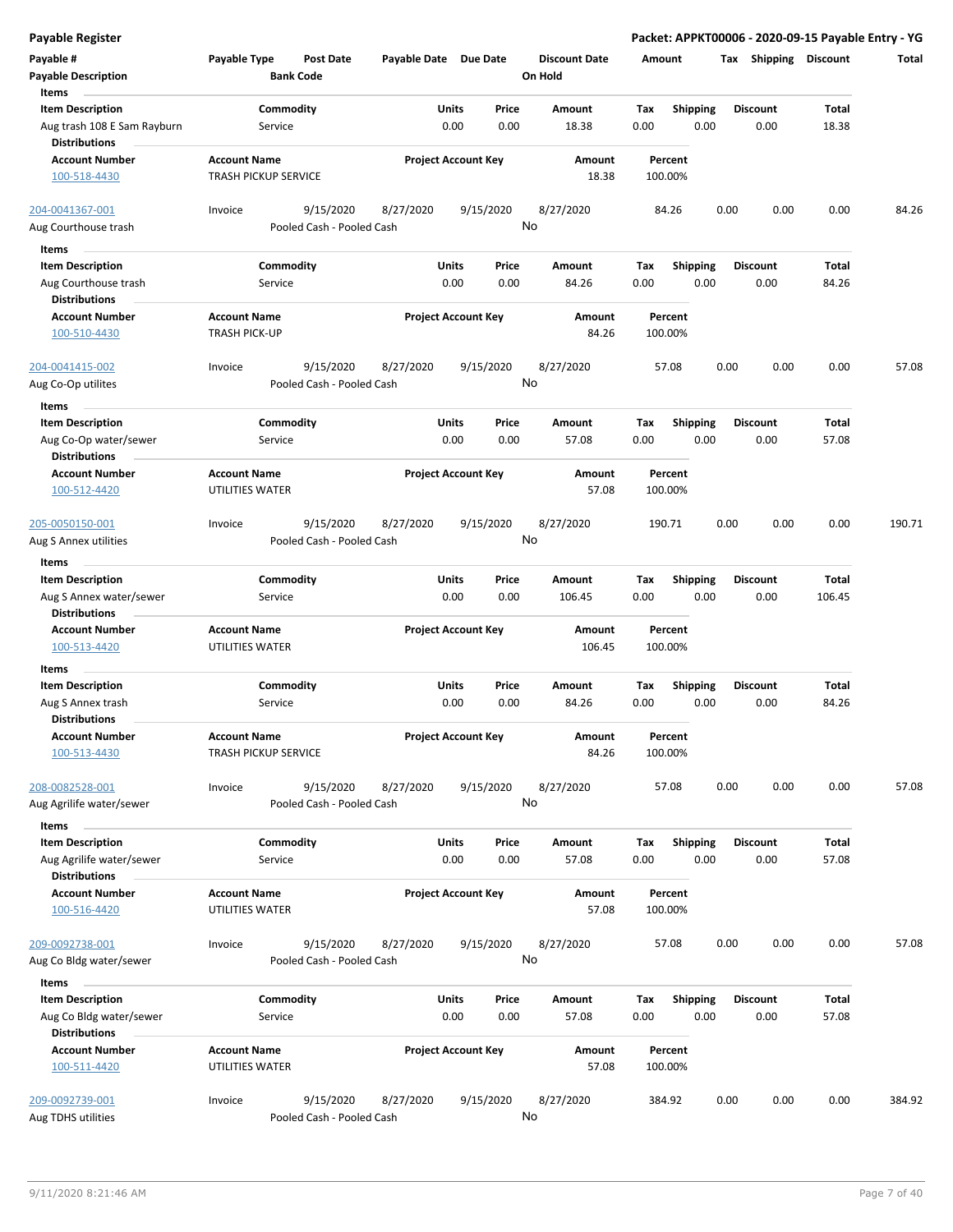| Payable #<br><b>Payable Description</b><br>Items                           | Payable Type                                       | <b>Post Date</b><br><b>Bank Code</b>   | Payable Date Due Date |                                | <b>Discount Date</b><br>On Hold | Amount             |                         | Tax Shipping Discount   |                        | Total  |
|----------------------------------------------------------------------------|----------------------------------------------------|----------------------------------------|-----------------------|--------------------------------|---------------------------------|--------------------|-------------------------|-------------------------|------------------------|--------|
| <b>Item Description</b><br>Aug TDHS water/sewer<br><b>Distributions</b>    | Service                                            | Commodity                              |                       | Units<br>Price<br>0.00<br>0.00 | Amount<br>300.66                | Tax<br>0.00        | <b>Shipping</b><br>0.00 | <b>Discount</b><br>0.00 | Total<br>300.66        |        |
| <b>Account Number</b><br>100-640-4420                                      | <b>Account Name</b><br>UTILITIES WATER             |                                        |                       | <b>Project Account Key</b>     | Amount<br>300.66                | Percent<br>100.00% |                         |                         |                        |        |
| Items                                                                      |                                                    |                                        |                       | Units<br>Price                 |                                 | Tax                |                         | <b>Discount</b>         | Total                  |        |
| <b>Item Description</b><br>Aug TDHS trash<br><b>Distributions</b>          | Service                                            | Commodity                              |                       | 0.00<br>0.00                   | Amount<br>42.13                 | 0.00               | <b>Shipping</b><br>0.00 | 0.00                    | 42.13                  |        |
| <b>Account Number</b><br>100-640-4430                                      | <b>Account Name</b><br><b>TRASH PICK-UP</b>        |                                        |                       | <b>Project Account Key</b>     | Amount<br>42.13                 | Percent<br>100.00% |                         |                         |                        |        |
| Items                                                                      |                                                    |                                        |                       |                                |                                 |                    |                         |                         |                        |        |
| <b>Item Description</b><br>Aug Co Bldg trash<br><b>Distributions</b>       | Service                                            | Commodity                              |                       | Units<br>Price<br>0.00<br>0.00 | Amount<br>42.13                 | Tax<br>0.00        | <b>Shipping</b><br>0.00 | <b>Discount</b><br>0.00 | Total<br>42.13         |        |
| <b>Account Number</b><br>100-511-4430                                      | <b>Account Name</b><br>TRASH PICK-UP SERVICE       |                                        |                       | <b>Project Account Key</b>     | Amount<br>42.13                 | Percent<br>100.00% |                         |                         |                        |        |
| 209-0092863-001<br>Aug trash 800 E 2nd                                     | Invoice                                            | 9/15/2020<br>Pooled Cash - Pooled Cash | 8/27/2020             | 9/15/2020                      | 8/27/2020<br>No                 | 65.43              |                         | 0.00<br>0.00            | 0.00                   | 65.43  |
| Items                                                                      |                                                    |                                        |                       |                                |                                 |                    |                         |                         |                        |        |
| <b>Item Description</b><br>Aug trash 800 E 2nd<br><b>Distributions</b>     | Service                                            | Commodity                              |                       | Units<br>Price<br>0.00<br>0.00 | Amount<br>65.43                 | Tax<br>0.00        | <b>Shipping</b><br>0.00 | <b>Discount</b><br>0.00 | Total<br>65.43         |        |
| <b>Account Number</b><br>100-518-4430                                      | <b>Account Name</b><br>TRASH PICKUP SERVICE        |                                        |                       | <b>Project Account Key</b>     | Amount<br>65.43                 | Percent<br>100.00% |                         |                         |                        |        |
| 209-0093037-002<br>Aug 200 E 1st Utilities                                 | Invoice                                            | 9/15/2020<br>Pooled Cash - Pooled Cash | 8/27/2020             | 9/15/2020                      | 8/27/2020<br>No                 | 155.21             |                         | 0.00<br>0.00            | 0.00                   | 155.21 |
| Items                                                                      |                                                    |                                        |                       |                                |                                 |                    |                         |                         |                        |        |
| <b>Item Description</b>                                                    |                                                    | Commodity                              |                       | Units<br>Price                 | Amount                          | Tax                | <b>Shipping</b>         | <b>Discount</b>         | Total                  |        |
| Aug 200 E 1st water/sewer<br><b>Distributions</b>                          | Service                                            |                                        |                       | 0.00<br>0.00                   | 136.83                          | 0.00               | 0.00                    | 0.00                    | 136.83                 |        |
| <b>Account Number</b><br>100-518-4420                                      | <b>Account Name</b><br>UTILITIES WATER             |                                        |                       | <b>Project Account Key</b>     | Amount<br>136.83                | Percent<br>100.00% |                         |                         |                        |        |
| Items                                                                      |                                                    |                                        |                       |                                |                                 |                    |                         |                         |                        |        |
| Item Description<br>Aug 200 E 1st trash<br><b>Distributions</b>            | Service                                            | Commodity                              |                       | Units<br>Price<br>0.00<br>0.00 | Amount<br>18.38                 | Tax<br>0.00        | Shipping<br>0.00        | <b>Discount</b><br>0.00 | Total<br>18.38         |        |
| <b>Account Number</b><br>100-518-4430                                      | <b>Account Name</b><br>TRASH PICKUP SERVICE        |                                        |                       | <b>Project Account Key</b>     | Amount<br>18.38                 | Percent<br>100.00% |                         |                         |                        |        |
| 214-00043011-001<br>Aug Sheriff utilities                                  | Invoice                                            | 9/15/2020<br>Pooled Cash - Pooled Cash | 8/27/2020             | 9/15/2020                      | 8/27/2020<br>No                 | 256.88             |                         | 0.00<br>0.00            | 0.00                   | 256.88 |
| Items                                                                      |                                                    |                                        |                       |                                |                                 |                    |                         |                         |                        |        |
| <b>Item Description</b><br>Aug Sheriff water/sewer<br><b>Distributions</b> | Service                                            | Commodity                              |                       | Units<br>Price<br>0.00<br>0.00 | Amount<br>140.34                | Tax<br>0.00        | Shipping<br>0.00        | <b>Discount</b><br>0.00 | Total<br>140.34        |        |
| <b>Account Number</b><br>100-560-4420                                      | <b>Account Name</b><br>UTILITIES WATER             |                                        |                       | <b>Project Account Key</b>     | Amount<br>140.34                | Percent<br>100.00% |                         |                         |                        |        |
| Items                                                                      |                                                    |                                        |                       |                                |                                 |                    |                         |                         |                        |        |
| <b>Item Description</b><br>Aug Sheriff trash<br><b>Distributions</b>       | Service                                            | Commodity                              |                       | Units<br>Price<br>0.00<br>0.00 | Amount<br>116.54                | Tax<br>0.00        | <b>Shipping</b><br>0.00 | <b>Discount</b><br>0.00 | <b>Total</b><br>116.54 |        |
| <b>Account Number</b><br>100-560-4430                                      | <b>Account Name</b><br><b>SHERIFF TRASH PICKUP</b> |                                        |                       | <b>Project Account Key</b>     | Amount<br>116.54                | Percent<br>100.00% |                         |                         |                        |        |
| <b>INV0000071</b><br>#209-0092782-001 pct 4 water/sewer                    | Invoice                                            | 9/15/2020<br>Pooled Cash - Pooled Cash | 8/27/2020             | 9/15/2020                      | 8/27/2020<br>No                 | 57.08              |                         | 0.00<br>0.00            | 0.00                   | 57.08  |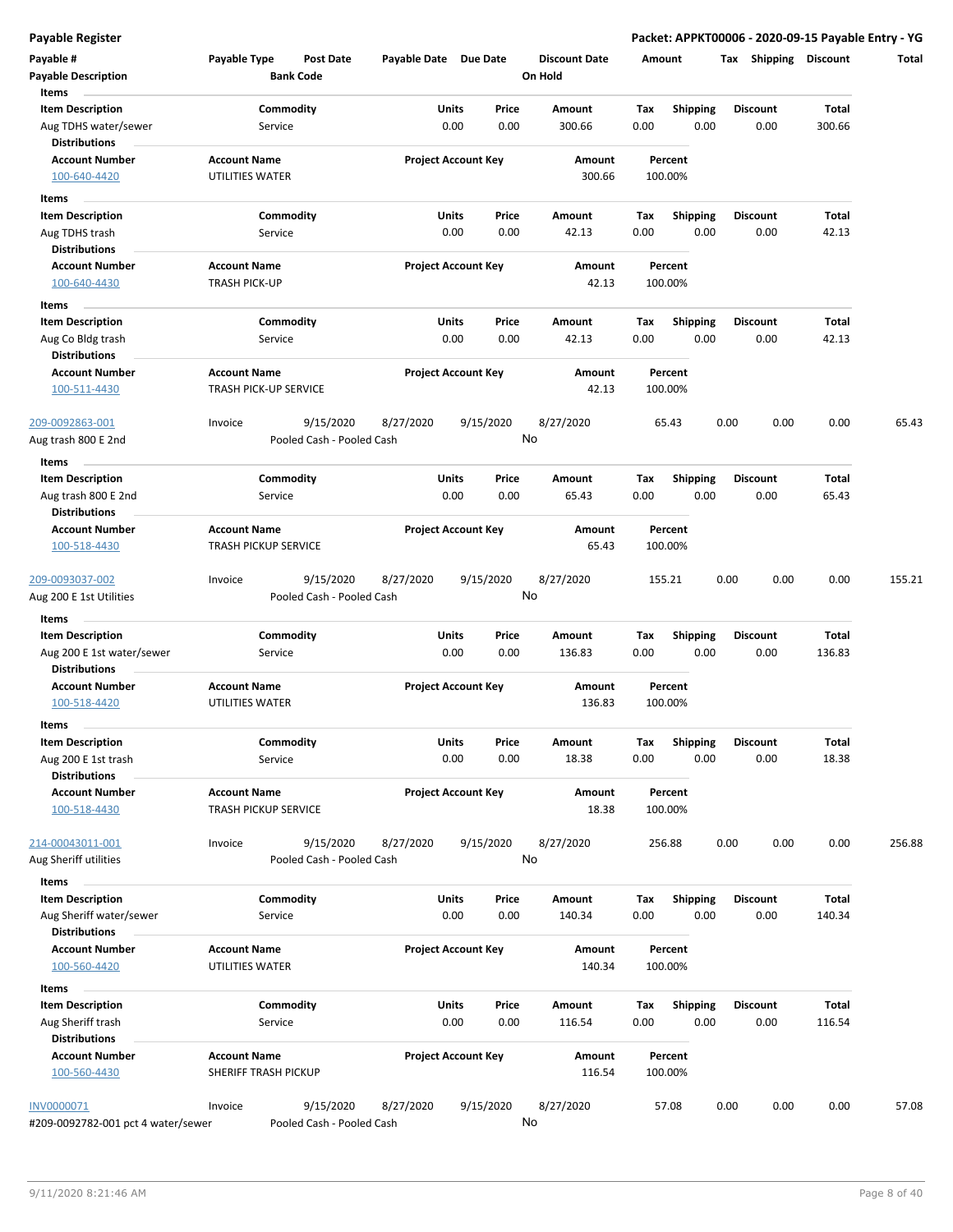| <b>Payable Register</b>                                                                        |                                      |                        |                                        |                       |               |                            |    |                                 |             |                    |      |      |                         |                       | Packet: APPKT00006 - 2020-09-15 Payable Entry - YG |
|------------------------------------------------------------------------------------------------|--------------------------------------|------------------------|----------------------------------------|-----------------------|---------------|----------------------------|----|---------------------------------|-------------|--------------------|------|------|-------------------------|-----------------------|----------------------------------------------------|
| Payable #<br><b>Payable Description</b>                                                        | Payable Type                         |                        | <b>Post Date</b><br><b>Bank Code</b>   | Payable Date Due Date |               |                            |    | <b>Discount Date</b><br>On Hold | Amount      |                    |      |      |                         | Tax Shipping Discount | Total                                              |
| Items<br><b>Item Description</b><br>#209-0092782-001 pct 4 water/sewer<br><b>Distributions</b> |                                      | Commodity<br>ΝA        |                                        |                       | Units<br>0.00 | Price<br>0.00              |    | Amount<br>57.08                 | Tax<br>0.00 | <b>Shipping</b>    | 0.00 |      | <b>Discount</b><br>0.00 | Total<br>57.08        |                                                    |
| <b>Account Number</b><br>240-624-4420                                                          | <b>Account Name</b><br>UTILITY WATER |                        |                                        |                       |               | <b>Project Account Key</b> |    | Amount<br>57.08                 |             | Percent<br>100.00% |      |      |                         |                       |                                                    |
| <b>INV0000073</b><br>Courthouse water lines material                                           | Invoice                              |                        | 9/15/2020<br>Pooled Cash - Pooled Cash | 9/4/2020              |               | 9/15/2020                  | No | 9/4/2020                        | 36,109.85   |                    |      | 0.00 | 0.00                    | 0.00                  | 36,109.85                                          |
| Items<br><b>Item Description</b>                                                               |                                      | Commodity              |                                        |                       | Units         | Price                      |    | Amount                          | Tax         | Shipping           |      |      | <b>Discount</b>         | Total                 |                                                    |
| Courthouse water lines material<br><b>Distributions</b>                                        |                                      | ΝA                     |                                        |                       | 0.00          | 0.00                       |    | 36,109.85                       | 0.00        |                    | 0.00 |      | 0.00                    | 36,109.85             |                                                    |
| <b>Account Number</b><br>680-668-1650                                                          | <b>Account Name</b><br>CONSTRUCTION  |                        |                                        |                       |               | <b>Project Account Key</b> |    | Amount<br>36,109.85             |             | Percent<br>100.00% |      |      |                         |                       |                                                    |
| Vendor: 00443 - BORSERINE LAW                                                                  |                                      |                        |                                        |                       |               |                            |    |                                 |             |                    |      |      |                         | <b>Vendor Total:</b>  | 3,909.80                                           |
| <b>INV0000013</b><br>FA-19-42281 Hunt Dst Ct                                                   | Invoice                              |                        | 9/15/2020<br>Pooled Cash - Pooled Cash | 8/22/2020             |               | 9/15/2020                  | No | 8/22/2020                       |             | 370.00             |      | 0.00 | 0.00                    | 0.00                  | 370.00                                             |
| Items                                                                                          |                                      |                        |                                        |                       |               |                            |    |                                 |             |                    |      |      |                         |                       |                                                    |
| <b>Item Description</b><br>FA-19-42281 Hunt Dst Ct<br><b>Distributions</b>                     |                                      | Commodity<br>ΝA        |                                        |                       | Units<br>0.00 | Price<br>0.00              |    | Amount<br>370.00                | Tax<br>0.00 | <b>Shipping</b>    | 0.00 |      | <b>Discount</b><br>0.00 | Total<br>370.00       |                                                    |
| <b>Account Number</b><br>100-435-4360                                                          | <b>Account Name</b>                  |                        | ATTORNEY FEES- CPS CASES               |                       |               | <b>Project Account Key</b> |    | Amount<br>370.00                |             | Percent<br>100.00% |      |      |                         |                       |                                                    |
| INV0000014<br>FA-19-44277 LO/LO/KOE Dst Ct                                                     | Invoice                              |                        | 9/15/2020<br>Pooled Cash - Pooled Cash | 8/21/2020             |               | 9/15/2020                  | No | 8/21/2020                       | 1,049.80    |                    |      | 0.00 | 0.00                    | 0.00                  | 1,049.80                                           |
| Items                                                                                          |                                      |                        |                                        |                       |               |                            |    |                                 |             |                    |      |      |                         |                       |                                                    |
| <b>Item Description</b><br>FA-19-44277 LO/LO/KOE Dst Ct<br><b>Distributions</b>                |                                      | Commodity<br>NA        |                                        |                       | Units<br>0.00 | Price<br>0.00              |    | Amount<br>1,049.80              | Tax<br>0.00 | <b>Shipping</b>    | 0.00 |      | <b>Discount</b><br>0.00 | Total<br>1,049.80     |                                                    |
| <b>Account Number</b><br>100-435-4360                                                          | <b>Account Name</b>                  |                        | ATTORNEY FEES- CPS CASES               |                       |               | <b>Project Account Key</b> |    | Amount<br>1,049.80              |             | Percent<br>100.00% |      |      |                         |                       |                                                    |
| INV0000015<br>FA-19-43988 Malone-Ladd Dst Ct                                                   | Invoice                              |                        | 9/15/2020<br>Pooled Cash - Pooled Cash | 8/22/2020             |               | 9/15/2020                  | No | 8/22/2020                       | 1,120.00    |                    |      | 0.00 | 0.00                    | 0.00                  | 1,120.00                                           |
| Items                                                                                          |                                      |                        |                                        |                       |               |                            |    |                                 |             |                    |      |      |                         |                       |                                                    |
| <b>Item Description</b><br>FA-19-43988 Malone-Ladd Dst Ct<br><b>Distributions</b>              |                                      | Commodity<br>NA        |                                        |                       | Units<br>0.00 | Price<br>0.00              |    | Amount<br>1,120.00              | Tax<br>0.00 | <b>Shipping</b>    | 0.00 |      | <b>Discount</b><br>0.00 | Total<br>1,120.00     |                                                    |
| <b>Account Number</b><br>100-435-4360                                                          | <b>Account Name</b>                  |                        | ATTORNEY FEES- CPS CASES               |                       |               | <b>Project Account Key</b> |    | Amount<br>1,120.00              |             | Percent<br>100.00% |      |      |                         |                       |                                                    |
| <b>INV0000016</b><br>FA-20-44569 Garren Dst Ct                                                 | Invoice                              |                        | 9/15/2020<br>Pooled Cash - Pooled Cash | 8/21/2020             |               | 9/15/2020                  | No | 8/21/2020                       |             | 375.00             |      | 0.00 | 0.00                    | 0.00                  | 375.00                                             |
| Items                                                                                          |                                      |                        |                                        |                       |               |                            |    |                                 |             |                    |      |      |                         |                       |                                                    |
| <b>Item Description</b><br>FA-20-44569 Garren Dst Ct<br><b>Distributions</b>                   |                                      | Commodity<br><b>NA</b> |                                        |                       | Units<br>0.00 | Price<br>0.00              |    | Amount<br>375.00                | Tax<br>0.00 | <b>Shipping</b>    | 0.00 |      | <b>Discount</b><br>0.00 | Total<br>375.00       |                                                    |
| <b>Account Number</b><br>100-435-4360                                                          | <b>Account Name</b>                  |                        | ATTORNEY FEES- CPS CASES               |                       |               | <b>Project Account Key</b> |    | Amount<br>375.00                |             | Percent<br>100.00% |      |      |                         |                       |                                                    |
| <b>INV0000017</b><br>FA-20-44707 Powell/Reed Dst Ct                                            | Invoice                              |                        | 9/15/2020<br>Pooled Cash - Pooled Cash | 8/22/2020             |               | 9/15/2020                  | No | 8/22/2020                       |             | 845.00             |      | 0.00 | 0.00                    | 0.00                  | 845.00                                             |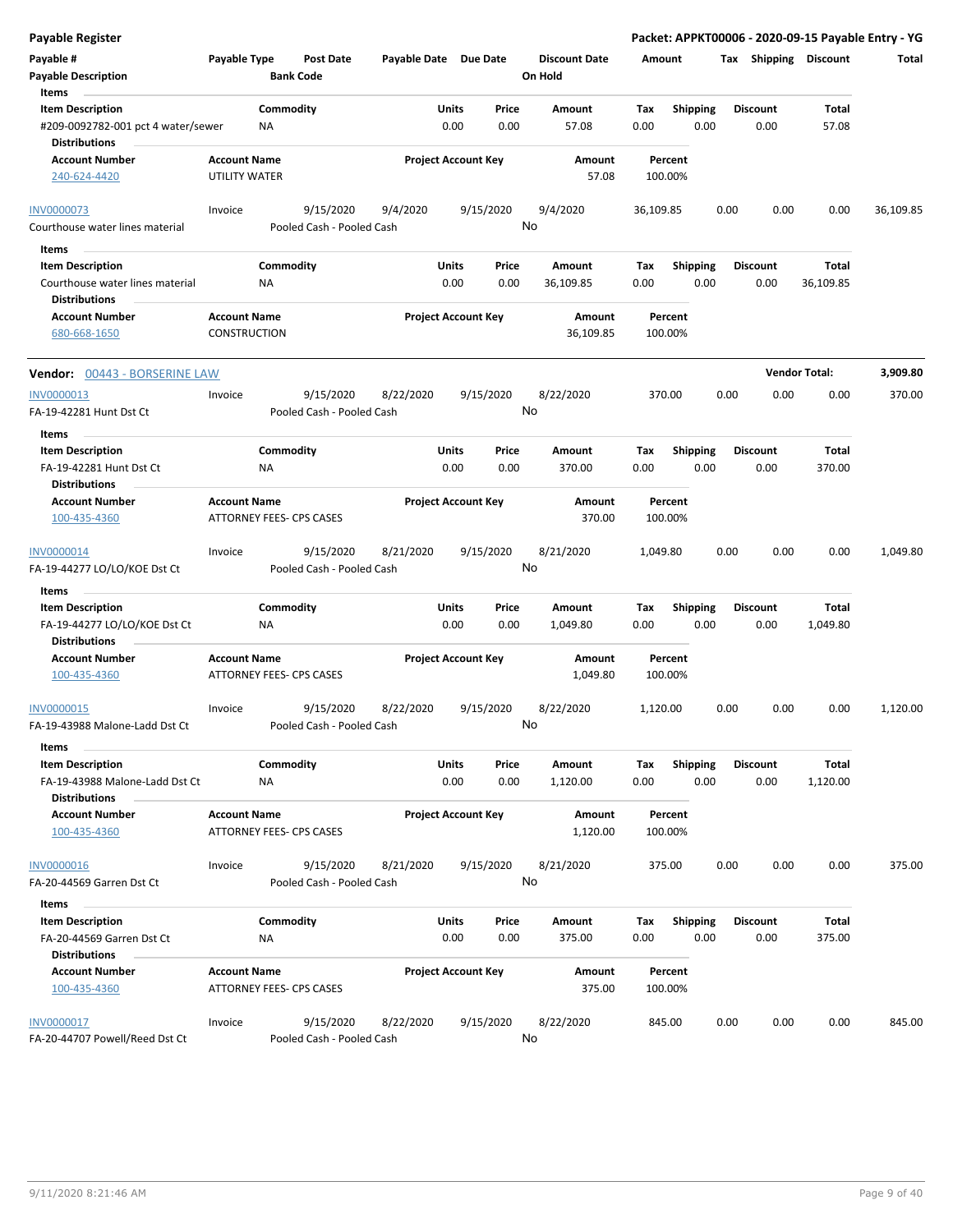| Payable Register                                                                  |                                              |                                        |                       |                                |                                 |             |                         |                         |                        | Packet: APPKT00006 - 2020-09-15 Payable Entry - YG |
|-----------------------------------------------------------------------------------|----------------------------------------------|----------------------------------------|-----------------------|--------------------------------|---------------------------------|-------------|-------------------------|-------------------------|------------------------|----------------------------------------------------|
| Payable #<br><b>Payable Description</b>                                           | Payable Type                                 | <b>Post Date</b><br><b>Bank Code</b>   | Payable Date Due Date |                                | <b>Discount Date</b><br>On Hold | Amount      |                         |                         | Tax Shipping Discount  | Total                                              |
| Items                                                                             |                                              |                                        | Units                 | Price                          | <b>Amount</b>                   |             |                         |                         | Total                  |                                                    |
| <b>Item Description</b><br>FA-20-44707 Powell/Reed Dst Ct<br><b>Distributions</b> | NA                                           | Commodity                              |                       | 0.00<br>0.00                   | 845.00                          | Tax<br>0.00 | Shipping<br>0.00        | <b>Discount</b><br>0.00 | 845.00                 |                                                    |
| <b>Account Number</b>                                                             | <b>Account Name</b>                          |                                        |                       | <b>Project Account Key</b>     | Amount                          |             | Percent                 |                         |                        |                                                    |
| 100-435-4360                                                                      |                                              | ATTORNEY FEES- CPS CASES               |                       |                                | 845.00                          |             | 100.00%                 |                         |                        |                                                    |
| <b>INV0000018</b>                                                                 | Invoice                                      | 9/15/2020                              | 8/22/2020             | 9/15/2020                      | 8/22/2020                       |             | 150.00                  | 0.00                    | 0.00<br>0.00           | 150.00                                             |
| FA-18-43619 Gordon Mack                                                           |                                              | Pooled Cash - Pooled Cash              |                       |                                | No                              |             |                         |                         |                        |                                                    |
| Items<br>$\overline{\phantom{a}}$                                                 |                                              |                                        |                       |                                |                                 |             |                         |                         |                        |                                                    |
| <b>Item Description</b><br>FA-18-43619 Gordon Mack<br><b>Distributions</b>        | ΝA                                           | Commodity                              | Units                 | Price<br>0.00<br>0.00          | Amount<br>150.00                | Tax<br>0.00 | <b>Shipping</b><br>0.00 | <b>Discount</b><br>0.00 | Total<br>150.00        |                                                    |
| <b>Account Number</b>                                                             | <b>Account Name</b>                          |                                        |                       | <b>Project Account Key</b>     | Amount                          |             | Percent                 |                         |                        |                                                    |
| 100-435-4360                                                                      |                                              | <b>ATTORNEY FEES- CPS CASES</b>        |                       |                                | 150.00                          |             | 100.00%                 |                         |                        |                                                    |
| Vendor: 00725 - BRANNAN, QUIENCY SMITH                                            |                                              |                                        |                       |                                |                                 |             |                         |                         | <b>Vendor Total:</b>   | 176.00                                             |
| <b>INV0000019</b><br>FA-20-44888 Vanhooser Dst Ct                                 | Invoice                                      | 9/15/2020<br>Pooled Cash - Pooled Cash | 8/16/2020             | 9/15/2020                      | 8/16/2020<br>No                 |             | 176.00                  | 0.00                    | 0.00<br>0.00           | 176.00                                             |
| Items                                                                             |                                              |                                        |                       |                                |                                 |             |                         |                         |                        |                                                    |
| <b>Item Description</b><br>FA-20-44888 Vanhooser Dst Ct                           | NA                                           | Commodity                              |                       | Units<br>Price<br>0.00<br>0.00 | Amount<br>176.00                | Tax<br>0.00 | <b>Shipping</b><br>0.00 | <b>Discount</b><br>0.00 | Total<br>176.00        |                                                    |
| <b>Distributions</b>                                                              |                                              |                                        |                       |                                |                                 |             |                         |                         |                        |                                                    |
| <b>Account Number</b><br>100-435-4360                                             | <b>Account Name</b>                          | ATTORNEY FEES- CPS CASES               |                       | <b>Project Account Key</b>     | Amount<br>176.00                |             | Percent<br>100.00%      |                         |                        |                                                    |
| Vendor: 00449 - BRESE-LEBRON LAW, PLLC                                            |                                              |                                        |                       |                                |                                 |             |                         |                         | <b>Vendor Total:</b>   | 1,538.50                                           |
| <b>INV0000020</b>                                                                 | Invoice                                      | 9/15/2020                              | 8/19/2020             | 9/15/2020                      | 8/19/2020                       |             | 204.00                  | 0.00                    | 0.00<br>0.00           | 204.00                                             |
| CR-19-27188 Perez Dst Ct                                                          |                                              | Pooled Cash - Pooled Cash              |                       |                                | No                              |             |                         |                         |                        |                                                    |
| Items                                                                             |                                              |                                        |                       |                                |                                 |             |                         |                         |                        |                                                    |
| <b>Item Description</b><br>CR-19-27188 Perez Dst Ct<br><b>Distributions</b>       | NA                                           | Commodity                              | <b>Units</b>          | Price<br>0.00<br>0.00          | Amount<br>204.00                | Tax<br>0.00 | <b>Shipping</b><br>0.00 | <b>Discount</b><br>0.00 | <b>Total</b><br>204.00 |                                                    |
| <b>Account Number</b><br>100-435-4370                                             | <b>Account Name</b><br><b>ATTORNEY FEES</b>  |                                        |                       | <b>Project Account Key</b>     | Amount<br>204.00                |             | Percent<br>100.00%      |                         |                        |                                                    |
| INV0000021<br>FA-19-44522 Rivers Dst Ct                                           | Invoice                                      | 9/15/2020<br>Pooled Cash - Pooled Cash | 8/26/2020             | 9/15/2020                      | 8/26/2020<br>No                 | 1,334.50    |                         | 0.00                    | 0.00<br>0.00           | 1,334.50                                           |
| Items<br><b>Item Description</b>                                                  |                                              | Commodity                              |                       | Units<br>Price                 | Amount                          | Tax         | Shipping                | <b>Discount</b>         | Total                  |                                                    |
| FA-19-44522 Rivers Dst Ct<br><b>Distributions</b>                                 | ΝA                                           |                                        |                       | 0.00<br>0.00                   | 1,334.50                        | 0.00        | 0.00                    | 0.00                    | 1,334.50               |                                                    |
| <b>Account Number</b><br>100-435-4360                                             | <b>Account Name</b>                          | <b>ATTORNEY FEES- CPS CASES</b>        |                       | <b>Project Account Key</b>     | Amount<br>1,334.50              |             | Percent<br>100.00%      |                         |                        |                                                    |
| Vendor: 00516 - CASE, FRED                                                        |                                              |                                        |                       |                                |                                 |             |                         |                         | <b>Vendor Total:</b>   | 58.42                                              |
| <b>INV0000022</b>                                                                 | Invoice                                      | 9/15/2020                              | 8/31/2020             | 9/15/2020                      | 8/31/2020                       |             | 58.42                   | 0.00                    | 0.00<br>0.00           | 58.42                                              |
| July-Aug janitor travel                                                           |                                              | Pooled Cash - Pooled Cash              |                       |                                | No                              |             |                         |                         |                        |                                                    |
| Items                                                                             |                                              |                                        |                       |                                |                                 |             |                         |                         |                        |                                                    |
| <b>Item Description</b>                                                           |                                              | Commodity                              |                       | Units<br>Price                 | Amount                          | Tax         | Shipping                | <b>Discount</b>         | Total                  |                                                    |
| July-Aug E Annex janitor travel<br><b>Distributions</b>                           | ΝA                                           |                                        |                       | 0.00<br>0.00                   | 26.22                           | 0.00        | 0.00                    | 0.00                    | 26.22                  |                                                    |
| <b>Account Number</b><br>100-511-2251                                             | <b>Account Name</b><br><b>JANITOR TRAVEL</b> |                                        |                       | <b>Project Account Key</b>     | Amount<br>26.22                 |             | Percent<br>100.00%      |                         |                        |                                                    |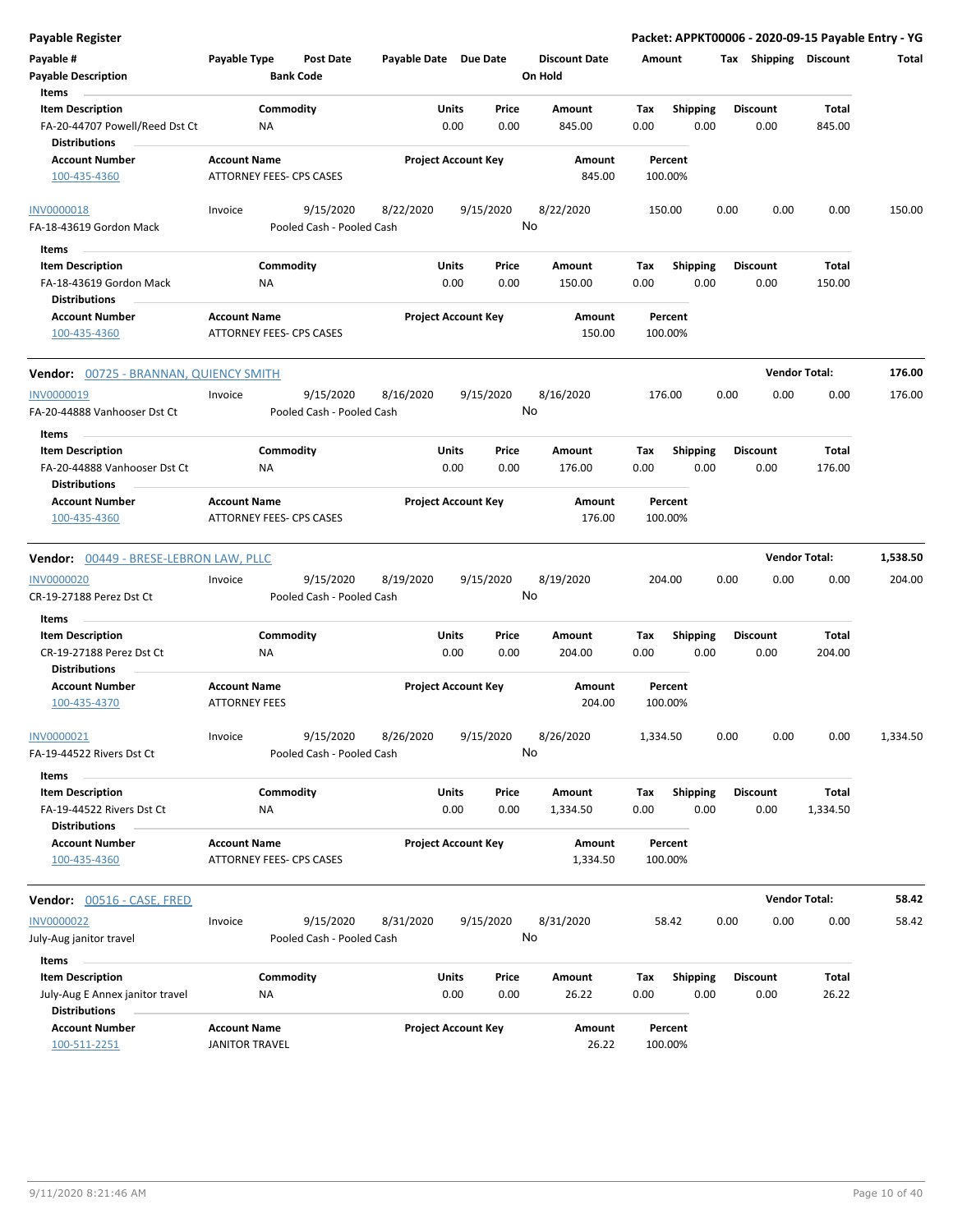| Payable Register                                         |                                        |                  |                                        |                       |       |                            |    |                                 |             |                         |      |                       | Packet: APPKT00006 - 2020-09-15 Payable Entry - YG |        |
|----------------------------------------------------------|----------------------------------------|------------------|----------------------------------------|-----------------------|-------|----------------------------|----|---------------------------------|-------------|-------------------------|------|-----------------------|----------------------------------------------------|--------|
| Payable #<br><b>Payable Description</b>                  | Payable Type                           | <b>Bank Code</b> | Post Date                              | Payable Date Due Date |       |                            |    | <b>Discount Date</b><br>On Hold | Amount      |                         |      | Tax Shipping Discount |                                                    | Total  |
| Items<br><b>Item Description</b>                         |                                        | Commodity        |                                        |                       | Units | Price                      |    | Amount                          |             |                         |      | <b>Discount</b>       | Total                                              |        |
| July-Aug Agrilife janitor travel<br><b>Distributions</b> |                                        | ΝA               |                                        |                       | 0.00  | 0.00                       |    | 32.20                           | Tax<br>0.00 | <b>Shipping</b><br>0.00 |      | 0.00                  | 32.20                                              |        |
| <b>Account Number</b>                                    | <b>Account Name</b>                    |                  |                                        |                       |       | <b>Project Account Key</b> |    | Amount                          |             | Percent                 |      |                       |                                                    |        |
| 100-516-2251                                             | <b>JANITOR TRAVEL</b>                  |                  |                                        |                       |       |                            |    | 32.20                           | 100.00%     |                         |      |                       |                                                    |        |
| <b>Vendor: 00581 - CINTAS CORPORATION #163</b>           |                                        |                  |                                        |                       |       |                            |    |                                 |             |                         |      | <b>Vendor Total:</b>  |                                                    | 457.37 |
| 4057888249                                               | Invoice                                |                  | 9/15/2020                              | 8/5/2020              |       | 9/15/2020                  |    | 8/5/2020                        |             | 68.22                   | 0.00 | 0.00                  | 0.00                                               | 68.22  |
| #13494452 Pct 2 uniforms                                 |                                        |                  | Pooled Cash - Pooled Cash              |                       |       |                            | No |                                 |             |                         |      |                       |                                                    |        |
| Items                                                    |                                        |                  |                                        |                       |       |                            |    |                                 |             |                         |      |                       |                                                    |        |
| <b>Item Description</b>                                  |                                        | Commodity        |                                        |                       | Units | Price                      |    | Amount                          | Tax         | <b>Shipping</b>         |      | <b>Discount</b>       | Total                                              |        |
| #13494452 Pct 2 uniforms<br><b>Distributions</b>         |                                        | <b>NA</b>        |                                        |                       | 0.00  | 0.00                       |    | 68.22                           | 0.00        | 0.00                    |      | 0.00                  | 68.22                                              |        |
| <b>Account Number</b><br>220-622-3950                    | <b>Account Name</b><br><b>UNIFORMS</b> |                  |                                        |                       |       | <b>Project Account Key</b> |    | Amount<br>68.22                 | 100.00%     | Percent                 |      |                       |                                                    |        |
| 4057888400<br>#139494346 Pct 4 uniforms                  | Invoice                                |                  | 9/15/2020<br>Pooled Cash - Pooled Cash | 8/5/2020              |       | 9/15/2020                  | No | 8/5/2020                        |             | 59.32                   | 0.00 | 0.00                  | 0.00                                               | 59.32  |
|                                                          |                                        |                  |                                        |                       |       |                            |    |                                 |             |                         |      |                       |                                                    |        |
| Items<br><b>Item Description</b>                         |                                        | Commodity        |                                        |                       | Units | Price                      |    | Amount                          | Tax         | <b>Shipping</b>         |      | <b>Discount</b>       | Total                                              |        |
| #139494346 Pct 4 uniforms                                |                                        | ΝA               |                                        |                       | 0.00  | 0.00                       |    | 59.32                           | 0.00        | 0.00                    |      | 0.00                  | 59.32                                              |        |
| <b>Distributions</b>                                     |                                        |                  |                                        |                       |       |                            |    |                                 |             |                         |      |                       |                                                    |        |
| <b>Account Number</b>                                    | <b>Account Name</b>                    |                  |                                        |                       |       | <b>Project Account Key</b> |    | Amount                          |             | Percent                 |      |                       |                                                    |        |
| 240-624-3950                                             | <b>UNIFORMS</b>                        |                  |                                        |                       |       |                            |    | 59.32                           | 100.00%     |                         |      |                       |                                                    |        |
| 4058531020<br>#13494452 Pct 2 uniforms                   | Invoice                                |                  | 9/15/2020<br>Pooled Cash - Pooled Cash | 8/12/2020             |       | 9/15/2020                  | No | 8/12/2020                       |             | 62.91                   | 0.00 | 0.00                  | 0.00                                               | 62.91  |
| Items                                                    |                                        |                  |                                        |                       |       |                            |    |                                 |             |                         |      |                       |                                                    |        |
| <b>Item Description</b>                                  |                                        | Commodity        |                                        |                       | Units | Price                      |    | Amount                          | Tax         | <b>Shipping</b>         |      | <b>Discount</b>       | Total                                              |        |
| #13494452 Pct 2 uniforms<br><b>Distributions</b>         |                                        | <b>NA</b>        |                                        |                       | 0.00  | 0.00                       |    | 62.91                           | 0.00        | 0.00                    |      | 0.00                  | 62.91                                              |        |
| <b>Account Number</b><br>220-622-3950                    | <b>Account Name</b><br><b>UNIFORMS</b> |                  |                                        |                       |       | <b>Project Account Key</b> |    | Amount<br>62.91                 | 100.00%     | Percent                 |      |                       |                                                    |        |
| 4058531330                                               | Invoice                                |                  | 9/15/2020                              | 8/12/2020             |       | 9/15/2020                  |    | 8/12/2020                       |             | 50.19                   | 0.00 | 0.00                  | 0.00                                               | 50.19  |
| #13494346 Pct 4 uniforms<br>Items                        |                                        |                  | Pooled Cash - Pooled Cash              |                       |       |                            | No |                                 |             |                         |      |                       |                                                    |        |
| <b>Item Description</b>                                  |                                        | Commodity        |                                        |                       | Units | Price                      |    | Amount                          | Tax         | Shipping                |      | <b>Discount</b>       | Total                                              |        |
| #13494346 Pct 4 uniforms<br><b>Distributions</b>         |                                        | NA               |                                        |                       | 0.00  | 0.00                       |    | 50.19                           | 0.00        | 0.00                    |      | 0.00                  | 50.19                                              |        |
| <b>Account Number</b><br>240-624-3950                    | <b>Account Name</b><br><b>UNIFORMS</b> |                  |                                        |                       |       | <b>Project Account Key</b> |    | Amount<br>50.19                 | 100.00%     | Percent                 |      |                       |                                                    |        |
|                                                          |                                        |                  |                                        |                       |       |                            |    |                                 |             |                         |      |                       |                                                    |        |
| 4059174273<br>#13494452 Pct 2 uniforms                   | Invoice                                |                  | 9/15/2020<br>Pooled Cash - Pooled Cash | 8/19/2020             |       | 9/15/2020                  | No | 8/19/2020                       |             | 58.37                   | 0.00 | 0.00                  | 0.00                                               | 58.37  |
| Items                                                    |                                        |                  |                                        |                       |       |                            |    |                                 |             |                         |      |                       |                                                    |        |
| <b>Item Description</b>                                  |                                        | Commodity        |                                        |                       | Units | Price                      |    | Amount                          | Tax         | Shipping                |      | <b>Discount</b>       | Total                                              |        |
| #13494452 Pct 2 uniforms<br><b>Distributions</b>         |                                        | NA               |                                        |                       | 0.00  | 0.00                       |    | 58.37                           | 0.00        | 0.00                    |      | 0.00                  | 58.37                                              |        |
| <b>Account Number</b><br>220-622-3950                    | <b>Account Name</b><br><b>UNIFORMS</b> |                  |                                        |                       |       | <b>Project Account Key</b> |    | Amount<br>58.37                 | 100.00%     | Percent                 |      |                       |                                                    |        |
| 4059174360<br>#13494346 Pct 4 uniforms                   | Invoice                                |                  | 9/15/2020<br>Pooled Cash - Pooled Cash | 8/19/2020             |       | 9/15/2020                  | No | 8/19/2020                       |             | 49.90                   | 0.00 | 0.00                  | 0.00                                               | 49.90  |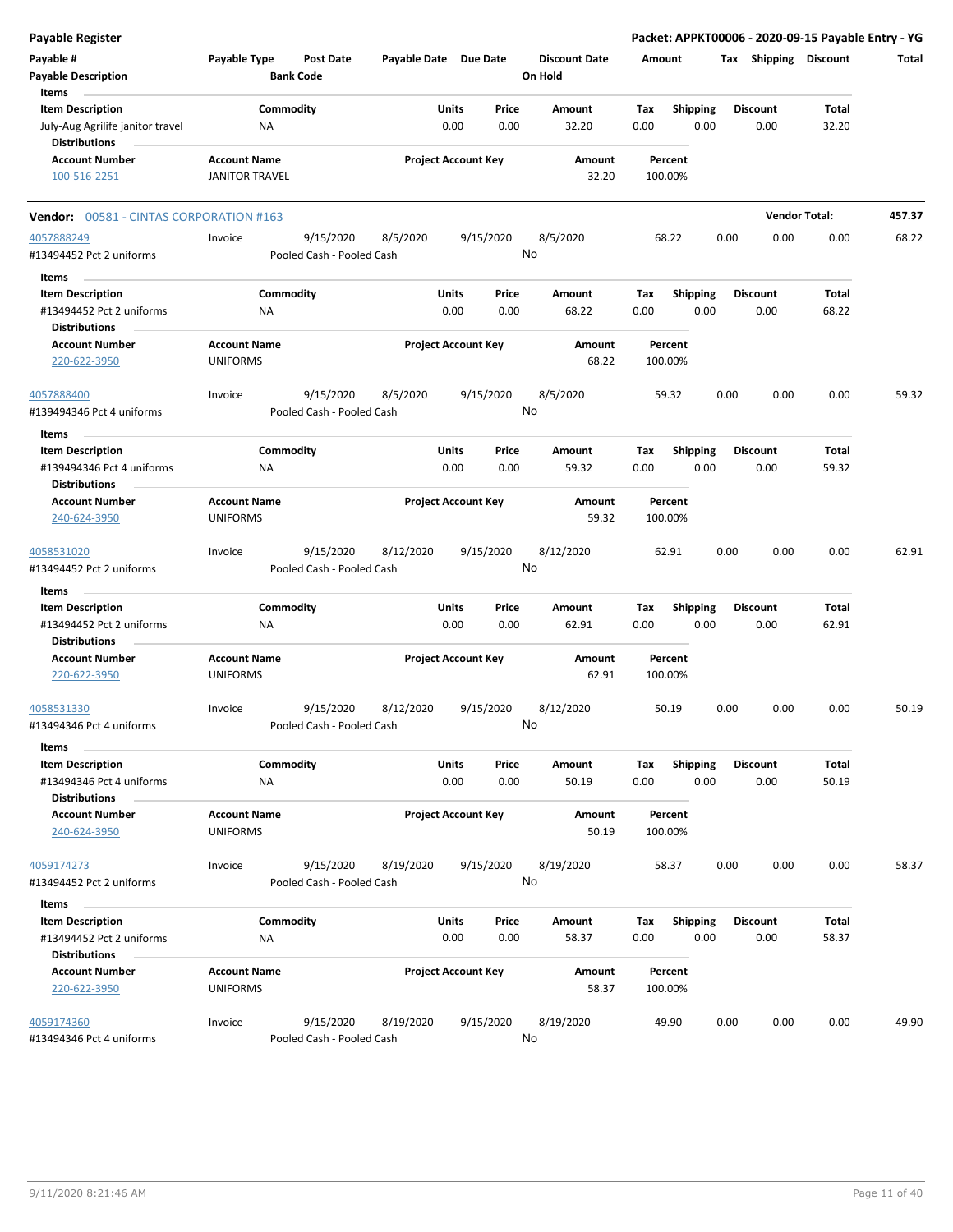| <b>Payable Register</b>                          |                                        |                                        |                            |       |           |                      |        |                    |      |                 | Packet: APPKT00006 - 2020-09-15 Payable Entry - YG |        |
|--------------------------------------------------|----------------------------------------|----------------------------------------|----------------------------|-------|-----------|----------------------|--------|--------------------|------|-----------------|----------------------------------------------------|--------|
| Payable #                                        | Payable Type                           | Post Date                              | Payable Date Due Date      |       |           | <b>Discount Date</b> | Amount |                    |      |                 | Tax Shipping Discount                              | Total  |
| <b>Payable Description</b>                       |                                        | <b>Bank Code</b>                       |                            |       |           | On Hold              |        |                    |      |                 |                                                    |        |
| Items                                            |                                        |                                        |                            |       |           |                      |        |                    |      |                 |                                                    |        |
| <b>Item Description</b>                          | Commodity                              |                                        |                            | Units | Price     | Amount               | Tax    | <b>Shipping</b>    |      | <b>Discount</b> | Total                                              |        |
| #13494346 Pct 4 uniforms<br><b>Distributions</b> | ΝA                                     |                                        |                            | 0.00  | 0.00      | 49.90                | 0.00   | 0.00               |      | 0.00            | 49.90                                              |        |
| <b>Account Number</b>                            | <b>Account Name</b>                    |                                        | <b>Project Account Key</b> |       |           | Amount               |        | Percent            |      |                 |                                                    |        |
| 240-624-3950                                     | <b>UNIFORMS</b>                        |                                        |                            |       |           | 49.90                |        | 100.00%            |      |                 |                                                    |        |
| 4059778308                                       | Invoice                                | 9/15/2020<br>Pooled Cash - Pooled Cash | 8/26/2020                  |       | 9/15/2020 | 8/26/2020<br>No      |        | 58.37              | 0.00 | 0.00            | 0.00                                               | 58.37  |
| #13494452 Pct 2 uniforms                         |                                        |                                        |                            |       |           |                      |        |                    |      |                 |                                                    |        |
| Items                                            |                                        |                                        |                            |       |           |                      |        |                    |      |                 |                                                    |        |
| <b>Item Description</b>                          | Commodity                              |                                        |                            | Units | Price     | Amount               | Tax    | <b>Shipping</b>    |      | <b>Discount</b> | Total                                              |        |
| #13494452 Pct 2 uniforms                         | ΝA                                     |                                        |                            | 0.00  | 0.00      | 58.37                | 0.00   | 0.00               |      | 0.00            | 58.37                                              |        |
| <b>Distributions</b>                             |                                        |                                        |                            |       |           |                      |        |                    |      |                 |                                                    |        |
| <b>Account Number</b><br>220-622-3950            | <b>Account Name</b><br><b>UNIFORMS</b> |                                        | <b>Project Account Key</b> |       |           | Amount<br>58.37      |        | Percent<br>100.00% |      |                 |                                                    |        |
|                                                  |                                        |                                        |                            |       |           |                      |        |                    |      |                 |                                                    |        |
| 4059778646<br>#13494346 Pct 4 uniforms           | Invoice                                | 9/15/2020<br>Pooled Cash - Pooled Cash | 8/26/2020                  |       | 9/15/2020 | 8/26/2020<br>No      |        | 50.09              | 0.00 | 0.00            | 0.00                                               | 50.09  |
|                                                  |                                        |                                        |                            |       |           |                      |        |                    |      |                 |                                                    |        |
| Items                                            |                                        |                                        |                            |       |           |                      |        |                    |      |                 |                                                    |        |
| <b>Item Description</b>                          | Commodity                              |                                        |                            | Units | Price     | Amount               | Tax    | <b>Shipping</b>    |      | <b>Discount</b> | Total                                              |        |
| #13494346 Pct 4 uniforms                         | NA                                     |                                        |                            | 0.00  | 0.00      | 50.09                | 0.00   | 0.00               |      | 0.00            | 50.09                                              |        |
| <b>Distributions</b>                             |                                        |                                        |                            |       |           |                      |        |                    |      |                 |                                                    |        |
| <b>Account Number</b>                            | <b>Account Name</b>                    |                                        | <b>Project Account Key</b> |       |           | Amount               |        | Percent            |      |                 |                                                    |        |
| 240-624-3950                                     | <b>UNIFORMS</b>                        |                                        |                            |       |           | 50.09                |        | 100.00%            |      |                 |                                                    |        |
| <b>Vendor: 00592 - CITY AUTO PARTS</b>           |                                        |                                        |                            |       |           |                      |        |                    |      |                 | <b>Vendor Total:</b>                               | 398.76 |
|                                                  |                                        |                                        |                            |       |           |                      |        |                    |      |                 |                                                    |        |
| INV0000059                                       | Invoice                                | 9/15/2020                              | 8/19/2020                  |       | 9/15/2020 | 8/19/2020<br>No      |        | 398.76             | 0.00 | 0.00            | 0.00                                               | 398.76 |
| Pct 2 R&M parts                                  |                                        | Pooled Cash - Pooled Cash              |                            |       |           |                      |        |                    |      |                 |                                                    |        |
| Items                                            |                                        |                                        |                            |       |           |                      |        |                    |      |                 |                                                    |        |
| <b>Item Description</b>                          | Commodity                              |                                        |                            | Units | Price     | Amount               | Tax    | <b>Shipping</b>    |      | <b>Discount</b> | <b>Total</b>                                       |        |
| Pct 2 R&M parts                                  | ΝA                                     |                                        |                            | 0.00  | 0.00      | 376.52               | 0.00   | 0.00               |      | 0.00            | 376.52                                             |        |
| <b>Distributions</b>                             |                                        |                                        |                            |       |           |                      |        |                    |      |                 |                                                    |        |
| <b>Account Number</b>                            | <b>Account Name</b>                    |                                        | <b>Project Account Key</b> |       |           | Amount               |        | Percent            |      |                 |                                                    |        |
| 220-622-4580                                     | <b>R&amp;M MACHINERY PARTS</b>         |                                        |                            |       |           | 376.52               |        | 100.00%            |      |                 |                                                    |        |
| Items                                            |                                        |                                        |                            |       |           |                      |        |                    |      |                 |                                                    |        |
| <b>Item Description</b>                          | Commodity                              |                                        |                            | Units | Price     | Amount               | Tax    | <b>Shipping</b>    |      | <b>Discount</b> | Total                                              |        |
| Pct 2 syn oil                                    | ΝA                                     |                                        |                            | 0.00  | 0.00      | 22.24                | 0.00   | 0.00               |      | 0.00            | 22.24                                              |        |
| <b>Distributions</b>                             |                                        |                                        |                            |       |           |                      |        |                    |      |                 |                                                    |        |
| <b>Account Number</b>                            | <b>Account Name</b>                    |                                        | <b>Project Account Key</b> |       |           | Amount               |        | Percent            |      |                 |                                                    |        |
| 220-622-4570                                     | <b>R&amp;M MACHINERY GAS &amp; OIL</b> |                                        |                            |       |           | 22.24                |        | 100.00%            |      |                 |                                                    |        |
| Vendor: 00052 - CO-OPERATIVE GIN CO.             |                                        |                                        |                            |       |           |                      |        |                    |      |                 | <b>Vendor Total:</b>                               | 426.45 |
|                                                  |                                        |                                        |                            |       |           |                      |        |                    |      |                 |                                                    |        |
| <b>INV0000063</b>                                | Invoice                                | 9/15/2020                              | 8/31/2020                  |       | 9/15/2020 | 8/31/2020            |        | 426.45             | 0.00 | 0.00            | 0.00                                               | 426.45 |
| R&M Parts/fuel/oil                               |                                        | Pooled Cash - Pooled Cash              |                            |       |           | No                   |        |                    |      |                 |                                                    |        |
| Items                                            |                                        |                                        |                            |       |           |                      |        |                    |      |                 |                                                    |        |
| <b>Item Description</b>                          | Commodity                              |                                        |                            | Units | Price     | Amount               | Tax    | <b>Shipping</b>    |      | <b>Discount</b> | <b>Total</b>                                       |        |
| R&M Parts/fuel/oil                               | NA                                     |                                        |                            | 0.00  | 0.00      | 52.05                | 0.00   | 0.00               |      | 0.00            | 52.05                                              |        |
| <b>Distributions</b>                             |                                        |                                        |                            |       |           |                      |        |                    |      |                 |                                                    |        |
| <b>Account Number</b>                            | <b>Account Name</b>                    |                                        | <b>Project Account Key</b> |       |           | Amount               |        | Percent            |      |                 |                                                    |        |
| 230-623-4570                                     | R&M MACHINERY GAS & OIL                |                                        |                            |       |           | 52.05                |        | 100.00%            |      |                 |                                                    |        |
| Items                                            |                                        |                                        |                            |       |           |                      |        |                    |      |                 |                                                    |        |
| <b>Item Description</b>                          | Commodity                              |                                        |                            | Units | Price     | Amount               | Tax    | <b>Shipping</b>    |      | <b>Discount</b> | <b>Total</b>                                       |        |
| R&M Parts                                        | NA                                     |                                        |                            | 0.00  | 0.00      | 374.40               | 0.00   | 0.00               |      | 0.00            | 374.40                                             |        |
| <b>Distributions</b>                             |                                        |                                        |                            |       |           |                      |        |                    |      |                 |                                                    |        |
| <b>Account Number</b>                            | <b>Account Name</b>                    |                                        | <b>Project Account Key</b> |       |           | Amount               |        | Percent            |      |                 |                                                    |        |
| 230-623-4580                                     | <b>R&amp;M MACHINERY PARTS</b>         |                                        |                            |       |           | 374.40               |        | 100.00%            |      |                 |                                                    |        |

**Vendor:** 00163 - COOPER-SORRELLS FUNERAL HOME **Vendor Total: 1,106.25**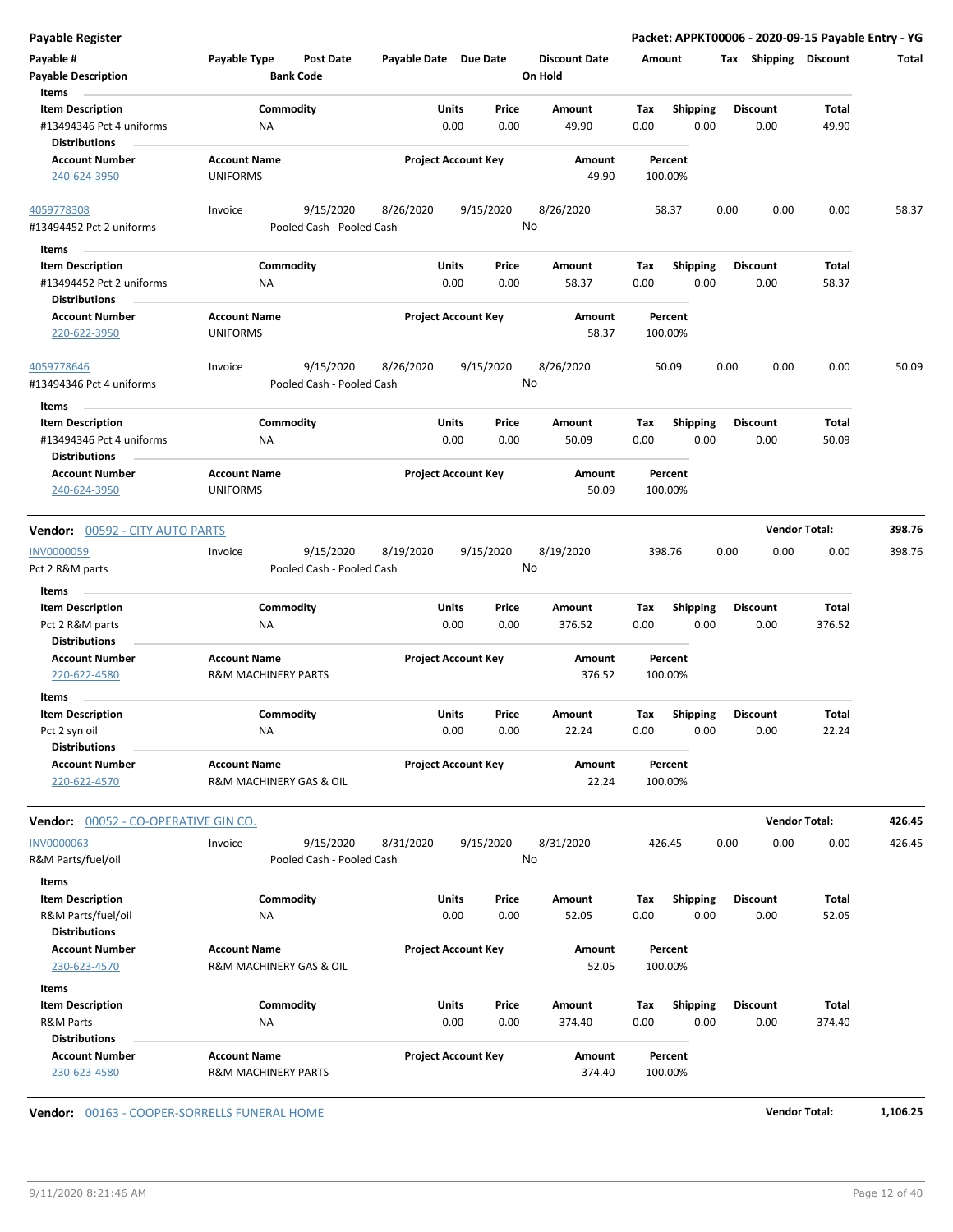| Payable Register                                              |                                                       |           |                                        |              |       |                            |       |                                 |        |                    |                 |      |                       | Packet: APPKT00006 - 2020-09-15 Payable Entry - YG |        |
|---------------------------------------------------------------|-------------------------------------------------------|-----------|----------------------------------------|--------------|-------|----------------------------|-------|---------------------------------|--------|--------------------|-----------------|------|-----------------------|----------------------------------------------------|--------|
| Payable #<br><b>Payable Description</b>                       | Payable Type                                          |           | Post Date<br><b>Bank Code</b>          | Payable Date |       | Due Date                   |       | <b>Discount Date</b><br>On Hold | Amount |                    |                 |      | Tax Shipping Discount |                                                    | Total  |
| B <sub>20</sub> -73<br>8/2/20 Wexler indigent                 | Invoice                                               |           | 9/15/2020<br>Pooled Cash - Pooled Cash | 8/26/2020    |       | 9/15/2020                  |       | 8/26/2020<br>No                 |        | 500.00             |                 | 0.00 | 0.00                  | 0.00                                               | 500.00 |
| Items                                                         |                                                       |           |                                        |              |       |                            |       |                                 |        |                    |                 |      |                       |                                                    |        |
| <b>Item Description</b>                                       |                                                       | Commodity |                                        |              | Units | Price                      |       | Amount                          | Tax    |                    | <b>Shipping</b> |      | <b>Discount</b>       | Total                                              |        |
| 8/2/20 Wexler indigent<br><b>Distributions</b>                |                                                       | Service   |                                        |              | 0.00  |                            | 0.00  | 500.00                          | 0.00   |                    | 0.00            |      | 0.00                  | 500.00                                             |        |
| <b>Account Number</b>                                         | <b>Account Name</b>                                   |           |                                        |              |       | <b>Project Account Key</b> |       | Amount                          |        | Percent            |                 |      |                       |                                                    |        |
| 100-696-4920                                                  | <b>INDIGENT BURIAL</b>                                |           |                                        |              |       |                            |       | 500.00                          |        | 100.00%            |                 |      |                       |                                                    |        |
| $C20-15$                                                      | Invoice                                               |           | 9/15/2020                              | 9/1/2020     |       | 9/15/2020                  |       | 9/1/2020                        |        | 606.25             |                 | 0.00 | 0.00                  | 0.00                                               | 606.25 |
| 8/31/20 Richard removal/pouch/transp.                         |                                                       |           | Pooled Cash - Pooled Cash              |              |       |                            |       | No                              |        |                    |                 |      |                       |                                                    |        |
| Items                                                         |                                                       |           |                                        |              |       |                            |       |                                 |        |                    |                 |      |                       |                                                    |        |
| <b>Item Description</b>                                       |                                                       | Commodity |                                        |              | Units | Price                      |       | Amount                          | Tax    |                    | Shipping        |      | <b>Discount</b>       | Total                                              |        |
| 8/31/20 Richard removal/pouch/transp.<br><b>Distributions</b> |                                                       | Service   |                                        |              | 0.00  |                            | 0.00  | 606.25                          | 0.00   |                    | 0.00            |      | 0.00                  | 606.25                                             |        |
| <b>Account Number</b><br>100-425-4660                         | <b>Account Name</b><br><b>AUTOPSIES</b>               |           |                                        |              |       | <b>Project Account Key</b> |       | Amount<br>606.25                |        | Percent<br>100.00% |                 |      |                       |                                                    |        |
| <b>Vendor:</b> 00475 - COUNTY TRASH SERVICE                   |                                                       |           |                                        |              |       |                            |       |                                 |        |                    |                 |      | <b>Vendor Total:</b>  |                                                    | 70.00  |
| <b>INV0000075</b>                                             | Invoice                                               |           | 9/15/2020                              | 9/8/2020     |       | 9/15/2020                  |       | 9/8/2020                        |        | 70.00              |                 | 0.00 | 0.00                  | 0.00                                               | 70.00  |
| Lake Fannin trash                                             |                                                       |           | Pooled Cash - Pooled Cash              |              |       |                            |       | No                              |        |                    |                 |      |                       |                                                    |        |
| Items                                                         |                                                       |           |                                        |              |       |                            |       |                                 |        |                    |                 |      |                       |                                                    |        |
| <b>Item Description</b>                                       |                                                       | Commodity |                                        |              | Units |                            | Price | Amount                          | Tax    |                    | <b>Shipping</b> |      | <b>Discount</b>       | <b>Total</b>                                       |        |
| Lake Fannin trash<br><b>Distributions</b>                     |                                                       | Service   |                                        |              | 0.00  |                            | 0.00  | 70.00                           | 0.00   |                    | 0.00            |      | 0.00                  | 70.00                                              |        |
| <b>Account Number</b><br>850-520-4430                         | <b>Account Name</b><br><b>TRASH PICK UP</b>           |           |                                        |              |       | <b>Project Account Key</b> |       | Amount<br>70.00                 |        | Percent<br>100.00% |                 |      |                       |                                                    |        |
| <b>Vendor: 00055 - CROSSROADS HARDWARE</b>                    |                                                       |           |                                        |              |       |                            |       |                                 |        |                    |                 |      | <b>Vendor Total:</b>  |                                                    | 95.42  |
| <b>INV0000060</b>                                             | Invoice                                               |           | 9/15/2020                              | 8/25/2020    |       | 9/15/2020                  |       | 8/25/2020                       |        | 95.42              |                 | 0.00 | 0.00                  | 0.00                                               | 95.42  |
| Shop supply/bridge material/R&M parts<br>Items                |                                                       |           | Pooled Cash - Pooled Cash              |              |       |                            |       | No                              |        |                    |                 |      |                       |                                                    |        |
| <b>Item Description</b>                                       |                                                       | Commodity |                                        |              | Units |                            | Price | Amount                          | Tax    |                    | <b>Shipping</b> |      | <b>Discount</b>       | <b>Total</b>                                       |        |
| Shop supply                                                   |                                                       | ΝA        |                                        |              | 0.00  |                            | 0.00  | 26.96                           | 0.00   |                    | 0.00            |      | 0.00                  | 26.96                                              |        |
| <b>Distributions</b>                                          |                                                       |           |                                        |              |       |                            |       |                                 |        |                    |                 |      |                       |                                                    |        |
| <b>Account Number</b><br>220-622-3400                         | <b>Account Name</b><br><b>SHOP SUPPLIES</b>           |           |                                        |              |       | <b>Project Account Key</b> |       | Amount<br>26.96                 |        | Percent<br>100.00% |                 |      |                       |                                                    |        |
| Items                                                         |                                                       |           |                                        |              |       |                            |       |                                 |        |                    |                 |      |                       |                                                    |        |
| <b>Item Description</b>                                       |                                                       | Commodity |                                        |              | Units |                            | Price | Amount                          | Tax    |                    | Shipping        |      | <b>Discount</b>       | Total                                              |        |
| bridge material<br><b>Distributions</b>                       |                                                       | <b>NA</b> |                                        |              | 0.00  |                            | 0.00  | 30.32                           | 0.00   |                    | 0.00            |      | 0.00                  | 30.32                                              |        |
| <b>Account Number</b><br>220-622-3430                         | <b>Account Name</b>                                   |           | R&B MAT. HARDWARE & LUMBER             |              |       | <b>Project Account Key</b> |       | Amount<br>30.32                 |        | Percent<br>100.00% |                 |      |                       |                                                    |        |
| Items                                                         |                                                       |           |                                        |              |       |                            |       |                                 |        |                    |                 |      |                       |                                                    |        |
| <b>Item Description</b>                                       |                                                       | Commodity |                                        |              | Units | Price                      |       | Amount                          | Tax    |                    | <b>Shipping</b> |      | <b>Discount</b>       | Total                                              |        |
| R&M parts<br><b>Distributions</b>                             |                                                       | NA        |                                        |              | 0.00  |                            | 0.00  | 38.14                           | 0.00   |                    | 0.00            |      | 0.00                  | 38.14                                              |        |
| <b>Account Number</b><br>220-622-4580                         | <b>Account Name</b><br><b>R&amp;M MACHINERY PARTS</b> |           |                                        |              |       | <b>Project Account Key</b> |       | Amount<br>38.14                 |        | Percent<br>100.00% |                 |      |                       |                                                    |        |
| Vendor: 00548 - DAILEY, JEFFREY                               |                                                       |           |                                        |              |       |                            |       |                                 |        |                    |                 |      | <b>Vendor Total:</b>  |                                                    | 973.75 |
| INV0000023<br>CR-18-26833 Moreland Dst Ct                     | Invoice                                               |           | 9/15/2020<br>Pooled Cash - Pooled Cash | 8/24/2020    |       | 9/15/2020                  |       | 8/24/2020<br>No                 |        | 973.75             |                 | 0.00 | 0.00                  | 0.00                                               | 973.75 |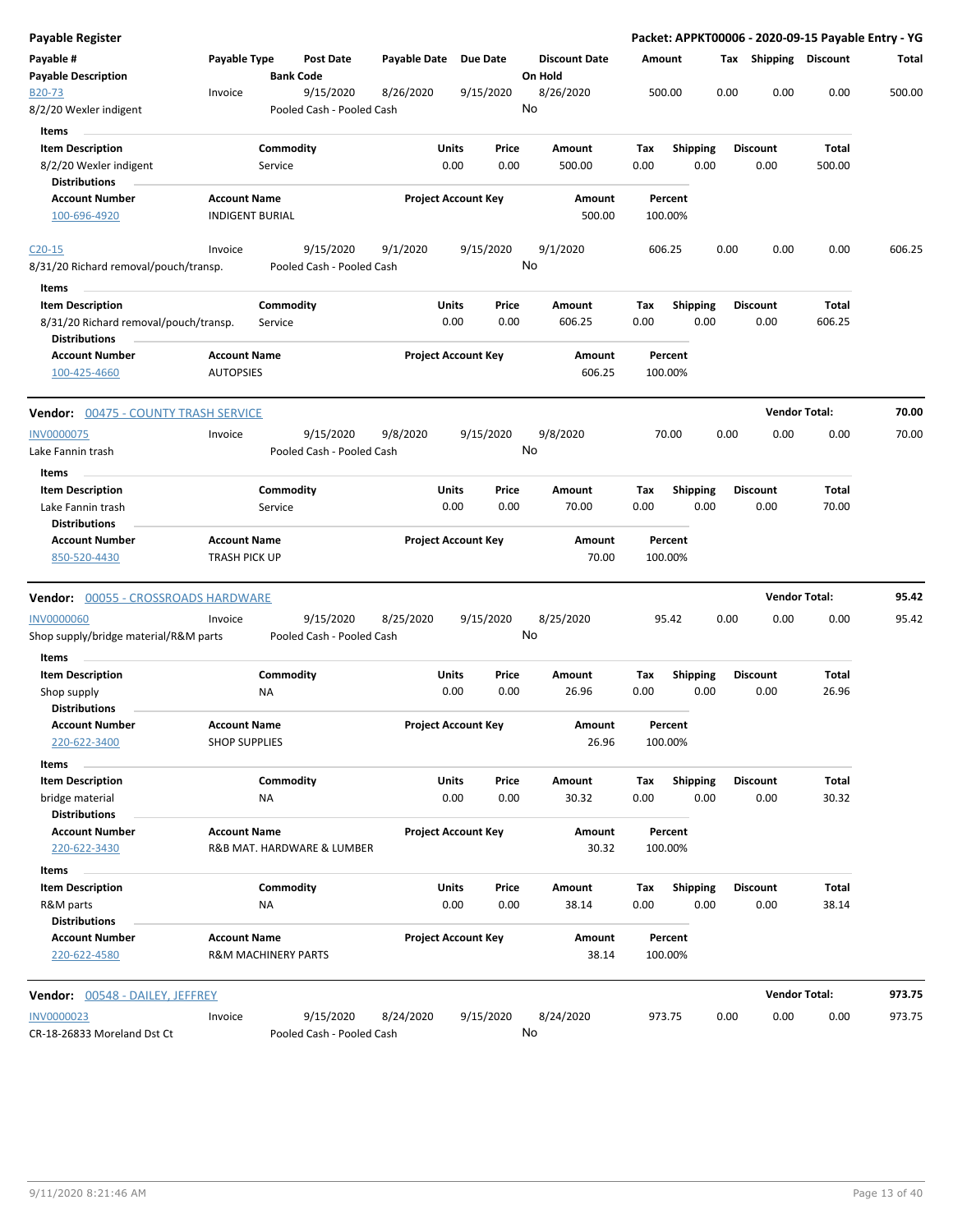| Payable #<br>Payable Type<br><b>Post Date</b><br>Payable Date Due Date<br><b>Discount Date</b><br>Tax Shipping Discount<br>Amount<br>Total<br><b>Bank Code</b><br>On Hold<br><b>Payable Description</b><br>Items<br><b>Item Description</b><br>Commodity<br>Units<br>Price<br><b>Shipping</b><br>Total<br>Amount<br>Tax<br><b>Discount</b><br>0.00<br>0.00<br>973.75<br>0.00<br>0.00<br>0.00<br>973.75<br>CR-18-26833 Moreland Dst Ct<br>ΝA<br><b>Distributions</b><br><b>Project Account Key</b><br><b>Account Number</b><br><b>Account Name</b><br>Amount<br>Percent<br><b>ATTORNEY FEES</b><br>973.75<br>100-435-4370<br>100.00%<br><b>Vendor Total:</b><br>125.00<br><b>Vendor:</b> 00732 - DRAKE, ROY V.<br><b>INV0000024</b><br>9/15/2020<br>8/29/2020<br>9/15/2020<br>8/29/2020<br>125.00<br>0.00<br>0.00<br>0.00<br>125.00<br>Invoice<br>No<br>8/29/20 McCann eval<br>Pooled Cash - Pooled Cash<br>Items<br>Commodity<br>Units<br>Shipping<br>Total<br><b>Item Description</b><br>Price<br>Amount<br>Tax<br><b>Discount</b><br>0.00<br>8/29/20 McCann eval<br>0.00<br>0.00<br>125.00<br>0.00<br>0.00<br>125.00<br>Service<br><b>Distributions</b><br><b>Project Account Key</b><br><b>Account Number</b><br><b>Account Name</b><br>Amount<br>Percent<br><b>EMPLOYEE PHYSICALS</b><br>125.00<br>100-560-2500<br>100.00%<br><b>Vendor Total:</b><br>300.00<br>Vendor: 00613 - ELDORADO DENTAL<br>9/15/2020<br>9/15/2020<br>0.00<br>0.00<br><b>INV0000025</b><br>8/22/2020<br>8/22/2020<br>300.00<br>0.00<br>300.00<br>Invoice<br>No<br>Pooled Cash - Pooled Cash<br>Aug 2020 prisoner dental<br>Items<br><b>Item Description</b><br>Commodity<br>Units<br>Price<br>Amount<br>Tax<br><b>Shipping</b><br><b>Discount</b><br>Total<br>0.00<br>0.00<br>300.00<br>0.00<br>0.00<br>0.00<br>300.00<br>Aug 2020 prisoner dental<br>Service<br><b>Distributions</b><br><b>Project Account Key</b><br><b>Account Number</b><br><b>Account Name</b><br>Amount<br>Percent<br>100-565-4050<br>PRISONER MEDICAL<br>300.00<br>100.00%<br><b>Vendor Total:</b><br>1,801.50<br><b>Vendor: 00438 - EVANS, MICHAEL S.</b><br>9/15/2020<br>9/15/2020<br>7/10/2020<br>175.00<br>0.00<br>0.00<br>175.00<br><b>INV0000026</b><br>Invoice<br>7/10/2020<br>0.00<br>No<br>50437 Moreland Co Ct@Law<br>Pooled Cash - Pooled Cash<br>Items<br>Commodity<br>Units<br><b>Item Description</b><br>Price<br>Amount<br>Tax<br><b>Shipping</b><br><b>Discount</b><br>Total<br>0.00<br>0.00<br>0.00<br>0.00<br>0.00<br>175.00<br>50437 Moreland Co Ct@Law<br>175.00<br>ΝA<br><b>Distributions</b><br><b>Account Number</b><br><b>Account Name</b><br><b>Project Account Key</b><br>Amount<br>Percent<br>175.00<br>100-410-4240<br>INDIGENT ATTORNEY FEES<br>100.00%<br>9/15/2020<br>300.00<br>0.00<br>0.00<br>0.00<br>300.00<br>INV0000027<br>9/15/2020<br>9/3/2020<br>9/3/2020<br>Invoice | <b>Payable Register</b> |
|---------------------------------------------------------------------------------------------------------------------------------------------------------------------------------------------------------------------------------------------------------------------------------------------------------------------------------------------------------------------------------------------------------------------------------------------------------------------------------------------------------------------------------------------------------------------------------------------------------------------------------------------------------------------------------------------------------------------------------------------------------------------------------------------------------------------------------------------------------------------------------------------------------------------------------------------------------------------------------------------------------------------------------------------------------------------------------------------------------------------------------------------------------------------------------------------------------------------------------------------------------------------------------------------------------------------------------------------------------------------------------------------------------------------------------------------------------------------------------------------------------------------------------------------------------------------------------------------------------------------------------------------------------------------------------------------------------------------------------------------------------------------------------------------------------------------------------------------------------------------------------------------------------------------------------------------------------------------------------------------------------------------------------------------------------------------------------------------------------------------------------------------------------------------------------------------------------------------------------------------------------------------------------------------------------------------------------------------------------------------------------------------------------------------------------------------------------------------------------------------------------------------------------------------------------------------------------------------------------------------------------------------------------------------------------------------------------------------------------------------------------------------------------------------------------------------------------------------------------------|-------------------------|
|                                                                                                                                                                                                                                                                                                                                                                                                                                                                                                                                                                                                                                                                                                                                                                                                                                                                                                                                                                                                                                                                                                                                                                                                                                                                                                                                                                                                                                                                                                                                                                                                                                                                                                                                                                                                                                                                                                                                                                                                                                                                                                                                                                                                                                                                                                                                                                                                                                                                                                                                                                                                                                                                                                                                                                                                                                                               |                         |
|                                                                                                                                                                                                                                                                                                                                                                                                                                                                                                                                                                                                                                                                                                                                                                                                                                                                                                                                                                                                                                                                                                                                                                                                                                                                                                                                                                                                                                                                                                                                                                                                                                                                                                                                                                                                                                                                                                                                                                                                                                                                                                                                                                                                                                                                                                                                                                                                                                                                                                                                                                                                                                                                                                                                                                                                                                                               |                         |
|                                                                                                                                                                                                                                                                                                                                                                                                                                                                                                                                                                                                                                                                                                                                                                                                                                                                                                                                                                                                                                                                                                                                                                                                                                                                                                                                                                                                                                                                                                                                                                                                                                                                                                                                                                                                                                                                                                                                                                                                                                                                                                                                                                                                                                                                                                                                                                                                                                                                                                                                                                                                                                                                                                                                                                                                                                                               |                         |
|                                                                                                                                                                                                                                                                                                                                                                                                                                                                                                                                                                                                                                                                                                                                                                                                                                                                                                                                                                                                                                                                                                                                                                                                                                                                                                                                                                                                                                                                                                                                                                                                                                                                                                                                                                                                                                                                                                                                                                                                                                                                                                                                                                                                                                                                                                                                                                                                                                                                                                                                                                                                                                                                                                                                                                                                                                                               |                         |
|                                                                                                                                                                                                                                                                                                                                                                                                                                                                                                                                                                                                                                                                                                                                                                                                                                                                                                                                                                                                                                                                                                                                                                                                                                                                                                                                                                                                                                                                                                                                                                                                                                                                                                                                                                                                                                                                                                                                                                                                                                                                                                                                                                                                                                                                                                                                                                                                                                                                                                                                                                                                                                                                                                                                                                                                                                                               |                         |
|                                                                                                                                                                                                                                                                                                                                                                                                                                                                                                                                                                                                                                                                                                                                                                                                                                                                                                                                                                                                                                                                                                                                                                                                                                                                                                                                                                                                                                                                                                                                                                                                                                                                                                                                                                                                                                                                                                                                                                                                                                                                                                                                                                                                                                                                                                                                                                                                                                                                                                                                                                                                                                                                                                                                                                                                                                                               |                         |
|                                                                                                                                                                                                                                                                                                                                                                                                                                                                                                                                                                                                                                                                                                                                                                                                                                                                                                                                                                                                                                                                                                                                                                                                                                                                                                                                                                                                                                                                                                                                                                                                                                                                                                                                                                                                                                                                                                                                                                                                                                                                                                                                                                                                                                                                                                                                                                                                                                                                                                                                                                                                                                                                                                                                                                                                                                                               |                         |
|                                                                                                                                                                                                                                                                                                                                                                                                                                                                                                                                                                                                                                                                                                                                                                                                                                                                                                                                                                                                                                                                                                                                                                                                                                                                                                                                                                                                                                                                                                                                                                                                                                                                                                                                                                                                                                                                                                                                                                                                                                                                                                                                                                                                                                                                                                                                                                                                                                                                                                                                                                                                                                                                                                                                                                                                                                                               |                         |
|                                                                                                                                                                                                                                                                                                                                                                                                                                                                                                                                                                                                                                                                                                                                                                                                                                                                                                                                                                                                                                                                                                                                                                                                                                                                                                                                                                                                                                                                                                                                                                                                                                                                                                                                                                                                                                                                                                                                                                                                                                                                                                                                                                                                                                                                                                                                                                                                                                                                                                                                                                                                                                                                                                                                                                                                                                                               |                         |
|                                                                                                                                                                                                                                                                                                                                                                                                                                                                                                                                                                                                                                                                                                                                                                                                                                                                                                                                                                                                                                                                                                                                                                                                                                                                                                                                                                                                                                                                                                                                                                                                                                                                                                                                                                                                                                                                                                                                                                                                                                                                                                                                                                                                                                                                                                                                                                                                                                                                                                                                                                                                                                                                                                                                                                                                                                                               |                         |
|                                                                                                                                                                                                                                                                                                                                                                                                                                                                                                                                                                                                                                                                                                                                                                                                                                                                                                                                                                                                                                                                                                                                                                                                                                                                                                                                                                                                                                                                                                                                                                                                                                                                                                                                                                                                                                                                                                                                                                                                                                                                                                                                                                                                                                                                                                                                                                                                                                                                                                                                                                                                                                                                                                                                                                                                                                                               |                         |
|                                                                                                                                                                                                                                                                                                                                                                                                                                                                                                                                                                                                                                                                                                                                                                                                                                                                                                                                                                                                                                                                                                                                                                                                                                                                                                                                                                                                                                                                                                                                                                                                                                                                                                                                                                                                                                                                                                                                                                                                                                                                                                                                                                                                                                                                                                                                                                                                                                                                                                                                                                                                                                                                                                                                                                                                                                                               |                         |
|                                                                                                                                                                                                                                                                                                                                                                                                                                                                                                                                                                                                                                                                                                                                                                                                                                                                                                                                                                                                                                                                                                                                                                                                                                                                                                                                                                                                                                                                                                                                                                                                                                                                                                                                                                                                                                                                                                                                                                                                                                                                                                                                                                                                                                                                                                                                                                                                                                                                                                                                                                                                                                                                                                                                                                                                                                                               |                         |
|                                                                                                                                                                                                                                                                                                                                                                                                                                                                                                                                                                                                                                                                                                                                                                                                                                                                                                                                                                                                                                                                                                                                                                                                                                                                                                                                                                                                                                                                                                                                                                                                                                                                                                                                                                                                                                                                                                                                                                                                                                                                                                                                                                                                                                                                                                                                                                                                                                                                                                                                                                                                                                                                                                                                                                                                                                                               |                         |
|                                                                                                                                                                                                                                                                                                                                                                                                                                                                                                                                                                                                                                                                                                                                                                                                                                                                                                                                                                                                                                                                                                                                                                                                                                                                                                                                                                                                                                                                                                                                                                                                                                                                                                                                                                                                                                                                                                                                                                                                                                                                                                                                                                                                                                                                                                                                                                                                                                                                                                                                                                                                                                                                                                                                                                                                                                                               |                         |
|                                                                                                                                                                                                                                                                                                                                                                                                                                                                                                                                                                                                                                                                                                                                                                                                                                                                                                                                                                                                                                                                                                                                                                                                                                                                                                                                                                                                                                                                                                                                                                                                                                                                                                                                                                                                                                                                                                                                                                                                                                                                                                                                                                                                                                                                                                                                                                                                                                                                                                                                                                                                                                                                                                                                                                                                                                                               |                         |
|                                                                                                                                                                                                                                                                                                                                                                                                                                                                                                                                                                                                                                                                                                                                                                                                                                                                                                                                                                                                                                                                                                                                                                                                                                                                                                                                                                                                                                                                                                                                                                                                                                                                                                                                                                                                                                                                                                                                                                                                                                                                                                                                                                                                                                                                                                                                                                                                                                                                                                                                                                                                                                                                                                                                                                                                                                                               |                         |
|                                                                                                                                                                                                                                                                                                                                                                                                                                                                                                                                                                                                                                                                                                                                                                                                                                                                                                                                                                                                                                                                                                                                                                                                                                                                                                                                                                                                                                                                                                                                                                                                                                                                                                                                                                                                                                                                                                                                                                                                                                                                                                                                                                                                                                                                                                                                                                                                                                                                                                                                                                                                                                                                                                                                                                                                                                                               |                         |
|                                                                                                                                                                                                                                                                                                                                                                                                                                                                                                                                                                                                                                                                                                                                                                                                                                                                                                                                                                                                                                                                                                                                                                                                                                                                                                                                                                                                                                                                                                                                                                                                                                                                                                                                                                                                                                                                                                                                                                                                                                                                                                                                                                                                                                                                                                                                                                                                                                                                                                                                                                                                                                                                                                                                                                                                                                                               |                         |
|                                                                                                                                                                                                                                                                                                                                                                                                                                                                                                                                                                                                                                                                                                                                                                                                                                                                                                                                                                                                                                                                                                                                                                                                                                                                                                                                                                                                                                                                                                                                                                                                                                                                                                                                                                                                                                                                                                                                                                                                                                                                                                                                                                                                                                                                                                                                                                                                                                                                                                                                                                                                                                                                                                                                                                                                                                                               |                         |
|                                                                                                                                                                                                                                                                                                                                                                                                                                                                                                                                                                                                                                                                                                                                                                                                                                                                                                                                                                                                                                                                                                                                                                                                                                                                                                                                                                                                                                                                                                                                                                                                                                                                                                                                                                                                                                                                                                                                                                                                                                                                                                                                                                                                                                                                                                                                                                                                                                                                                                                                                                                                                                                                                                                                                                                                                                                               |                         |
|                                                                                                                                                                                                                                                                                                                                                                                                                                                                                                                                                                                                                                                                                                                                                                                                                                                                                                                                                                                                                                                                                                                                                                                                                                                                                                                                                                                                                                                                                                                                                                                                                                                                                                                                                                                                                                                                                                                                                                                                                                                                                                                                                                                                                                                                                                                                                                                                                                                                                                                                                                                                                                                                                                                                                                                                                                                               |                         |
|                                                                                                                                                                                                                                                                                                                                                                                                                                                                                                                                                                                                                                                                                                                                                                                                                                                                                                                                                                                                                                                                                                                                                                                                                                                                                                                                                                                                                                                                                                                                                                                                                                                                                                                                                                                                                                                                                                                                                                                                                                                                                                                                                                                                                                                                                                                                                                                                                                                                                                                                                                                                                                                                                                                                                                                                                                                               |                         |
|                                                                                                                                                                                                                                                                                                                                                                                                                                                                                                                                                                                                                                                                                                                                                                                                                                                                                                                                                                                                                                                                                                                                                                                                                                                                                                                                                                                                                                                                                                                                                                                                                                                                                                                                                                                                                                                                                                                                                                                                                                                                                                                                                                                                                                                                                                                                                                                                                                                                                                                                                                                                                                                                                                                                                                                                                                                               |                         |
|                                                                                                                                                                                                                                                                                                                                                                                                                                                                                                                                                                                                                                                                                                                                                                                                                                                                                                                                                                                                                                                                                                                                                                                                                                                                                                                                                                                                                                                                                                                                                                                                                                                                                                                                                                                                                                                                                                                                                                                                                                                                                                                                                                                                                                                                                                                                                                                                                                                                                                                                                                                                                                                                                                                                                                                                                                                               |                         |
|                                                                                                                                                                                                                                                                                                                                                                                                                                                                                                                                                                                                                                                                                                                                                                                                                                                                                                                                                                                                                                                                                                                                                                                                                                                                                                                                                                                                                                                                                                                                                                                                                                                                                                                                                                                                                                                                                                                                                                                                                                                                                                                                                                                                                                                                                                                                                                                                                                                                                                                                                                                                                                                                                                                                                                                                                                                               |                         |
|                                                                                                                                                                                                                                                                                                                                                                                                                                                                                                                                                                                                                                                                                                                                                                                                                                                                                                                                                                                                                                                                                                                                                                                                                                                                                                                                                                                                                                                                                                                                                                                                                                                                                                                                                                                                                                                                                                                                                                                                                                                                                                                                                                                                                                                                                                                                                                                                                                                                                                                                                                                                                                                                                                                                                                                                                                                               |                         |
|                                                                                                                                                                                                                                                                                                                                                                                                                                                                                                                                                                                                                                                                                                                                                                                                                                                                                                                                                                                                                                                                                                                                                                                                                                                                                                                                                                                                                                                                                                                                                                                                                                                                                                                                                                                                                                                                                                                                                                                                                                                                                                                                                                                                                                                                                                                                                                                                                                                                                                                                                                                                                                                                                                                                                                                                                                                               |                         |
| No<br>Garza Co Ct@Law<br>Pooled Cash - Pooled Cash                                                                                                                                                                                                                                                                                                                                                                                                                                                                                                                                                                                                                                                                                                                                                                                                                                                                                                                                                                                                                                                                                                                                                                                                                                                                                                                                                                                                                                                                                                                                                                                                                                                                                                                                                                                                                                                                                                                                                                                                                                                                                                                                                                                                                                                                                                                                                                                                                                                                                                                                                                                                                                                                                                                                                                                                            |                         |
| Items                                                                                                                                                                                                                                                                                                                                                                                                                                                                                                                                                                                                                                                                                                                                                                                                                                                                                                                                                                                                                                                                                                                                                                                                                                                                                                                                                                                                                                                                                                                                                                                                                                                                                                                                                                                                                                                                                                                                                                                                                                                                                                                                                                                                                                                                                                                                                                                                                                                                                                                                                                                                                                                                                                                                                                                                                                                         |                         |
| <b>Item Description</b><br>Commodity<br>Units<br><b>Shipping</b><br>Price<br>Amount<br>Tax<br>Discount<br>Total<br>0.00<br>0.00<br>0.00<br>Garza Co Ct@Law<br>ΝA<br>0.00<br>300.00<br>0.00<br>300.00                                                                                                                                                                                                                                                                                                                                                                                                                                                                                                                                                                                                                                                                                                                                                                                                                                                                                                                                                                                                                                                                                                                                                                                                                                                                                                                                                                                                                                                                                                                                                                                                                                                                                                                                                                                                                                                                                                                                                                                                                                                                                                                                                                                                                                                                                                                                                                                                                                                                                                                                                                                                                                                          |                         |
| <b>Distributions</b>                                                                                                                                                                                                                                                                                                                                                                                                                                                                                                                                                                                                                                                                                                                                                                                                                                                                                                                                                                                                                                                                                                                                                                                                                                                                                                                                                                                                                                                                                                                                                                                                                                                                                                                                                                                                                                                                                                                                                                                                                                                                                                                                                                                                                                                                                                                                                                                                                                                                                                                                                                                                                                                                                                                                                                                                                                          |                         |
| <b>Account Number</b><br><b>Account Name</b><br><b>Project Account Key</b><br>Amount<br>Percent<br><b>INDIGENT ATTORNEY FEES</b><br>300.00<br>100.00%<br>100-410-4240                                                                                                                                                                                                                                                                                                                                                                                                                                                                                                                                                                                                                                                                                                                                                                                                                                                                                                                                                                                                                                                                                                                                                                                                                                                                                                                                                                                                                                                                                                                                                                                                                                                                                                                                                                                                                                                                                                                                                                                                                                                                                                                                                                                                                                                                                                                                                                                                                                                                                                                                                                                                                                                                                         |                         |
| <b>INV0000028</b><br>Invoice<br>9/15/2020<br>9/3/2020<br>9/15/2020<br>9/3/2020<br>300.00<br>0.00<br>0.00<br>0.00<br>300.00                                                                                                                                                                                                                                                                                                                                                                                                                                                                                                                                                                                                                                                                                                                                                                                                                                                                                                                                                                                                                                                                                                                                                                                                                                                                                                                                                                                                                                                                                                                                                                                                                                                                                                                                                                                                                                                                                                                                                                                                                                                                                                                                                                                                                                                                                                                                                                                                                                                                                                                                                                                                                                                                                                                                    |                         |
| No<br>Capehart Co Ct@Law<br>Pooled Cash - Pooled Cash                                                                                                                                                                                                                                                                                                                                                                                                                                                                                                                                                                                                                                                                                                                                                                                                                                                                                                                                                                                                                                                                                                                                                                                                                                                                                                                                                                                                                                                                                                                                                                                                                                                                                                                                                                                                                                                                                                                                                                                                                                                                                                                                                                                                                                                                                                                                                                                                                                                                                                                                                                                                                                                                                                                                                                                                         |                         |
| Items                                                                                                                                                                                                                                                                                                                                                                                                                                                                                                                                                                                                                                                                                                                                                                                                                                                                                                                                                                                                                                                                                                                                                                                                                                                                                                                                                                                                                                                                                                                                                                                                                                                                                                                                                                                                                                                                                                                                                                                                                                                                                                                                                                                                                                                                                                                                                                                                                                                                                                                                                                                                                                                                                                                                                                                                                                                         |                         |
| <b>Item Description</b><br>Commodity<br>Units<br>Price<br>Amount<br>Tax<br><b>Shipping</b><br><b>Discount</b><br>Total<br>0.00<br>0.00<br>0.00<br>0.00<br>Capehart Co Ct@Law<br>NA<br>300.00<br>0.00<br>300.00                                                                                                                                                                                                                                                                                                                                                                                                                                                                                                                                                                                                                                                                                                                                                                                                                                                                                                                                                                                                                                                                                                                                                                                                                                                                                                                                                                                                                                                                                                                                                                                                                                                                                                                                                                                                                                                                                                                                                                                                                                                                                                                                                                                                                                                                                                                                                                                                                                                                                                                                                                                                                                                |                         |
| <b>Distributions</b>                                                                                                                                                                                                                                                                                                                                                                                                                                                                                                                                                                                                                                                                                                                                                                                                                                                                                                                                                                                                                                                                                                                                                                                                                                                                                                                                                                                                                                                                                                                                                                                                                                                                                                                                                                                                                                                                                                                                                                                                                                                                                                                                                                                                                                                                                                                                                                                                                                                                                                                                                                                                                                                                                                                                                                                                                                          |                         |
| <b>Account Number</b><br><b>Account Name</b><br><b>Project Account Key</b><br>Amount<br>Percent<br><b>INDIGENT ATTORNEY FEES</b><br>300.00<br>100.00%<br>100-410-4240                                                                                                                                                                                                                                                                                                                                                                                                                                                                                                                                                                                                                                                                                                                                                                                                                                                                                                                                                                                                                                                                                                                                                                                                                                                                                                                                                                                                                                                                                                                                                                                                                                                                                                                                                                                                                                                                                                                                                                                                                                                                                                                                                                                                                                                                                                                                                                                                                                                                                                                                                                                                                                                                                         |                         |
| 9/15/2020<br>9/3/2020<br><b>INV0000029</b><br>9/3/2020<br>9/15/2020<br>300.00<br>0.00<br>0.00<br>0.00<br>300.00<br>Invoice<br>No<br>Pooled Cash - Pooled Cash<br>McCuin Co Ct@Law                                                                                                                                                                                                                                                                                                                                                                                                                                                                                                                                                                                                                                                                                                                                                                                                                                                                                                                                                                                                                                                                                                                                                                                                                                                                                                                                                                                                                                                                                                                                                                                                                                                                                                                                                                                                                                                                                                                                                                                                                                                                                                                                                                                                                                                                                                                                                                                                                                                                                                                                                                                                                                                                             |                         |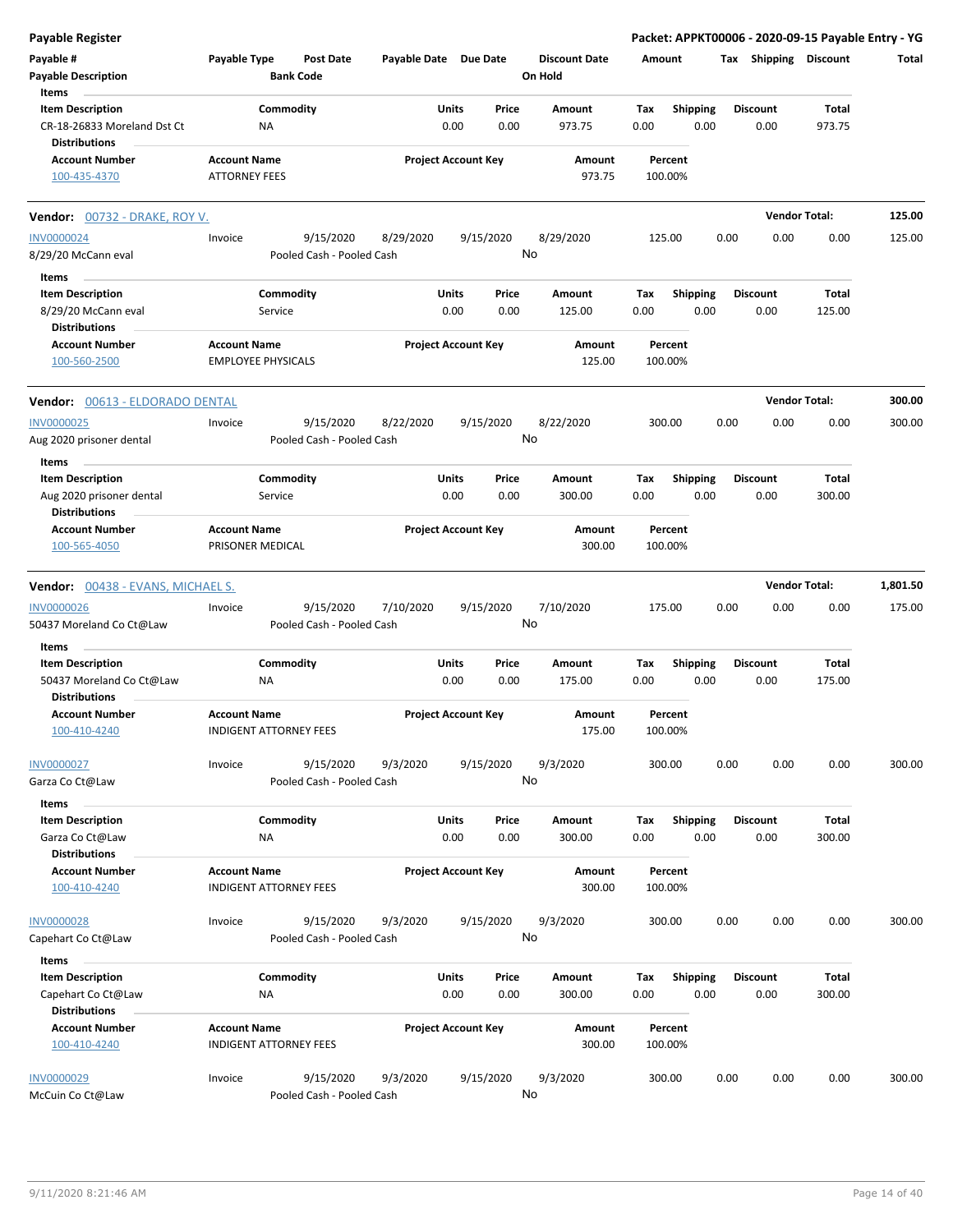| Payable #<br><b>Payable Description</b><br>Items                        | Payable Type          | Post Date<br><b>Bank Code</b>          | Payable Date Due Date |                                | <b>Discount Date</b><br>On Hold |             | Amount                  |      | Tax Shipping            | Discount             | Total  |
|-------------------------------------------------------------------------|-----------------------|----------------------------------------|-----------------------|--------------------------------|---------------------------------|-------------|-------------------------|------|-------------------------|----------------------|--------|
| <b>Item Description</b><br>McCuin Co Ct@Law<br><b>Distributions</b>     |                       | Commodity<br>ΝA                        |                       | Price<br>Units<br>0.00<br>0.00 | Amount<br>300.00                | Tax<br>0.00 | <b>Shipping</b><br>0.00 |      | <b>Discount</b><br>0.00 | Total<br>300.00      |        |
| Account Number<br>100-410-4240                                          | <b>Account Name</b>   | INDIGENT ATTORNEY FEES                 |                       | <b>Project Account Key</b>     | Amount                          | 300.00      | Percent<br>100.00%      |      |                         |                      |        |
| <b>INV0000030</b><br>FA-19-44277 Obier Dst Ct                           | Invoice               | 9/15/2020<br>Pooled Cash - Pooled Cash | 8/13/2020             | 9/15/2020                      | 8/13/2020<br>No                 |             | 726.50                  | 0.00 | 0.00                    | 0.00                 | 726.50 |
| Items                                                                   |                       |                                        |                       |                                |                                 |             |                         |      |                         |                      |        |
| <b>Item Description</b>                                                 |                       | Commodity                              |                       | Units<br>Price                 | Amount                          | Tax         | Shipping                |      | <b>Discount</b>         | Total                |        |
| FA-19-44277 Obier Dst Ct                                                |                       | NA                                     |                       | 0.00<br>0.00                   | 726.50                          | 0.00        | 0.00                    |      | 0.00                    | 726.50               |        |
| Distributions<br>Account Number                                         | <b>Account Name</b>   |                                        |                       | <b>Project Account Key</b>     | Amount                          |             | Percent                 |      |                         |                      |        |
| 100-435-4360                                                            |                       | ATTORNEY FEES- CPS CASES               |                       |                                |                                 | 726.50      | 100.00%                 |      |                         |                      |        |
| Vendor: 00797 - FANNIN COUNTY TAX ASSESSOR-COL                          |                       |                                        |                       |                                |                                 |             |                         |      |                         | <b>Vendor Total:</b> | 37.00  |
| <b>INV0000064</b><br>Pct 3 1999 INTL registration - Plate 1271164       | Invoice               | 9/15/2020<br>Pooled Cash - Pooled Cash | 8/27/2020             | 9/15/2020                      | 8/27/2020<br>No                 |             | 22.00                   | 0.00 | 0.00                    | 0.00                 | 22.00  |
|                                                                         |                       |                                        |                       |                                |                                 |             |                         |      |                         |                      |        |
| Items<br><b>Item Description</b>                                        |                       | Commodity                              |                       | Units<br>Price                 | Amount                          | Tax         | <b>Shipping</b>         |      | <b>Discount</b>         | Total                |        |
| Pct 3 1999 INTL registration - Plate 12711 NA                           |                       |                                        |                       | 0.00<br>0.00                   | 22.00                           | 0.00        | 0.00                    |      | 0.00                    | 22.00                |        |
| <b>Distributions</b>                                                    |                       |                                        |                       |                                |                                 |             |                         |      |                         |                      |        |
| <b>Account Number</b><br>230-623-4580                                   | <b>Account Name</b>   | <b>R&amp;M MACHINERY PARTS</b>         |                       | <b>Project Account Key</b>     | Amount                          | 22.00       | Percent<br>100.00%      |      |                         |                      |        |
| INV0000068                                                              | Invoice               | 9/15/2020                              | 8/27/2020             | 9/15/2020                      | 8/27/2020                       |             | 7.50                    | 0.00 | 0.00                    | 0.00                 | 7.50   |
| Pct 2 2005 Chev registration Plate 1271142<br>Items                     |                       | Pooled Cash - Pooled Cash              |                       |                                | No                              |             |                         |      |                         |                      |        |
| <b>Item Description</b>                                                 |                       | Commodity                              |                       | Units<br>Price                 | Amount                          | Tax         | <b>Shipping</b>         |      | <b>Discount</b>         | Total                |        |
| Pct 2 2005 Chev registration Plate 1271142 NA<br><b>Distributions</b>   |                       |                                        |                       | 0.00<br>0.00                   | 7.50                            | 0.00        | 0.00                    |      | 0.00                    | 7.50                 |        |
| <b>Account Number</b><br>220-622-4580                                   | <b>Account Name</b>   | <b>R&amp;M MACHINERY PARTS</b>         |                       | <b>Project Account Key</b>     | Amount                          | 7.50        | Percent<br>100.00%      |      |                         |                      |        |
| <b>INV0000069</b>                                                       | Invoice               | 9/15/2020                              | 9/10/2020             | 9/15/2020                      | 9/10/2020                       |             | 7.50                    | 0.00 | 0.00                    | 0.00                 | 7.50   |
| Sheriff 2018 Dodge registration Plate KRB9509                           |                       | Pooled Cash - Pooled Cash              |                       |                                | No                              |             |                         |      |                         |                      |        |
| Items                                                                   |                       |                                        |                       |                                |                                 |             |                         |      |                         |                      |        |
| <b>Item Description</b><br>Sheriff 2018 Dodge registration Plate KRB NA |                       | Commodity                              |                       | Units<br>Price<br>0.00<br>0.00 | Amount<br>7.50                  | Tax<br>0.00 | Shipping<br>0.00        |      | <b>Discount</b><br>0.00 | Total<br>7.50        |        |
| <b>Distributions</b>                                                    |                       |                                        |                       |                                |                                 |             |                         |      |                         |                      |        |
| <b>Account Number</b>                                                   | <b>Account Name</b>   |                                        |                       | <b>Project Account Key</b>     | Amount                          |             | Percent                 |      |                         |                      |        |
| 100-560-4540                                                            | R & M AUTOMOBILES     |                                        |                       |                                |                                 | 7.50        | 100.00%                 |      |                         |                      |        |
| <b>Vendor: 00215 - FIRST UNITED METHODIST CHURCH</b>                    |                       |                                        |                       |                                |                                 |             |                         |      |                         | <b>Vendor Total:</b> | 790.98 |
| 47                                                                      | Invoice               | 9/15/2020                              | 9/8/2020              | 9/15/2020                      | 9/8/2020                        |             | 790.98                  | 0.00 | 0.00                    | 0.00                 | 790.98 |
| Aug 200 W 8th utilities                                                 |                       | Pooled Cash - Pooled Cash              |                       |                                | No                              |             |                         |      |                         |                      |        |
| Items                                                                   |                       |                                        |                       |                                |                                 |             |                         |      |                         |                      |        |
| <b>Item Description</b>                                                 |                       | Commodity                              |                       | Units<br>Price                 | Amount                          | Tax         | <b>Shipping</b>         |      | <b>Discount</b>         | Total                |        |
| Aug 200 W 8th electric                                                  |                       | ΝA                                     |                       | 0.00<br>0.00                   | 543.87                          | 0.00        | 0.00                    |      | 0.00                    | 543.87               |        |
| <b>Distributions</b><br><b>Account Number</b>                           | <b>Account Name</b>   |                                        |                       | <b>Project Account Key</b>     | Amount                          |             | Percent                 |      |                         |                      |        |
| 100-518-4400                                                            | UTILITIES ELECTRICITY |                                        |                       |                                |                                 | 543.87      | 100.00%                 |      |                         |                      |        |
| Items                                                                   |                       |                                        |                       |                                |                                 |             |                         |      |                         |                      |        |
| <b>Item Description</b>                                                 |                       | Commodity                              |                       | Units<br>Price                 | Amount                          | Tax         | <b>Shipping</b>         |      | <b>Discount</b>         | Total                |        |
| Aug 200 W 8th gas                                                       |                       | ΝA                                     |                       | 0.00<br>0.00                   | 76.12                           | 0.00        | 0.00                    |      | 0.00                    | 76.12                |        |
| <b>Distributions</b>                                                    |                       |                                        |                       |                                |                                 |             |                         |      |                         |                      |        |
| <b>Account Number</b>                                                   | <b>Account Name</b>   |                                        |                       | <b>Project Account Key</b>     | Amount                          |             | Percent                 |      |                         |                      |        |
| 100-518-4410                                                            | UTILITIES GAS         |                                        |                       |                                |                                 | 76.12       | 100.00%                 |      |                         |                      |        |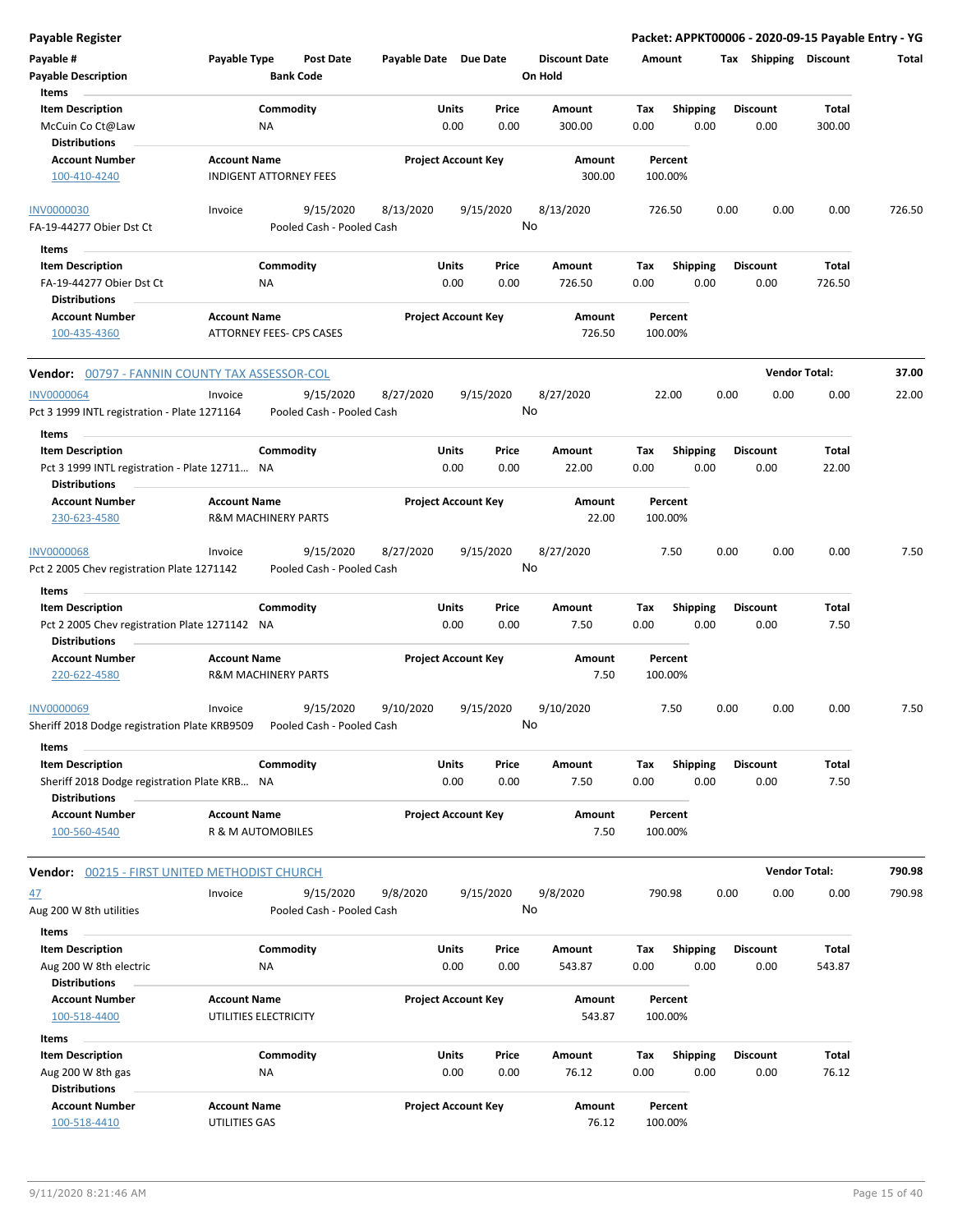| <b>Payable Register</b>                               |                                                       |                    |                           |                       |               |                            |                      |             |                         |      |                         | Packet: APPKT00006 - 2020-09-15 Payable Entry - YG |        |
|-------------------------------------------------------|-------------------------------------------------------|--------------------|---------------------------|-----------------------|---------------|----------------------------|----------------------|-------------|-------------------------|------|-------------------------|----------------------------------------------------|--------|
| Payable #                                             | Payable Type                                          |                    | <b>Post Date</b>          | Payable Date Due Date |               |                            | <b>Discount Date</b> | Amount      |                         |      | Tax Shipping Discount   |                                                    | Total  |
| <b>Payable Description</b>                            |                                                       |                    | <b>Bank Code</b>          |                       |               |                            | On Hold              |             |                         |      |                         |                                                    |        |
| Items                                                 |                                                       |                    |                           |                       |               |                            |                      |             |                         |      |                         |                                                    |        |
| <b>Item Description</b>                               |                                                       | Commodity          |                           |                       | Units         | Price                      | Amount               | Tax         | <b>Shipping</b>         |      | <b>Discount</b>         | <b>Total</b>                                       |        |
| Aug 200 W 8th water/sewer<br><b>Distributions</b>     |                                                       | ΝA                 |                           |                       | 0.00          | 0.00                       | 105.56               | 0.00        | 0.00                    |      | 0.00                    | 105.56                                             |        |
| <b>Account Number</b><br>100-518-4420                 | <b>Account Name</b><br>UTILITIES WATER                |                    |                           |                       |               | <b>Project Account Key</b> | Amount<br>105.56     |             | Percent<br>100.00%      |      |                         |                                                    |        |
|                                                       |                                                       |                    |                           |                       |               |                            |                      |             |                         |      |                         |                                                    |        |
| Items<br><b>Item Description</b>                      |                                                       | Commodity          |                           |                       | Units         | Price                      | Amount               | Tax         | <b>Shipping</b>         |      | <b>Discount</b>         | Total                                              |        |
| Aug 200 W 8th trash                                   |                                                       | ΝA                 |                           |                       | 0.00          | 0.00                       | 65.43                | 0.00        | 0.00                    |      | 0.00                    | 65.43                                              |        |
| <b>Distributions</b>                                  |                                                       |                    |                           |                       |               |                            |                      |             |                         |      |                         |                                                    |        |
| <b>Account Number</b>                                 | <b>Account Name</b>                                   |                    |                           |                       |               | <b>Project Account Key</b> | Amount               |             | Percent                 |      |                         |                                                    |        |
| 100-518-4430                                          | <b>TRASH PICKUP SERVICE</b>                           |                    |                           |                       |               |                            | 65.43                |             | 100.00%                 |      |                         |                                                    |        |
| <b>Vendor: 00195 - FIX &amp; FEED BONHAM/COMMERCE</b> |                                                       |                    |                           |                       |               |                            |                      |             |                         |      |                         | <b>Vendor Total:</b>                               | 202.62 |
| BO-0307080                                            | Invoice                                               |                    | 9/15/2020                 | 7/31/2020             |               | 9/15/2020                  | 7/31/2020            |             | 22.99                   | 0.00 | 0.00                    | 0.00                                               | 22.99  |
| TruFuel 2 cycle                                       |                                                       |                    | Pooled Cash - Pooled Cash |                       |               |                            | No                   |             |                         |      |                         |                                                    |        |
| Items                                                 |                                                       |                    |                           |                       |               |                            |                      |             |                         |      |                         |                                                    |        |
| <b>Item Description</b><br>TruFuel 2 cycle            |                                                       | Commodity<br>Goods |                           |                       | Units<br>1.00 | Price<br>22.99             | Amount<br>22.99      | Tax<br>0.00 | <b>Shipping</b><br>0.00 |      | <b>Discount</b><br>0.00 | <b>Total</b><br>22.99                              |        |
| <b>Distributions</b>                                  |                                                       |                    |                           |                       |               |                            |                      |             |                         |      |                         |                                                    |        |
| <b>Account Number</b>                                 | <b>Account Name</b>                                   |                    |                           |                       |               | <b>Project Account Key</b> | Amount               |             | Percent                 |      |                         |                                                    |        |
| 240-624-4570                                          |                                                       |                    | R&M MACHINERY GAS & OIL   |                       |               |                            | 22.99                |             | 100.00%                 |      |                         |                                                    |        |
| BO-0310235                                            | Invoice                                               |                    | 9/15/2020                 | 8/5/2020              |               | 9/15/2020                  | 8/5/2020             |             | 79.96                   | 0.00 | 0.00                    | 0.00                                               | 79.96  |
| Hydraulic Fluid                                       |                                                       |                    | Pooled Cash - Pooled Cash |                       |               |                            | No                   |             |                         |      |                         |                                                    |        |
| Items                                                 |                                                       |                    |                           |                       |               |                            |                      |             |                         |      |                         |                                                    |        |
| <b>Item Description</b>                               |                                                       | Commodity          |                           |                       | Units         | Price                      | Amount               | Tax         | Shipping                |      | <b>Discount</b>         | <b>Total</b>                                       |        |
| <b>Hydraulic Fluid</b><br><b>Distributions</b>        |                                                       | Goods              |                           |                       | 4.00          | 19.99                      | 79.96                | 0.00        | 0.00                    |      | 0.00                    | 79.96                                              |        |
| <b>Account Number</b>                                 | <b>Account Name</b>                                   |                    |                           |                       |               | <b>Project Account Key</b> | Amount               |             | Percent                 |      |                         |                                                    |        |
| 240-624-4580                                          | <b>R&amp;M MACHINERY PARTS</b>                        |                    |                           |                       |               |                            | 79.96                |             | 100.00%                 |      |                         |                                                    |        |
| BO-0310792                                            | Invoice                                               |                    | 9/15/2020                 | 8/6/2020              |               | 9/15/2020                  | 8/6/2020             |             | 15.98                   | 0.00 | 0.00                    | 0.00                                               | 15.98  |
| R&M Parts                                             |                                                       |                    | Pooled Cash - Pooled Cash |                       |               |                            | No                   |             |                         |      |                         |                                                    |        |
| Items                                                 |                                                       |                    |                           |                       |               |                            |                      |             |                         |      |                         |                                                    |        |
| <b>Item Description</b><br>R&M Parts-DEF fluid        |                                                       | Commodity<br>Goods |                           |                       | Units<br>2.00 | Price<br>7.99              | Amount<br>15.98      | Тах<br>0.00 | <b>Shipping</b><br>0.00 |      | <b>Discount</b><br>0.00 | Total<br>15.98                                     |        |
| <b>Distributions</b>                                  |                                                       |                    |                           |                       |               |                            |                      |             |                         |      |                         |                                                    |        |
| <b>Account Number</b><br>240-624-4580                 | <b>Account Name</b><br><b>R&amp;M MACHINERY PARTS</b> |                    |                           |                       |               | <b>Project Account Key</b> | Amount<br>15.98      |             | Percent<br>100.00%      |      |                         |                                                    |        |
| BO-0311181                                            | Invoice                                               |                    | 9/15/2020                 | 8/6/2020              |               | 9/15/2020                  | 8/6/2020             |             | 1.99                    | 0.00 | 0.00                    | 0.00                                               | 1.99   |
| 8/6/20 key-Turner bldg                                |                                                       |                    | Pooled Cash - Pooled Cash |                       |               |                            | No                   |             |                         |      |                         |                                                    |        |
| Items                                                 |                                                       |                    |                           |                       |               |                            |                      |             |                         |      |                         |                                                    |        |
| <b>Item Description</b>                               |                                                       | Commodity          |                           |                       | Units         | Price                      | Amount               | Tax         | <b>Shipping</b>         |      | <b>Discount</b>         | Total                                              |        |
| 8/6/20 key-Turner bldg                                |                                                       | Goods              |                           |                       | 1.00          | 1.99                       | 1.99                 | 0.00        | 0.00                    |      | 0.00                    | 1.99                                               |        |
| <b>Distributions</b>                                  |                                                       |                    |                           |                       |               |                            |                      |             |                         |      |                         |                                                    |        |
| <b>Account Number</b>                                 | <b>Account Name</b>                                   |                    |                           |                       |               | <b>Project Account Key</b> | Amount               |             | Percent                 |      |                         |                                                    |        |
| 100-518-4500                                          | R & M BUILDING                                        |                    |                           |                       |               |                            | 1.99                 |             | 100.00%                 |      |                         |                                                    |        |
| BO-0314003                                            | Invoice                                               |                    | 9/15/2020                 | 8/11/2020             |               | 9/15/2020                  | 8/11/2020            |             | 3.79                    | 0.00 | 0.00                    | 0.00                                               | 3.79   |
| 8/11/20 shop supply- paint marker                     |                                                       |                    | Pooled Cash - Pooled Cash |                       |               |                            | No                   |             |                         |      |                         |                                                    |        |
| Items                                                 |                                                       |                    |                           |                       |               |                            |                      |             |                         |      |                         |                                                    |        |
| <b>Item Description</b>                               |                                                       | Commodity          |                           |                       | Units         | Price                      | Amount               | Tax         | <b>Shipping</b>         |      | <b>Discount</b>         | Total                                              |        |
| 8/11/20 shop supply- paint marker                     |                                                       | Goods              |                           |                       | 1.00          | 3.79                       | 3.79                 | 0.00        | 0.00                    |      | 0.00                    | 3.79                                               |        |
| <b>Distributions</b>                                  |                                                       |                    |                           |                       |               |                            |                      |             |                         |      |                         |                                                    |        |
| <b>Account Number</b>                                 | <b>Account Name</b>                                   |                    |                           |                       |               | <b>Project Account Key</b> | Amount               |             | Percent                 |      |                         |                                                    |        |

210-621-3400 SHOP SUPPLIES 3.79 100.00%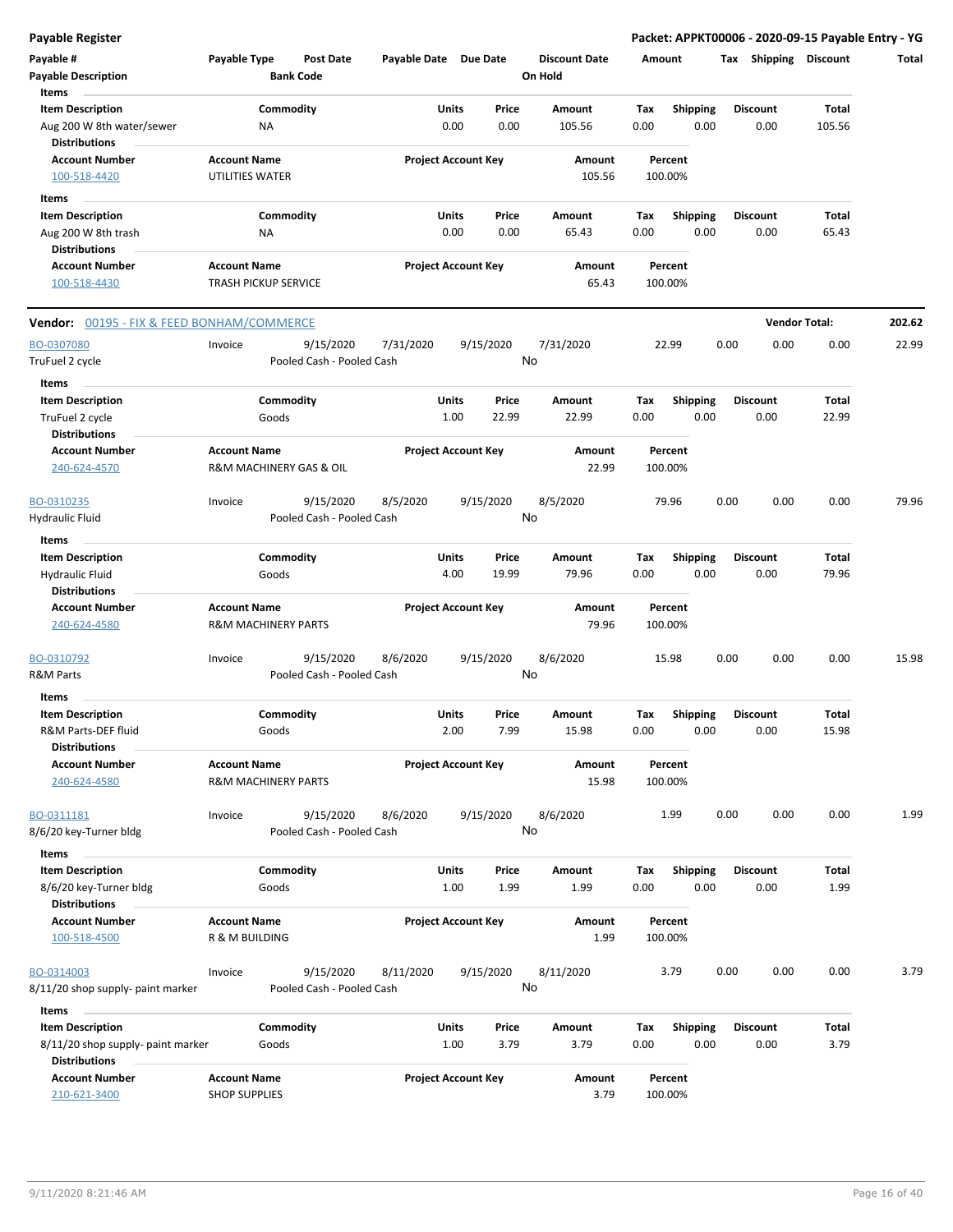| Payable Register                                            |                                                       |                    |                                        |                       |                            |               |                                 |                    |                         |      |                         | Packet: APPKT00006 - 2020-09-15 Payable Entry - YG |       |
|-------------------------------------------------------------|-------------------------------------------------------|--------------------|----------------------------------------|-----------------------|----------------------------|---------------|---------------------------------|--------------------|-------------------------|------|-------------------------|----------------------------------------------------|-------|
| Payable #<br><b>Payable Description</b>                     | Payable Type                                          |                    | Post Date<br><b>Bank Code</b>          | Payable Date Due Date |                            |               | <b>Discount Date</b><br>On Hold | Amount             |                         |      | Tax Shipping Discount   |                                                    | Total |
| BO-0314717                                                  | Invoice                                               |                    | 9/15/2020                              | 8/12/2020             | 9/15/2020                  |               | 8/12/2020                       | 19.67              |                         | 0.00 | 0.00                    | 0.00                                               | 19.67 |
| 8/12/20 Shop Supply                                         |                                                       |                    | Pooled Cash - Pooled Cash              |                       |                            |               | No                              |                    |                         |      |                         |                                                    |       |
| Items                                                       |                                                       |                    |                                        |                       |                            |               |                                 |                    |                         |      |                         |                                                    |       |
| <b>Item Description</b>                                     |                                                       | Commodity          |                                        |                       | Units                      | Price         | Amount                          | Tax                | <b>Shipping</b>         |      | <b>Discount</b>         | Total                                              |       |
| 8/12/20 shop supply-drill bits<br><b>Distributions</b>      |                                                       | Goods              |                                        |                       | 1.00                       | 9.09          | 9.09                            | 0.00               | 0.00                    |      | 0.00                    | 9.09                                               |       |
| <b>Account Number</b><br>210-621-3400                       | <b>Account Name</b><br><b>SHOP SUPPLIES</b>           |                    |                                        |                       | <b>Project Account Key</b> |               | Amount<br>9.09                  | Percent<br>100.00% |                         |      |                         |                                                    |       |
| Items                                                       |                                                       |                    |                                        |                       |                            |               |                                 |                    |                         |      |                         |                                                    |       |
| <b>Item Description</b>                                     |                                                       | Commodity          |                                        |                       | Units                      | Price         | Amount                          | Tax                | <b>Shipping</b>         |      | <b>Discount</b>         | Total                                              |       |
| 8/12/20 shop supply-hose washers<br><b>Distributions</b>    |                                                       | Goods              |                                        |                       | 1.00                       | 2.59          | 2.59                            | 0.00               | 0.00                    |      | 0.00                    | 2.59                                               |       |
| <b>Account Number</b>                                       | <b>Account Name</b>                                   |                    |                                        |                       | <b>Project Account Key</b> |               | Amount                          | Percent            |                         |      |                         |                                                    |       |
| 210-621-3400                                                | <b>SHOP SUPPLIES</b>                                  |                    |                                        |                       |                            |               | 2.59                            | 100.00%            |                         |      |                         |                                                    |       |
| Items                                                       |                                                       |                    |                                        |                       |                            |               |                                 |                    |                         |      |                         |                                                    |       |
| <b>Item Description</b><br>8/12/20 shop supply-npt tap      |                                                       | Commodity<br>Goods |                                        |                       | Units<br>1.00              | Price<br>7.99 | Amount<br>7.99                  | Tax<br>0.00        | Shipping<br>0.00        |      | <b>Discount</b><br>0.00 | Total<br>7.99                                      |       |
| <b>Distributions</b>                                        |                                                       |                    |                                        |                       |                            |               |                                 |                    |                         |      |                         |                                                    |       |
| <b>Account Number</b><br>210-621-3400                       | <b>Account Name</b><br><b>SHOP SUPPLIES</b>           |                    |                                        |                       | <b>Project Account Key</b> |               | Amount<br>7.99                  | Percent<br>100.00% |                         |      |                         |                                                    |       |
| BO-0317879                                                  | Invoice                                               |                    | 9/15/2020<br>Pooled Cash - Pooled Cash | 8/17/2020             | 9/15/2020                  |               | 8/17/2020<br>No                 | 7.58               |                         | 0.00 | 0.00                    | 0.00                                               | 7.58  |
| R&M Parts                                                   |                                                       |                    |                                        |                       |                            |               |                                 |                    |                         |      |                         |                                                    |       |
| Items                                                       |                                                       |                    |                                        |                       |                            |               |                                 |                    |                         |      |                         |                                                    |       |
| <b>Item Description</b><br>R&M Parts-Hilman Fasteners       |                                                       | Commodity<br>Goods |                                        |                       | Units<br>2.00              | Price<br>3.79 | Amount<br>7.58                  | Tax<br>0.00        | <b>Shipping</b><br>0.00 |      | <b>Discount</b><br>0.00 | Total<br>7.58                                      |       |
| Distributions                                               |                                                       |                    |                                        |                       |                            |               |                                 |                    |                         |      |                         |                                                    |       |
| <b>Account Number</b><br>240-624-4580                       | <b>Account Name</b><br><b>R&amp;M MACHINERY PARTS</b> |                    |                                        |                       | <b>Project Account Key</b> |               | Amount<br>7.58                  | Percent<br>100.00% |                         |      |                         |                                                    |       |
| BO-0322193<br>8/24/20 R&M Parts - hitch pins                | Invoice                                               |                    | 9/15/2020<br>Pooled Cash - Pooled Cash | 8/24/2020             | 9/15/2020                  |               | 8/24/2020<br>No                 | 12.98              |                         | 0.00 | 0.00                    | 0.00                                               | 12.98 |
| Items                                                       |                                                       |                    |                                        |                       |                            |               |                                 |                    |                         |      |                         |                                                    |       |
| <b>Item Description</b><br>8/24/20 R&M Parts - hitch pins   |                                                       | Commodity<br>Goods |                                        |                       | Units<br>2.00              | Price<br>6.49 | Amount<br>12.98                 | Tax<br>0.00        | <b>Shipping</b><br>0.00 |      | <b>Discount</b><br>0.00 | Total<br>12.98                                     |       |
| <b>Distributions</b><br>Account Number<br>210-621-4580      | <b>Account Name</b><br><b>R&amp;M MACHINERY PARTS</b> |                    |                                        |                       | <b>Project Account Key</b> |               | Amount<br>12.98                 | Percent<br>100.00% |                         |      |                         |                                                    |       |
|                                                             |                                                       |                    |                                        |                       |                            |               |                                 |                    |                         |      |                         |                                                    |       |
| BO-0323654<br>8/26/20 R&M Parts-grease                      | Invoice                                               |                    | 9/15/2020<br>Pooled Cash - Pooled Cash | 8/26/2020             | 9/15/2020                  |               | 8/26/2020<br>No                 | 31.90              |                         | 0.00 | 0.00                    | 0.00                                               | 31.90 |
| Items                                                       |                                                       |                    |                                        |                       |                            |               |                                 |                    |                         |      |                         |                                                    |       |
| <b>Item Description</b><br>8/26/20 R&M Parts-grease         |                                                       | Commodity<br>Goods |                                        |                       | <b>Units</b><br>10.00      | Price<br>3.19 | Amount<br>31.90                 | Tax<br>0.00        | <b>Shipping</b><br>0.00 |      | <b>Discount</b><br>0.00 | Total<br>31.90                                     |       |
| <b>Distributions</b>                                        |                                                       |                    |                                        |                       |                            |               |                                 |                    |                         |      |                         |                                                    |       |
| <b>Account Number</b><br>210-621-4580                       | <b>Account Name</b><br><b>R&amp;M MACHINERY PARTS</b> |                    |                                        |                       | <b>Project Account Key</b> |               | Amount<br>31.90                 | Percent<br>100.00% |                         |      |                         |                                                    |       |
| BO-0324800<br>8/28/20 Shop supply                           | Invoice                                               |                    | 9/15/2020<br>Pooled Cash - Pooled Cash | 8/28/2020             | 9/15/2020                  |               | 8/28/2020<br>No                 | 5.78               |                         | 0.00 | 0.00                    | 0.00                                               | 5.78  |
| Items                                                       |                                                       |                    |                                        |                       |                            |               |                                 |                    |                         |      |                         |                                                    |       |
| <b>Item Description</b><br>8/28/20 Shop supply-paint marker |                                                       | Commodity<br>Goods |                                        |                       | Units<br>1.00              | Price<br>3.79 | Amount<br>3.79                  | Tax<br>0.00        | <b>Shipping</b><br>0.00 |      | <b>Discount</b><br>0.00 | Total<br>3.79                                      |       |
| <b>Distributions</b>                                        |                                                       |                    |                                        |                       |                            |               |                                 |                    |                         |      |                         |                                                    |       |
| <b>Account Number</b><br>210-621-3400                       | <b>Account Name</b><br><b>SHOP SUPPLIES</b>           |                    |                                        |                       | <b>Project Account Key</b> |               | Amount<br>3.79                  | Percent<br>100.00% |                         |      |                         |                                                    |       |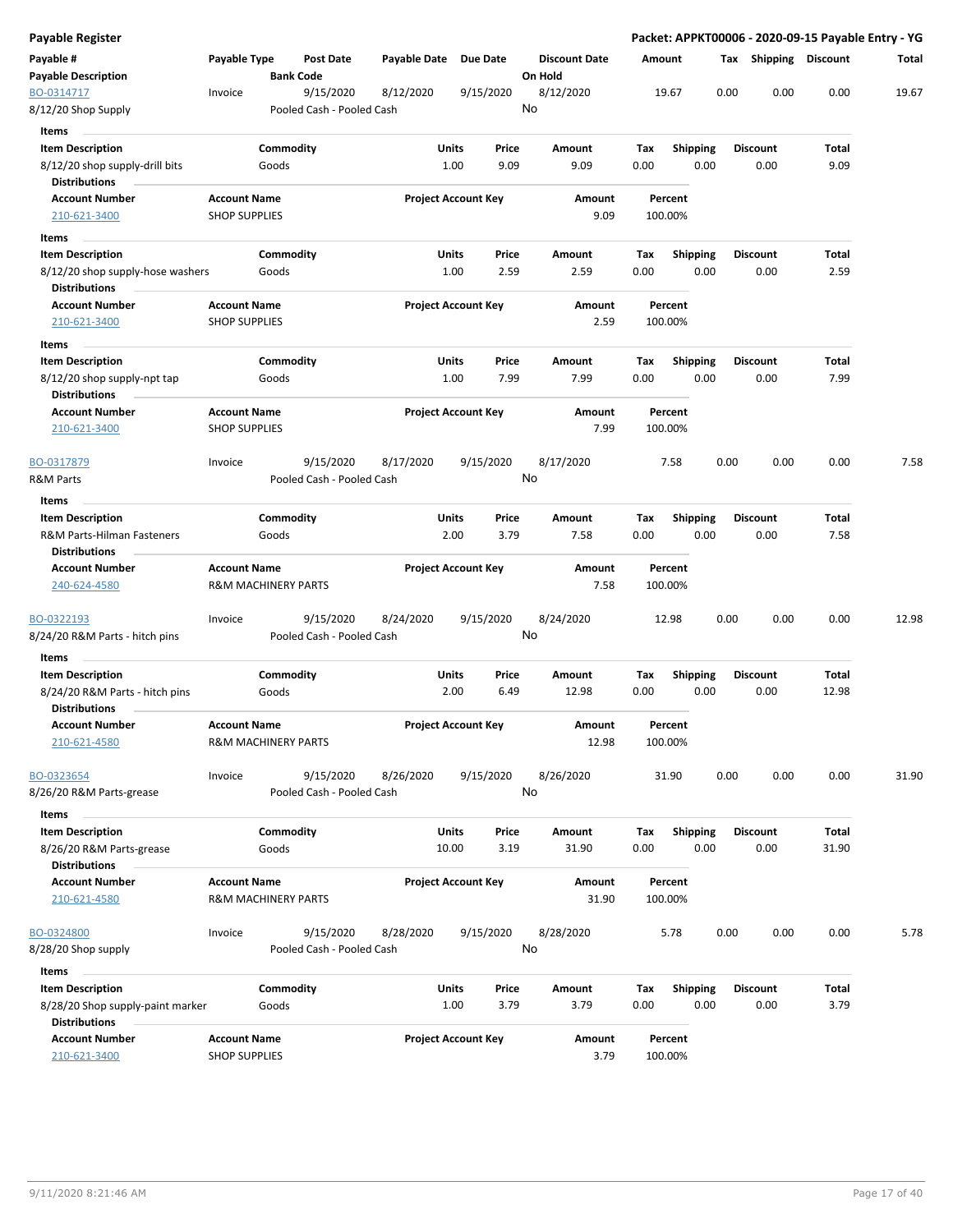| <b>Payable Register</b>                                                                          |                                             |                           |                  |                       |                            |                 |                                 |             |                    |      |                         |                      | Packet: APPKT00006 - 2020-09-15 Payable Entry - YG |
|--------------------------------------------------------------------------------------------------|---------------------------------------------|---------------------------|------------------|-----------------------|----------------------------|-----------------|---------------------------------|-------------|--------------------|------|-------------------------|----------------------|----------------------------------------------------|
| Payable #<br><b>Payable Description</b>                                                          | Payable Type                                | <b>Bank Code</b>          | <b>Post Date</b> | Payable Date Due Date |                            |                 | <b>Discount Date</b><br>On Hold | Amount      |                    |      | Tax Shipping Discount   |                      | Total                                              |
| Items<br><b>Item Description</b><br>8/28/20 Shop supply-syringe<br><b>Distributions</b>          |                                             | Commodity<br>Goods        |                  |                       | Units<br>1.00              | Price<br>1.99   | Amount<br>1.99                  | Tax<br>0.00 | <b>Shipping</b>    | 0.00 | <b>Discount</b><br>0.00 |                      | Total<br>1.99                                      |
| <b>Account Number</b><br>210-621-3400                                                            | <b>Account Name</b><br><b>SHOP SUPPLIES</b> |                           |                  |                       | <b>Project Account Key</b> |                 | Amount<br>1.99                  |             | Percent<br>100.00% |      |                         |                      |                                                    |
| Vendor: VEN02072 - Fox, Julie                                                                    |                                             |                           |                  |                       |                            |                 |                                 |             |                    |      |                         | <b>Vendor Total:</b> | 73.60                                              |
| <b>INV0000031</b><br>1/9-2/27/20 Leonard travel-128 miles                                        | Invoice                                     | Pooled Cash - Pooled Cash | 9/15/2020        | 9/3/2020              |                            | 9/15/2020       | 9/3/2020<br>No                  |             | 73.60              |      | 0.00                    | 0.00                 | 0.00<br>73.60                                      |
| Items<br><b>Item Description</b><br>1/9-2/27/20 Leonard travel-128 miles<br><b>Distributions</b> |                                             | Commodity<br>NA           |                  |                       | Units<br>0.00              | Price<br>0.00   | Amount<br>73.60                 | Tax<br>0.00 | <b>Shipping</b>    | 0.00 | <b>Discount</b><br>0.00 |                      | Total<br>73.60                                     |
| <b>Account Number</b><br>100-499-2251                                                            | <b>Account Name</b>                         | LEONARD OFFICE TRAVEL     |                  |                       | <b>Project Account Key</b> |                 | Amount<br>73.60                 |             | Percent<br>100.00% |      |                         |                      |                                                    |
| <b>Vendor:</b> 00074 - FROELICH, DR. JAMES E.                                                    |                                             |                           |                  |                       |                            |                 |                                 |             |                    |      |                         | <b>Vendor Total:</b> | 200.00                                             |
| <b>INV0000067</b><br>8/21-9/20/2020 Health officer                                               | Invoice                                     | Pooled Cash - Pooled Cash | 9/15/2020        | 9/9/2020              |                            | 9/15/2020       | 9/9/2020<br>No                  |             | 200.00             |      | 0.00                    | 0.00                 | 0.00<br>200.00                                     |
| Items<br><b>Item Description</b>                                                                 |                                             | Commodity                 |                  |                       | Units                      | Price           | Amount                          | Tax         | <b>Shipping</b>    |      | <b>Discount</b>         |                      | Total                                              |
| 8/21-9/20/2020 Health officer<br><b>Distributions</b>                                            |                                             | NA                        |                  |                       | 0.00                       | 0.00            | 200.00                          | 0.00        |                    | 0.00 | 0.00                    | 200.00               |                                                    |
| <b>Account Number</b><br>100-641-1020                                                            | <b>Account Name</b>                         | SALARY APPOINTED OFFICIAL |                  |                       | <b>Project Account Key</b> |                 | Amount<br>200.00                |             | Percent<br>100.00% |      |                         |                      |                                                    |
| Vendor: 00067 - FRONTIER                                                                         |                                             |                           |                  |                       |                            |                 |                                 |             |                    |      |                         | <b>Vendor Total:</b> | 63.50                                              |
| <b>INV0000057</b><br>Pct 1 phone                                                                 | Invoice                                     | Pooled Cash - Pooled Cash | 9/15/2020        | 8/28/2020             |                            | 9/15/2020       | 8/28/2020<br>No                 |             | 63.50              |      | 0.00                    | 0.00                 | 0.00<br>63.50                                      |
| Items                                                                                            |                                             |                           |                  |                       |                            |                 |                                 |             |                    |      |                         |                      |                                                    |
| <b>Item Description</b><br>Pct 1 phone                                                           |                                             | Commodity<br><b>NA</b>    |                  |                       | Units<br>0.00              | Price<br>0.00   | Amount<br>63.50                 | Tax<br>0.00 | <b>Shipping</b>    | 0.00 | <b>Discount</b><br>0.00 |                      | Total<br>63.50                                     |
| <b>Distributions</b><br><b>Account Number</b><br>210-621-4200                                    | <b>Account Name</b>                         | UTILITY TELEPHONE         |                  |                       | <b>Project Account Key</b> |                 | Amount<br>63.50                 |             | Percent<br>100.00% |      |                         |                      |                                                    |
| Vendor: 00236 - FUNCTION 4, LLC                                                                  |                                             |                           |                  |                       |                            |                 |                                 |             |                    |      |                         | <b>Vendor Total:</b> | 2,565.74                                           |
| <b>INV804646</b><br>Cares Act supply                                                             | Invoice                                     | Pooled Cash - Pooled Cash | 9/15/2020        | 8/19/2020             |                            | 9/15/2020       | 8/19/2020<br>No                 | 1,294.00    |                    |      | 0.00                    | 0.00                 | 0.00<br>1,294.00                                   |
| Items<br><b>Item Description</b><br>Cares Act supply-hand sanitizing stand                       |                                             | Commodity<br>Goods        |                  |                       | Units<br>6.00              | Price<br>189.00 | Amount<br>1,134.00              | Tax<br>0.00 | <b>Shipping</b>    | 0.00 | <b>Discount</b><br>0.00 | 1,134.00             | Total                                              |
| <b>Distributions</b><br><b>Account Number</b><br>413-413-3970                                    | <b>Account Name</b>                         | SANITIZING SUPPLIES       |                  |                       | <b>Project Account Key</b> |                 | Amount<br>1,134.00              |             | Percent<br>100.00% |      |                         |                      |                                                    |
| Items                                                                                            |                                             |                           |                  |                       |                            |                 |                                 |             |                    |      |                         |                      |                                                    |
| <b>Item Description</b><br>Cares Act supply-hand sanitizer<br><b>Distributions</b>               |                                             | Commodity<br>Goods        |                  |                       | Units<br>5.00              | Price<br>32.00  | Amount<br>160.00                | Tax<br>0.00 | Shipping           | 0.00 | <b>Discount</b><br>0.00 | 160.00               | Total                                              |
| <b>Account Number</b><br>413-413-3970                                                            | <b>Account Name</b>                         | SANITIZING SUPPLIES       |                  |                       | <b>Project Account Key</b> |                 | Amount<br>160.00                |             | Percent<br>100.00% |      |                         |                      |                                                    |
| <b>INV804647</b><br>Cares Act supplies                                                           | Invoice                                     | Pooled Cash - Pooled Cash | 9/15/2020        | 8/19/2020             |                            | 9/15/2020       | 8/19/2020<br>No                 | 1,112.00    |                    |      | 0.00                    | 0.00                 | 0.00<br>1,112.00                                   |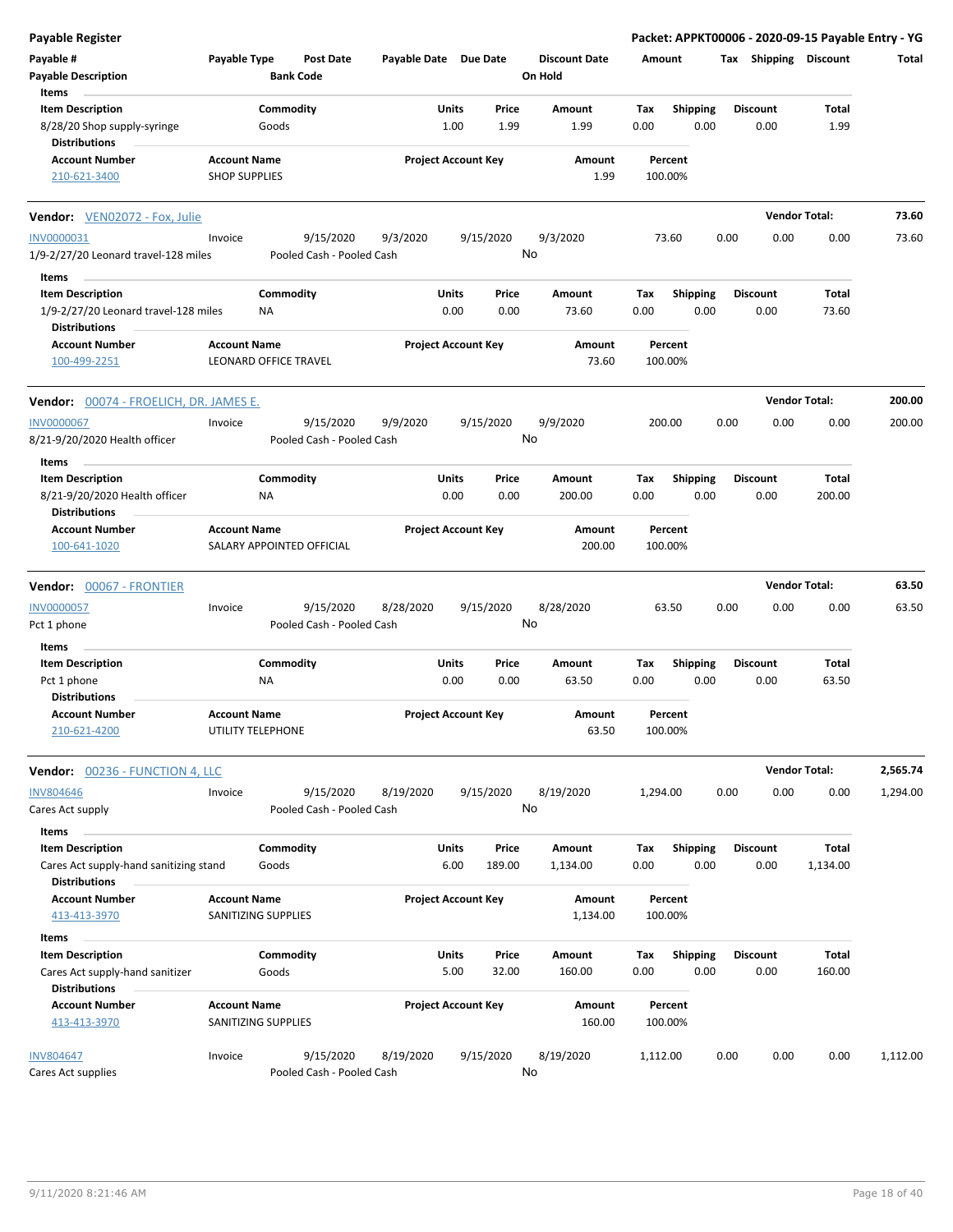| Payable #<br><b>Payable Description</b><br><b>Items</b>          | Payable Type                               | Post Date<br><b>Bank Code</b> | Payable Date Due Date |                            | <b>Discount Date</b><br>On Hold |      | Amount             | Shipping<br>Tax | <b>Discount</b> | Total  |
|------------------------------------------------------------------|--------------------------------------------|-------------------------------|-----------------------|----------------------------|---------------------------------|------|--------------------|-----------------|-----------------|--------|
| <b>Item Description</b>                                          |                                            | Commodity                     | Units                 | Price                      | Amount                          | Tax  | Shipping           | Discount        | Total           |        |
| Cares Act supplies-hand sanitizing stand<br><b>Distributions</b> |                                            | Goods                         |                       | 4.00<br>189.00             | 756.00                          | 0.00 | 0.00               | 0.00            | 756.00          |        |
| <b>Account Number</b><br>413-413-3970                            | <b>Account Name</b><br>SANITIZING SUPPLIES |                               |                       | <b>Project Account Key</b> | Amount<br>756.00                |      | Percent<br>100.00% |                 |                 |        |
|                                                                  |                                            |                               |                       |                            |                                 |      |                    |                 |                 |        |
| Items<br><b>Item Description</b>                                 |                                            | Commodity                     | Units                 | Price                      | Amount                          | Tax  | <b>Shipping</b>    | <b>Discount</b> | Total           |        |
| Cares Act supplies-Table top dispensers                          |                                            | Goods                         |                       | 4.00<br>89.00              | 356.00                          | 0.00 | 0.00               | 0.00            | 356.00          |        |
| <b>Distributions</b>                                             |                                            |                               |                       |                            |                                 |      |                    |                 |                 |        |
| <b>Account Number</b>                                            | <b>Account Name</b>                        |                               |                       | <b>Project Account Key</b> | Amount                          |      | Percent            |                 |                 |        |
| 413-413-3970                                                     | SANITIZING SUPPLIES                        |                               |                       |                            | 356.00                          |      | 100.00%            |                 |                 |        |
| INV807891                                                        | Invoice                                    | 9/15/2020                     | 9/4/2020              | 9/15/2020                  | 9/4/2020                        |      | 159.74             | 0.00<br>0.00    | 0.00            | 159.74 |
| Copies                                                           |                                            | Pooled Cash - Pooled Cash     |                       |                            | No                              |      |                    |                 |                 |        |
| Items                                                            |                                            |                               |                       |                            |                                 |      |                    |                 |                 |        |
| <b>Item Description</b>                                          |                                            | Commodity                     | Units                 | Price                      | Amount                          | Tax  | Shipping           | <b>Discount</b> | Total           |        |
| Copies Agrilife                                                  | NA                                         |                               |                       | 0.00<br>0.00               | 4.71                            | 0.00 | 0.00               | 0.00            | 4.71            |        |
| <b>Distributions</b>                                             |                                            |                               |                       |                            |                                 |      |                    |                 |                 |        |
| <b>Account Number</b>                                            | <b>Account Name</b>                        |                               |                       | <b>Project Account Key</b> | Amount                          |      | Percent            |                 |                 |        |
| 100-665-3150                                                     | <b>COPIER RENTAL</b>                       |                               |                       |                            | 4.71                            |      | 100.00%            |                 |                 |        |
| Items                                                            |                                            |                               |                       |                            |                                 |      |                    |                 |                 |        |
| <b>Item Description</b>                                          |                                            | Commodity                     | Units                 | Price                      | Amount                          | Tax  | <b>Shipping</b>    | <b>Discount</b> | Total           |        |
| Copies Co Clk/Aud/Juv Prob<br><b>Distributions</b>               | ΝA                                         |                               |                       | 0.00<br>0.00               | 123.57                          | 0.00 | 0.00               | 0.00            | 123.57          |        |
| <b>Account Number</b>                                            | <b>Account Name</b>                        |                               |                       | <b>Project Account Key</b> | Amount                          |      | Percent            |                 |                 |        |
| 100-510-3150                                                     | <b>COPIER RENTAL</b>                       |                               |                       |                            | 123.57                          |      | 100.00%            |                 |                 |        |
|                                                                  |                                            |                               |                       |                            |                                 |      |                    |                 |                 |        |
| Items                                                            |                                            |                               |                       |                            |                                 |      |                    |                 |                 |        |
| <b>Item Description</b>                                          |                                            | Commodity                     | Units                 | Price                      | Amount                          | Tax  | <b>Shipping</b>    | Discount        | Total           |        |
| Copies S. Annex<br><b>Distributions</b>                          | <b>NA</b>                                  |                               |                       | 0.00<br>0.00               | 1.46                            | 0.00 | 0.00               | 0.00            | 1.46            |        |
| <b>Account Number</b>                                            | <b>Account Name</b>                        |                               |                       | <b>Project Account Key</b> | Amount                          |      | Percent            |                 |                 |        |
| 100-513-3150                                                     | <b>COPIER RENTAL</b>                       |                               |                       |                            | 1.46                            |      | 100.00%            |                 |                 |        |
| Items                                                            |                                            |                               |                       |                            |                                 |      |                    |                 |                 |        |
| <b>Item Description</b>                                          |                                            | Commodity                     | Units                 | Price                      | Amount                          | Tax  | <b>Shipping</b>    | <b>Discount</b> | Total           |        |
| Copies Enviro Devel                                              | ΝA                                         |                               |                       | 0.00<br>0.00               | 1.83                            | 0.00 | 0.00               | 0.00            | 1.83            |        |
| <b>Distributions</b>                                             |                                            |                               |                       |                            |                                 |      |                    |                 |                 |        |
| <b>Account Number</b>                                            | <b>Account Name</b>                        |                               |                       | <b>Project Account Key</b> | Amount                          |      | Percent            |                 |                 |        |
| 100-590-3150                                                     | <b>COPIER RENTAL</b>                       |                               |                       |                            | 1.83                            |      | 100.00%            |                 |                 |        |
| Items                                                            |                                            |                               |                       |                            |                                 |      |                    |                 |                 |        |
| <b>Item Description</b>                                          |                                            | Commodity                     | Units                 | Price                      | Amount                          | Tax  | <b>Shipping</b>    | <b>Discount</b> | Total           |        |
| Copies Dst Attny                                                 | <b>NA</b>                                  |                               |                       | 0.00<br>0.00               | 17.27                           | 0.00 | 0.00               | 0.00            | 17.27           |        |
| <b>Distributions</b>                                             |                                            |                               |                       |                            |                                 |      |                    |                 |                 |        |
| <b>Account Number</b>                                            | <b>Account Name</b>                        |                               |                       | <b>Project Account Key</b> | Amount                          |      | Percent            |                 |                 |        |
| 100-475-3150                                                     | <b>COPIER EXPENSE</b>                      |                               |                       |                            | 17.27                           |      | 100.00%            |                 |                 |        |
| Items                                                            |                                            |                               |                       |                            |                                 |      |                    |                 |                 |        |
| <b>Item Description</b>                                          |                                            | Commodity                     | Units                 | Price                      | Amount                          | Tax  | Shipping           | <b>Discount</b> | Total           |        |
| Copies Co Ct@Law                                                 | NA                                         |                               |                       | 0.00<br>0.00               | 5.22                            | 0.00 | 0.00               | 0.00            | 5.22            |        |
| <b>Distributions</b>                                             |                                            |                               |                       |                            |                                 |      |                    |                 |                 |        |
| <b>Account Number</b>                                            | <b>Account Name</b>                        |                               |                       | <b>Project Account Key</b> | Amount                          |      | Percent            |                 |                 |        |
| 100-410-3150                                                     | <b>COPIER RENTAL</b>                       |                               |                       |                            | 5.22                            |      | 100.00%            |                 |                 |        |
| Items                                                            |                                            |                               |                       |                            |                                 |      |                    |                 |                 |        |
| <b>Item Description</b>                                          |                                            | Commodity                     | Units                 | Price                      | Amount                          | Tax  | <b>Shipping</b>    | <b>Discount</b> | Total           |        |
| Copies Tax Assessor                                              | NA                                         |                               |                       | 0.00<br>0.00               | 5.68                            | 0.00 | 0.00               | 0.00            | 5.68            |        |
| <b>Distributions</b>                                             |                                            |                               |                       |                            |                                 |      |                    |                 |                 |        |
| <b>Account Number</b>                                            | <b>Account Name</b>                        |                               |                       | <b>Project Account Key</b> | Amount                          |      | Percent            |                 |                 |        |
| 100-499-3150                                                     | <b>COPIER EXPENSE</b>                      |                               |                       |                            | 5.68                            |      | 100.00%            |                 |                 |        |

**Vendor:** 00512 - GAYLON P. RIDDELS LAW FIRM, PC **Vendor Total: 3,678.40**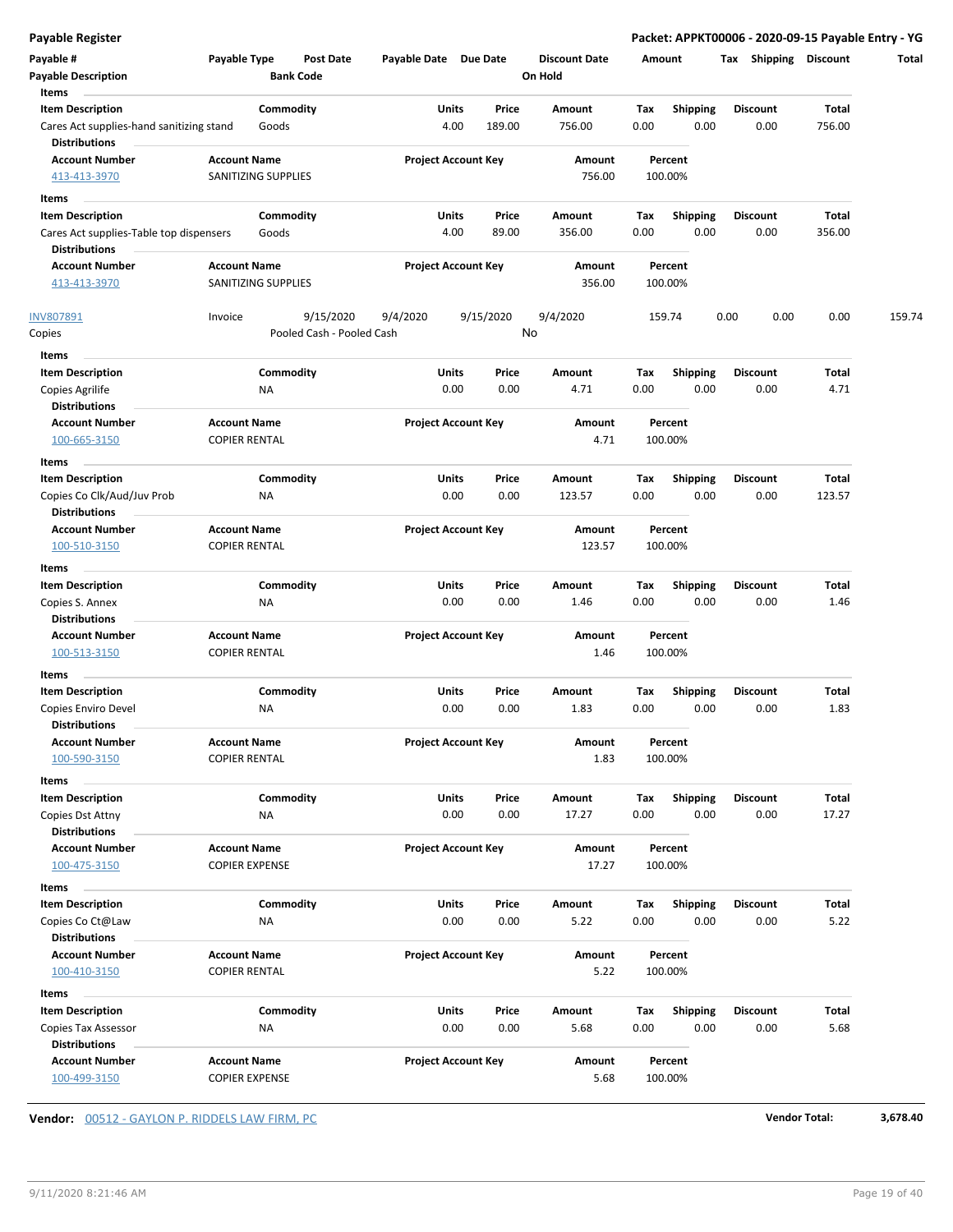| Payable Register                                  |                                             |                                      |           |                       |        |                            |         |                      |          |                    |      |      |                       |          | Packet: APPKT00006 - 2020-09-15 Payable Entry - YG |
|---------------------------------------------------|---------------------------------------------|--------------------------------------|-----------|-----------------------|--------|----------------------------|---------|----------------------|----------|--------------------|------|------|-----------------------|----------|----------------------------------------------------|
| Payable #<br><b>Payable Description</b>           | Payable Type                                | <b>Post Date</b><br><b>Bank Code</b> |           | Payable Date Due Date |        |                            | On Hold | <b>Discount Date</b> | Amount   |                    |      |      | Tax Shipping Discount |          | Total                                              |
| INV0000032<br>CR-18-26850 Brown Dst Ct            | Invoice                                     | Pooled Cash - Pooled Cash            | 9/15/2020 | 8/5/2020              |        | 9/15/2020                  | No      | 8/5/2020             |          | 769.50             |      | 0.00 | 0.00                  | 0.00     | 769.50                                             |
| Items                                             |                                             |                                      |           |                       |        |                            |         |                      |          |                    |      |      |                       |          |                                                    |
| <b>Item Description</b>                           |                                             | Commodity                            |           |                       | Units  | Price                      |         | Amount               | Tax      | Shipping           |      |      | <b>Discount</b>       | Total    |                                                    |
| CR-18-26850 Brown Dst Ct                          |                                             | <b>NA</b>                            |           |                       | 0.00   | 0.00                       |         | 769.50               | 0.00     |                    | 0.00 |      | 0.00                  | 769.50   |                                                    |
| <b>Distributions</b>                              |                                             |                                      |           |                       |        |                            |         |                      |          |                    |      |      |                       |          |                                                    |
| <b>Account Number</b>                             | <b>Account Name</b>                         |                                      |           |                       |        | <b>Project Account Key</b> |         | Amount               |          | Percent            |      |      |                       |          |                                                    |
| 100-435-4370                                      | <b>ATTORNEY FEES</b>                        |                                      |           |                       |        |                            |         | 769.50               |          | 100.00%            |      |      |                       |          |                                                    |
| INV0000033                                        | Invoice                                     |                                      | 9/15/2020 | 8/24/2020             |        | 9/15/2020                  |         | 8/24/2020            | 2,908.90 |                    |      | 0.00 | 0.00                  | 0.00     | 2,908.90                                           |
| CR-20-27323 Ransom Dst Ct                         |                                             | Pooled Cash - Pooled Cash            |           |                       |        |                            | No      |                      |          |                    |      |      |                       |          |                                                    |
| Items                                             |                                             |                                      |           |                       |        |                            |         |                      |          |                    |      |      |                       |          |                                                    |
| <b>Item Description</b>                           |                                             | Commodity                            |           |                       | Units  | Price                      |         | Amount               | Tax      | <b>Shipping</b>    |      |      | <b>Discount</b>       | Total    |                                                    |
| CR-20-27323 Ransom Dst Ct<br><b>Distributions</b> |                                             | ΝA                                   |           |                       | 0.00   | 0.00                       |         | 2,908.90             | 0.00     |                    | 0.00 |      | 0.00                  | 2,908.90 |                                                    |
| <b>Account Number</b><br>100-435-4370             | <b>Account Name</b><br><b>ATTORNEY FEES</b> |                                      |           |                       |        | <b>Project Account Key</b> |         | Amount<br>2,908.90   |          | Percent<br>100.00% |      |      |                       |          |                                                    |
| Vendor: 00459 - GOODMAN-MORRIS, COURTNEY          |                                             |                                      |           |                       |        |                            |         |                      |          |                    |      |      | <b>Vendor Total:</b>  |          | 440.00                                             |
| <b>INV0000034</b>                                 | Invoice                                     |                                      | 9/15/2020 | 7/1/2020              |        | 9/15/2020                  |         | 7/1/2020             |          | 440.00             |      | 0.00 | 0.00                  | 0.00     | 440.00                                             |
| FA-19-44329 Arismendez Dst Ct                     |                                             | Pooled Cash - Pooled Cash            |           |                       |        |                            | No      |                      |          |                    |      |      |                       |          |                                                    |
| Items                                             |                                             |                                      |           |                       |        |                            |         |                      |          |                    |      |      |                       |          |                                                    |
| <b>Item Description</b>                           |                                             | Commodity                            |           |                       | Units  | Price                      |         | Amount               | Tax      | <b>Shipping</b>    |      |      | <b>Discount</b>       | Total    |                                                    |
| FA-19-44329 Arismendez Dst Ct                     |                                             | ΝA                                   |           |                       | 0.00   | 0.00                       |         | 440.00               | 0.00     |                    | 0.00 |      | 0.00                  | 440.00   |                                                    |
| <b>Distributions</b>                              |                                             |                                      |           |                       |        |                            |         |                      |          |                    |      |      |                       |          |                                                    |
| <b>Account Number</b>                             | <b>Account Name</b>                         |                                      |           |                       |        | <b>Project Account Key</b> |         | Amount               |          | Percent            |      |      |                       |          |                                                    |
| 100-435-4360                                      |                                             | <b>ATTORNEY FEES- CPS CASES</b>      |           |                       |        |                            |         | 440.00               |          | 100.00%            |      |      |                       |          |                                                    |
| Vendor: 00128 - HART INTERCIVIC                   |                                             |                                      |           |                       |        |                            |         |                      |          |                    |      |      | <b>Vendor Total:</b>  |          | 1,274.65                                           |
| 081026                                            | Invoice                                     |                                      | 9/15/2020 | 8/28/2020             |        | 9/15/2020                  |         | 8/28/2020            | 1,208.45 |                    |      | 0.00 | 66.20                 | 0.00     | 1,274.65                                           |
| Voting supplies                                   |                                             | Pooled Cash - Pooled Cash            |           |                       |        |                            | No      |                      |          |                    |      |      |                       |          |                                                    |
| Items                                             |                                             |                                      |           |                       |        |                            |         |                      |          |                    |      |      |                       |          |                                                    |
| <b>Item Description</b>                           |                                             | Commodity                            |           |                       | Units  | Price                      |         | Amount               | Tax      | <b>Shipping</b>    |      |      | <b>Discount</b>       | Total    |                                                    |
| Early voting kit                                  |                                             | Goods                                |           |                       | 1.00   | 54.00                      |         | 54.00                | 0.00     |                    | 0.00 |      | 0.00                  | 54.00    |                                                    |
| <b>Distributions</b>                              |                                             |                                      |           |                       |        |                            |         |                      |          |                    |      |      |                       |          |                                                    |
| Account Number<br>100-404-3100                    | <b>Account Name</b>                         | <b>ELECTION SUPPLIES</b>             |           |                       |        | <b>Project Account Key</b> |         | Amount<br>54.00      |          | Percent<br>100.00% |      |      |                       |          |                                                    |
|                                                   |                                             |                                      |           |                       |        |                            |         |                      |          |                    |      |      |                       |          |                                                    |
| Items<br><b>Item Description</b>                  |                                             | Commodity                            |           |                       | Units  | Price                      |         | Amount               | Tax      |                    |      |      | <b>Discount</b>       | Total    |                                                    |
| Election day voting kit                           |                                             | Goods                                |           |                       | 16.00  | 46.25                      |         | 740.00               | 0.00     | <b>Shipping</b>    | 0.00 |      | 0.00                  | 740.00   |                                                    |
| <b>Distributions</b>                              |                                             |                                      |           |                       |        |                            |         |                      |          |                    |      |      |                       |          |                                                    |
| <b>Account Number</b>                             | <b>Account Name</b>                         |                                      |           |                       |        | <b>Project Account Key</b> |         | Amount               |          | Percent            |      |      |                       |          |                                                    |
| 100-404-3100                                      |                                             | <b>ELECTION SUPPLIES</b>             |           |                       |        |                            |         | 740.00               |          | 100.00%            |      |      |                       |          |                                                    |
| Items                                             |                                             |                                      |           |                       |        |                            |         |                      |          |                    |      |      |                       |          |                                                    |
| <b>Item Description</b>                           |                                             | Commodity                            |           |                       | Units  | Price                      |         | Amount               | Tax      | Shipping           |      |      | <b>Discount</b>       | Total    |                                                    |
| Combination form-early voting                     |                                             | Goods                                |           |                       | 200.00 | 0.65                       |         | 130.00               | 0.00     |                    | 0.00 |      | 0.00                  | 130.00   |                                                    |
| <b>Distributions</b>                              |                                             |                                      |           |                       |        |                            |         |                      |          |                    |      |      |                       |          |                                                    |
| <b>Account Number</b>                             | <b>Account Name</b>                         |                                      |           |                       |        | <b>Project Account Key</b> |         | Amount               |          | Percent            |      |      |                       |          |                                                    |
| 100-404-3100                                      |                                             | <b>ELECTION SUPPLIES</b>             |           |                       |        |                            |         | 130.00               |          | 100.00%            |      |      |                       |          |                                                    |
| Items                                             |                                             |                                      |           |                       |        |                            |         |                      |          |                    |      |      |                       |          |                                                    |
| <b>Item Description</b>                           |                                             | Commodity                            |           |                       | Units  | Price                      |         | Amount               | Tax      | <b>Shipping</b>    |      |      | <b>Discount</b>       | Total    |                                                    |
| early voting ballot box seal                      |                                             | Goods                                |           |                       | 100.00 | 0.27                       |         | 27.00                | 0.00     |                    | 0.00 |      | 0.00                  | 27.00    |                                                    |
| <b>Distributions</b>                              |                                             |                                      |           |                       |        |                            |         |                      |          |                    |      |      |                       |          |                                                    |
| <b>Account Number</b><br>100-404-3100             | <b>Account Name</b>                         | <b>ELECTION SUPPLIES</b>             |           |                       |        | <b>Project Account Key</b> |         | Amount<br>27.00      |          | Percent<br>100.00% |      |      |                       |          |                                                    |
|                                                   |                                             |                                      |           |                       |        |                            |         |                      |          |                    |      |      |                       |          |                                                    |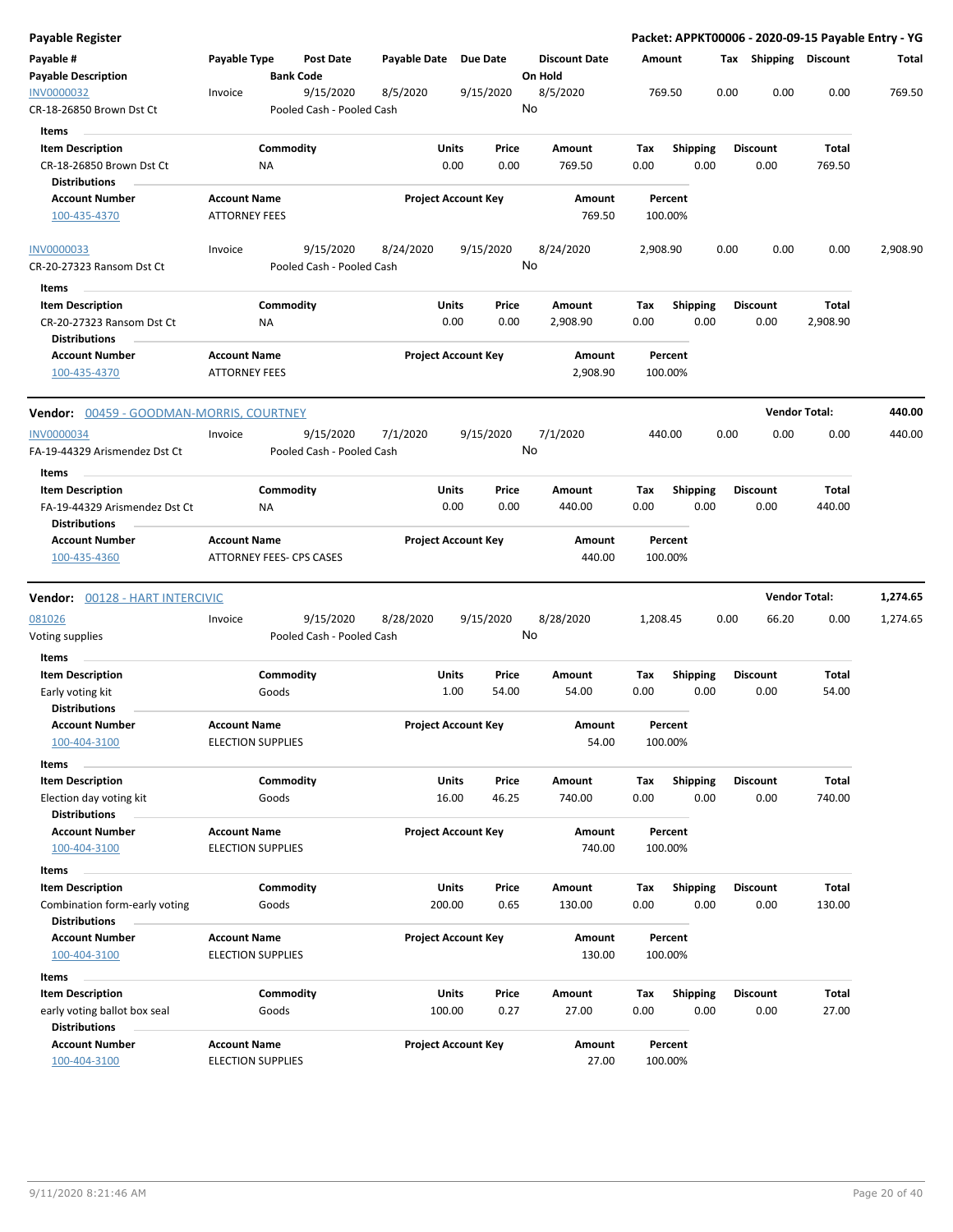| Payable #<br><b>Payable Description</b>                                   | Payable Type                                         | <b>Bank Code</b> | <b>Post Date</b>                       | Payable Date Due Date |                            |                | <b>Discount Date</b><br>On Hold | Amount      |                          | Тах  | Shipping                | <b>Discount</b>        | Total    |
|---------------------------------------------------------------------------|------------------------------------------------------|------------------|----------------------------------------|-----------------------|----------------------------|----------------|---------------------------------|-------------|--------------------------|------|-------------------------|------------------------|----------|
| Items<br><b>Item Description</b>                                          |                                                      | Commodity        |                                        |                       | <b>Units</b>               | Price          | Amount                          | Tax         | <b>Shipping</b>          |      | <b>Discount</b>         | Total                  |          |
| STMT of compensation & oaths<br><b>Distributions</b>                      | Goods                                                |                  |                                        |                       | 12.00                      | 0.60           | 7.20                            | 0.00        | 0.00                     |      | 0.00                    | 7.20                   |          |
| <b>Account Number</b><br>100-404-3100                                     | <b>Account Name</b><br><b>ELECTION SUPPLIES</b>      |                  |                                        |                       | <b>Project Account Key</b> |                | Amount<br>7.20                  |             | Percent<br>100.00%       |      |                         |                        |          |
| Items                                                                     |                                                      |                  |                                        |                       |                            |                |                                 |             |                          |      |                         |                        |          |
| <b>Item Description</b>                                                   |                                                      | Commodity        |                                        |                       | Units                      | Price          | Amount                          | Tax         | <b>Shipping</b>          |      | <b>Discount</b>         | Total                  |          |
| voting booth-cardboard table top<br><b>Distributions</b>                  | Goods                                                |                  |                                        |                       | 3.00                       | 19.25          | 57.75                           | 0.00        | 0.00                     |      | 0.00                    | 57.75                  |          |
| <b>Account Number</b><br>100-404-3100                                     | <b>Account Name</b><br><b>ELECTION SUPPLIES</b>      |                  |                                        |                       | <b>Project Account Key</b> |                | Amount<br>57.75                 |             | Percent<br>100.00%       |      |                         |                        |          |
| Items                                                                     |                                                      |                  |                                        |                       |                            |                |                                 |             |                          |      |                         |                        |          |
| <b>Item Description</b>                                                   |                                                      | Commodity        |                                        |                       | <b>Units</b>               | Price          | Amount                          | Tax         | <b>Shipping</b>          |      | <b>Discount</b>         | Total                  |          |
| combination form-election day<br><b>Distributions</b>                     | Goods                                                |                  |                                        |                       | 200.00                     | 0.65           | 130.00                          | 0.00        | 0.00                     |      | 0.00                    | 130.00                 |          |
| <b>Account Number</b><br>100-404-3100                                     | <b>Account Name</b><br><b>ELECTION SUPPLIES</b>      |                  |                                        |                       | <b>Project Account Key</b> |                | Amount<br>130.00                |             | Percent<br>100.00%       |      |                         |                        |          |
| Items                                                                     |                                                      |                  |                                        |                       |                            |                |                                 |             |                          |      |                         |                        |          |
| <b>Item Description</b><br>Official ballot stock                          | Goods                                                | Commodity        |                                        |                       | Units<br>1.00              | Price<br>62.50 | Amount<br>62.50                 | Tax<br>0.00 | <b>Shipping</b><br>66.20 |      | <b>Discount</b><br>0.00 | Total<br>128.70        |          |
| <b>Distributions</b>                                                      |                                                      |                  |                                        |                       |                            |                |                                 |             |                          |      |                         |                        |          |
| <b>Account Number</b><br>100-404-3100                                     | <b>Account Name</b><br><b>ELECTION SUPPLIES</b>      |                  |                                        |                       | <b>Project Account Key</b> |                | Amount<br>128.70                |             | Percent<br>100.00%       |      |                         |                        |          |
| Vendor: 00010 - HOLLAND, JORDAN PLLC                                      |                                                      |                  |                                        |                       |                            |                |                                 |             |                          |      |                         | <b>Vendor Total:</b>   | 1,564.75 |
| <b>INV0000035</b>                                                         | Invoice                                              |                  | 9/15/2020                              | 9/2/2020              |                            | 9/15/2020      | 9/2/2020                        | 175.00      |                          | 0.00 | 0.00                    | 0.00                   | 175.00   |
| 50259 Dawson Co Ct@Law                                                    |                                                      |                  | Pooled Cash - Pooled Cash              |                       |                            |                | No                              |             |                          |      |                         |                        |          |
| Items                                                                     |                                                      |                  |                                        |                       |                            |                |                                 |             |                          |      |                         |                        |          |
| <b>Item Description</b><br>50259 Dawson Co Ct@Law<br><b>Distributions</b> | ΝA                                                   | Commodity        |                                        |                       | Units<br>0.00              | Price<br>0.00  | Amount<br>175.00                | Tax<br>0.00 | <b>Shipping</b><br>0.00  |      | <b>Discount</b><br>0.00 | Total<br>175.00        |          |
| <b>Account Number</b><br>100-410-4240                                     | <b>Account Name</b><br><b>INDIGENT ATTORNEY FEES</b> |                  |                                        |                       | <b>Project Account Key</b> |                | Amount<br>175.00                |             | Percent<br>100.00%       |      |                         |                        |          |
| <b>INV0000036</b><br>FA-20-44630 SAR Dst Ct                               | Invoice                                              |                  | 9/15/2020<br>Pooled Cash - Pooled Cash | 8/19/2020             |                            | 9/15/2020      | 8/19/2020<br>No                 |             | 816.00                   | 0.00 | 0.00                    | 0.00                   | 816.00   |
| Items                                                                     |                                                      |                  |                                        |                       |                            |                |                                 |             |                          |      |                         |                        |          |
| <b>Item Description</b><br>FA-20-44630 SAR Dst Ct                         | ΝA                                                   | Commodity        |                                        |                       | Units<br>0.00              | Price<br>0.00  | Amount<br>816.00                | Tax<br>0.00 | <b>Shipping</b><br>0.00  |      | <b>Discount</b><br>0.00 | <b>Total</b><br>816.00 |          |
| <b>Distributions</b>                                                      |                                                      |                  |                                        |                       |                            |                |                                 |             |                          |      |                         |                        |          |
| <b>Account Number</b><br>100-435-4360                                     | <b>Account Name</b><br>ATTORNEY FEES- CPS CASES      |                  |                                        |                       | <b>Project Account Key</b> |                | Amount<br>816.00                |             | Percent<br>100.00%       |      |                         |                        |          |
| <b>INV0000037</b><br>CR-17-26480 Smith Dst Ct                             | Invoice                                              |                  | 9/15/2020<br>Pooled Cash - Pooled Cash | 8/24/2020             |                            | 9/15/2020      | 8/24/2020<br>No                 |             | 573.75                   | 0.00 | 0.00                    | 0.00                   | 573.75   |
| Items                                                                     |                                                      |                  |                                        |                       |                            |                |                                 |             |                          |      |                         |                        |          |
| <b>Item Description</b>                                                   |                                                      | Commodity        |                                        |                       | <b>Units</b>               | Price          | Amount                          | Tax         | Shipping                 |      | <b>Discount</b>         | Total                  |          |
| CR-17-26480 Smith Dst Ct<br><b>Distributions</b>                          | <b>NA</b>                                            |                  |                                        |                       | 0.00                       | 0.00           | 573.75                          | 0.00        | 0.00                     |      | 0.00                    | 573.75                 |          |
| <b>Account Number</b><br>100-435-4370                                     | <b>Account Name</b><br><b>ATTORNEY FEES</b>          |                  |                                        |                       | <b>Project Account Key</b> |                | Amount<br>573.75                |             | Percent<br>100.00%       |      |                         |                        |          |
| <b>Vendor: 00832 - INTERSTATE BATTERIES OF TEXOMA</b>                     |                                                      |                  |                                        |                       |                            |                |                                 |             |                          |      |                         | <b>Vendor Total:</b>   | 143.95   |
| 21436956<br>R&M Parts-battery                                             | Invoice                                              |                  | 9/15/2020<br>Pooled Cash - Pooled Cash | 9/1/2020              |                            | 9/15/2020      | 9/1/2020<br>No                  |             | 143.95                   | 0.00 | 0.00                    | 0.00                   | 143.95   |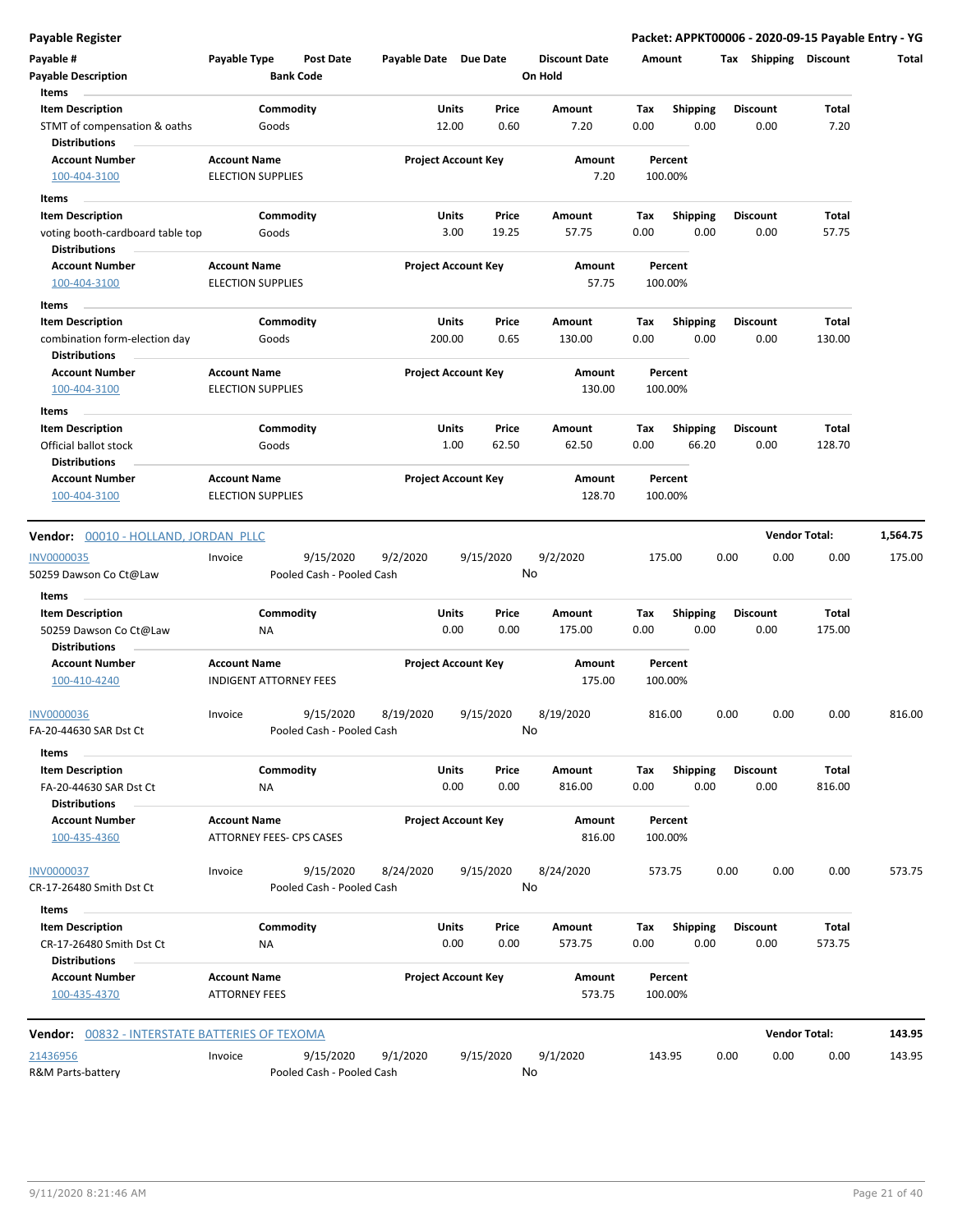| <b>Payable Register</b>                                              |                                             |                                        |                       |                            |                                 | Packet: APPKT00006 - 2020-09-15 Payable Entry - YG |      |                         |                      |          |
|----------------------------------------------------------------------|---------------------------------------------|----------------------------------------|-----------------------|----------------------------|---------------------------------|----------------------------------------------------|------|-------------------------|----------------------|----------|
| Payable #<br><b>Payable Description</b>                              | Payable Type                                | <b>Post Date</b><br><b>Bank Code</b>   | Payable Date Due Date |                            | <b>Discount Date</b><br>On Hold | Amount                                             |      | Tax Shipping Discount   |                      | Total    |
| Items                                                                |                                             |                                        |                       |                            |                                 |                                                    |      |                         |                      |          |
| <b>Item Description</b><br>R&M Parts-battery<br><b>Distributions</b> |                                             | Commodity<br>Goods                     | Units                 | Price<br>1.00<br>143.95    | Amount<br>143.95                | <b>Shipping</b><br>Tax<br>0.00                     | 0.00 | <b>Discount</b><br>0.00 | Total<br>143.95      |          |
| <b>Account Number</b><br>210-621-4580                                | <b>Account Name</b>                         | R&M MACHINERY PARTS                    |                       | <b>Project Account Key</b> | Amount<br>143.95                | Percent<br>100.00%                                 |      |                         |                      |          |
| Vendor: 00701 - J.R. THOMPSON, INC.                                  |                                             |                                        |                       |                            |                                 |                                                    |      |                         | <b>Vendor Total:</b> | 355.54   |
| 79766                                                                | Invoice                                     | 9/15/2020                              | 8/25/2020             | 9/15/2020                  | 8/25/2020                       | 355.54                                             | 0.00 | 0.00                    | 0.00                 | 355.54   |
| Rock & Gravel                                                        |                                             | Pooled Cash - Pooled Cash              |                       |                            | No                              |                                                    |      |                         |                      |          |
| Items                                                                |                                             |                                        |                       |                            |                                 |                                                    |      |                         |                      |          |
| <b>Item Description</b>                                              |                                             | Commodity                              | Units                 | Price                      | Amount                          | <b>Shipping</b><br>Tax                             |      | <b>Discount</b>         | Total                |          |
| Rock & Gravel<br><b>Distributions</b>                                |                                             | ΝA                                     |                       | 0.00<br>0.00               | 355.54                          | 0.00                                               | 0.00 | 0.00                    | 355.54               |          |
| <b>Account Number</b><br>220-622-3410                                | <b>Account Name</b>                         | R&B MAT. ROCK & GRAVEL                 |                       | <b>Project Account Key</b> | <b>Amount</b><br>355.54         | Percent<br>100.00%                                 |      |                         |                      |          |
| Vendor: 00541 - KIRBY, SHELLY                                        |                                             |                                        |                       |                            |                                 |                                                    |      |                         | <b>Vendor Total:</b> | 60.00    |
| 069461<br>8/31/20 Windom mowing                                      | Invoice                                     | 9/15/2020<br>Pooled Cash - Pooled Cash | 8/31/2020             | 9/15/2020                  | 8/31/2020<br>No                 | 60.00                                              | 0.00 | 0.00                    | 0.00                 | 60.00    |
| Items                                                                |                                             |                                        |                       |                            |                                 |                                                    |      |                         |                      |          |
| <b>Item Description</b>                                              |                                             | Commodity                              | Units                 | Price                      | Amount                          | Tax<br><b>Shipping</b>                             |      | <b>Discount</b>         | Total                |          |
| 8/31/20 Windom mowing<br><b>Distributions</b>                        |                                             | Service                                |                       | 0.00<br>0.00               | 60.00                           | 0.00                                               | 0.00 | 0.00                    | 60.00                |          |
| <b>Account Number</b><br>100-515-4502                                | <b>Account Name</b>                         | LAWN MAINTENANCE                       |                       | <b>Project Account Key</b> | Amount<br>60.00                 | Percent<br>100.00%                                 |      |                         |                      |          |
| Vendor: 00444 - KONICA MINOLTA PREMIER FINANCE                       |                                             |                                        |                       |                            |                                 |                                                    |      |                         | <b>Vendor Total:</b> | 114.68   |
| 69399929                                                             | Invoice                                     | 9/15/2020                              | 9/6/2020              | 9/15/2020                  | 9/6/2020                        | 114.68                                             | 0.00 | 0.00                    | 0.00                 | 114.68   |
| Copier lease 108 E Sam Rayburn<br>Items                              |                                             | Pooled Cash - Pooled Cash              |                       |                            | No                              |                                                    |      |                         |                      |          |
| <b>Item Description</b>                                              |                                             | Commodity                              | Units                 | Price                      | Amount                          | Tax<br><b>Shipping</b>                             |      | <b>Discount</b>         | Total                |          |
| Copier lease 108 E Sam Rayburn<br><b>Distributions</b>               |                                             | ΝA                                     |                       | 0.00<br>0.00               | 114.68                          | 0.00                                               | 0.00 | 0.00                    | 114.68               |          |
| <b>Account Number</b><br>100-510-3150                                | <b>Account Name</b><br><b>COPIER RENTAL</b> |                                        |                       | <b>Project Account Key</b> | Amount<br>114.68                | Percent<br>100.00%                                 |      |                         |                      |          |
| Vendor: 00567 - KSM EXCHANGE LLC                                     |                                             |                                        |                       |                            |                                 |                                                    |      |                         | <b>Vendor Total:</b> | 2,187.03 |
| P8868110<br>R&M Parts-W6-g/20X 2                                     | Invoice                                     | 9/15/2020<br>Pooled Cash - Pooled Cash | 8/27/2020             | 9/15/2020                  | 8/27/2020<br>No                 | 1,362.03                                           | 0.00 | 0.00                    | 0.00                 | 1,362.03 |
| Items<br><b>Item Description</b><br>R&M Parts-W6-g/20X 2             |                                             | Commodity<br>Goods                     | <b>Units</b>          | Price<br>3.00<br>454.01    | Amount<br>1,362.03              | Tax<br><b>Shipping</b><br>0.00                     | 0.00 | <b>Discount</b><br>0.00 | Total<br>1,362.03    |          |
| <b>Distributions</b><br><b>Account Number</b>                        | <b>Account Name</b>                         |                                        |                       | <b>Project Account Key</b> | Amount                          | Percent                                            |      |                         |                      |          |
| 231-626-4580                                                         |                                             | <b>R&amp;M MACHINERY PARTS</b>         |                       |                            | 1,362.03                        | 100.00%                                            |      |                         |                      |          |
| R2534009                                                             | Invoice                                     | 9/15/2020                              | 9/3/2020              | 9/15/2020                  | 9/3/2020                        | 825.00                                             | 0.00 | 0.00                    | 0.00                 | 825.00   |
| WR15023 Mixer                                                        |                                             | Pooled Cash - Pooled Cash              |                       |                            | No                              |                                                    |      |                         |                      |          |
| Items                                                                |                                             |                                        |                       |                            |                                 |                                                    |      |                         |                      |          |
| <b>Item Description</b>                                              |                                             | Commodity                              | <b>Units</b>          | Price                      | Amount                          | <b>Shipping</b><br>Tax                             |      | <b>Discount</b>         | Total                |          |
| WR15023 Mixer<br><b>Distributions</b>                                |                                             | NA                                     |                       | 0.00<br>0.00               | 825.00                          | 0.00                                               | 0.00 | 0.00                    | 825.00               |          |
| <b>Account Number</b><br>231-626-4580                                | <b>Account Name</b>                         | R&M MACHINERY PARTS                    |                       | <b>Project Account Key</b> | Amount<br>825.00                | Percent<br>100.00%                                 |      |                         |                      |          |

**Vendor:**  $\underline{00649 - LAW OFFICE OF MYLES PORTER, P.C.}$  **400.00**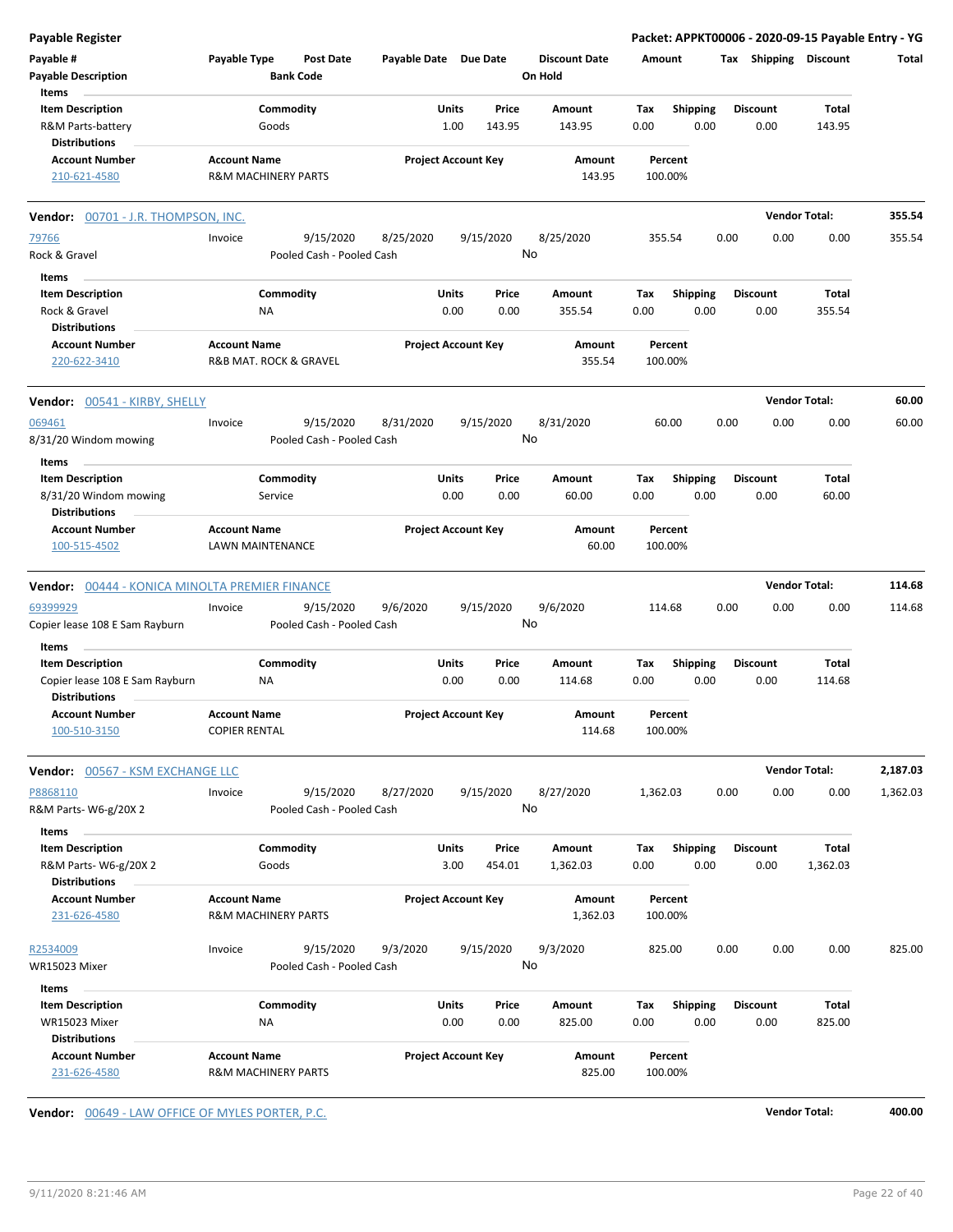| Payable Register                                                           |                                               |                        |                                        |                       |                            |               |                                 |                    |                         |      |                         | Packet: APPKT00006 - 2020-09-15 Payable Entry - YG |        |
|----------------------------------------------------------------------------|-----------------------------------------------|------------------------|----------------------------------------|-----------------------|----------------------------|---------------|---------------------------------|--------------------|-------------------------|------|-------------------------|----------------------------------------------------|--------|
| Payable #<br><b>Payable Description</b>                                    | Payable Type                                  | <b>Bank Code</b>       | Post Date                              | Payable Date Due Date |                            |               | <b>Discount Date</b><br>On Hold | Amount             |                         |      | Tax Shipping Discount   |                                                    | Total  |
| INV0000039<br>50470 Casique Co Ct@Law                                      | Invoice                                       |                        | 9/15/2020<br>Pooled Cash - Pooled Cash | 7/22/2020             | 9/15/2020                  |               | 7/22/2020<br>No                 | 400.00             |                         | 0.00 | 0.00                    | 0.00                                               | 400.00 |
| Items                                                                      |                                               |                        |                                        |                       |                            |               |                                 |                    |                         |      |                         |                                                    |        |
| <b>Item Description</b><br>50470 Casique Co Ct@Law                         |                                               | Commodity<br>ΝA        |                                        |                       | Units<br>0.00              | Price<br>0.00 | Amount<br>400.00                | Tax<br>0.00        | <b>Shipping</b><br>0.00 |      | <b>Discount</b><br>0.00 | Total<br>400.00                                    |        |
| <b>Distributions</b><br><b>Account Number</b>                              | <b>Account Name</b>                           |                        |                                        |                       | <b>Project Account Key</b> |               | Amount                          | Percent            |                         |      |                         |                                                    |        |
| 100-410-4240                                                               | <b>INDIGENT ATTORNEY FEES</b>                 |                        |                                        |                       |                            |               | 400.00                          | 100.00%            |                         |      |                         |                                                    |        |
| <b>Vendor:</b> 00048 - LEONARD, CITY OF                                    |                                               |                        |                                        |                       |                            |               |                                 |                    |                         |      |                         | <b>Vendor Total:</b>                               | 80.24  |
| <b>INV0000061</b><br>Pct 2 water/trash                                     | Invoice                                       |                        | 9/15/2020<br>Pooled Cash - Pooled Cash | 8/15/2020             | 9/15/2020                  |               | 8/15/2020<br>No                 | 80.24              |                         | 0.00 | 0.00                    | 0.00                                               | 80.24  |
| Items<br><b>Item Description</b>                                           |                                               | Commodity              |                                        |                       | Units                      | Price         | Amount                          | Tax                | <b>Shipping</b>         |      | <b>Discount</b>         | Total                                              |        |
| Pct 2 water/trash<br><b>Distributions</b>                                  |                                               | ΝA                     |                                        |                       | 0.00                       | 0.00          | 80.24                           | 0.00               | 0.00                    |      | 0.00                    | 80.24                                              |        |
| <b>Account Number</b><br>220-622-4420                                      | <b>Account Name</b><br>UTILITY WATER          |                        |                                        |                       | <b>Project Account Key</b> |               | Amount<br>80.24                 | Percent<br>100.00% |                         |      |                         |                                                    |        |
| <b>Vendor:</b> 00273 - LEXISNEXIS RISK DATA MANAGEMENT INC                 |                                               |                        |                                        |                       |                            |               |                                 |                    |                         |      |                         | <b>Vendor Total:</b>                               | 141.00 |
| 1394504-20200831<br>Aug Constable #1 online                                | Invoice                                       |                        | 9/15/2020<br>Pooled Cash - Pooled Cash | 8/31/2020             | 9/15/2020                  |               | 8/31/2020<br>No                 | 50.00              |                         | 0.00 | 0.00                    | 0.00                                               | 50.00  |
| Items                                                                      |                                               |                        |                                        |                       |                            |               |                                 |                    |                         |      |                         |                                                    |        |
| <b>Item Description</b><br>Aug Constable #1 online<br><b>Distributions</b> |                                               | Commodity<br>ΝA        |                                        |                       | Units<br>0.00              | Price<br>0.00 | Amount<br>50.00                 | Tax<br>0.00        | <b>Shipping</b><br>0.00 |      | <b>Discount</b><br>0.00 | Total<br>50.00                                     |        |
| <b>Account Number</b><br>100-551-5910                                      | <b>Account Name</b><br><b>ONLINE RESEARCH</b> |                        |                                        |                       | <b>Project Account Key</b> |               | Amount<br>50.00                 | Percent<br>100.00% |                         |      |                         |                                                    |        |
| 1723707-20200831<br>Aug JP#2 online                                        | Invoice                                       |                        | 9/15/2020<br>Pooled Cash - Pooled Cash | 8/31/2020             | 9/15/2020                  |               | 8/31/2020<br>No                 | 91.00              |                         | 0.00 | 0.00                    | 0.00                                               | 91.00  |
| Items                                                                      |                                               |                        |                                        |                       |                            |               |                                 |                    |                         |      |                         |                                                    |        |
| <b>Item Description</b><br>Aug JP#2 online                                 |                                               | Commodity<br>ΝA        |                                        |                       | Units<br>0.00              | Price<br>0.00 | Amount<br>91.00                 | Tax<br>0.00        | <b>Shipping</b><br>0.00 |      | <b>Discount</b><br>0.00 | Total<br>91.00                                     |        |
| <b>Distributions</b>                                                       | <b>Account Name</b>                           |                        |                                        |                       |                            |               |                                 | Percent            |                         |      |                         |                                                    |        |
| <b>Account Number</b><br>100-456-5910                                      | <b>ONLINE RESEARCH</b>                        |                        |                                        |                       | <b>Project Account Key</b> |               | Amount<br>91.00                 | 100.00%            |                         |      |                         |                                                    |        |
| <b>Vendor:</b> 00031 - LEXISNEXIS                                          |                                               |                        |                                        |                       |                            |               |                                 |                    |                         |      |                         | <b>Vendor Total:</b>                               | 384.00 |
| 3092815618<br>Aug DA online                                                | Invoice                                       |                        | 9/15/2020<br>Pooled Cash - Pooled Cash | 8/31/2020             | 9/15/2020                  |               | 8/31/2020<br>No                 | 384.00             |                         | 0.00 | 0.00                    | 0.00                                               | 384.00 |
| Items<br><b>Item Description</b>                                           |                                               | Commodity              |                                        |                       | <b>Units</b>               | Price         | Amount                          | Tax                | Shipping                |      | <b>Discount</b>         | Total                                              |        |
| Aug DA online<br><b>Distributions</b>                                      |                                               | NA                     |                                        |                       | 0.00                       | 0.00          | 384.00                          | 0.00               | 0.00                    |      | 0.00                    | 384.00                                             |        |
| <b>Account Number</b><br>100-475-5910                                      | <b>Account Name</b><br><b>ONLINE RESEARCH</b> |                        |                                        |                       | <b>Project Account Key</b> |               | Amount<br>384.00                | Percent<br>100.00% |                         |      |                         |                                                    |        |
| <b>Vendor:</b> 00446 - MAGNEGAS WELDING SUPPLY - SOUTH, LL                 |                                               |                        |                                        |                       |                            |               |                                 |                    |                         |      |                         | <b>Vendor Total:</b>                               | 31.62  |
| 00039164<br>July cylinder rental                                           | Invoice                                       |                        | 9/15/2020<br>Pooled Cash - Pooled Cash | 8/31/2020             | 9/15/2020                  |               | 8/31/2020<br>No                 | 15.50              |                         | 0.00 | 0.00                    | 0.00                                               | 15.50  |
| Items                                                                      |                                               |                        |                                        |                       |                            |               |                                 |                    |                         |      |                         |                                                    |        |
| <b>Item Description</b><br>July cylinder rental<br><b>Distributions</b>    |                                               | Commodity<br><b>NA</b> |                                        |                       | Units<br>0.00              | Price<br>0.00 | Amount<br>15.50                 | Tax<br>0.00        | <b>Shipping</b><br>0.00 |      | <b>Discount</b><br>0.00 | Total<br>15.50                                     |        |
| <b>Account Number</b><br>230-623-3430                                      | <b>Account Name</b>                           |                        | R&B MAT. HARDWARE & LUMBER             |                       | <b>Project Account Key</b> |               | Amount<br>15.50                 | Percent<br>100.00% |                         |      |                         |                                                    |        |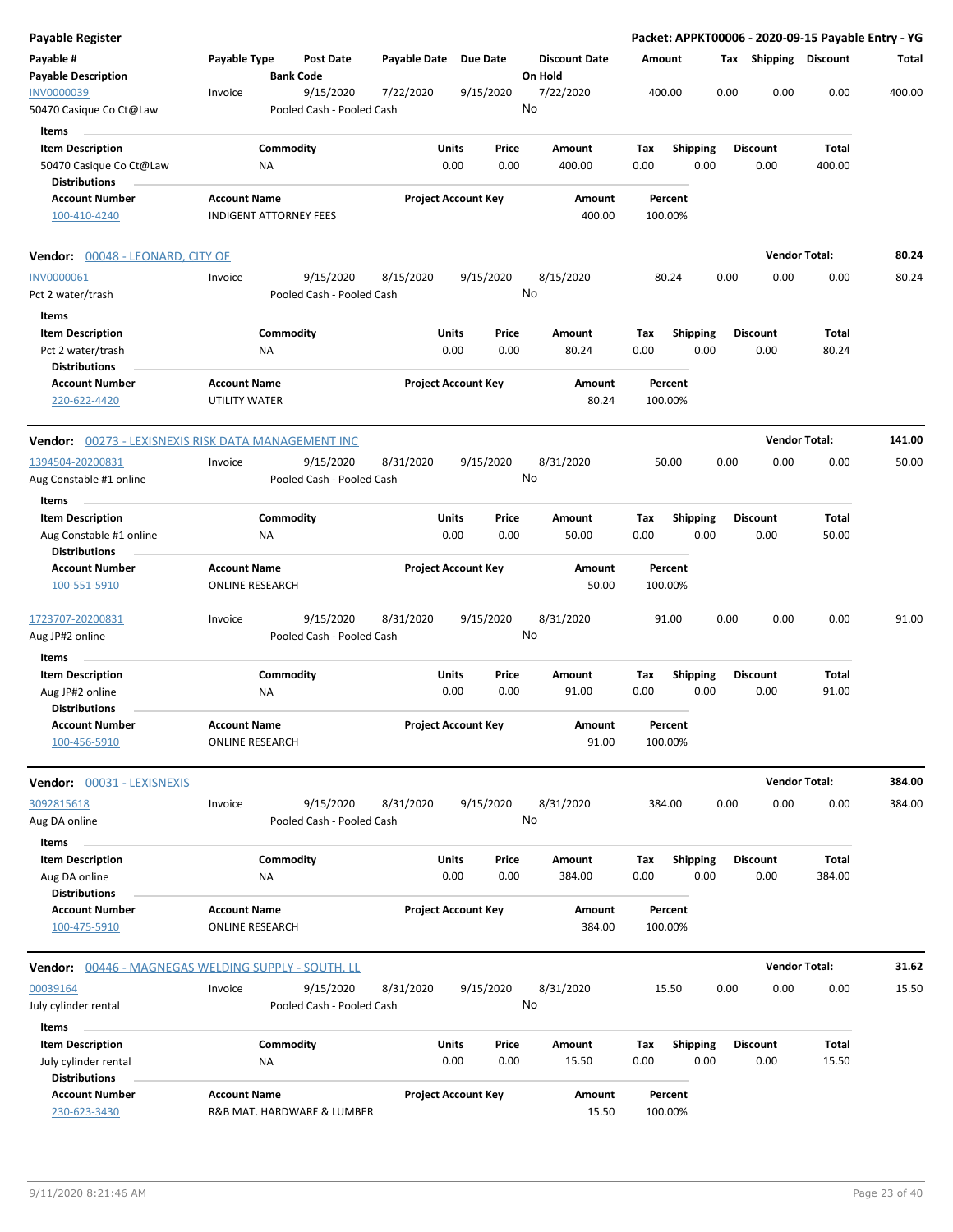| <b>Payable Register</b>                               |                     |                                        |                       |                            |               |                                 |                    |                         |      |                         |                      | Packet: APPKT00006 - 2020-09-15 Payable Entry - YG |
|-------------------------------------------------------|---------------------|----------------------------------------|-----------------------|----------------------------|---------------|---------------------------------|--------------------|-------------------------|------|-------------------------|----------------------|----------------------------------------------------|
| Payable #<br><b>Payable Description</b>               | Payable Type        | <b>Post Date</b><br><b>Bank Code</b>   | Payable Date Due Date |                            |               | <b>Discount Date</b><br>On Hold | Amount             |                         | Тах  |                         | Shipping Discount    | Total                                              |
| 00040998<br>Aug cylinder rental                       | Invoice             | 9/15/2020<br>Pooled Cash - Pooled Cash | 8/31/2020             |                            | 9/15/2020     | 8/31/2020<br>No                 | 16.12              |                         | 0.00 | 0.00                    | 0.00                 | 16.12                                              |
| Items                                                 |                     |                                        |                       |                            |               |                                 |                    |                         |      |                         |                      |                                                    |
| <b>Item Description</b>                               |                     | Commodity                              |                       | Units                      | Price         | Amount                          | Tax                | <b>Shipping</b>         |      | <b>Discount</b>         | Total                |                                                    |
| Aug cylinder rental                                   |                     | NA                                     |                       | 0.00                       | 0.00          | 16.12                           | 0.00               | 0.00                    |      | 0.00                    | 16.12                |                                                    |
| <b>Distributions</b>                                  |                     |                                        |                       |                            |               |                                 |                    |                         |      |                         |                      |                                                    |
| <b>Account Number</b>                                 | <b>Account Name</b> |                                        |                       | <b>Project Account Key</b> |               | Amount                          | Percent            |                         |      |                         |                      |                                                    |
| 230-623-3430                                          |                     | R&B MAT. HARDWARE & LUMBER             |                       |                            |               | 16.12                           | 100.00%            |                         |      |                         |                      |                                                    |
| Vendor: 00111 - MCCRAW OIL CO.                        |                     |                                        |                       |                            |               |                                 |                    |                         |      |                         | <b>Vendor Total:</b> | 25,518.20                                          |
| 357846                                                | Invoice             | 9/15/2020                              | 8/12/2020             |                            | 9/15/2020     | 8/12/2020                       | 2,747.25           |                         | 0.00 | 0.00                    | 0.00                 | 2,747.25                                           |
| #23040025 Pct 2 hyd. oil                              |                     | Pooled Cash - Pooled Cash              |                       |                            |               | No                              |                    |                         |      |                         |                      |                                                    |
| Items                                                 |                     |                                        |                       |                            |               |                                 |                    |                         |      |                         |                      |                                                    |
| <b>Item Description</b>                               |                     | Commodity                              |                       | Units                      | Price         | Amount                          | Tax                | <b>Shipping</b>         |      | <b>Discount</b>         | Total                |                                                    |
| #23040025 Pct 2 hyd. oil                              |                     | ΝA                                     |                       | 0.00                       | 0.00          | 2,747.25                        | 0.00               | 0.00                    |      | 0.00                    | 2,747.25             |                                                    |
| <b>Distributions</b>                                  |                     |                                        |                       |                            |               |                                 |                    |                         |      |                         |                      |                                                    |
| <b>Account Number</b><br>220-622-4570                 | <b>Account Name</b> | <b>R&amp;M MACHINERY GAS &amp; OIL</b> |                       | <b>Project Account Key</b> |               | Amount<br>2,747.25              | Percent<br>100.00% |                         |      |                         |                      |                                                    |
| 360131                                                | Invoice             | 9/15/2020                              | 8/25/2020             |                            | 9/15/2020     | 8/25/2020                       | 45.47              |                         | 0.00 | 0.00                    | 0.00                 | 45.47                                              |
| #23040023 Pct 1 gasoline                              |                     | Pooled Cash - Pooled Cash              |                       |                            |               | No                              |                    |                         |      |                         |                      |                                                    |
| Items                                                 |                     |                                        |                       |                            |               |                                 |                    |                         |      |                         |                      |                                                    |
| <b>Item Description</b>                               |                     | Commodity                              |                       | Units                      | Price         | Amount                          | Tax                | <b>Shipping</b>         |      | <b>Discount</b>         | Total                |                                                    |
| #23040023 Pct 1 gasoline<br><b>Distributions</b>      |                     | NA                                     |                       | 0.00                       | 0.00          | 45.47                           | 0.00               | 0.00                    |      | 0.00                    | 45.47                |                                                    |
| <b>Account Number</b>                                 | <b>Account Name</b> |                                        |                       | <b>Project Account Key</b> |               | Amount                          | Percent            |                         |      |                         |                      |                                                    |
| 210-621-4570                                          |                     | R&M MACHINERY GAS & OIL                |                       |                            |               | 45.47                           | 100.00%            |                         |      |                         |                      |                                                    |
| P12825                                                | Invoice             | 9/15/2020                              | 8/28/2020             |                            | 9/15/2020     | 8/28/2020<br>No                 | 1,234.73           |                         | 0.00 | 0.00                    | 0.00                 | 1,234.73                                           |
| #23040045 Sheriff auto gas                            |                     | Pooled Cash - Pooled Cash              |                       |                            |               |                                 |                    |                         |      |                         |                      |                                                    |
| Items                                                 |                     |                                        |                       |                            |               |                                 |                    |                         |      |                         |                      |                                                    |
| <b>Item Description</b>                               |                     | Commodity                              |                       | Units                      | Price         | Amount                          | Tax                | Shipping                |      | <b>Discount</b>         | Total                |                                                    |
| #23040045 Sheriff auto gas<br><b>Distributions</b>    |                     | ΝA                                     |                       | 0.00                       | 0.00          | 1,234.73                        | 0.00               | 0.00                    |      | 0.00                    | 1,234.73             |                                                    |
| <b>Account Number</b><br>100-560-3300                 | <b>Account Name</b> | AUTO EXPENSE GAS & OIL                 |                       | <b>Project Account Key</b> |               | Amount<br>1,234.73              | Percent<br>100.00% |                         |      |                         |                      |                                                    |
| P21735                                                | Invoice             | 9/15/2020                              | 8/6/2020              |                            | 9/15/2020     | 8/6/2020                        | 1,263.57           |                         | 0.00 | 0.00                    | 0.00                 | 1,263.57                                           |
| #23040045 Sheriff auto gas                            |                     | Pooled Cash - Pooled Cash              |                       |                            |               | No                              |                    |                         |      |                         |                      |                                                    |
| Items                                                 |                     |                                        |                       |                            |               |                                 |                    |                         |      |                         |                      |                                                    |
| <b>Item Description</b><br>#23040045 Sheriff auto gas |                     | Commodity<br>ΝA                        |                       | Units<br>0.00              | Price<br>0.00 | Amount<br>1,263.57              | Tax<br>0.00        | <b>Shipping</b><br>0.00 |      | <b>Discount</b><br>0.00 | Total<br>1,263.57    |                                                    |
| <b>Distributions</b>                                  |                     |                                        |                       |                            |               |                                 |                    |                         |      |                         |                      |                                                    |
| <b>Account Number</b><br>100-560-3300                 | <b>Account Name</b> | AUTO EXPENSE GAS & OIL                 |                       | <b>Project Account Key</b> |               | Amount<br>1,263.57              | Percent<br>100.00% |                         |      |                         |                      |                                                    |
|                                                       |                     |                                        |                       |                            |               |                                 |                    |                         | 0.00 | 0.00                    |                      | 3,971.99                                           |
| P21826<br>#23040034 diese/gasoline                    | Invoice             | 9/15/2020<br>Pooled Cash - Pooled Cash | 8/6/2020              |                            | 9/15/2020     | 8/6/2020<br>No                  | 3,971.99           |                         |      |                         | 0.00                 |                                                    |
| Items                                                 |                     |                                        |                       |                            |               |                                 |                    |                         |      |                         |                      |                                                    |
| <b>Item Description</b>                               |                     | Commodity                              |                       | Units                      | Price         | Amount                          | Tax                | <b>Shipping</b>         |      | <b>Discount</b>         | Total                |                                                    |
| #23040034 diesel/gasoline<br><b>Distributions</b>     |                     | NA                                     |                       | 0.00                       | 0.00          | 3,971.99                        | 0.00               | 0.00                    |      | 0.00                    | 3,971.99             |                                                    |
| <b>Account Number</b>                                 | <b>Account Name</b> |                                        |                       | <b>Project Account Key</b> |               | Amount                          | Percent            |                         |      |                         |                      |                                                    |
| 230-623-4570                                          |                     | R&M MACHINERY GAS & OIL                |                       |                            |               | 3,971.99                        | 100.00%            |                         |      |                         |                      |                                                    |
| P21850                                                | Invoice             | 9/15/2020                              | 8/13/2020             |                            | 9/15/2020     | 8/13/2020                       | 1,018.18           |                         | 0.00 | 0.00                    | 0.00                 | 1,018.18                                           |
| #23040045 Sheriff auto gas                            |                     | Pooled Cash - Pooled Cash              |                       |                            |               | No                              |                    |                         |      |                         |                      |                                                    |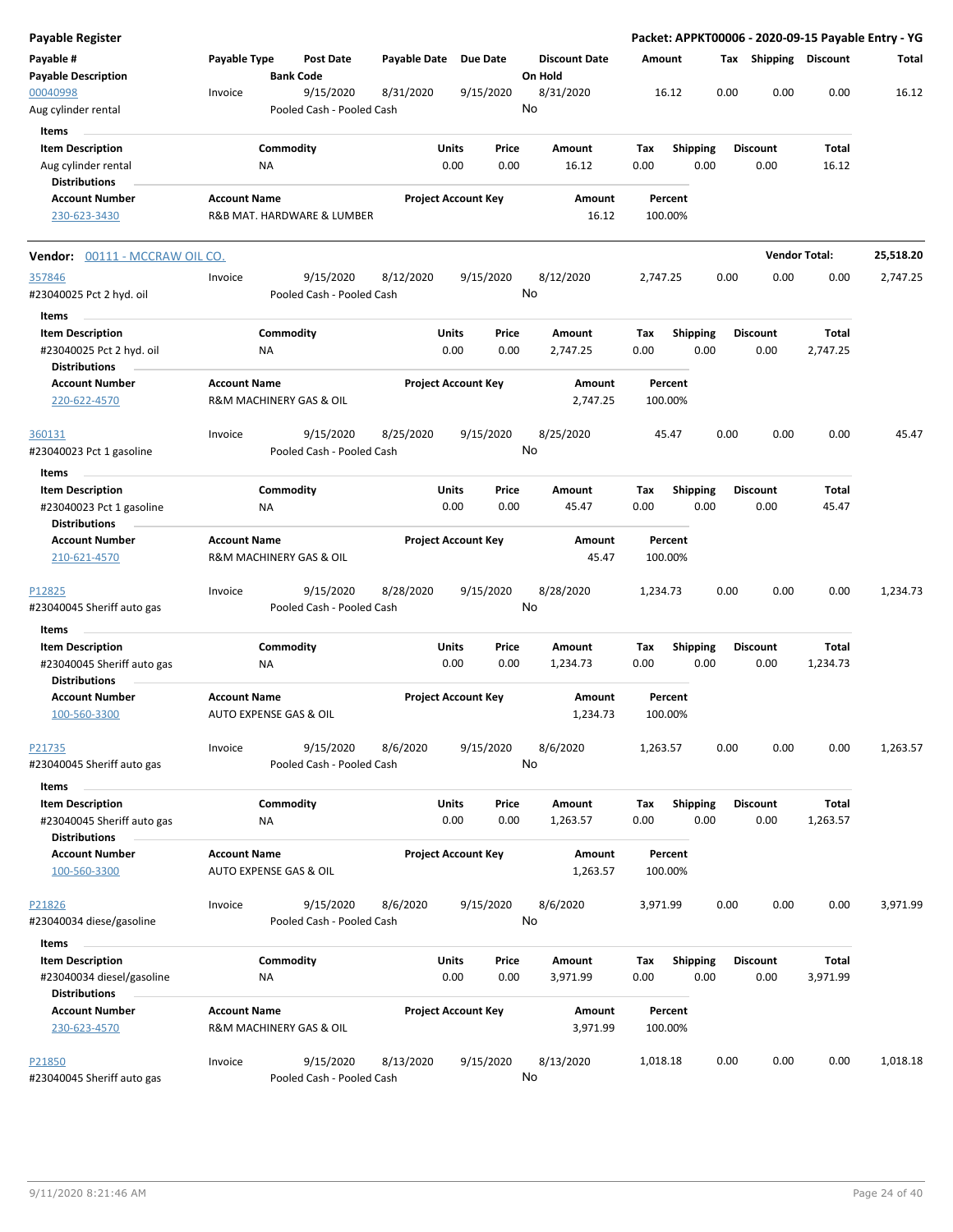| Payable #<br><b>Payable Description</b>            | Payable Type                                   | <b>Post Date</b><br><b>Bank Code</b> | Payable Date Due Date |                            | <b>Discount Date</b><br>On Hold | Amount             |                 | Тах  | Shipping        | Discount     | Total    |
|----------------------------------------------------|------------------------------------------------|--------------------------------------|-----------------------|----------------------------|---------------------------------|--------------------|-----------------|------|-----------------|--------------|----------|
| Items                                              |                                                |                                      |                       |                            |                                 |                    |                 |      |                 |              |          |
| <b>Item Description</b>                            |                                                | Commodity                            |                       | Units<br>Price             | Amount                          | Tax                | Shipping        |      | <b>Discount</b> | Total        |          |
| #23040045 Sheriff auto gas<br><b>Distributions</b> | <b>NA</b>                                      |                                      |                       | 0.00<br>0.00               | 1,018.18                        | 0.00               | 0.00            |      | 0.00            | 1,018.18     |          |
|                                                    |                                                |                                      |                       |                            |                                 |                    |                 |      |                 |              |          |
| <b>Account Number</b>                              | <b>Account Name</b>                            |                                      |                       | <b>Project Account Key</b> | Amount                          | Percent            |                 |      |                 |              |          |
| 100-560-3300                                       | AUTO EXPENSE GAS & OIL                         |                                      |                       |                            | 1,018.18                        | 100.00%            |                 |      |                 |              |          |
| P21952                                             | Invoice                                        | 9/15/2020                            | 8/18/2020             | 9/15/2020                  | 8/18/2020                       | 4,483.51           |                 | 0.00 | 0.00            | 0.00         | 4,483.51 |
| #23040025                                          |                                                | Pooled Cash - Pooled Cash            |                       |                            | No                              |                    |                 |      |                 |              |          |
| Items                                              |                                                |                                      |                       |                            |                                 |                    |                 |      |                 |              |          |
| <b>Item Description</b>                            |                                                | Commodity                            |                       | Units<br>Price             | Amount                          | Tax                | <b>Shipping</b> |      | <b>Discount</b> | Total        |          |
| #23040025                                          | ΝA                                             |                                      |                       | 0.00<br>0.00               | 4,483.51                        | 0.00               | 0.00            |      | 0.00            | 4,483.51     |          |
| <b>Distributions</b>                               |                                                |                                      |                       |                            |                                 |                    |                 |      |                 |              |          |
| <b>Account Number</b>                              | <b>Account Name</b>                            |                                      |                       | <b>Project Account Key</b> | Amount                          | Percent            |                 |      |                 |              |          |
| 220-622-4570                                       | R&M MACHINERY GAS & OIL                        |                                      |                       |                            | 4,483.51                        | 100.00%            |                 |      |                 |              |          |
| P21962                                             | Invoice                                        | 9/15/2020                            | 8/20/2020             | 9/15/2020                  | 8/20/2020                       | 1,368.06           |                 | 0.00 | 0.00            | 0.00         | 1,368.06 |
| #23040045 Sheriff auto gas                         |                                                | Pooled Cash - Pooled Cash            |                       |                            | No                              |                    |                 |      |                 |              |          |
| Items                                              |                                                |                                      |                       |                            |                                 |                    |                 |      |                 |              |          |
| <b>Item Description</b>                            |                                                | Commodity                            |                       | Units<br>Price             | Amount                          | Tax                | <b>Shipping</b> |      | <b>Discount</b> | Total        |          |
| #23040045 Sheriff auto gas                         | ΝA                                             |                                      |                       | 0.00<br>0.00               | 1,368.06                        | 0.00               | 0.00            |      | 0.00            | 1,368.06     |          |
| <b>Distributions</b>                               |                                                |                                      |                       |                            |                                 |                    |                 |      |                 |              |          |
| <b>Account Number</b>                              | <b>Account Name</b>                            |                                      |                       | <b>Project Account Key</b> | Amount                          | Percent            |                 |      |                 |              |          |
| 100-560-3300                                       | <b>AUTO EXPENSE GAS &amp; OIL</b>              |                                      |                       |                            | 1,368.06                        | 100.00%            |                 |      |                 |              |          |
| P21992                                             | Invoice                                        | 9/15/2020                            | 8/25/2020             | 9/15/2020                  | 8/25/2020                       | 846.95             |                 | 0.00 | 0.00            | 0.00         | 846.95   |
| #23040023 Pct 1 gasolline                          |                                                | Pooled Cash - Pooled Cash            |                       |                            | No                              |                    |                 |      |                 |              |          |
|                                                    |                                                |                                      |                       |                            |                                 |                    |                 |      |                 |              |          |
| Items                                              |                                                |                                      |                       |                            |                                 |                    |                 |      |                 |              |          |
| <b>Item Description</b>                            |                                                | Commodity                            |                       | Units<br>Price             | Amount                          | Tax                | <b>Shipping</b> |      | <b>Discount</b> | Total        |          |
| #23040023 Pct 1 gasolline<br><b>Distributions</b>  | NA                                             |                                      |                       | 0.00<br>0.00               | 846.95                          | 0.00               | 0.00            |      | 0.00            | 846.95       |          |
| <b>Account Number</b>                              | <b>Account Name</b>                            |                                      |                       | <b>Project Account Key</b> | Amount                          | Percent            |                 |      |                 |              |          |
| 210-621-4570                                       | R&M MACHINERY GAS & OIL                        |                                      |                       |                            | 846.95                          | 100.00%            |                 |      |                 |              |          |
|                                                    |                                                |                                      |                       |                            |                                 |                    |                 |      |                 |              |          |
| P22002                                             | Invoice                                        | 9/15/2020                            | 8/24/2020             | 9/15/2020                  | 8/24/2020                       | 2,887.98           |                 | 0.00 | 0.00            | 0.00         | 2,887.98 |
| #23040036                                          |                                                | Pooled Cash - Pooled Cash            |                       |                            | No                              |                    |                 |      |                 |              |          |
|                                                    |                                                |                                      |                       |                            |                                 |                    |                 |      |                 |              |          |
| Items<br><b>Item Description</b>                   |                                                | Commodity                            |                       | Units<br>Price             | Amount                          |                    | <b>Shipping</b> |      | <b>Discount</b> | Total        |          |
| #23040036                                          | <b>NA</b>                                      |                                      |                       | 0.00<br>0.00               | 2,887.98                        | Тах<br>0.00        | 0.00            |      | 0.00            | 2,887.98     |          |
| <b>Distributions</b>                               |                                                |                                      |                       |                            |                                 |                    |                 |      |                 |              |          |
| <b>Account Number</b>                              | <b>Account Name</b>                            |                                      |                       | <b>Project Account Key</b> | Amount                          | Percent            |                 |      |                 |              |          |
| 240-624-4570                                       | R&M MACHINERY GAS & OIL                        |                                      |                       |                            | 2,887.98                        | 100.00%            |                 |      |                 |              |          |
|                                                    |                                                |                                      |                       |                            |                                 |                    |                 |      |                 |              |          |
| P22010                                             | Invoice                                        | 9/15/2020                            | 8/7/2020              | 9/15/2020                  | 8/7/2020                        | 1,067.36           |                 | 0.00 | 0.00            | 0.00         | 1,067.36 |
| #23040023 Pct 1 diesel                             |                                                | Pooled Cash - Pooled Cash            |                       |                            | No                              |                    |                 |      |                 |              |          |
|                                                    |                                                |                                      |                       |                            |                                 |                    |                 |      |                 |              |          |
| Items                                              |                                                | Commodity                            |                       | Units<br>Price             | Amount                          | Tax                | <b>Shipping</b> |      | <b>Discount</b> | <b>Total</b> |          |
| <b>Item Description</b><br>#23040023 Pct 1 diesel  | NA                                             |                                      |                       | 0.00<br>0.00               | 1,067.36                        | 0.00               | 0.00            |      | 0.00            | 1,067.36     |          |
| <b>Distributions</b>                               |                                                |                                      |                       |                            |                                 |                    |                 |      |                 |              |          |
| <b>Account Number</b>                              | <b>Account Name</b>                            |                                      |                       | <b>Project Account Key</b> | Amount                          | Percent            |                 |      |                 |              |          |
| 210-621-4570                                       | R&M MACHINERY GAS & OIL                        |                                      |                       |                            | 1,067.36                        | 100.00%            |                 |      |                 |              |          |
|                                                    |                                                |                                      |                       |                            |                                 |                    |                 |      |                 |              |          |
| P25871                                             | Invoice                                        | 9/15/2020                            | 8/27/2020             | 9/15/2020                  | 8/27/2020                       | 4,583.15           |                 | 0.00 | 0.00            | 0.00         | 4,583.15 |
| #23040034 diesel/gasoline                          |                                                | Pooled Cash - Pooled Cash            |                       |                            | No                              |                    |                 |      |                 |              |          |
|                                                    |                                                |                                      |                       |                            |                                 |                    |                 |      |                 |              |          |
| Items                                              |                                                |                                      |                       |                            |                                 |                    |                 |      |                 |              |          |
| <b>Item Description</b>                            |                                                | Commodity                            |                       | Units<br>Price             | Amount                          | Tax                | <b>Shipping</b> |      | <b>Discount</b> | Total        |          |
| #23040034 diesel/gasoline                          | ΝA                                             |                                      |                       | 0.00<br>0.00               | 4,583.15                        | 0.00               | 0.00            |      | 0.00            | 4,583.15     |          |
| <b>Distributions</b>                               |                                                |                                      |                       |                            |                                 |                    |                 |      |                 |              |          |
| <b>Account Number</b><br>230-623-4570              | <b>Account Name</b><br>R&M MACHINERY GAS & OIL |                                      |                       | <b>Project Account Key</b> | Amount<br>4,583.15              | Percent<br>100.00% |                 |      |                 |              |          |
|                                                    |                                                |                                      |                       |                            |                                 |                    |                 |      |                 |              |          |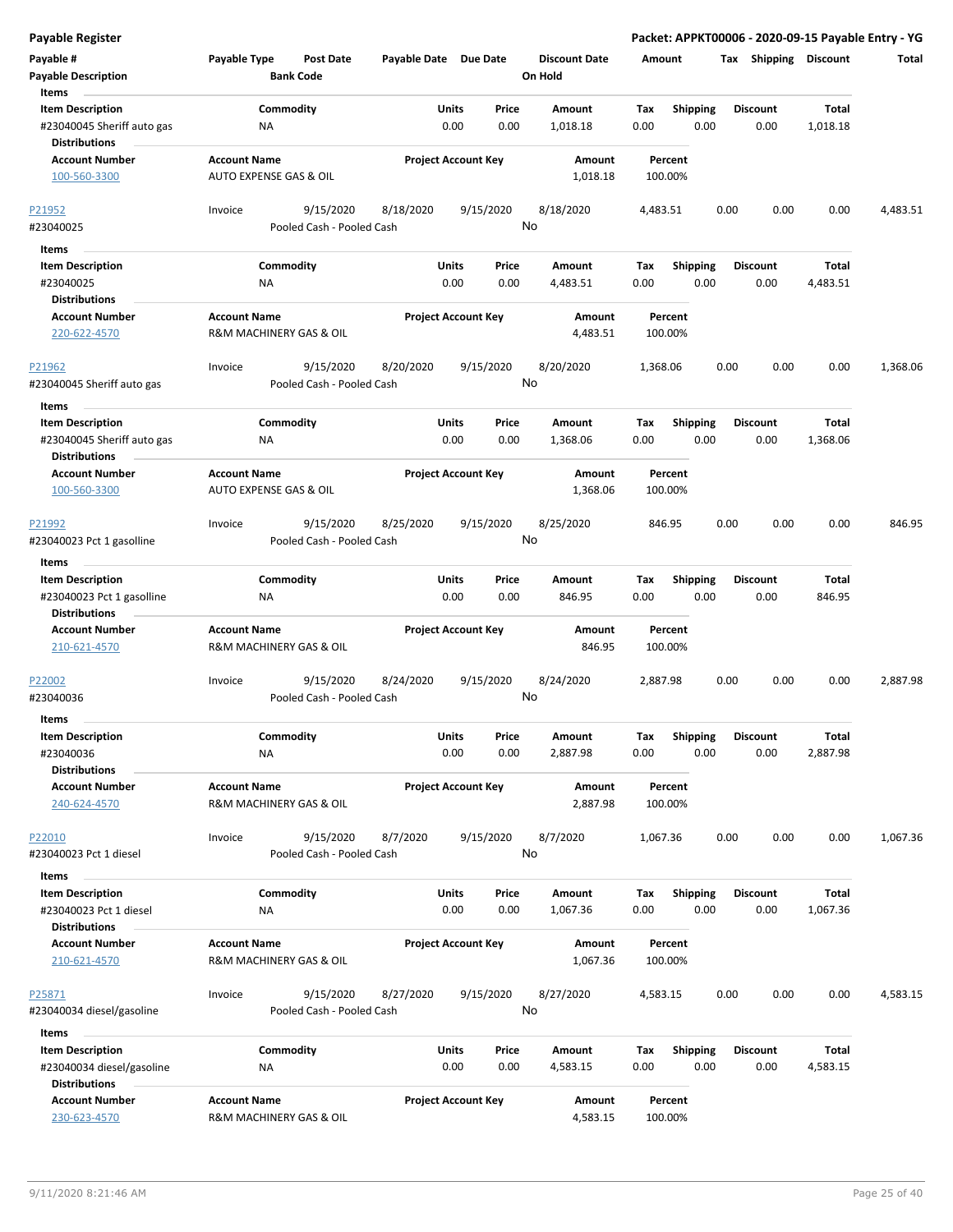| <b>Payable Register</b>                                                                           |                                                |                                        |                       |                            |               |                                 |                    |                         |      |                         | Packet: APPKT00006 - 2020-09-15 Payable Entry - YG |          |
|---------------------------------------------------------------------------------------------------|------------------------------------------------|----------------------------------------|-----------------------|----------------------------|---------------|---------------------------------|--------------------|-------------------------|------|-------------------------|----------------------------------------------------|----------|
| Payable #<br><b>Payable Description</b>                                                           | Payable Type                                   | Post Date<br><b>Bank Code</b>          | Payable Date Due Date |                            |               | <b>Discount Date</b><br>On Hold | Amount             |                         |      | Tax Shipping Discount   |                                                    | Total    |
| Vendor: 00337 - MIEARS, STEVEN R.                                                                 |                                                |                                        |                       |                            |               |                                 |                    |                         |      |                         | <b>Vendor Total:</b>                               | 1,350.00 |
| INV0000040<br>FA-19-44106 Mizzell Dst Ct                                                          | Invoice                                        | 9/15/2020<br>Pooled Cash - Pooled Cash | 8/23/2020             | 9/15/2020                  |               | 8/23/2020<br>No                 | 375.00             |                         | 0.00 | 0.00                    | 0.00                                               | 375.00   |
| Items<br><b>Item Description</b><br>FA-19-44106 Mizzell Dst Ct - mediation                        |                                                | Commodity<br>ΝA                        |                       | Units<br>0.00              | Price<br>0.00 | Amount<br>375.00                | Tax<br>0.00        | <b>Shipping</b><br>0.00 |      | <b>Discount</b><br>0.00 | Total<br>375.00                                    |          |
| <b>Distributions</b><br><b>Account Number</b><br>100-435-4420                                     | <b>Account Name</b>                            | OTHER PROFESSIONAL SERV.               |                       | <b>Project Account Key</b> |               | Amount<br>375.00                | Percent<br>100.00% |                         |      |                         |                                                    |          |
| INV0000041<br>CR-19-26910 Barrionevo-Perez Dst Ct                                                 | Invoice                                        | 9/15/2020<br>Pooled Cash - Pooled Cash | 8/20/2020             | 9/15/2020                  |               | 8/20/2020<br>No                 | 975.00             |                         | 0.00 | 0.00                    | 0.00                                               | 975.00   |
| Items<br><b>Item Description</b><br>CR-19-26910 Barrionevo-Perez Dst Ct                           |                                                | Commodity<br>NA                        |                       | Units<br>0.00              | Price<br>0.00 | Amount<br>975.00                | Tax<br>0.00        | <b>Shipping</b><br>0.00 |      | <b>Discount</b><br>0.00 | Total<br>975.00                                    |          |
| <b>Distributions</b><br><b>Account Number</b><br>100-435-4370                                     | <b>Account Name</b><br><b>ATTORNEY FEES</b>    |                                        |                       | <b>Project Account Key</b> |               | Amount<br>975.00                | Percent<br>100.00% |                         |      |                         |                                                    |          |
| <b>Vendor:</b> 00420 - NOBLE RESOURCES PEST CONTROL                                               |                                                |                                        |                       |                            |               |                                 |                    |                         |      |                         | <b>Vendor Total:</b>                               | 255.00   |
| 2113926<br>800 E 2nd pest control                                                                 | Invoice                                        | 9/15/2020<br>Pooled Cash - Pooled Cash | 9/3/2020              | 9/15/2020                  |               | 9/3/2020<br>No                  | 90.00              |                         | 0.00 | 0.00                    | 0.00                                               | 90.00    |
| Items<br><b>Item Description</b><br>800 E 2nd pest control<br><b>Distributions</b>                |                                                | Commodity<br>Service                   |                       | Units<br>0.00              | Price<br>0.00 | Amount<br>90.00                 | Tax<br>0.00        | <b>Shipping</b><br>0.00 |      | <b>Discount</b><br>0.00 | Total<br>90.00                                     |          |
| <b>Account Number</b><br>100-518-4501                                                             | <b>Account Name</b><br>PEST CONTROL            |                                        |                       | <b>Project Account Key</b> |               | Amount<br>90.00                 | Percent<br>100.00% |                         |      |                         |                                                    |          |
| 2113934<br>210 S Main - S. Annex pest control                                                     | Invoice                                        | 9/15/2020<br>Pooled Cash - Pooled Cash | 9/8/2020              | 9/15/2020                  |               | 9/8/2020<br>No                  | 95.00              |                         | 0.00 | 0.00                    | 0.00                                               | 95.00    |
| Items<br><b>Item Description</b><br>210 S Main - S. Annex pest control<br><b>Distributions</b>    |                                                | Commodity<br>Service                   |                       | Units<br>0.00              | Price<br>0.00 | Amount<br>95.00                 | Tax<br>0.00        | <b>Shipping</b><br>0.00 |      | <b>Discount</b><br>0.00 | Total<br>95.00                                     |          |
| <b>Account Number</b><br>100-513-4500                                                             | <b>Account Name</b><br><b>R&amp;M BUILDING</b> |                                        |                       | <b>Project Account Key</b> |               | Amount<br>95.00                 | Percent<br>100.00% |                         |      |                         |                                                    |          |
| 2114088<br>411 Chestnut-Adult prob. pest control                                                  | Invoice                                        | 9/15/2020<br>Pooled Cash - Pooled Cash | 9/4/2020              | 9/15/2020                  |               | 9/4/2020<br>No                  | 70.00              |                         | 0.00 | 0.00                    | 0.00                                               | 70.00    |
| Items<br><b>Item Description</b><br>411 Chestnut-Adult prob. pest control<br><b>Distributions</b> |                                                | Commodity<br>Service                   |                       | Units<br>0.00              | Price<br>0.00 | Amount<br>70.00                 | Tax<br>0.00        | <b>Shipping</b><br>0.00 |      | <b>Discount</b><br>0.00 | Total<br>70.00                                     |          |
| <b>Account Number</b><br>100-512-4500                                                             | <b>Account Name</b><br><b>R&amp;M BUILDING</b> |                                        |                       | <b>Project Account Key</b> |               | Amount<br>70.00                 | Percent<br>100.00% |                         |      |                         |                                                    |          |
| Vendor: 00216 - OFFICE DEPOT                                                                      |                                                |                                        |                       |                            |               |                                 |                    |                         |      |                         | <b>Vendor Total:</b>                               | 77.82    |
| 120414057001<br>Cares Act supply-batteries                                                        | Invoice                                        | 9/15/2020<br>Pooled Cash - Pooled Cash | 8/28/2020             | 9/15/2020                  |               | 8/28/2020<br>No                 | 77.82              |                         | 0.00 | 0.00                    | 0.00                                               | 77.82    |
| Items<br><b>Item Description</b>                                                                  |                                                | Commodity                              |                       | Units                      | Price         | Amount                          | Tax                | <b>Shipping</b>         |      | <b>Discount</b>         | Total                                              |          |
| Cares Act supply-batteries<br><b>Distributions</b>                                                |                                                | Goods                                  |                       | 6.00                       | 12.97         | 77.82                           | 0.00               | 0.00                    |      | 0.00                    | 77.82                                              |          |
| <b>Account Number</b><br>413-413-3970                                                             | <b>Account Name</b>                            | SANITIZING SUPPLIES                    |                       | <b>Project Account Key</b> |               | Amount<br>77.82                 | Percent<br>100.00% |                         |      |                         |                                                    |          |

**Vendor:**  $\underline{00440 - 0'REILLY AUTOMOTIVE, INC.}$  602.31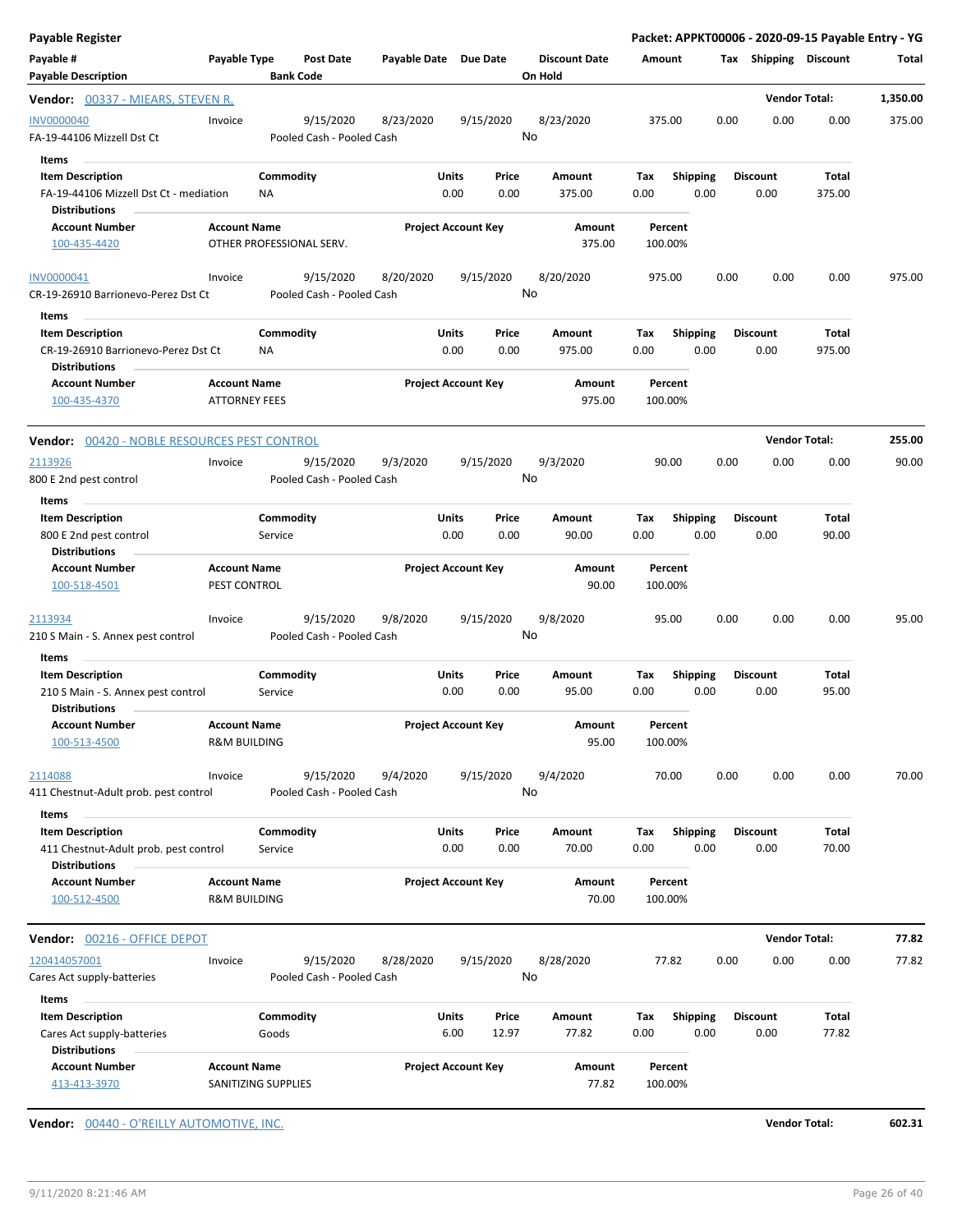| Payable Register                                                                |                     |                                        |                      |                            |                                 |             |                         |      |                         | Packet: APPKT00006 - 2020-09-15 Payable Entry - YG |        |
|---------------------------------------------------------------------------------|---------------------|----------------------------------------|----------------------|----------------------------|---------------------------------|-------------|-------------------------|------|-------------------------|----------------------------------------------------|--------|
| Payable #<br><b>Payable Description</b>                                         | Payable Type        | Post Date<br><b>Bank Code</b>          | Payable Date         | <b>Due Date</b>            | <b>Discount Date</b><br>On Hold | Amount      |                         |      | Tax Shipping Discount   |                                                    | Total  |
| 0361-308845<br>#152888 R&M Part- oil filter                                     | Invoice             | 9/15/2020<br>Pooled Cash - Pooled Cash | 8/5/2020             | 9/15/2020                  | 8/5/2020<br>No                  |             | 15.38                   | 0.00 | 0.00                    | 0.00                                               | 15.38  |
| Items                                                                           |                     |                                        |                      |                            |                                 |             |                         |      |                         |                                                    |        |
| <b>Item Description</b><br>#152888 R&M Part- oil filter                         |                     | Commodity<br>Goods                     | Units<br>1.00        | Price<br>15.38             | Amount<br>15.38                 | Тах<br>0.00 | <b>Shipping</b><br>0.00 |      | <b>Discount</b><br>0.00 | Total<br>15.38                                     |        |
| <b>Distributions</b>                                                            |                     |                                        |                      |                            |                                 |             |                         |      |                         |                                                    |        |
| <b>Account Number</b><br>210-621-4580                                           | <b>Account Name</b> | <b>R&amp;M MACHINERY PARTS</b>         |                      | <b>Project Account Key</b> | Amount<br>15.38                 | 100.00%     | Percent                 |      |                         |                                                    |        |
| 0361308859                                                                      | Invoice             | 9/15/2020                              | 8/5/2020             | 9/15/2020                  | 8/5/2020                        |             | 15.38                   | 0.00 | 0.00                    | 0.00                                               | 15.38  |
| #152888 R&M Part- oil filter                                                    |                     | Pooled Cash - Pooled Cash              |                      |                            | No                              |             |                         |      |                         |                                                    |        |
| Items                                                                           |                     |                                        |                      |                            |                                 |             |                         |      |                         |                                                    |        |
| <b>Item Description</b><br>#152888 R&M Part- oil filter<br><b>Distributions</b> |                     | Commodity<br>Goods                     | Units                | Price<br>1.00<br>15.38     | Amount<br>15.38                 | Tax<br>0.00 | <b>Shipping</b><br>0.00 |      | <b>Discount</b><br>0.00 | Total<br>15.38                                     |        |
| <b>Account Number</b><br>210-621-4580                                           | <b>Account Name</b> | <b>R&amp;M MACHINERY PARTS</b>         |                      | <b>Project Account Key</b> | Amount<br>15.38                 | 100.00%     | Percent                 |      |                         |                                                    |        |
|                                                                                 |                     |                                        |                      |                            |                                 |             |                         |      |                         |                                                    |        |
| 0361-309932/310078<br>#152888 R&M Part- oil filter/sealant                      | Invoice             | 9/15/2020<br>Pooled Cash - Pooled Cash | 8/10/2020            | 9/15/2020                  | 8/10/2020<br>No                 |             | 8.49                    | 0.00 | 0.00                    | 0.00                                               | 8.49   |
| Items                                                                           |                     |                                        |                      |                            |                                 |             |                         |      |                         |                                                    |        |
| <b>Item Description</b><br>#152888 R&M Part- oil filter                         |                     | Commodity<br>Goods                     | Units<br>1.00        | Price<br>$-15.38$          | Amount<br>$-15.38$              | Tax<br>0.00 | <b>Shipping</b><br>0.00 |      | <b>Discount</b><br>0.00 | <b>Total</b><br>$-15.38$                           |        |
| <b>Distributions</b><br><b>Account Number</b>                                   | <b>Account Name</b> |                                        |                      | <b>Project Account Key</b> | Amount                          |             | Percent                 |      |                         |                                                    |        |
| 210-621-4580                                                                    |                     | <b>R&amp;M MACHINERY PARTS</b>         |                      |                            | $-15.38$                        | 100.00%     |                         |      |                         |                                                    |        |
| Items<br><b>Item Description</b>                                                |                     | Commodity                              | Units                | Price                      | Amount                          | Тах         | <b>Shipping</b>         |      | <b>Discount</b>         | Total                                              |        |
| #152888 R&M Part- ultra black sealant<br><b>Distributions</b>                   |                     | Goods                                  | 1.00                 | 8.49                       | 8.49                            | 0.00        | 0.00                    |      | 0.00                    | 8.49                                               |        |
| <b>Account Number</b>                                                           | <b>Account Name</b> |                                        |                      | <b>Project Account Key</b> | Amount                          |             | Percent                 |      |                         |                                                    |        |
| 210-621-4580                                                                    |                     | <b>R&amp;M MACHINERY PARTS</b>         |                      |                            | 8.49                            | 100.00%     |                         |      |                         |                                                    |        |
| Items                                                                           |                     |                                        |                      |                            |                                 |             |                         |      |                         |                                                    |        |
| <b>Item Description</b><br>#152888 R&M Part- oil filter                         |                     | Commodity<br>Goods                     | <b>Units</b><br>1.00 | Price<br>15.38             | Amount<br>15.38                 | Тах<br>0.00 | <b>Shipping</b><br>0.00 |      | <b>Discount</b><br>0.00 | Total<br>15.38                                     |        |
| <b>Distributions</b>                                                            |                     |                                        |                      |                            |                                 |             |                         |      |                         |                                                    |        |
| <b>Account Number</b><br>210-621-4580                                           | <b>Account Name</b> | <b>R&amp;M MACHINERY PARTS</b>         |                      | <b>Project Account Key</b> | Amount<br>15.38                 | 100.00%     | Percent                 |      |                         |                                                    |        |
| 0361310090                                                                      | Invoice             | 9/15/2020                              | 8/11/2020            | 9/15/2020                  | 8/11/2020                       |             | 52.44                   | 0.00 | 0.00                    | 0.00                                               | 52.44  |
| #163525 Steel tandom                                                            |                     | Pooled Cash - Pooled Cash              |                      |                            | No                              |             |                         |      |                         |                                                    |        |
| Items                                                                           |                     |                                        |                      |                            |                                 |             |                         |      |                         |                                                    |        |
| <b>Item Description</b><br>#163525 Steel tandom                                 |                     | Commodity<br>Goods                     | <b>Units</b><br>1.00 | Price<br>52.44             | Amount<br>52.44                 | Tax<br>0.00 | <b>Shipping</b><br>0.00 |      | <b>Discount</b><br>0.00 | Total<br>52.44                                     |        |
| <b>Distributions</b><br><b>Account Number</b>                                   | <b>Account Name</b> |                                        |                      | <b>Project Account Key</b> | Amount                          |             | Percent                 |      |                         |                                                    |        |
| 240-624-4580                                                                    |                     | <b>R&amp;M MACHINERY PARTS</b>         |                      |                            | 52.44                           | 100.00%     |                         |      |                         |                                                    |        |
| 0361311616<br>#163525 Alternator #421                                           | Invoice             | 9/15/2020<br>Pooled Cash - Pooled Cash | 8/18/2020            | 9/15/2020                  | 8/18/2020<br>No                 | 134.70      |                         | 0.00 | 0.00                    | 0.00                                               | 134.70 |
| Items                                                                           |                     |                                        |                      |                            |                                 |             |                         |      |                         |                                                    |        |
| <b>Item Description</b><br>#163525 Alternator #421                              |                     | Commodity<br>Goods                     | Units<br>1.00        | Price<br>134.70            | Amount<br>134.70                | Tax<br>0.00 | <b>Shipping</b><br>0.00 |      | <b>Discount</b><br>0.00 | Total<br>134.70                                    |        |
| <b>Distributions</b>                                                            |                     |                                        |                      |                            |                                 |             |                         |      |                         |                                                    |        |
| <b>Account Number</b><br>240-624-4580                                           | <b>Account Name</b> | <b>R&amp;M MACHINERY PARTS</b>         |                      | <b>Project Account Key</b> | Amount<br>134.70                | 100.00%     | Percent                 |      |                         |                                                    |        |
| 0361313058                                                                      | Invoice             | 9/15/2020                              | 8/25/2020            | 9/15/2020                  | 8/25/2020                       | 147.79      |                         | 0.00 | 0.00                    | 0.00                                               | 147.79 |
| #260555 battery                                                                 |                     | Pooled Cash - Pooled Cash              |                      |                            | No                              |             |                         |      |                         |                                                    |        |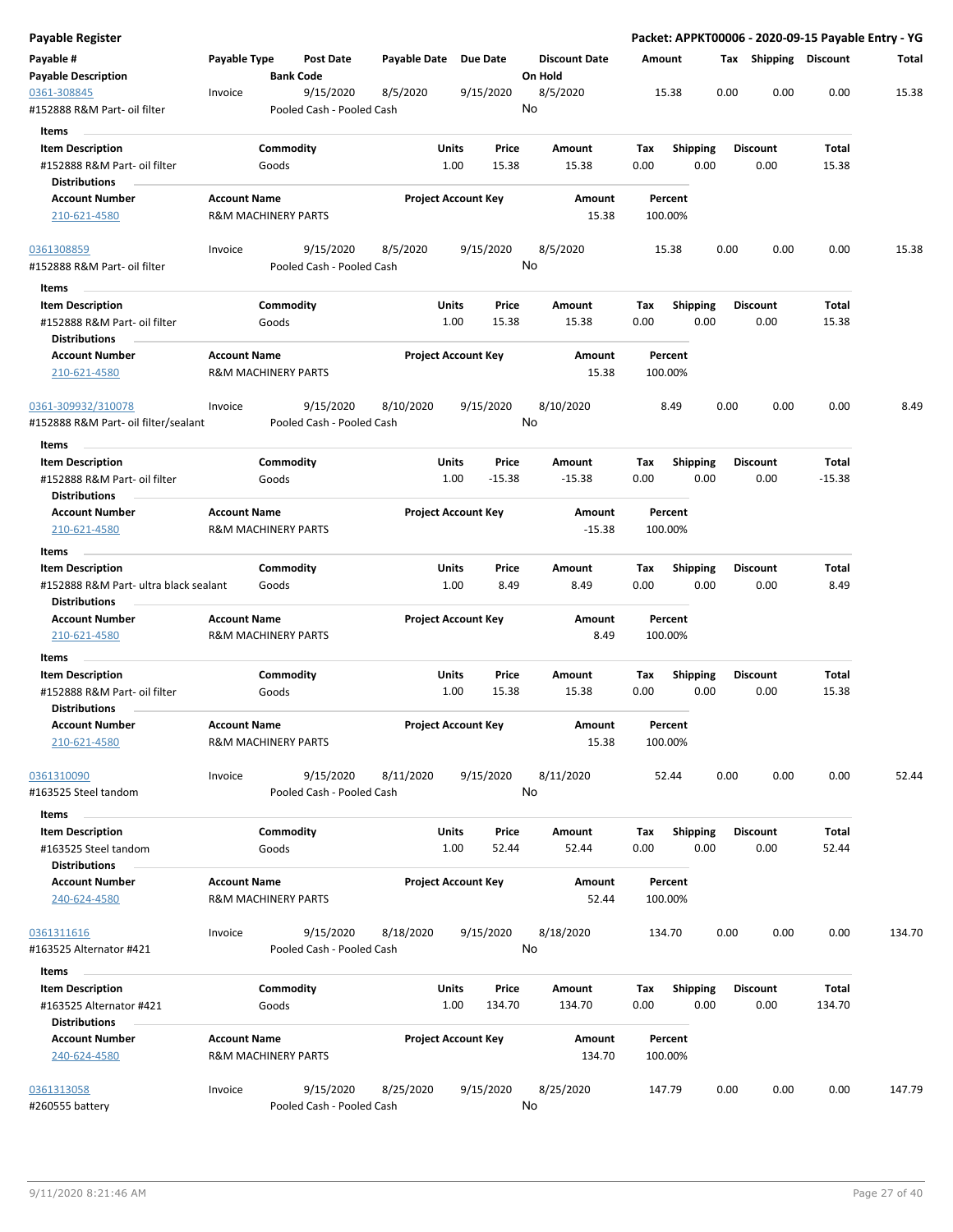| <b>Payable Register</b>                           |                                                       |                                        |                            |                      |                 |                                 |             |                         |      |                         | Packet: APPKT00006 - 2020-09-15 Payable Entry - YG |          |
|---------------------------------------------------|-------------------------------------------------------|----------------------------------------|----------------------------|----------------------|-----------------|---------------------------------|-------------|-------------------------|------|-------------------------|----------------------------------------------------|----------|
| Payable #<br><b>Payable Description</b>           | Payable Type                                          | <b>Post Date</b><br><b>Bank Code</b>   | Payable Date Due Date      |                      |                 | <b>Discount Date</b><br>On Hold | Amount      |                         |      | Tax Shipping Discount   |                                                    | Total    |
| Items                                             |                                                       |                                        |                            |                      |                 |                                 |             |                         |      |                         |                                                    |          |
| <b>Item Description</b><br>#260555 battery        | Commodity<br>Goods                                    |                                        |                            | Units<br>1.00        | Price<br>147.79 | Amount<br>147.79                | Tax<br>0.00 | <b>Shipping</b><br>0.00 |      | <b>Discount</b><br>0.00 | Total<br>147.79                                    |          |
| <b>Distributions</b><br><b>Account Number</b>     | <b>Account Name</b>                                   |                                        | <b>Project Account Key</b> |                      |                 | Amount                          |             | Percent                 |      |                         |                                                    |          |
| 100-560-4540                                      | <b>R &amp; M AUTOMOBILES</b>                          |                                        |                            |                      |                 | 147.79                          |             | 100.00%                 |      |                         |                                                    |          |
| <b>INV0000065</b>                                 | Invoice                                               | 9/15/2020                              | 8/28/2020                  |                      | 9/15/2020       | 8/28/2020                       |             | 228.13                  | 0.00 | 0.00                    | 0.00                                               | 228.13   |
| #163524 Pct 3 R&M Parts                           |                                                       | Pooled Cash - Pooled Cash              |                            |                      |                 | No                              |             |                         |      |                         |                                                    |          |
| Items                                             |                                                       |                                        |                            |                      |                 |                                 |             |                         |      |                         |                                                    |          |
| <b>Item Description</b>                           | Commodity                                             |                                        |                            | Units                | Price           | Amount                          | Tax         | <b>Shipping</b>         |      | <b>Discount</b>         | Total                                              |          |
| #163524 Pct 3 R&M Parts                           | ΝA                                                    |                                        |                            | 0.00                 | 0.00            | 228.13                          | 0.00        | 0.00                    |      | 0.00                    | 228.13                                             |          |
| <b>Distributions</b>                              |                                                       |                                        |                            |                      |                 |                                 |             |                         |      |                         |                                                    |          |
| <b>Account Number</b><br>230-623-4580             | <b>Account Name</b><br><b>R&amp;M MACHINERY PARTS</b> |                                        | <b>Project Account Key</b> |                      |                 | Amount<br>228.13                |             | Percent<br>100.00%      |      |                         |                                                    |          |
| Vendor: 00532 - PARHAM, WILLIAM                   |                                                       |                                        |                            |                      |                 |                                 |             |                         |      |                         | <b>Vendor Total:</b>                               | 600.00   |
| <b>INV0000042</b>                                 | Invoice                                               | 9/15/2020                              | 8/28/2020                  |                      | 9/15/2020       | 8/28/2020                       | 300.00      |                         | 0.00 | 0.00                    | 0.00                                               | 300.00   |
| 50316 Trejo Co Ct@Law                             |                                                       | Pooled Cash - Pooled Cash              |                            |                      |                 | No                              |             |                         |      |                         |                                                    |          |
| Items                                             |                                                       |                                        |                            |                      |                 |                                 |             |                         |      | <b>Discount</b>         |                                                    |          |
| <b>Item Description</b><br>50316 Trejo Co Ct@Law  | Commodity<br>NA                                       |                                        |                            | Units<br>0.00        | Price<br>0.00   | Amount<br>300.00                | Tax<br>0.00 | <b>Shipping</b><br>0.00 |      | 0.00                    | Total<br>300.00                                    |          |
| <b>Distributions</b>                              |                                                       |                                        |                            |                      |                 |                                 |             |                         |      |                         |                                                    |          |
| <b>Account Number</b><br>100-410-4240             | <b>Account Name</b><br><b>INDIGENT ATTORNEY FEES</b>  |                                        | <b>Project Account Key</b> |                      |                 | Amount<br>300.00                |             | Percent<br>100.00%      |      |                         |                                                    |          |
| INV0000043                                        | Invoice                                               | 9/15/2020                              | 8/31/2020                  |                      | 9/15/2020       | 8/31/2020                       |             | 300.00                  | 0.00 | 0.00                    | 0.00                                               | 300.00   |
| Hartley Co Ct@Law                                 |                                                       | Pooled Cash - Pooled Cash              |                            |                      |                 | No                              |             |                         |      |                         |                                                    |          |
| Items                                             |                                                       |                                        |                            |                      |                 |                                 |             |                         |      |                         |                                                    |          |
| <b>Item Description</b>                           | Commodity                                             |                                        |                            | Units                | Price           | Amount                          | Tax         | <b>Shipping</b>         |      | <b>Discount</b>         | Total                                              |          |
| Hartley Co Ct@Law<br><b>Distributions</b>         | ΝA                                                    |                                        |                            | 0.00                 | 0.00            | 300.00                          | 0.00        | 0.00                    |      | 0.00                    | 300.00                                             |          |
| <b>Account Number</b>                             | <b>Account Name</b>                                   |                                        | <b>Project Account Key</b> |                      |                 | Amount                          |             | Percent                 |      |                         |                                                    |          |
| 100-410-4240                                      | <b>INDIGENT ATTORNEY FEES</b>                         |                                        |                            |                      |                 | 300.00                          |             | 100.00%                 |      |                         |                                                    |          |
| Vendor: 00006 - PARKER TIRE                       |                                                       |                                        |                            |                      |                 |                                 |             |                         |      |                         | <b>Vendor Total:</b>                               | 200.00   |
| 12413                                             | Invoice                                               | 9/15/2020                              | 8/28/2020                  |                      | 9/15/2020       | 8/28/2020<br>No                 | 200.00      |                         | 0.00 | 0.00                    | 0.00                                               | 200.00   |
| R&M tires-flat repair                             |                                                       | Pooled Cash - Pooled Cash              |                            |                      |                 |                                 |             |                         |      |                         |                                                    |          |
| Items                                             |                                                       |                                        |                            |                      |                 |                                 |             |                         |      |                         |                                                    |          |
| <b>Item Description</b><br>R&M tires-flat repair  | Commodity<br>Service                                  |                                        |                            | Units<br>0.00        | Price<br>0.00   | Amount<br>200.00                | Tax<br>0.00 | Shipping<br>0.00        |      | <b>Discount</b><br>0.00 | Total<br>200.00                                    |          |
| <b>Distributions</b><br><b>Account Number</b>     | <b>Account Name</b>                                   |                                        | <b>Project Account Key</b> |                      |                 | Amount                          |             | Percent                 |      |                         |                                                    |          |
| 210-621-4590                                      | R&M MACH. TIRES & TUBES                               |                                        |                            |                      |                 | 200.00                          |             | 100.00%                 |      |                         |                                                    |          |
| Vendor: 00589 - PERKINS, J. DANIEL                |                                                       |                                        |                            |                      |                 |                                 |             |                         |      |                         | <b>Vendor Total:</b>                               | 1,212.50 |
| <b>INV0000044</b><br>FA-20-44888 VanHooser Dst Ct | Invoice                                               | 9/15/2020<br>Pooled Cash - Pooled Cash | 8/12/2020                  |                      | 9/15/2020       | 8/12/2020<br>No                 | 348.50      |                         | 0.00 | 0.00                    | 0.00                                               | 348.50   |
| Items                                             |                                                       |                                        |                            |                      |                 |                                 |             |                         |      |                         |                                                    |          |
| <b>Item Description</b><br>FA-20-44888 VanHooser  | Commodity<br>ΝA                                       |                                        |                            | <b>Units</b><br>0.00 | Price<br>0.00   | Amount<br>348.50                | Tax<br>0.00 | <b>Shipping</b><br>0.00 |      | <b>Discount</b><br>0.00 | Total<br>348.50                                    |          |
| <b>Distributions</b>                              |                                                       |                                        |                            |                      |                 |                                 |             |                         |      |                         |                                                    |          |
| <b>Account Number</b><br>100-435-4360             | <b>Account Name</b><br>ATTORNEY FEES- CPS CASES       |                                        | <b>Project Account Key</b> |                      |                 | Amount<br>348.50                |             | Percent<br>100.00%      |      |                         |                                                    |          |
| <b>INV0000045</b><br>FA-19-44522 Rivera Dst Ct    | Invoice                                               | 9/15/2020<br>Pooled Cash - Pooled Cash | 8/19/2020                  |                      | 9/15/2020       | 8/19/2020<br>No                 |             | 639.00                  | 0.00 | 0.00                    | 0.00                                               | 639.00   |
|                                                   |                                                       |                                        |                            |                      |                 |                                 |             |                         |      |                         |                                                    |          |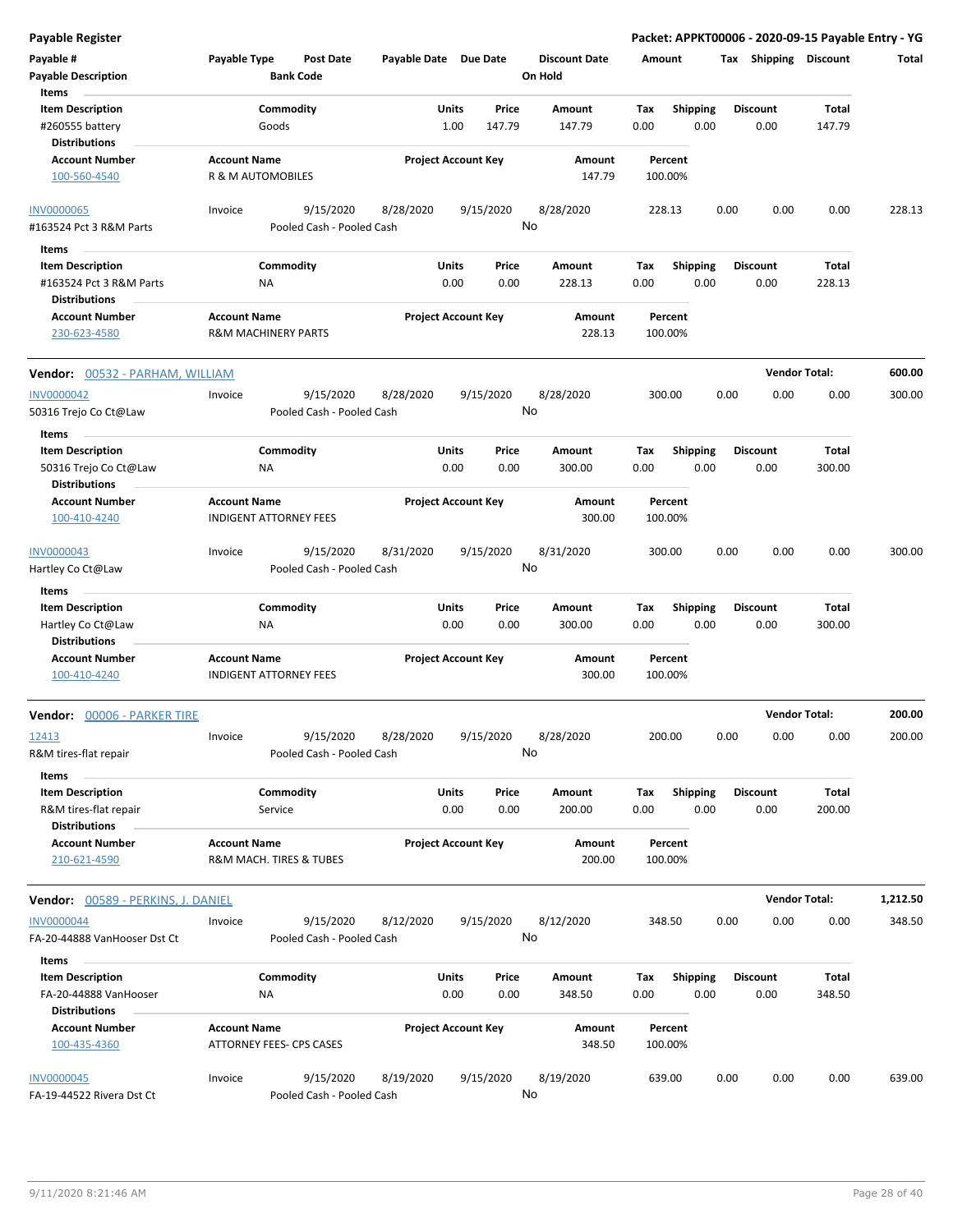| <b>Payable Register</b>                                               |                                       |                                      |                       |                            |               |                                 |             |                         |      |                         | Packet: APPKT00006 - 2020-09-15 Payable Entry - YG |        |
|-----------------------------------------------------------------------|---------------------------------------|--------------------------------------|-----------------------|----------------------------|---------------|---------------------------------|-------------|-------------------------|------|-------------------------|----------------------------------------------------|--------|
| Payable #<br><b>Payable Description</b>                               | Payable Type                          | <b>Post Date</b><br><b>Bank Code</b> | Payable Date Due Date |                            |               | <b>Discount Date</b><br>On Hold | Amount      |                         |      | Tax Shipping Discount   |                                                    | Total  |
| Items                                                                 |                                       |                                      |                       |                            |               |                                 |             |                         |      |                         |                                                    |        |
| <b>Item Description</b><br>FA-19-44522 Rivera Dst Ct<br>Distributions |                                       | Commodity<br>ΝA                      |                       | Units<br>0.00              | Price<br>0.00 | Amount<br>639.00                | Tax<br>0.00 | <b>Shipping</b><br>0.00 |      | <b>Discount</b><br>0.00 | Total<br>639.00                                    |        |
| <b>Account Number</b>                                                 | <b>Account Name</b>                   |                                      |                       | <b>Project Account Key</b> |               | Amount                          |             | Percent                 |      |                         |                                                    |        |
| 100-435-4360                                                          |                                       | ATTORNEY FEES- CPS CASES             |                       |                            |               | 639.00                          | 100.00%     |                         |      |                         |                                                    |        |
| <b>INV0000046</b>                                                     | Invoice                               | 9/15/2020                            | 8/28/2020             | 9/15/2020                  |               | 8/28/2020                       | 225.00      |                         | 0.00 | 0.00                    | 0.00                                               | 225.00 |
| FA-15-42456 Gasper Dst Ct                                             |                                       | Pooled Cash - Pooled Cash            |                       |                            |               | No                              |             |                         |      |                         |                                                    |        |
| Items                                                                 |                                       |                                      |                       |                            |               |                                 |             |                         |      |                         |                                                    |        |
| <b>Item Description</b>                                               |                                       | Commodity                            |                       | Units                      | Price         | Amount                          | Tax         | <b>Shipping</b>         |      | <b>Discount</b>         | Total                                              |        |
| FA-15-42456 Gasper Dst Ct                                             |                                       | ΝA                                   |                       | 0.00                       | 0.00          | 225.00                          | 0.00        | 0.00                    |      | 0.00                    | 225.00                                             |        |
| <b>Distributions</b>                                                  |                                       |                                      |                       |                            |               |                                 |             |                         |      |                         |                                                    |        |
| <b>Account Number</b>                                                 | <b>Account Name</b>                   |                                      |                       | <b>Project Account Key</b> |               | Amount                          |             | Percent                 |      |                         |                                                    |        |
| 100-435-4360                                                          |                                       | <b>ATTORNEY FEES- CPS CASES</b>      |                       |                            |               | 225.00                          | 100.00%     |                         |      |                         |                                                    |        |
| Vendor: VEN02075 - Porter, Will                                       |                                       |                                      |                       |                            |               |                                 |             |                         |      | <b>Vendor Total:</b>    |                                                    | 25.00  |
| <b>INV0000066</b>                                                     | Invoice                               | 9/15/2020                            | 8/24/2020             | 9/15/2020                  |               | 8/24/2020                       |             | 25.00                   | 0.00 | 0.00                    | 0.00                                               | 25.00  |
| Mental Health training reimbursement<br>Items                         |                                       | Pooled Cash - Pooled Cash            |                       |                            |               | No                              |             |                         |      |                         |                                                    |        |
| <b>Item Description</b>                                               |                                       | Commodity                            |                       | Units                      | Price         | Amount                          | Tax         | <b>Shipping</b>         |      | <b>Discount</b>         | Total                                              |        |
| Mental Health training reimbursement<br><b>Distributions</b>          |                                       | NA                                   |                       | 0.00                       | 0.00          | 25.00                           | 0.00        | 0.00                    |      | 0.00                    | 25.00                                              |        |
| <b>Account Number</b><br>100-475-4270                                 | <b>Account Name</b>                   | OUT OF COUNTY TRAVEL/TRAINING        |                       | <b>Project Account Key</b> |               | Amount<br>25.00                 | 100.00%     | Percent                 |      |                         |                                                    |        |
|                                                                       |                                       |                                      |                       |                            |               |                                 |             |                         |      |                         |                                                    |        |
| <b>Vendor: 00057 - PUSH &amp; PULL HYDRAULICS</b>                     |                                       |                                      |                       |                            |               |                                 |             |                         |      | <b>Vendor Total:</b>    |                                                    | 370.00 |
| 14635                                                                 | Invoice                               | 9/15/2020                            | 8/19/2020             | 9/15/2020                  |               | 8/19/2020                       | 185.00      |                         | 0.00 | 0.00                    | 0.00                                               | 185.00 |
| 8/19/20 rebuilt cylinder                                              |                                       | Pooled Cash - Pooled Cash            |                       |                            |               | No                              |             |                         |      |                         |                                                    |        |
| Items                                                                 |                                       |                                      |                       |                            |               |                                 |             |                         |      |                         |                                                    |        |
| <b>Item Description</b>                                               |                                       | Commodity                            |                       | Units                      | Price         | Amount                          | Tax         | <b>Shipping</b>         |      | <b>Discount</b>         | Total                                              |        |
| 8/19/20 rebuilt cylinder                                              |                                       | Service                              |                       | 0.00                       | 0.00          | 185.00                          | 0.00        | 0.00                    |      | 0.00                    | 185.00                                             |        |
| <b>Distributions</b>                                                  |                                       |                                      |                       |                            |               |                                 |             |                         |      |                         |                                                    |        |
| Account Number<br>220-622-4580                                        | <b>Account Name</b>                   | <b>R&amp;M MACHINERY PARTS</b>       |                       | <b>Project Account Key</b> |               | Amount<br>185.00                | 100.00%     | Percent                 |      |                         |                                                    |        |
| 14688                                                                 | Invoice                               | 9/15/2020                            | 8/31/2020             | 9/15/2020                  |               | 8/31/2020                       | 185.00      |                         | 0.00 | 0.00                    | 0.00                                               | 185.00 |
| 8/31/20 cylinder rebuilt                                              |                                       | Pooled Cash - Pooled Cash            |                       |                            |               | No                              |             |                         |      |                         |                                                    |        |
| Items                                                                 |                                       |                                      |                       |                            |               |                                 |             |                         |      |                         |                                                    |        |
| <b>Item Description</b>                                               |                                       | Commodity                            |                       | Units                      | Price         | Amount                          | Tax         | <b>Shipping</b>         |      | <b>Discount</b>         | Total                                              |        |
| 8/31/20 cylinder rebuilt<br><b>Distributions</b>                      |                                       | ΝA                                   |                       | 0.00                       | 0.00          | 185.00                          | 0.00        | 0.00                    |      | 0.00                    | 185.00                                             |        |
| <b>Account Number</b><br>220-622-4580                                 | <b>Account Name</b>                   | <b>R&amp;M MACHINERY PARTS</b>       |                       | <b>Project Account Key</b> |               | Amount<br>185.00                | 100.00%     | Percent                 |      |                         |                                                    |        |
| Vendor: 00782 - QUADIENT LEASING USA, INC                             |                                       |                                      |                       |                            |               |                                 |             |                         |      | <b>Vendor Total:</b>    |                                                    | 243.01 |
| N8467276                                                              | Invoice                               | 9/15/2020                            | 9/2/2020              | 9/15/2020                  |               | 9/2/2020                        | 165.26      |                         | 0.00 | 0.00                    | 0.00                                               | 165.26 |
| Oct Courthouse postage lease                                          |                                       | Pooled Cash - Pooled Cash            |                       |                            |               | No                              |             |                         |      |                         |                                                    |        |
| Items                                                                 |                                       |                                      |                       |                            |               |                                 |             |                         |      |                         |                                                    |        |
| <b>Item Description</b>                                               |                                       | Commodity                            |                       | Units                      | Price         | Amount                          | Tax         | Shipping                |      | <b>Discount</b>         | Total                                              |        |
| Oct Courthouse postage lease<br>Distributions                         |                                       | ΝA                                   |                       | 0.00                       | 0.00          | 165.26                          | 0.00        | 0.00                    |      | 0.00                    | 165.26                                             |        |
| <b>Account Number</b><br>100-510-3110                                 | <b>Account Name</b><br><b>POSTAGE</b> |                                      |                       | <b>Project Account Key</b> |               | Amount<br>165.26                | 100.00%     | Percent                 |      |                         |                                                    |        |
| N8467277                                                              | Invoice                               | 9/15/2020                            | 9/2/2020              | 9/15/2020                  |               | 9/2/2020                        |             | 77.75                   | 0.00 | 0.00                    | 0.00                                               | 77.75  |
| Oct S. Annex postage lease                                            |                                       | Pooled Cash - Pooled Cash            |                       |                            |               | No                              |             |                         |      |                         |                                                    |        |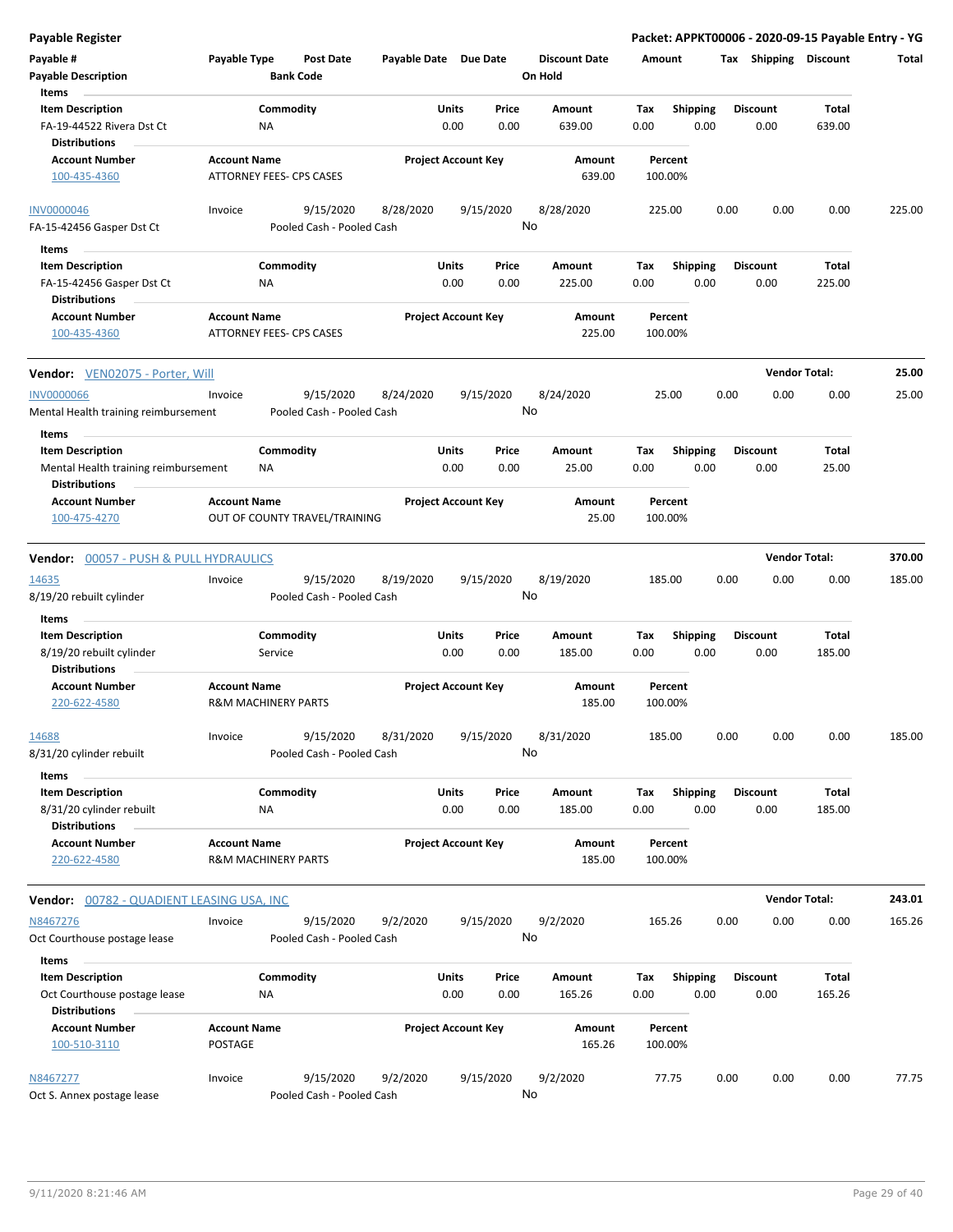| <b>Payable Register</b>                                      |                                                       |                  |                                        |                            |       |                 |                                 |             |                         |      |                       | Packet: APPKT00006 - 2020-09-15 Payable Entry - YG |          |
|--------------------------------------------------------------|-------------------------------------------------------|------------------|----------------------------------------|----------------------------|-------|-----------------|---------------------------------|-------------|-------------------------|------|-----------------------|----------------------------------------------------|----------|
| Payable #<br><b>Payable Description</b>                      | Payable Type                                          | <b>Bank Code</b> | Post Date                              | Payable Date Due Date      |       |                 | <b>Discount Date</b><br>On Hold | Amount      |                         |      | Tax Shipping Discount |                                                    | Total    |
| Items                                                        |                                                       |                  |                                        |                            |       |                 |                                 |             |                         |      |                       |                                                    |          |
| <b>Item Description</b>                                      |                                                       | Commodity        |                                        |                            | Units | Price           | Amount                          | Tax         | <b>Shipping</b>         |      | <b>Discount</b>       | Total                                              |          |
| Oct S. Annex postage lease<br><b>Distributions</b>           |                                                       | ΝA               |                                        |                            | 0.00  | 0.00            | 77.75                           | 0.00        | 0.00                    |      | 0.00                  | 77.75                                              |          |
| <b>Account Number</b><br>100-513-3110                        | <b>Account Name</b><br><b>POSTAGE</b>                 |                  |                                        | <b>Project Account Key</b> |       |                 | Amount<br>77.75                 |             | Percent<br>100.00%      |      |                       |                                                    |          |
| Vendor: 00353 - RDO EQUIPMENT CO                             |                                                       |                  |                                        |                            |       |                 |                                 |             |                         |      |                       | <b>Vendor Total:</b>                               | 3,475.65 |
| P6732624                                                     | Invoice                                               |                  | 9/15/2020                              | 9/2/2020                   |       | 9/15/2020       | 9/2/2020                        |             | 969.14                  | 0.00 | 0.00                  | 0.00                                               | 969.14   |
| #7451002 Loader repair                                       |                                                       |                  | Pooled Cash - Pooled Cash              |                            |       | No              |                                 |             |                         |      |                       |                                                    |          |
| Items                                                        |                                                       |                  |                                        |                            |       |                 |                                 |             |                         |      |                       |                                                    |          |
| <b>Item Description</b>                                      |                                                       | Commodity        |                                        |                            | Units | Price           | Amount                          | Tax         | <b>Shipping</b>         |      | <b>Discount</b>       | Total                                              |          |
| #7451002 Loader repair<br><b>Distributions</b>               |                                                       | ΝA               |                                        |                            | 0.00  | 0.00            | 969.14                          | 0.00        | 0.00                    |      | 0.00                  | 969.14                                             |          |
| <b>Account Number</b>                                        | <b>Account Name</b>                                   |                  |                                        | <b>Project Account Key</b> |       |                 | Amount                          |             | Percent                 |      |                       |                                                    |          |
| 230-623-4580                                                 | <b>R&amp;M MACHINERY PARTS</b>                        |                  |                                        |                            |       |                 | 969.14                          |             | 100.00%                 |      |                       |                                                    |          |
| W7348924                                                     | Invoice                                               |                  | 9/15/2020                              | 8/28/2020                  |       | 9/15/2020<br>No | 8/28/2020                       | 2,506.51    |                         | 0.00 | 0.00                  | 0.00                                               | 2,506.51 |
| #7451002 Loader repair                                       |                                                       |                  | Pooled Cash - Pooled Cash              |                            |       |                 |                                 |             |                         |      |                       |                                                    |          |
| Items                                                        |                                                       |                  |                                        |                            |       |                 |                                 |             |                         |      |                       |                                                    |          |
| <b>Item Description</b>                                      |                                                       | Commodity        |                                        |                            | Units | Price           | Amount                          | Tax         | Shipping                |      | <b>Discount</b>       | Total                                              |          |
| #7451002 Loader repair                                       |                                                       | NA               |                                        |                            | 0.00  | 0.00            | 2,506.51                        | 0.00        | 0.00                    |      | 0.00                  | 2,506.51                                           |          |
| <b>Distributions</b>                                         |                                                       |                  |                                        |                            |       |                 |                                 |             |                         |      |                       |                                                    |          |
| <b>Account Number</b><br>230-623-4580                        | <b>Account Name</b><br><b>R&amp;M MACHINERY PARTS</b> |                  |                                        | <b>Project Account Key</b> |       |                 | Amount<br>2,506.51              |             | Percent<br>100.00%      |      |                       |                                                    |          |
|                                                              |                                                       |                  |                                        |                            |       |                 |                                 |             |                         |      |                       |                                                    |          |
| Vendor: 00545 - REAMY, CHARLA GY                             |                                                       |                  |                                        |                            |       |                 |                                 |             |                         |      |                       | <b>Vendor Total:</b>                               | 148.50   |
| 2267<br>CR-19-26904 Spencer 9/1/20 transcript                | Invoice                                               |                  | 9/15/2020<br>Pooled Cash - Pooled Cash | 9/1/2020                   |       | 9/15/2020<br>No | 9/1/2020                        |             | 148.50                  | 0.00 | 0.00                  | 0.00                                               | 148.50   |
| Items                                                        |                                                       |                  |                                        |                            |       |                 |                                 |             |                         |      |                       |                                                    |          |
| <b>Item Description</b>                                      |                                                       | Commodity        |                                        |                            | Units | Price           | Amount                          | Tax         | <b>Shipping</b>         |      | <b>Discount</b>       | Total                                              |          |
| CR-19-26904 Appeal Spencer 9/1/20 trans NA                   |                                                       |                  |                                        |                            | 0.00  | 0.00            | 148.50                          | 0.00        | 0.00                    |      | 0.00                  | 148.50                                             |          |
| <b>Distributions</b>                                         |                                                       |                  |                                        |                            |       |                 |                                 |             |                         |      |                       |                                                    |          |
| <b>Account Number</b>                                        | <b>Account Name</b>                                   |                  |                                        | <b>Project Account Key</b> |       |                 | Amount                          |             | Percent                 |      |                       |                                                    |          |
| 100-435-4340                                                 | APPEAL COURT TRANSCRIPTS                              |                  |                                        |                            |       |                 | 148.50                          |             | 100.00%                 |      |                       |                                                    |          |
| Vendor: 00317 - RELIANCE FASTENERS OF DENISON                |                                                       |                  |                                        |                            |       |                 |                                 |             |                         |      |                       | <b>Vendor Total:</b>                               | 148.58   |
| 129796                                                       | Invoice                                               |                  | 9/15/2020                              | 8/24/2020                  |       | 9/15/2020       | 8/24/2020                       |             | 59.54                   | 0.00 | 0.00                  | 0.00                                               | 59.54    |
| Shop supply-hand cleaner                                     |                                                       |                  | Pooled Cash - Pooled Cash              |                            |       | No              |                                 |             |                         |      |                       |                                                    |          |
| Items<br><b>Item Description</b>                             |                                                       | Commodity        |                                        |                            | Units | Price           |                                 |             |                         |      | <b>Discount</b>       | Total                                              |          |
| Shop supply-hand cleaner                                     |                                                       | Goods            |                                        |                            | 2.00  | 29.77           | Amount<br>59.54                 | Tax<br>0.00 | <b>Shipping</b><br>0.00 |      | 0.00                  | 59.54                                              |          |
| <b>Distributions</b>                                         |                                                       |                  |                                        |                            |       |                 |                                 |             |                         |      |                       |                                                    |          |
| <b>Account Number</b><br>210-621-3400                        | <b>Account Name</b><br><b>SHOP SUPPLIES</b>           |                  |                                        | <b>Project Account Key</b> |       |                 | Amount<br>59.54                 |             | Percent<br>100.00%      |      |                       |                                                    |          |
| 129801                                                       | Invoice                                               |                  | 9/15/2020                              | 8/24/2020                  |       | 9/15/2020       | 8/24/2020                       |             | 89.04                   | 0.00 | 0.00                  | 0.00                                               | 89.04    |
| 8/24/20 Pct 2 R&M Parts                                      |                                                       |                  | Pooled Cash - Pooled Cash              |                            |       | No              |                                 |             |                         |      |                       |                                                    |          |
| Items                                                        |                                                       |                  |                                        |                            |       |                 |                                 |             |                         |      |                       |                                                    |          |
| <b>Item Description</b>                                      |                                                       | Commodity        |                                        |                            | Units | Price           | Amount                          | Tax         | <b>Shipping</b>         |      | <b>Discount</b>       | Total                                              |          |
| 8/24/20 Pct 2 R&M Parts-center wheel<br><b>Distributions</b> |                                                       | Goods            |                                        |                            | 10.00 | 4.95            | 49.50                           | 0.00        | 0.00                    |      | 0.00                  | 49.50                                              |          |
| <b>Account Number</b><br>220-622-4580                        | <b>Account Name</b><br><b>R&amp;M MACHINERY PARTS</b> |                  |                                        | <b>Project Account Key</b> |       |                 | Amount<br>49.50                 |             | Percent<br>100.00%      |      |                       |                                                    |          |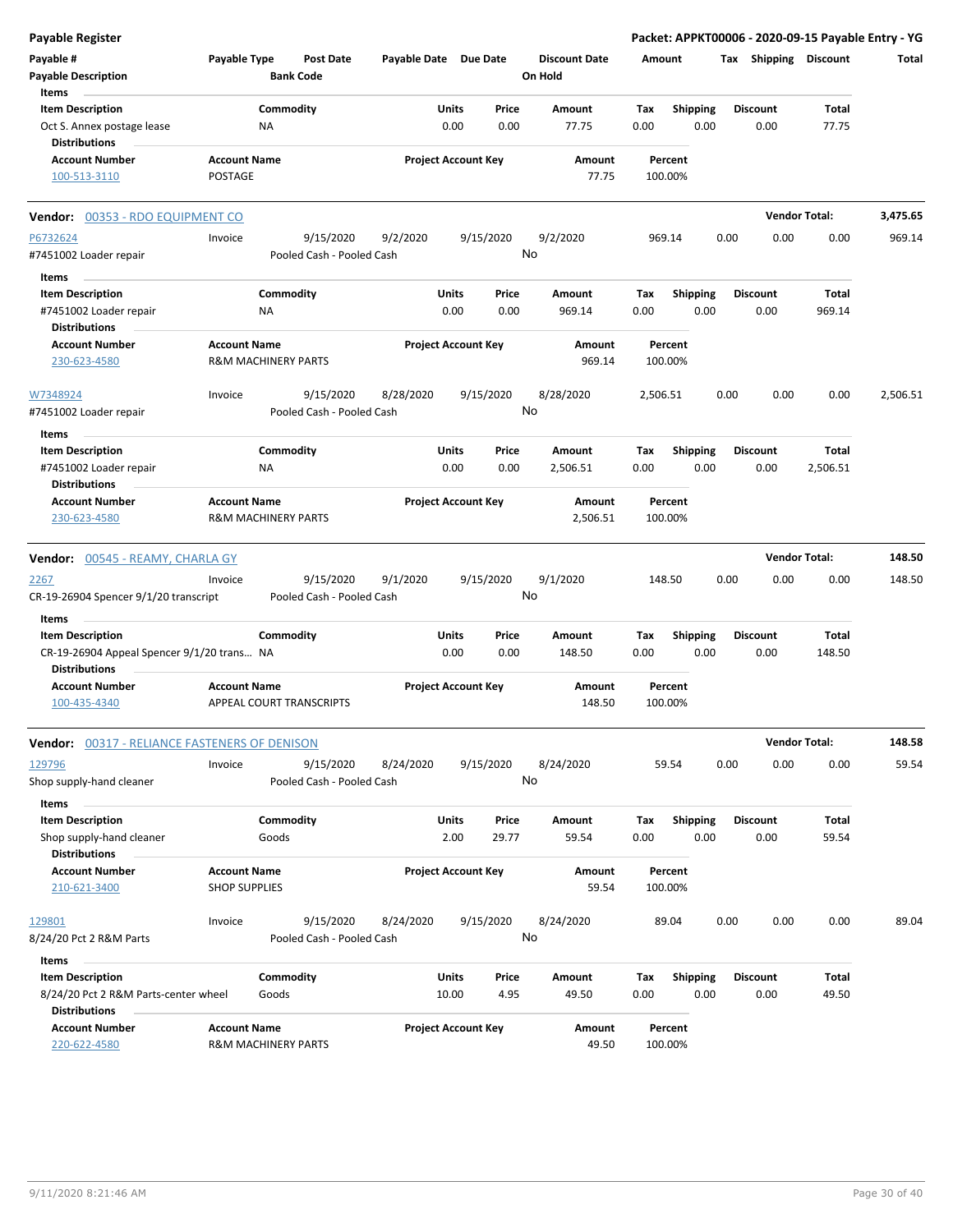| Payable Register                                                                         |                                                       |                        |                                        |                            |                      |           |                |                                 |        |             |                    |      |      |                         |                       | Packet: APPKT00006 - 2020-09-15 Payable Entry - YG |
|------------------------------------------------------------------------------------------|-------------------------------------------------------|------------------------|----------------------------------------|----------------------------|----------------------|-----------|----------------|---------------------------------|--------|-------------|--------------------|------|------|-------------------------|-----------------------|----------------------------------------------------|
| Payable #<br><b>Payable Description</b>                                                  | Payable Type                                          |                        | <b>Post Date</b><br><b>Bank Code</b>   | Payable Date Due Date      |                      |           |                | <b>Discount Date</b><br>On Hold |        | Amount      |                    |      |      |                         | Tax Shipping Discount | Total                                              |
| Items<br><b>Item Description</b><br>8/24/20 Pct 2 R&M Parts-lift arm pin                 |                                                       | Commodity<br>Goods     |                                        |                            | <b>Units</b><br>2.00 |           | Price<br>19.77 | Amount<br>39.54                 |        | Tax<br>0.00 | <b>Shipping</b>    | 0.00 |      | <b>Discount</b><br>0.00 | Total<br>39.54        |                                                    |
| <b>Distributions</b>                                                                     |                                                       |                        |                                        |                            |                      |           |                |                                 |        |             |                    |      |      |                         |                       |                                                    |
| <b>Account Number</b><br>220-622-4580                                                    | <b>Account Name</b><br><b>R&amp;M MACHINERY PARTS</b> |                        |                                        | <b>Project Account Key</b> |                      |           |                | Amount                          | 39.54  |             | Percent<br>100.00% |      |      |                         |                       |                                                    |
| Vendor: 00269 - ROMCO EQUIPMENT CO.                                                      |                                                       |                        |                                        |                            |                      |           |                |                                 |        |             |                    |      |      |                         | <b>Vendor Total:</b>  | 3,059.14                                           |
| 101120721<br>Volvo #G930C service                                                        | Invoice                                               |                        | 9/15/2020<br>Pooled Cash - Pooled Cash | 8/31/2020                  |                      |           | 9/15/2020      | 8/31/2020<br>No                 |        | 3,059.14    |                    |      | 0.00 | 0.00                    | 0.00                  | 3,059.14                                           |
| Items                                                                                    |                                                       |                        |                                        |                            |                      |           |                |                                 |        |             |                    |      |      |                         |                       |                                                    |
| <b>Item Description</b>                                                                  |                                                       | Commodity              |                                        |                            | <b>Units</b>         |           | Price          | Amount                          |        | Tax         | <b>Shipping</b>    |      |      | <b>Discount</b>         | Total                 |                                                    |
| Volvo #G930C service                                                                     |                                                       | Service                |                                        |                            | 0.00                 |           | 0.00           | 3,059.14                        |        | 0.00        |                    | 0.00 |      | 0.00                    | 3,059.14              |                                                    |
| <b>Distributions</b>                                                                     |                                                       |                        |                                        |                            |                      |           |                |                                 |        |             |                    |      |      |                         |                       |                                                    |
| <b>Account Number</b><br>230-623-4580                                                    | <b>Account Name</b><br>R&M MACHINERY PARTS            |                        |                                        | <b>Project Account Key</b> |                      |           |                | Amount<br>3,059.14              |        |             | Percent<br>100.00% |      |      |                         |                       |                                                    |
| <b>Vendor: 00349 - SANITATION SOLUTIONS, INC.</b>                                        |                                                       |                        |                                        |                            |                      |           |                |                                 |        |             |                    |      |      |                         | <b>Vendor Total:</b>  | 3,023.23                                           |
| 08X01916<br>#390171 courthouse rolloff trash (5)/rental fee    Pooled Cash - Pooled Cash | Invoice                                               |                        | 9/15/2020                              | 8/31/2020                  |                      | 9/15/2020 |                | 8/31/2020<br>No                 |        | 2,221.73    |                    |      | 0.00 | 0.00                    | 0.00                  | 2,221.73                                           |
| Items                                                                                    |                                                       |                        |                                        |                            |                      |           |                |                                 |        |             |                    |      |      |                         |                       |                                                    |
| <b>Item Description</b><br>#390171 courthouse rolloff trash (5)/renta NA                 |                                                       | Commodity              |                                        |                            | <b>Units</b><br>0.00 |           | Price<br>0.00  | Amount<br>2,221.73              |        | Tax<br>0.00 | <b>Shipping</b>    | 0.00 |      | <b>Discount</b><br>0.00 | Total<br>2,221.73     |                                                    |
| <b>Distributions</b><br><b>Account Number</b><br>680-668-4430                            | <b>Account Name</b><br><b>TRASH PICK UP</b>           |                        |                                        | <b>Project Account Key</b> |                      |           |                | Amount<br>2,221.73              |        |             | Percent<br>100.00% |      |      |                         |                       |                                                    |
|                                                                                          |                                                       |                        |                                        |                            |                      |           |                |                                 |        |             |                    |      |      |                         |                       |                                                    |
| 08X01917<br>#116485 Rolloff trash                                                        | Invoice                                               |                        | 9/15/2020<br>Pooled Cash - Pooled Cash | 8/31/2020                  |                      |           | 9/15/2020      | 8/31/2020<br>No                 |        | 801.50      |                    |      | 0.00 | 0.00                    | 0.00                  | 801.50                                             |
| Items                                                                                    |                                                       |                        |                                        |                            |                      |           |                |                                 |        |             |                    |      |      |                         |                       |                                                    |
| <b>Item Description</b>                                                                  |                                                       | Commodity              |                                        |                            | Units                |           | Price          | Amount                          |        | Tax         | Shipping           |      |      | <b>Discount</b>         | Total                 |                                                    |
| #116485 Rolloff trash (2)<br><b>Distributions</b>                                        |                                                       | <b>NA</b>              |                                        |                            | 0.00                 |           | 0.00           | 801.50                          |        | 0.00        |                    | 0.00 |      | 0.00                    | 801.50                |                                                    |
| <b>Account Number</b><br>240-624-4430                                                    | <b>Account Name</b><br><b>TRASH PICK-UP</b>           |                        |                                        | <b>Project Account Key</b> |                      |           |                | Amount                          | 801.50 |             | Percent<br>100.00% |      |      |                         |                       |                                                    |
| <b>Vendor: 00191 - SANSOM'S TRUCK PARTS</b>                                              |                                                       |                        |                                        |                            |                      |           |                |                                 |        |             |                    |      |      |                         | <b>Vendor Total:</b>  | 219.34                                             |
| 215360<br>Volvo #309 DOT inspection                                                      | Invoice                                               |                        | 9/15/2020<br>Pooled Cash - Pooled Cash | 7/30/2020                  |                      |           | 9/15/2020      | 7/30/2020<br>No                 |        |             | 40.00              |      | 0.00 | 0.00                    | 0.00                  | 40.00                                              |
| Items                                                                                    |                                                       |                        |                                        |                            |                      |           |                |                                 |        |             |                    |      |      |                         |                       |                                                    |
| <b>Item Description</b><br>Volvo #309 DOT inspection<br><b>Distributions</b>             |                                                       | Commodity<br>NA        |                                        |                            | <b>Units</b><br>0.00 |           | Price<br>0.00  | Amount<br>40.00                 |        | Tax<br>0.00 | <b>Shipping</b>    | 0.00 |      | <b>Discount</b><br>0.00 | Total<br>40.00        |                                                    |
| <b>Account Number</b><br>230-623-4580                                                    | <b>Account Name</b><br>R&M MACHINERY PARTS            |                        |                                        | <b>Project Account Key</b> |                      |           |                | Amount                          | 40.00  |             | Percent<br>100.00% |      |      |                         |                       |                                                    |
| 215420                                                                                   | Invoice                                               |                        | 9/15/2020                              | 8/3/2020                   |                      | 9/15/2020 |                | 8/3/2020                        |        |             | 40.00              |      | 0.00 | 0.00                    | 0.00                  | 40.00                                              |
| Trailer DOT inspection                                                                   |                                                       |                        | Pooled Cash - Pooled Cash              |                            |                      |           |                | No                              |        |             |                    |      |      |                         |                       |                                                    |
| Items                                                                                    |                                                       |                        |                                        |                            |                      |           |                |                                 |        |             |                    |      |      |                         |                       |                                                    |
| <b>Item Description</b><br>Trailer DOT inspection<br><b>Distributions</b>                |                                                       | Commodity<br><b>NA</b> |                                        |                            | <b>Units</b><br>0.00 |           | Price<br>0.00  | Amount<br>40.00                 |        | Tax<br>0.00 | <b>Shipping</b>    | 0.00 |      | <b>Discount</b><br>0.00 | Total<br>40.00        |                                                    |
| <b>Account Number</b><br>230-623-4580                                                    | <b>Account Name</b><br>R&M MACHINERY PARTS            |                        |                                        | <b>Project Account Key</b> |                      |           |                | Amount                          | 40.00  |             | Percent<br>100.00% |      |      |                         |                       |                                                    |
| 215436<br>Window kit                                                                     | Invoice                                               |                        | 9/15/2020<br>Pooled Cash - Pooled Cash | 8/4/2020                   |                      |           | 9/15/2020      | 8/4/2020<br>No                  |        |             | 10.95              |      | 0.00 | 0.00                    | 0.00                  | 10.95                                              |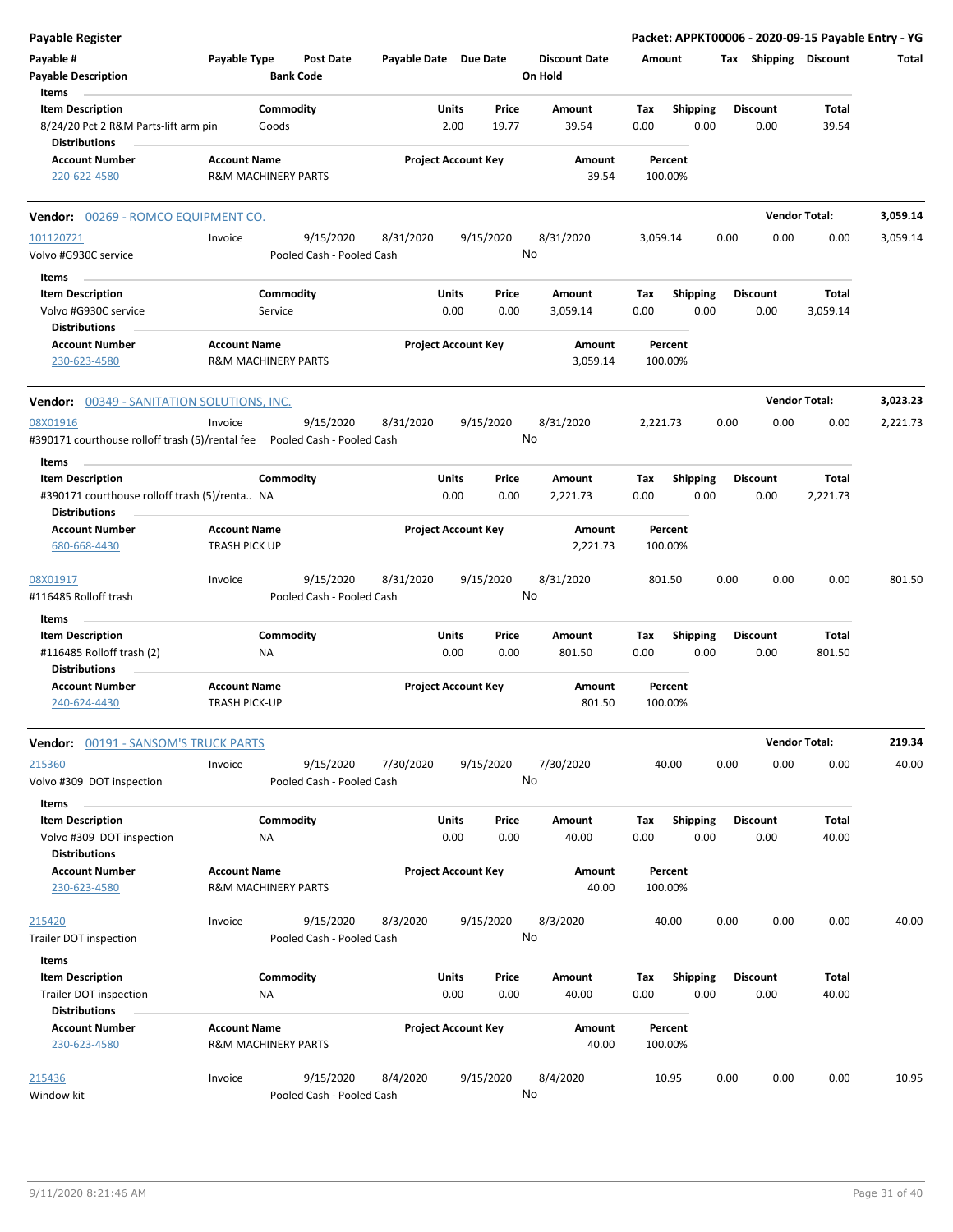| Payable #<br><b>Payable Description</b><br>Items | Payable Type                                  | Post Date<br><b>Bank Code</b> | Payable Date Due Date |                            | <b>Discount Date</b><br>On Hold | Amount   |                    | Shipping<br>Tax | <b>Discount</b>      | Total    |
|--------------------------------------------------|-----------------------------------------------|-------------------------------|-----------------------|----------------------------|---------------------------------|----------|--------------------|-----------------|----------------------|----------|
| <b>Item Description</b>                          |                                               | Commodity                     |                       | Units<br>Price             | Amount                          | Tax      | <b>Shipping</b>    | Discount        | Total                |          |
| Window kit                                       | ΝA                                            |                               |                       | 0.00<br>0.00               | 10.95                           | 0.00     | 0.00               | 0.00            | 10.95                |          |
| <b>Distributions</b>                             |                                               |                               |                       |                            |                                 |          |                    |                 |                      |          |
| <b>Account Number</b>                            | <b>Account Name</b>                           |                               |                       | <b>Project Account Key</b> | Amount                          |          | Percent            |                 |                      |          |
| 230-623-4580                                     | <b>R&amp;M MACHINERY PARTS</b>                |                               |                       |                            | 10.95                           |          | 100.00%            |                 |                      |          |
| 215437                                           | Invoice                                       | 9/15/2020                     | 8/4/2020              | 9/15/2020                  | 8/4/2020                        |          | 19.94              | 0.00<br>0.00    | 0.00                 | 19.94    |
| Window kit/hub oil                               |                                               | Pooled Cash - Pooled Cash     |                       |                            | No                              |          |                    |                 |                      |          |
| Items                                            |                                               |                               |                       |                            |                                 |          |                    |                 |                      |          |
| <b>Item Description</b>                          |                                               | Commodity                     |                       | Units<br>Price             | Amount                          | Tax      | <b>Shipping</b>    | <b>Discount</b> | Total                |          |
| Window kit/hub oil                               | ΝA                                            |                               |                       | 0.00<br>0.00               | 19.94                           | 0.00     | 0.00               | 0.00            | 19.94                |          |
| <b>Distributions</b>                             |                                               |                               |                       |                            |                                 |          |                    |                 |                      |          |
| <b>Account Number</b>                            | <b>Account Name</b>                           |                               |                       | <b>Project Account Key</b> | Amount                          |          | Percent            |                 |                      |          |
| 230-623-4580                                     | <b>R&amp;M MACHINERY PARTS</b>                |                               |                       |                            | 19.94                           |          | 100.00%            |                 |                      |          |
| 60463                                            | Invoice                                       | 9/15/2020                     | 8/6/2020              | 9/15/2020                  | 8/6/2020                        | 108.45   |                    | 0.00<br>0.00    | 0.00                 | 108.45   |
| Pete #306 repair                                 |                                               | Pooled Cash - Pooled Cash     |                       |                            | No                              |          |                    |                 |                      |          |
|                                                  |                                               |                               |                       |                            |                                 |          |                    |                 |                      |          |
| Items                                            |                                               |                               |                       |                            |                                 |          |                    |                 |                      |          |
| <b>Item Description</b>                          |                                               | Commodity                     |                       | Units<br>Price             | Amount                          | Tax      | <b>Shipping</b>    | <b>Discount</b> | Total                |          |
| Pete #306 repair                                 | ΝA                                            |                               |                       | 0.00<br>0.00               | 108.45                          | 0.00     | 0.00               | 0.00            | 108.45               |          |
| <b>Distributions</b>                             |                                               |                               |                       |                            |                                 |          |                    |                 |                      |          |
| <b>Account Number</b>                            | <b>Account Name</b>                           |                               |                       | <b>Project Account Key</b> | Amount                          |          | Percent            |                 |                      |          |
| 230-623-4580                                     | <b>R&amp;M MACHINERY PARTS</b>                |                               |                       |                            | 108.45                          |          | 100.00%            |                 |                      |          |
| Vendor: 00329 - SCOTT-MERRIMAN, INC.             |                                               |                               |                       |                            |                                 |          |                    |                 | <b>Vendor Total:</b> | 1,785.00 |
| 065903                                           | Invoice                                       | 9/15/2020                     | 8/27/2020             | 9/15/2020                  | 8/27/2020                       | 1,665.00 |                    | 0.00<br>120.00  | 0.00                 | 1,785.00 |
| 8/27/20 Blue/Green DA folders                    |                                               | Pooled Cash - Pooled Cash     |                       |                            | No                              |          |                    |                 |                      |          |
|                                                  |                                               |                               |                       |                            |                                 |          |                    |                 |                      |          |
| Items                                            |                                               |                               |                       |                            |                                 |          |                    |                 |                      |          |
| <b>Item Description</b>                          |                                               | Commodity                     |                       | Units<br>Price             | Amount                          | Tax      | <b>Shipping</b>    | <b>Discount</b> | Total                |          |
| 8/27/20 Blue DA folders<br><b>Distributions</b>  |                                               | Goods                         | 500.00                | 0.87                       | 435.00                          | 0.00     | 0.00               | 0.00            | 435.00               |          |
| <b>Account Number</b>                            | <b>Account Name</b>                           |                               |                       | <b>Project Account Key</b> | Amount                          |          | Percent            |                 |                      |          |
| 100-475-3100                                     | OFFICE SUPPLIES                               |                               |                       |                            | 435.00                          |          | 100.00%            |                 |                      |          |
| Items                                            |                                               |                               |                       |                            |                                 |          |                    |                 |                      |          |
|                                                  |                                               |                               |                       |                            |                                 |          |                    | <b>Discount</b> |                      |          |
| <b>Item Description</b>                          |                                               | Commodity                     |                       | Units<br>Price             | Amount<br>870.00                | Tax      | <b>Shipping</b>    |                 | Total<br>870.00      |          |
| 8/27/20 Green DA folders<br><b>Distributions</b> |                                               | Goods                         | 1,000.00              | 0.87                       |                                 | 0.00     | 0.00               | 0.00            |                      |          |
| <b>Account Number</b>                            | <b>Account Name</b>                           |                               |                       | <b>Project Account Key</b> | Amount                          |          | Percent            |                 |                      |          |
| 100-475-3100                                     | OFFICE SUPPLIES                               |                               |                       |                            | 870.00                          |          | 100.00%            |                 |                      |          |
|                                                  |                                               |                               |                       |                            |                                 |          |                    |                 |                      |          |
| Items                                            |                                               |                               |                       |                            |                                 |          |                    |                 |                      |          |
| <b>Item Description</b>                          |                                               | Commodity                     |                       | Units<br>Price             | Amount                          | Тах      | <b>Shipping</b>    | Discount        | Total                |          |
| 8/27/20 DA folders-fastners                      |                                               | Goods                         | 1,500.00              | 0.24                       | 360.00                          | 0.00     | 120.00             | 0.00            | 480.00               |          |
| <b>Distributions</b>                             |                                               |                               |                       |                            |                                 |          |                    |                 |                      |          |
| <b>Account Number</b><br>100-475-3100            | <b>Account Name</b><br><b>OFFICE SUPPLIES</b> |                               |                       | <b>Project Account Key</b> | Amount<br>480.00                |          | Percent<br>100.00% |                 |                      |          |
|                                                  |                                               |                               |                       |                            |                                 |          |                    |                 | <b>Vendor Total:</b> | 4,545.75 |
| Vendor: 00801 - SOLOMON, AMANDA                  |                                               |                               |                       |                            |                                 |          |                    |                 |                      |          |
| <b>INV0000047</b>                                | Invoice                                       | 9/15/2020                     | 8/13/2020             | 9/15/2020                  | 8/13/2020                       | 1,643.50 |                    | 0.00<br>0.00    | 0.00                 | 1,643.50 |
| FA-19-44435 Greene Dst Ct                        |                                               | Pooled Cash - Pooled Cash     |                       |                            | No                              |          |                    |                 |                      |          |
| Items                                            |                                               |                               |                       |                            |                                 |          |                    |                 |                      |          |
| <b>Item Description</b>                          |                                               | Commodity                     |                       | Units<br>Price             | Amount                          | Tax      | <b>Shipping</b>    | <b>Discount</b> | Total                |          |
| FA-19-44435 Greene Dst Ct                        | ΝA                                            |                               |                       | 0.00<br>0.00               | 1,643.50                        | 0.00     | 0.00               | 0.00            | 1,643.50             |          |
| <b>Distributions</b>                             |                                               |                               |                       |                            |                                 |          |                    |                 |                      |          |
| <b>Account Number</b>                            | <b>Account Name</b>                           |                               |                       | <b>Project Account Key</b> | Amount                          |          | Percent            |                 |                      |          |
| 100-435-4360                                     |                                               | ATTORNEY FEES- CPS CASES      |                       |                            | 1,643.50                        |          | 100.00%            |                 |                      |          |
| <b>INV0000048</b>                                | Invoice                                       | 9/15/2020                     | 8/12/2020             | 9/15/2020                  | 8/12/2020                       | 2,308.50 |                    | 0.00<br>0.00    | 0.00                 | 2,308.50 |
| FA-20-44865 Grissom/Perdue Dst Ct                |                                               | Pooled Cash - Pooled Cash     |                       |                            | No                              |          |                    |                 |                      |          |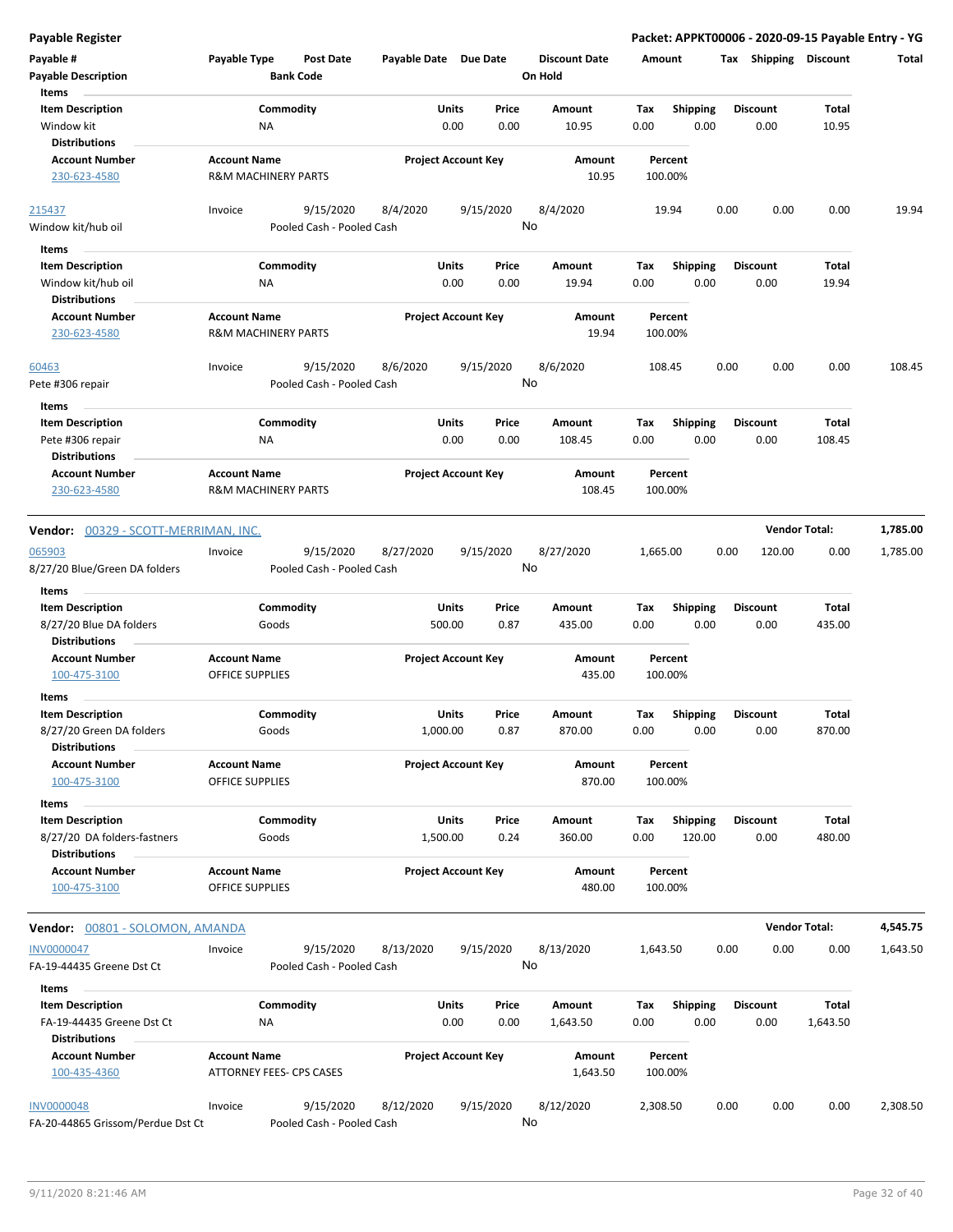| <b>Payable Register</b>                                            |                                       |                                        |           |                                       |                                 |                    |                         |                 |                      | Packet: APPKT00006 - 2020-09-15 Payable Entry - YG |          |
|--------------------------------------------------------------------|---------------------------------------|----------------------------------------|-----------|---------------------------------------|---------------------------------|--------------------|-------------------------|-----------------|----------------------|----------------------------------------------------|----------|
| Payable #<br><b>Payable Description</b>                            | Payable Type                          | Post Date<br><b>Bank Code</b>          |           | Payable Date Due Date                 | <b>Discount Date</b><br>On Hold | Amount             |                         |                 |                      | Tax Shipping Discount                              | Total    |
| Items                                                              |                                       |                                        |           |                                       |                                 |                    |                         |                 |                      |                                                    |          |
| <b>Item Description</b><br>FA-20-44865 Grissom/Perdue Dst Ct       |                                       | Commodity<br>ΝA                        |           | <b>Units</b><br>Price<br>0.00<br>0.00 | Amount<br>2,308.50              | Tax<br>0.00        | Shipping<br>0.00        | <b>Discount</b> | 0.00                 | <b>Total</b><br>2,308.50                           |          |
| <b>Distributions</b><br><b>Account Number</b>                      | <b>Account Name</b>                   |                                        |           | <b>Project Account Key</b>            | Amount                          | Percent            |                         |                 |                      |                                                    |          |
| 100-435-4360                                                       |                                       | ATTORNEY FEES- CPS CASES               |           |                                       | 2,308.50                        | 100.00%            |                         |                 |                      |                                                    |          |
| <b>INV0000049</b>                                                  | Invoice                               | 9/15/2020                              | 8/31/2020 | 9/15/2020                             | 8/31/2020                       | 593.75             |                         | 0.00            | 0.00                 | 0.00                                               | 593.75   |
| FA-19-44522 Rivera Dst Ct                                          |                                       | Pooled Cash - Pooled Cash              |           |                                       | No                              |                    |                         |                 |                      |                                                    |          |
| Items                                                              |                                       |                                        |           |                                       |                                 |                    |                         |                 |                      |                                                    |          |
| <b>Item Description</b><br>FA-19-44522 Rivera Dst Ct- mediation    |                                       | Commodity<br>ΝA                        |           | Units<br>Price<br>0.00<br>0.00        | Amount<br>593.75                | Tax<br>0.00        | <b>Shipping</b><br>0.00 | <b>Discount</b> | 0.00                 | Total<br>593.75                                    |          |
| <b>Distributions</b><br><b>Account Number</b>                      | <b>Account Name</b>                   |                                        |           | <b>Project Account Key</b>            | Amount                          | Percent            |                         |                 |                      |                                                    |          |
| 100-435-4420                                                       |                                       | OTHER PROFESSIONAL SERV.               |           |                                       | 593.75                          | 100.00%            |                         |                 |                      |                                                    |          |
| Vendor: 00520 - SUNBELT RENTALS, INC                               |                                       |                                        |           |                                       |                                 |                    |                         |                 | <b>Vendor Total:</b> |                                                    | 2,849.84 |
| 101551640-0004                                                     | Invoice                               | 9/15/2020                              | 8/20/2020 | 9/15/2020                             | 8/20/2020                       | 2,849.84           |                         | 0.00            | 0.00                 | 0.00                                               | 2,849.84 |
| 8/11-9/7/20 forklift rental<br>Items                               |                                       | Pooled Cash - Pooled Cash              |           |                                       | No                              |                    |                         |                 |                      |                                                    |          |
| <b>Item Description</b>                                            |                                       | Commodity                              |           | Units<br>Price                        | Amount                          | Tax                | <b>Shipping</b>         | <b>Discount</b> |                      | Total                                              |          |
| 8/11-9/7/20 forklift rental<br><b>Distributions</b>                |                                       | NA                                     |           | 0.00<br>0.00                          | 2,849.84                        | 0.00               | 0.00                    |                 | 0.00                 | 2,849.84                                           |          |
| <b>Account Number</b><br>680-668-1650                              | <b>Account Name</b><br>CONSTRUCTION   |                                        |           | <b>Project Account Key</b>            | Amount<br>2,849.84              | Percent<br>100.00% |                         |                 |                      |                                                    |          |
|                                                                    |                                       |                                        |           |                                       |                                 |                    |                         |                 |                      |                                                    |          |
| <b>Vendor: 00265 - TEXHOMA LIMESTONE, INC.</b>                     |                                       |                                        |           |                                       |                                 |                    |                         |                 | <b>Vendor Total:</b> |                                                    | 1,770.24 |
| 8068<br>8/31/20 Rock & Gravel-haulling                             | Invoice                               | 9/15/2020<br>Pooled Cash - Pooled Cash | 8/31/2020 | 9/15/2020                             | 8/31/2020<br>No                 | 1,770.24           |                         | 0.00            | 0.00                 | 0.00                                               | 1,770.24 |
| Items                                                              |                                       |                                        |           |                                       |                                 |                    |                         |                 |                      |                                                    |          |
| <b>Item Description</b>                                            |                                       | Commodity                              |           | Units<br>Price                        | Amount                          | Tax                | <b>Shipping</b>         | <b>Discount</b> |                      | Total                                              |          |
| 8/31/20 Rock & Gravel-haulling                                     |                                       | NA                                     |           | 0.00<br>0.00                          | 1,770.24                        | 0.00               | 0.00                    |                 | 0.00                 | 1,770.24                                           |          |
| <b>Distributions</b>                                               |                                       |                                        |           |                                       |                                 |                    |                         |                 |                      |                                                    |          |
| <b>Account Number</b><br>210-621-3410                              | <b>Account Name</b>                   | R&B MAT. ROCK & GRAVEL                 |           | <b>Project Account Key</b>            | Amount<br>1,770.24              | Percent<br>100.00% |                         |                 |                      |                                                    |          |
| <b>Vendor:</b> 00627 - THE FANNIN COUNTY LEADER                    |                                       |                                        |           |                                       |                                 |                    |                         |                 | <b>Vendor Total:</b> |                                                    | 380.65   |
| <b>INV0000050</b><br>Aug tax/IHC/Dst Clk/speed limit notices       | Invoice                               | 9/15/2020<br>Pooled Cash - Pooled Cash | 8/31/2020 | 9/15/2020                             | 8/31/2020<br>No                 | 380.65             |                         | 0.00            | 0.00                 | 0.00                                               | 380.65   |
| Items                                                              |                                       |                                        |           |                                       |                                 |                    |                         |                 |                      |                                                    |          |
| <b>Item Description</b><br>Aug tax/IHC/Dst Clk/speed limit notices |                                       | Commodity<br>ΝA                        |           | Units<br>Price<br>0.00<br>0.00        | Amount<br>380.65                | Tax<br>0.00        | <b>Shipping</b><br>0.00 | <b>Discount</b> | 0.00                 | Total<br>380.65                                    |          |
| <b>Distributions</b><br><b>Account Number</b>                      | <b>Account Name</b>                   |                                        |           | <b>Project Account Key</b>            | Amount                          | Percent            |                         |                 |                      |                                                    |          |
| 100-409-4300                                                       | <b>BIDS &amp; NOTICES</b>             |                                        |           |                                       | 380.65                          | 100.00%            |                         |                 |                      |                                                    |          |
| Vendor: 00245 - THE WAREHOUSE                                      |                                       |                                        |           |                                       |                                 |                    |                         |                 | <b>Vendor Total:</b> |                                                    | 89.83    |
| INV0000051                                                         | Invoice                               | 9/15/2020                              | 9/1/2020  | 9/15/2020                             | 9/1/2020                        | 64.20              |                         | 0.00            | 0.00                 | 0.00                                               | 64.20    |
| #1853 election postage-Hart<br>Items                               |                                       | Pooled Cash - Pooled Cash              |           |                                       | No                              |                    |                         |                 |                      |                                                    |          |
| <b>Item Description</b>                                            |                                       | Commodity                              |           | Units<br>Price                        | Amount                          | Tax                | <b>Shipping</b>         | <b>Discount</b> |                      | Total                                              |          |
| #1853 election postage-Hart<br><b>Distributions</b>                |                                       | ΝA                                     |           | 0.00<br>0.00                          | 64.20                           | 0.00               | 0.00                    |                 | 0.00                 | 64.20                                              |          |
| <b>Account Number</b><br>100-404-3110                              | <b>Account Name</b><br><b>POSTAGE</b> |                                        |           | <b>Project Account Key</b>            | Amount<br>64.20                 | Percent<br>100.00% |                         |                 |                      |                                                    |          |
| <b>INV0000052</b>                                                  | Invoice                               | 9/15/2020                              | 9/1/2020  | 9/15/2020                             | 9/1/2020                        | 25.63              |                         | 0.00            | 0.00                 | 0.00                                               | 25.63    |
| #4540 Sheriff postage                                              |                                       | Pooled Cash - Pooled Cash              |           |                                       | No                              |                    |                         |                 |                      |                                                    |          |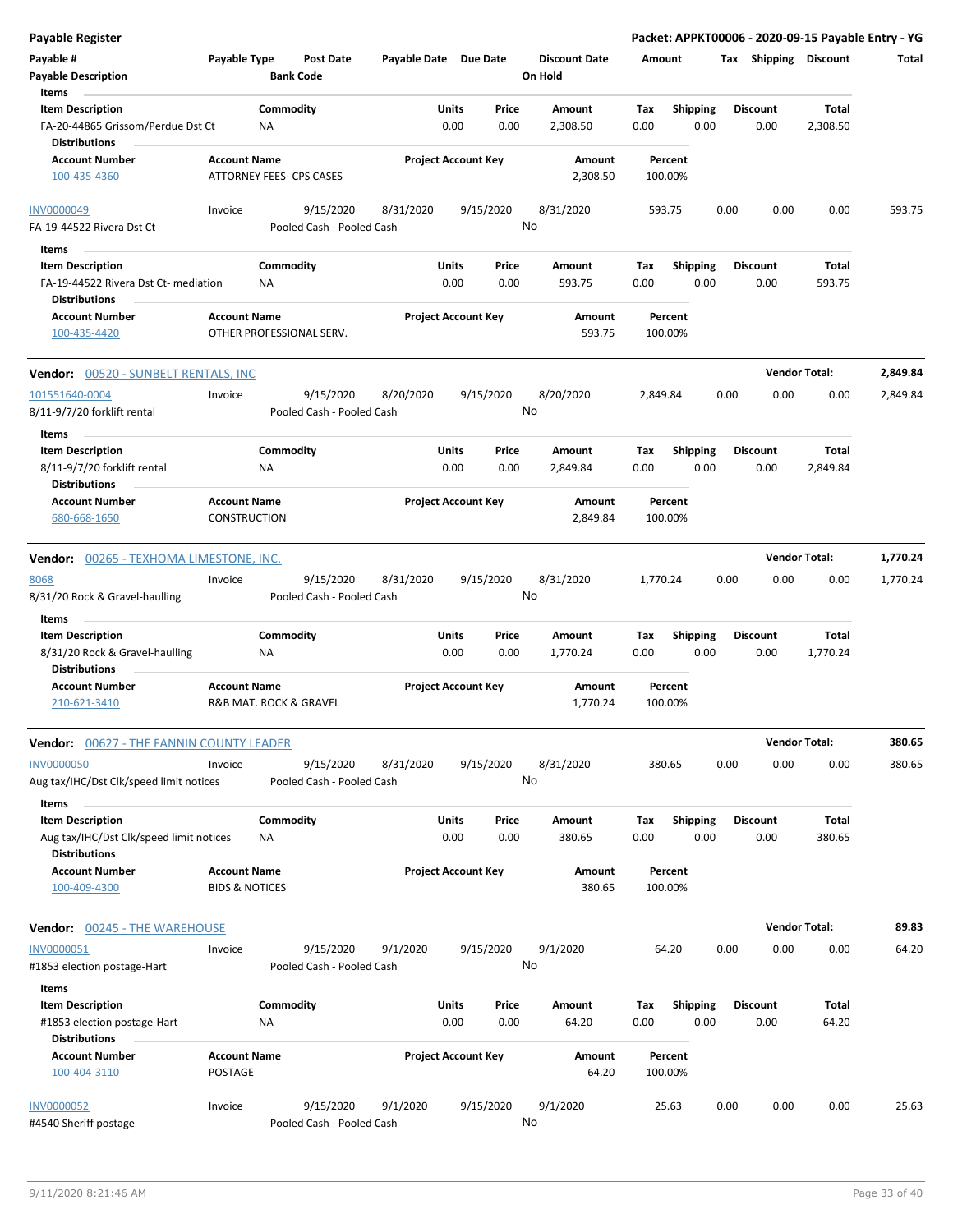| <b>Payable Register</b>                                                  |                      |                                        |                       |                                |                                 |                    |                         |      |                         | Packet: APPKT00006 - 2020-09-15 Payable Entry - YG |        |
|--------------------------------------------------------------------------|----------------------|----------------------------------------|-----------------------|--------------------------------|---------------------------------|--------------------|-------------------------|------|-------------------------|----------------------------------------------------|--------|
| Payable #<br><b>Payable Description</b>                                  | Payable Type         | <b>Post Date</b><br><b>Bank Code</b>   | Payable Date Due Date |                                | <b>Discount Date</b><br>On Hold | Amount             |                         |      |                         | Tax Shipping Discount                              | Total  |
| Items                                                                    |                      |                                        |                       |                                |                                 |                    |                         |      |                         |                                                    |        |
| <b>Item Description</b><br>#4540 Sheriff postage<br><b>Distributions</b> |                      | Commodity<br><b>NA</b>                 |                       | Units<br>Price<br>0.00<br>0.00 | Amount<br>25.63                 | Tax<br>0.00        | <b>Shipping</b><br>0.00 |      | <b>Discount</b><br>0.00 | Total<br>25.63                                     |        |
| <b>Account Number</b>                                                    | <b>Account Name</b>  |                                        |                       | <b>Project Account Key</b>     | Amount                          | Percent            |                         |      |                         |                                                    |        |
| 100-560-3110                                                             | POSTAGE              |                                        |                       |                                | 25.63                           | 100.00%            |                         |      |                         |                                                    |        |
| <b>Vendor: 00456 - TOPLINE HYDRAULICS INC</b>                            |                      |                                        |                       |                                |                                 |                    |                         |      |                         | <b>Vendor Total:</b>                               | 373.89 |
| 5250                                                                     | Invoice              | 9/15/2020                              | 8/12/2020             | 9/15/2020                      | 8/12/2020                       | 119.09             |                         | 0.00 | 0.00                    | 0.00                                               | 119.09 |
| R&M Parts-cylinder                                                       |                      | Pooled Cash - Pooled Cash              |                       |                                | No                              |                    |                         |      |                         |                                                    |        |
| Items                                                                    |                      |                                        |                       |                                |                                 |                    |                         |      |                         |                                                    |        |
| <b>Item Description</b>                                                  |                      | Commodity                              |                       | Units<br>Price                 | Amount                          | Tax                | <b>Shipping</b>         |      | <b>Discount</b>         | Total                                              |        |
| R&M Parts-cylinder                                                       |                      | Goods                                  |                       | 1.00<br>119.09                 | 119.09                          | 0.00               | 0.00                    |      | 0.00                    | 119.09                                             |        |
| <b>Distributions</b>                                                     |                      |                                        |                       |                                |                                 |                    |                         |      |                         |                                                    |        |
| <b>Account Number</b><br>240-624-4580                                    | <b>Account Name</b>  | <b>R&amp;M MACHINERY PARTS</b>         |                       | <b>Project Account Key</b>     | Amount<br>119.09                | Percent<br>100.00% |                         |      |                         |                                                    |        |
| 5637                                                                     | Invoice              | 9/15/2020                              | 9/2/2020              | 9/15/2020                      | 9/2/2020                        | 254.80             |                         | 0.00 | 0.00                    | 0.00                                               | 254.80 |
| R&M Parts-cylinder                                                       |                      | Pooled Cash - Pooled Cash              |                       |                                | No                              |                    |                         |      |                         |                                                    |        |
| Items                                                                    |                      |                                        |                       |                                |                                 |                    |                         |      |                         |                                                    |        |
| <b>Item Description</b>                                                  |                      | Commodity                              |                       | Units<br>Price                 | Amount                          | Tax                | <b>Shipping</b>         |      | <b>Discount</b>         | Total                                              |        |
| R&M Parts-cylinder<br><b>Distributions</b>                               |                      | Goods                                  |                       | 1.00<br>254.80                 | 254.80                          | 0.00               | 0.00                    |      | 0.00                    | 254.80                                             |        |
| <b>Account Number</b><br>240-624-4580                                    | <b>Account Name</b>  | <b>R&amp;M MACHINERY PARTS</b>         |                       | <b>Project Account Key</b>     | Amount<br>254.80                | Percent<br>100.00% |                         |      |                         |                                                    |        |
|                                                                          |                      |                                        |                       |                                |                                 |                    |                         |      |                         |                                                    |        |
| Vendor: 00498 - TOWN OF WINDOM                                           |                      |                                        |                       |                                |                                 |                    |                         |      |                         | <b>Vendor Total:</b>                               | 41.50  |
| <b>INV0000053</b><br>Aug Windom water/sewer                              | Invoice              | 9/15/2020<br>Pooled Cash - Pooled Cash | 9/1/2020              | 9/15/2020                      | 9/1/2020<br>No                  | 41.50              |                         | 0.00 | 0.00                    | 0.00                                               | 41.50  |
| Items                                                                    |                      |                                        |                       |                                |                                 |                    |                         |      |                         |                                                    |        |
| <b>Item Description</b>                                                  |                      | Commodity                              |                       | Units<br>Price                 | Amount                          | Tax                | <b>Shipping</b>         |      | <b>Discount</b>         | Total                                              |        |
| Aug Windom water/sewer<br><b>Distributions</b>                           |                      | <b>NA</b>                              |                       | 0.00<br>0.00                   | 41.50                           | 0.00               | 0.00                    |      | 0.00                    | 41.50                                              |        |
| <b>Account Number</b>                                                    | <b>Account Name</b>  |                                        |                       | <b>Project Account Key</b>     |                                 | Percent            |                         |      |                         |                                                    |        |
| 100-515-4420                                                             | UTILITIES WATER      |                                        |                       |                                | Amount<br>41.50                 | 100.00%            |                         |      |                         |                                                    |        |
| Vendor: 00176 - TRACTOR SUPPLY CREDIT PLAN                               |                      |                                        |                       |                                |                                 |                    |                         |      |                         | <b>Vendor Total:</b>                               | 14.99  |
| <b>INV0000072</b>                                                        | Invoice              | 9/15/2020                              | 7/30/2020             | 9/15/2020                      | 7/30/2020                       | 14.99              |                         | 0.00 | 0.00                    | 0.00                                               | 14.99  |
| Shop supply-Ballistic line                                               |                      | Pooled Cash - Pooled Cash              |                       |                                | No                              |                    |                         |      |                         |                                                    |        |
| Items                                                                    |                      |                                        |                       |                                |                                 |                    |                         |      |                         |                                                    |        |
| <b>Item Description</b>                                                  |                      | Commodity                              |                       | Units<br>Price                 | Amount                          | Tax                | <b>Shipping</b>         |      | <b>Discount</b>         | Total                                              |        |
| Shop supply-Ballistic line                                               |                      | Goods                                  |                       | 1.00<br>14.99                  | 14.99                           | 0.00               | 0.00                    |      | 0.00                    | 14.99                                              |        |
| <b>Distributions</b>                                                     |                      |                                        |                       |                                |                                 |                    |                         |      |                         |                                                    |        |
| <b>Account Number</b>                                                    | <b>Account Name</b>  |                                        |                       | <b>Project Account Key</b>     | Amount                          | Percent            |                         |      |                         |                                                    |        |
| 240-624-3400                                                             | <b>SHOP SUPPLIES</b> |                                        |                       |                                | 14.99                           | 100.00%            |                         |      |                         |                                                    |        |
| <b>Vendor: 00167 - TRI-COUNTY GLASS</b>                                  |                      |                                        |                       |                                |                                 |                    |                         |      |                         | <b>Vendor Total:</b>                               | 75.00  |
| 41655                                                                    | Invoice              | 9/15/2020                              | 8/27/2020             | 9/15/2020                      | 8/27/2020                       | 75.00              |                         | 0.00 | 0.00                    | 0.00                                               | 75.00  |
| 8/27/20 Install glass- International truck                               |                      | Pooled Cash - Pooled Cash              |                       |                                | No                              |                    |                         |      |                         |                                                    |        |
| Items                                                                    |                      |                                        |                       |                                |                                 |                    |                         |      |                         |                                                    |        |
| <b>Item Description</b>                                                  |                      | Commodity                              |                       | Units<br>Price                 | Amount                          | Тах                | <b>Shipping</b>         |      | <b>Discount</b>         | Total                                              |        |
| 8/27/20 Install glass- International truck                               |                      | NA                                     |                       | 0.00<br>0.00                   | 75.00                           | 0.00               | 0.00                    |      | 0.00                    | 75.00                                              |        |
| <b>Distributions</b>                                                     |                      |                                        |                       |                                |                                 |                    |                         |      |                         |                                                    |        |
| <b>Account Number</b><br>230-623-4580                                    | <b>Account Name</b>  | R&M MACHINERY PARTS                    |                       | <b>Project Account Key</b>     | Amount<br>75.00                 | Percent<br>100.00% |                         |      |                         |                                                    |        |
|                                                                          |                      |                                        |                       |                                |                                 |                    |                         |      |                         |                                                    |        |

**Vendor:** VEN02073 - TTI-CPS20 **Vendor Total: 25.00**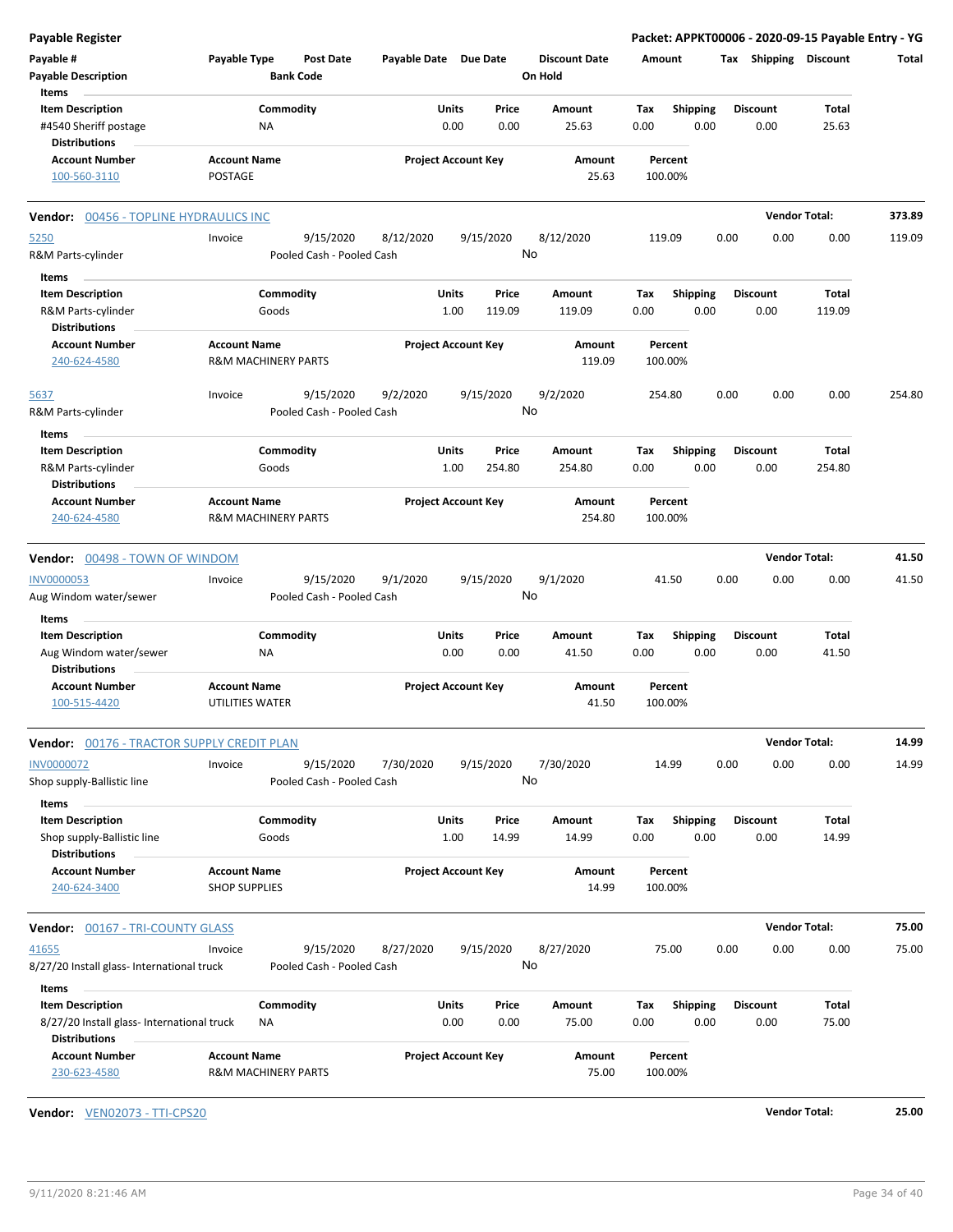| Payable Register                                                                               |                                          |                                      |                                        |       |                            |                                 |             |                         |      |                         |                      | Packet: APPKT00006 - 2020-09-15 Payable Entry - YG |
|------------------------------------------------------------------------------------------------|------------------------------------------|--------------------------------------|----------------------------------------|-------|----------------------------|---------------------------------|-------------|-------------------------|------|-------------------------|----------------------|----------------------------------------------------|
| Payable #<br><b>Payable Description</b>                                                        | Payable Type                             | <b>Post Date</b><br><b>Bank Code</b> |                                        |       | Payable Date Due Date      | <b>Discount Date</b><br>On Hold | Amount      |                         |      | Tax Shipping Discount   |                      | Total                                              |
| <b>INV0000054</b><br>B Arie registration Child Safety conference                               | Invoice                                  | 9/15/2020                            | 9/3/2020<br>Pooled Cash - Pooled Cash  |       | 9/15/2020                  | 9/3/2020<br>No                  |             | 25.00                   | 0.00 | 0.00                    | 0.00                 | 25.00                                              |
| Items                                                                                          |                                          |                                      |                                        |       |                            |                                 |             |                         |      |                         |                      |                                                    |
| <b>Item Description</b><br>B Arie registration Child Safety conference<br><b>Distributions</b> |                                          | Commodity<br>ΝA                      |                                        | Units | Price<br>0.00<br>0.00      | Amount<br>25.00                 | Tax<br>0.00 | <b>Shipping</b><br>0.00 |      | <b>Discount</b><br>0.00 | Total<br>25.00       |                                                    |
| <b>Account Number</b>                                                                          | <b>Account Name</b>                      |                                      |                                        |       | <b>Project Account Key</b> | Amount                          |             | Percent                 |      |                         |                      |                                                    |
| 100-665-4280                                                                                   |                                          | IN/OUT CO.TRAVEL/TRAINING-F.C.S.     |                                        |       |                            | 25.00                           | 100.00%     |                         |      |                         |                      |                                                    |
| <b>Vendor:</b> 00310 - TYLER TECHNOLOGIES, INC.                                                |                                          |                                      |                                        |       |                            |                                 |             |                         |      |                         | <b>Vendor Total:</b> | 1,769.18                                           |
| 020-25952<br>Judge's Edition- Co Ct@Law                                                        | Invoice                                  | 9/15/2020                            | 8/19/2020<br>Pooled Cash - Pooled Cash |       | 9/15/2020                  | 8/19/2020<br>No                 | 1,769.18    |                         | 0.00 | 0.00                    | 0.00                 | 1,769.18                                           |
| Items                                                                                          |                                          |                                      |                                        |       |                            |                                 |             |                         |      |                         |                      |                                                    |
| <b>Item Description</b><br>Judge's Edition- Co Ct@Law<br><b>Distributions</b>                  |                                          | Commodity<br>ΝA                      |                                        | Units | Price<br>0.00<br>0.00      | Amount<br>1,769.18              | Tax<br>0.00 | <b>Shipping</b><br>0.00 |      | <b>Discount</b><br>0.00 | Total<br>1,769.18    |                                                    |
| <b>Account Number</b><br>100-410-5740                                                          | <b>Account Name</b><br><b>TECHNOLOGY</b> |                                      |                                        |       | <b>Project Account Key</b> | Amount<br>1,769.18              | 100.00%     | Percent                 |      |                         |                      |                                                    |
| Vendor: 00539 - U.S. BANK CORPORATE TRUST                                                      |                                          |                                      |                                        |       |                            |                                 |             |                         |      |                         | <b>Vendor Total:</b> | 218,005.18                                         |
| <b>FAN200803FCMJ</b>                                                                           | Invoice                                  | 9/15/2020                            | 9/1/2020                               |       | 9/15/2020                  | 9/1/2020                        | 81,503.75   |                         | 0.00 | 0.00                    | 0.00                 | 81,503.75                                          |
| Aug prisoner housing Main jail                                                                 |                                          |                                      | Pooled Cash - Pooled Cash              |       |                            | No                              |             |                         |      |                         |                      |                                                    |
| Items                                                                                          |                                          |                                      |                                        |       |                            |                                 |             |                         |      |                         |                      |                                                    |
| <b>Item Description</b><br>Aug prisoner housing Main jail<br><b>Distributions</b>              |                                          | Commodity<br>ΝA                      |                                        | Units | Price<br>0.00<br>0.00      | Amount<br>81,503.75             | Tax<br>0.00 | <b>Shipping</b><br>0.00 |      | <b>Discount</b><br>0.00 | Total<br>81,503.75   |                                                    |
| <b>Account Number</b><br>100-565-3800                                                          | <b>Account Name</b>                      | PRISONER HOUSING                     |                                        |       | <b>Project Account Key</b> | Amount<br>81,503.75             | 100.00%     | Percent                 |      |                         |                      |                                                    |
| FAN200804FCSA<br>Aug prisoner housing S Annex                                                  | Invoice                                  | 9/15/2020                            | 9/1/2020<br>Pooled Cash - Pooled Cash  |       | 9/15/2020                  | 9/1/2020<br>No                  | 136,017.50  |                         | 0.00 | 0.00                    | 0.00                 | 136,017.50                                         |
| Items                                                                                          |                                          |                                      |                                        |       |                            |                                 |             |                         |      |                         |                      |                                                    |
| <b>Item Description</b>                                                                        |                                          | Commodity                            |                                        | Units | Price                      | Amount                          | Тах         | <b>Shipping</b>         |      | <b>Discount</b>         | Total                |                                                    |
| Aug prisoner housing S Annex<br><b>Distributions</b>                                           |                                          | ΝA                                   |                                        |       | 0.00<br>0.00               | 136,017.50                      | 0.00        | 0.00                    |      | 0.00                    | 136,017.50           |                                                    |
| <b>Account Number</b><br>100-565-3800                                                          | <b>Account Name</b>                      | PRISONER HOUSING                     |                                        |       | <b>Project Account Key</b> | Amount<br>136,017.50            | 100.00%     | Percent                 |      |                         |                      |                                                    |
| <b>FAN200814FCMT</b>                                                                           | Invoice                                  | 9/15/2020                            | 8/31/2020                              |       | 9/15/2020                  | 8/31/2020<br>No                 | 206.43      |                         | 0.00 | 0.00                    | 0.00                 | 206.43                                             |
| Aug prisoner medical transport                                                                 |                                          |                                      | Pooled Cash - Pooled Cash              |       |                            |                                 |             |                         |      |                         |                      |                                                    |
| Items<br><b>Item Description</b>                                                               |                                          | Commodity                            |                                        | Units | Price                      | Amount                          | Tax         | <b>Shipping</b>         |      | <b>Discount</b>         | Total                |                                                    |
| Aug prisoner medical transport<br><b>Distributions</b>                                         |                                          | <b>NA</b>                            |                                        |       | 0.00<br>0.00               | 206.43                          | 0.00        | 0.00                    |      | 0.00                    | 206.43               |                                                    |
| <b>Account Number</b><br>100-565-4000                                                          | <b>Account Name</b>                      | PRISONER TRANSPORT/GUARD             |                                        |       | <b>Project Account Key</b> | Amount<br>206.43                | 100.00%     | Percent                 |      |                         |                      |                                                    |
| <b>FAN200815FCGT</b><br>Aug guard hours                                                        | Invoice                                  | 9/15/2020                            | 8/31/2020<br>Pooled Cash - Pooled Cash |       | 9/15/2020                  | 8/31/2020<br>No                 | 277.50      |                         | 0.00 | 0.00                    | 0.00                 | 277.50                                             |
|                                                                                                |                                          |                                      |                                        |       |                            |                                 |             |                         |      |                         |                      |                                                    |
| Items<br><b>Item Description</b><br>Aug guard hours                                            |                                          | Commodity<br>ΝA                      |                                        | Units | Price<br>0.00<br>0.00      | Amount<br>277.50                | Tax<br>0.00 | <b>Shipping</b><br>0.00 |      | <b>Discount</b><br>0.00 | Total<br>277.50      |                                                    |
| <b>Distributions</b><br><b>Account Number</b><br>100-565-4000                                  | <b>Account Name</b>                      | PRISONER TRANSPORT/GUARD             |                                        |       | <b>Project Account Key</b> | Amount<br>277.50                | 100.00%     | Percent                 |      |                         |                      |                                                    |
| <b>Vendor:</b> 00521 - UPRIGHT INDUSTRIAL GROUP, INC                                           |                                          |                                      |                                        |       |                            |                                 |             |                         |      |                         | <b>Vendor Total:</b> | 1,065.00                                           |
| <u> 2895</u><br>8/31/20 Scaffold                                                               | Invoice                                  | 9/15/2020                            | 8/31/2020<br>Pooled Cash - Pooled Cash |       | 9/15/2020                  | 8/31/2020<br>No                 | 1,065.00    |                         | 0.00 | 0.00                    | 0.00                 | 1,065.00                                           |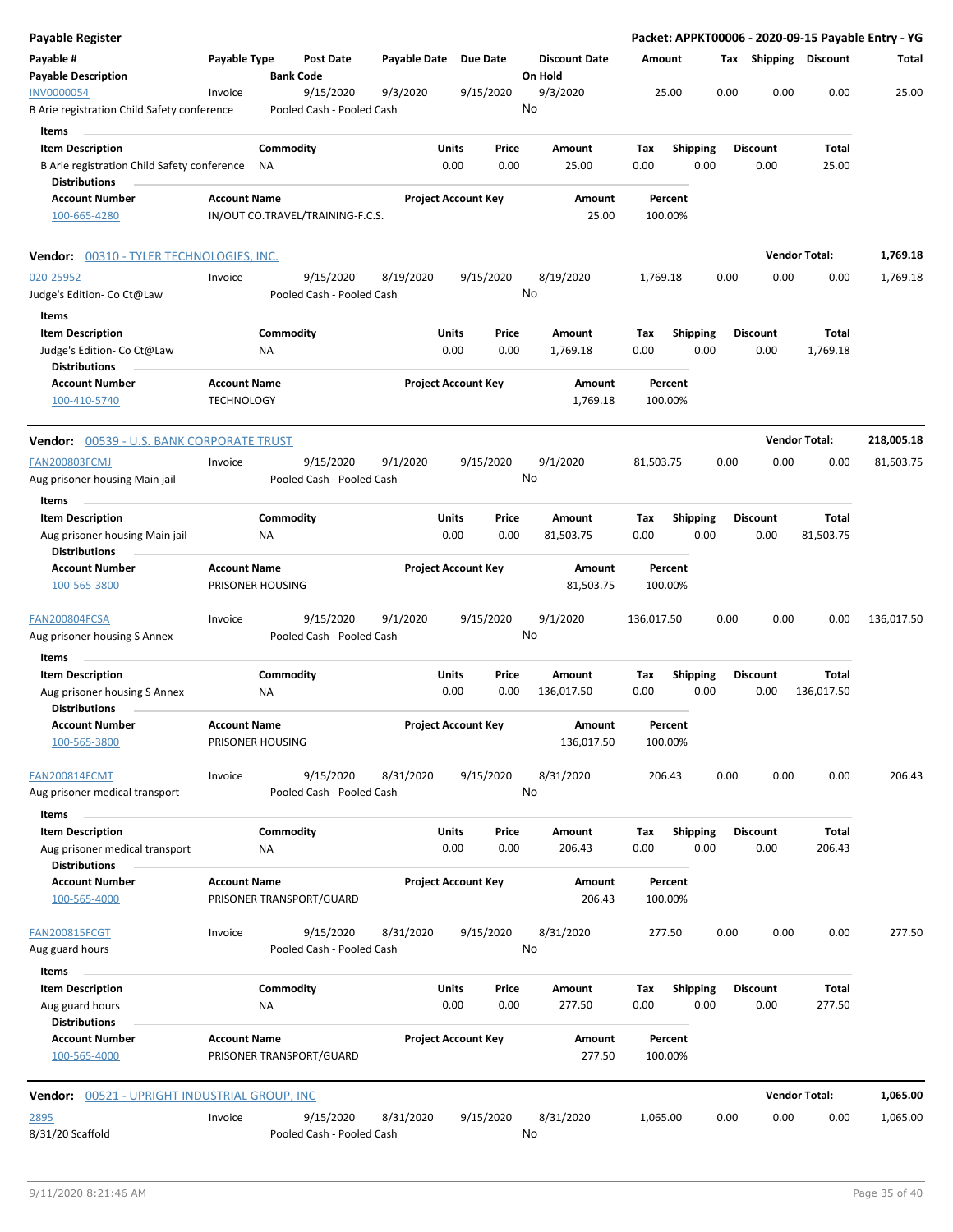| <b>Payable Register</b>                                                           |                                                      |                       |                                       |                                 |                    |                         |                         | Packet: APPKT00006 - 2020-09-15 Payable Entry - YG |        |
|-----------------------------------------------------------------------------------|------------------------------------------------------|-----------------------|---------------------------------------|---------------------------------|--------------------|-------------------------|-------------------------|----------------------------------------------------|--------|
| Payable #<br><b>Payable Description</b>                                           | Payable Type<br><b>Post Date</b><br><b>Bank Code</b> | Payable Date Due Date |                                       | <b>Discount Date</b><br>On Hold | Amount             |                         | Tax Shipping Discount   |                                                    | Total  |
| Items<br><b>Item Description</b><br>8/31/20 Scaffold                              | Commodity<br><b>NA</b>                               |                       | Units<br>Price<br>0.00<br>0.00        | Amount<br>1,065.00              | Tax<br>0.00        | <b>Shipping</b><br>0.00 | <b>Discount</b><br>0.00 | Total<br>1,065.00                                  |        |
| <b>Distributions</b>                                                              |                                                      |                       |                                       |                                 |                    |                         |                         |                                                    |        |
| <b>Account Number</b><br>680-668-1650                                             | <b>Account Name</b><br><b>CONSTRUCTION</b>           |                       | <b>Project Account Key</b>            | Amount<br>1,065.00              | Percent<br>100.00% |                         |                         |                                                    |        |
| Vendor: VEN02074 - Vandeventer, Vickie                                            |                                                      |                       |                                       |                                 |                    |                         |                         | <b>Vendor Total:</b>                               | 34.27  |
| <b>INV0000055</b><br>7/20-8/24/20 travel 59.6 miles                               | 9/15/2020<br>Invoice<br>Pooled Cash - Pooled Cash    | 8/24/2020             | 9/15/2020                             | 8/24/2020<br>No                 | 34.27              | 0.00                    | 0.00                    | 0.00                                               | 34.27  |
| Items                                                                             |                                                      |                       |                                       |                                 |                    |                         |                         |                                                    |        |
| <b>Item Description</b><br>7/20-8/24/20 travel 59.6 miles<br><b>Distributions</b> | Commodity<br>ΝA                                      |                       | Units<br>Price<br>0.00<br>0.00        | Amount<br>34.27                 | Tax<br>0.00        | Shipping<br>0.00        | <b>Discount</b><br>0.00 | Total<br>34.27                                     |        |
| <b>Account Number</b><br>100-403-4270                                             | <b>Account Name</b><br>OUT OF COUNTY TRAVEL/TRAINING |                       | <b>Project Account Key</b>            | Amount<br>34.27                 | Percent<br>100.00% |                         |                         |                                                    |        |
| Vendor: 00104 - WEX BANK                                                          |                                                      |                       |                                       |                                 |                    |                         |                         | <b>Vendor Total:</b>                               | 31.25  |
| 67236509<br>Aug transport gas                                                     | 9/15/2020<br>Invoice<br>Pooled Cash - Pooled Cash    | 9/1/2020              | 9/15/2020                             | 9/1/2020<br>No                  | 31.25              | 0.00                    | 0.00                    | 0.00                                               | 31.25  |
| Items<br><b>Item Description</b>                                                  | Commodity                                            |                       | Units<br>Price                        | Amount                          | Tax                |                         | <b>Discount</b>         | Total                                              |        |
| Aug transport gas<br><b>Distributions</b>                                         | ΝA                                                   |                       | 0.00<br>0.00                          | 31.25                           | 0.00               | <b>Shipping</b><br>0.00 | 0.00                    | 31.25                                              |        |
| <b>Account Number</b><br>100-560-4280                                             | <b>Account Name</b><br>PRISONER TRANSPORT            |                       | <b>Project Account Key</b>            | Amount<br>31.25                 | Percent<br>100.00% |                         |                         |                                                    |        |
| <b>Vendor: 00447 - WHITE SHED WATER SUPPLY CORP.</b>                              |                                                      |                       |                                       |                                 |                    |                         |                         | <b>Vendor Total:</b>                               | 49.87  |
| <b>INV0000076</b><br>Lake Fannin water                                            | 9/15/2020<br>Invoice<br>Pooled Cash - Pooled Cash    | 9/2/2020              | 9/15/2020                             | 9/2/2020<br>No                  | 49.87              | 0.00                    | 0.00                    | 0.00                                               | 49.87  |
| Items<br><b>Item Description</b>                                                  | Commodity                                            |                       | Units<br>Price                        | Amount                          | Tax                | <b>Shipping</b>         | <b>Discount</b>         | Total                                              |        |
| Lake Fannin water<br><b>Distributions</b>                                         | ΝA                                                   |                       | 0.00<br>0.00                          | 49.87                           | 0.00               | 0.00                    | 0.00                    | 49.87                                              |        |
| <b>Account Number</b><br>850-520-4420                                             | <b>Account Name</b><br>UTILITIES WATER               |                       | <b>Project Account Key</b>            | Amount<br>49.87                 | Percent<br>100.00% |                         |                         |                                                    |        |
| <b>Vendor: 00486 - WOODSON, MARY ANN CSR, RPR</b>                                 |                                                      |                       |                                       |                                 |                    |                         |                         | <b>Vendor Total:</b>                               | 110.00 |
| <b>INV0000056</b><br>7/1/20 #20571-A transcript                                   | Invoice<br>9/15/2020<br>Pooled Cash - Pooled Cash    | 7/1/2020              | 9/15/2020                             | 7/1/2020<br>No                  | 110.00             | 0.00                    | 0.00                    | 0.00                                               | 110.00 |
| Items                                                                             |                                                      |                       |                                       |                                 |                    |                         |                         |                                                    |        |
| <b>Item Description</b><br>7/1/20 #20571-A transcript                             | Commodity<br>Service                                 |                       | <b>Units</b><br>Price<br>0.00<br>0.00 | Amount<br>110.00                | Tax<br>0.00        | <b>Shipping</b><br>0.00 | <b>Discount</b><br>0.00 | Total<br>110.00                                    |        |
| <b>Distributions</b><br><b>Account Number</b><br>100-475-4380                     | <b>Account Name</b><br>CT.REPORTER-TRANSCRIPTS       |                       | <b>Project Account Key</b>            | <b>Amount</b><br>110.00         | Percent<br>100.00% |                         |                         |                                                    |        |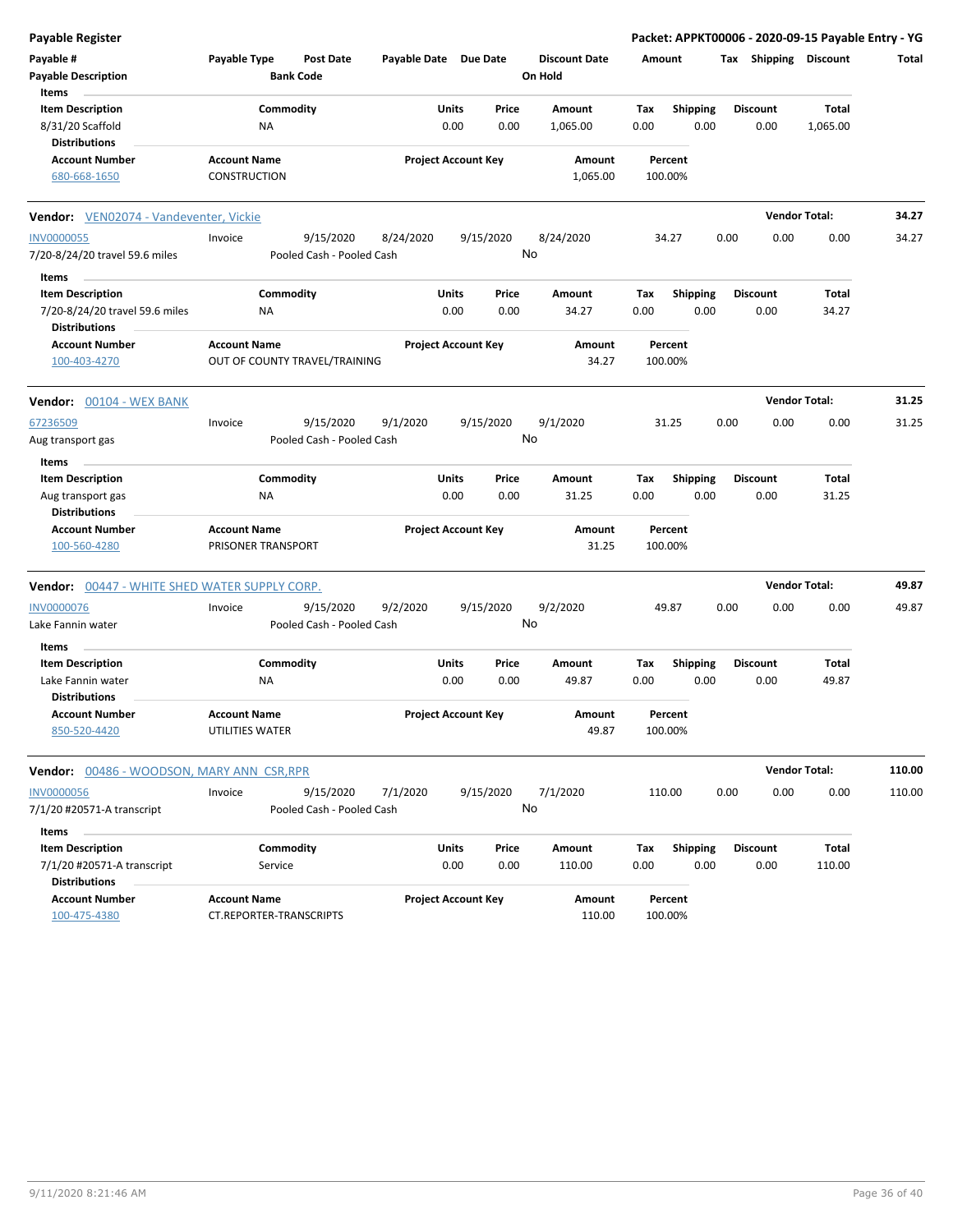## Payable Summary

| Type    | Count               | Gross           | Тах  | <b>Shipping</b> | <b>Discount</b> | Total      | <b>Manual Payment</b> | <b>Balance</b> |
|---------|---------------------|-----------------|------|-----------------|-----------------|------------|-----------------------|----------------|
| Invoice | 188                 | 393.<br>.765.80 | 0.00 | 270.92          | 0.00            | 394.036.72 | 0.00                  | 394.036.72     |
|         | <b>Grand Total:</b> | 393.765.80      | 0.00 | 270.92          | 0.00            | 394,036.72 | 0.00                  | 394,036.72     |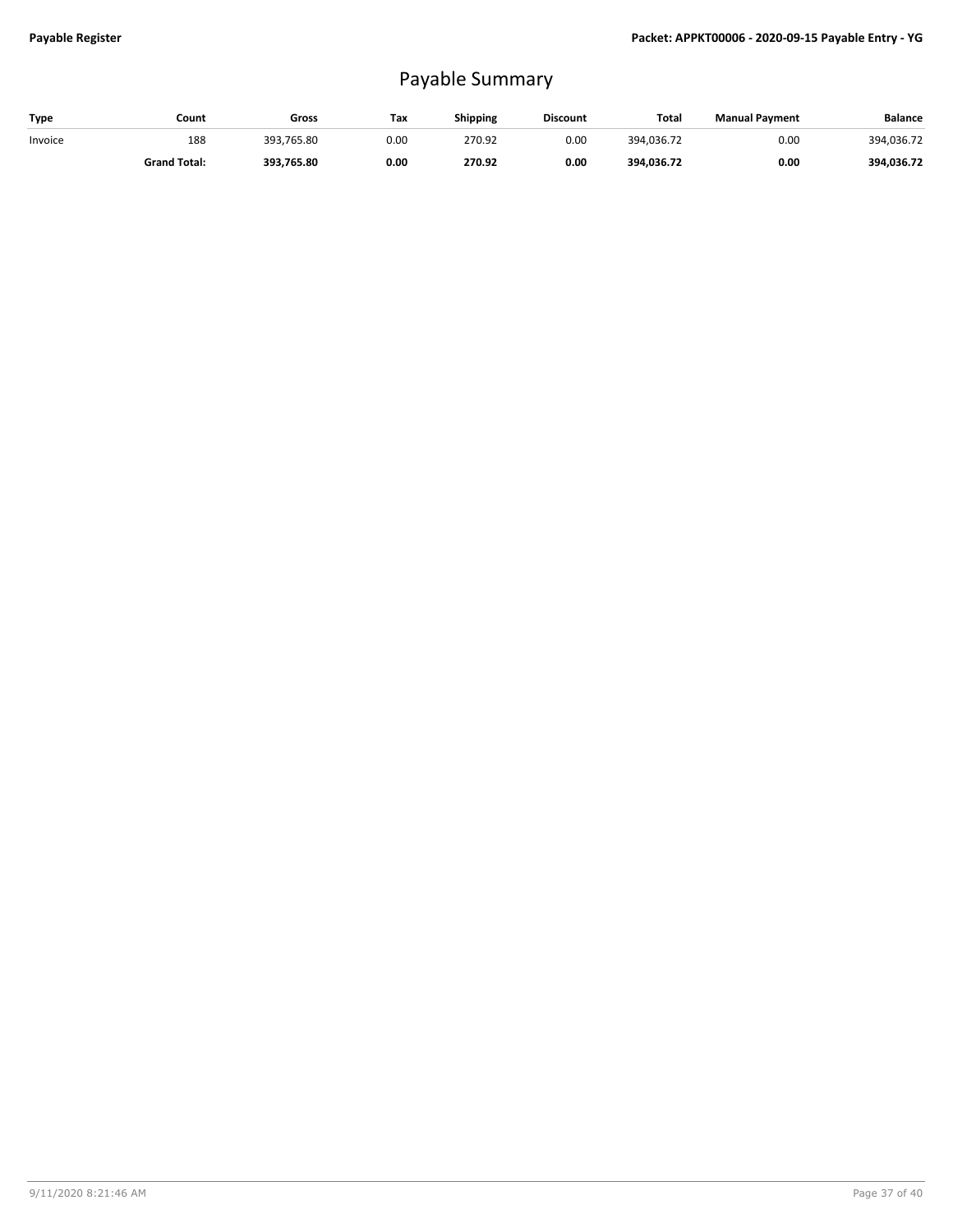## **Account Summary**

| Account                      | Name                                         | Amount            |
|------------------------------|----------------------------------------------|-------------------|
| 100-403-4270                 | OUT OF COUNTY TRAVEL/TRAINING                | 34.27             |
| 100-404-3100                 | <b>ELECTION SUPPLIES</b>                     | 1,295.62          |
| 100-404-3110                 | <b>POSTAGE</b>                               | 64.20             |
| 100-409-4300                 | <b>BIDS &amp; NOTICES</b>                    | 380.65            |
| 100-410-3150                 | <b>COPIER RENTAL</b>                         | 5.22              |
| 100-410-4240                 | <b>INDIGENT ATTORNEY FEES</b>                | 2,250.00          |
| 100-410-5740                 | <b>TECHNOLOGY</b>                            | 1,769.18          |
| 100-425-4660                 | <b>AUTOPSIES</b>                             | 606.25            |
| 100-435-4340                 | APPEAL COURT TRANSCRIPTS                     | 148.50            |
| 100-435-4360                 | <b>ATTORNEY FEES- CPS CASES</b>              | 12,567.30         |
| 100-435-4370                 | <b>ATTORNEY FEES</b>                         | 6,404.90          |
| 100-435-4420                 | OTHER PROFESSIONAL SERV.                     | 968.75            |
| 100-456-4210                 | <b>INTERNET</b>                              | 81.95             |
| 100-456-5910                 | <b>ONLINE RESEARCH</b>                       | 91.00             |
| 100-475-3100                 | OFFICE SUPPLIES                              | 1,785.00          |
| 100-475-3150                 | <b>COPIER EXPENSE</b>                        | 17.27             |
| 100-475-4270                 | OUT OF COUNTY TRAVEL/TRAINING                | 25.00             |
| 100-475-4380                 | <b>CT.REPORTER-TRANSCRIPTS</b>               | 110.00            |
| 100-475-5910                 | <b>ONLINE RESEARCH</b>                       | 384.00            |
| 100-499-2251                 | LEONARD OFFICE TRAVEL                        | 73.60             |
| 100-499-3150                 | <b>COPIER EXPENSE</b>                        | 5.68              |
| 100-503-1070                 | SALARY PART-TIME TECHNICIAN                  | 900.00            |
| 100-510-3110                 | <b>POSTAGE</b>                               | 165.26            |
| 100-510-3150<br>100-510-4430 | <b>COPIER RENTAL</b><br><b>TRASH PICK-UP</b> | 238.25<br>84.26   |
| <u>100-511-2251</u>          | <b>JANITOR TRAVEL</b>                        | 26.22             |
| 100-511-4410                 | UTILITIES GAS                                | 53.14             |
| 100-511-4420                 | UTILITIES WATER                              | 57.08             |
| 100-511-4430                 | <b>TRASH PICK-UP SERVICE</b>                 | 42.13             |
| 100-512-4420                 | UTILITIES WATER                              | 57.08             |
| 100-512-4500                 | <b>R&amp;M BUILDING</b>                      | 70.00             |
| 100-513-3110                 | <b>POSTAGE</b>                               | 77.75             |
| 100-513-3150                 | <b>COPIER RENTAL</b>                         | 1.46              |
| 100-513-4420                 | UTILITIES WATER                              | 106.45            |
| 100-513-4430                 | <b>TRASH PICKUP SERVICE</b>                  | 84.26             |
| 100-513-4500                 | <b>R&amp;M BUILDING</b>                      | 95.00             |
| 100-515-4410                 | UTILITIES GAS                                | 51.31             |
| 100-515-4420                 | UTILITIES WATER                              | 41.50             |
| 100-515-4502                 | LAWN MAINTENANCE                             | 60.00             |
| 100-516-2251                 | <b>JANITOR TRAVEL</b>                        | 32.20             |
| 100-516-4420                 | UTILITIES WATER                              | 57.08             |
| <u>100-518-4400</u>          | UTILITIES ELECTRICITY                        | 9,528.68          |
| 100-518-4410                 | UTILITIES GAS                                | 76.12             |
| 100-518-4420                 | UTILITIES WATER                              | 1,424.47          |
| 100-518-4430                 | <b>TRASH PICKUP SERVICE</b>                  | 167.62            |
| <u>100-518-4500</u>          | <b>R &amp; M BUILDING</b>                    | 1.99              |
| <u>100-518-4501</u>          | PEST CONTROL                                 | 90.00             |
| 100-551-5910                 | <b>ONLINE RESEARCH</b>                       | 50.00             |
| 100-560-2500                 | <b>EMPLOYEE PHYSICALS</b>                    | 125.00            |
| 100-560-3100                 | OFFICE SUPPLIES<br>POSTAGE                   | 90.78<br>25.63    |
| 100-560-3110                 | AUTO EXPENSE GAS & OIL                       |                   |
| 100-560-3300<br>100-560-4280 | PRISONER TRANSPORT                           | 4,884.54<br>31.25 |
| 100-560-4420                 | UTILITIES WATER                              | 140.34            |
| 100-560-4430                 | SHERIFF TRASH PICKUP                         | 116.54            |
| 100-560-4540                 | R & M AUTOMOBILES                            | 315.29            |
| 100-560-5720                 | OFFICE EQUIPMENT                             | 778.73            |
| 100-565-3800                 | PRISONER HOUSING                             | 217,521.25        |
| 100-565-4000                 | PRISONER TRANSPORT/GUARD                     | 483.93            |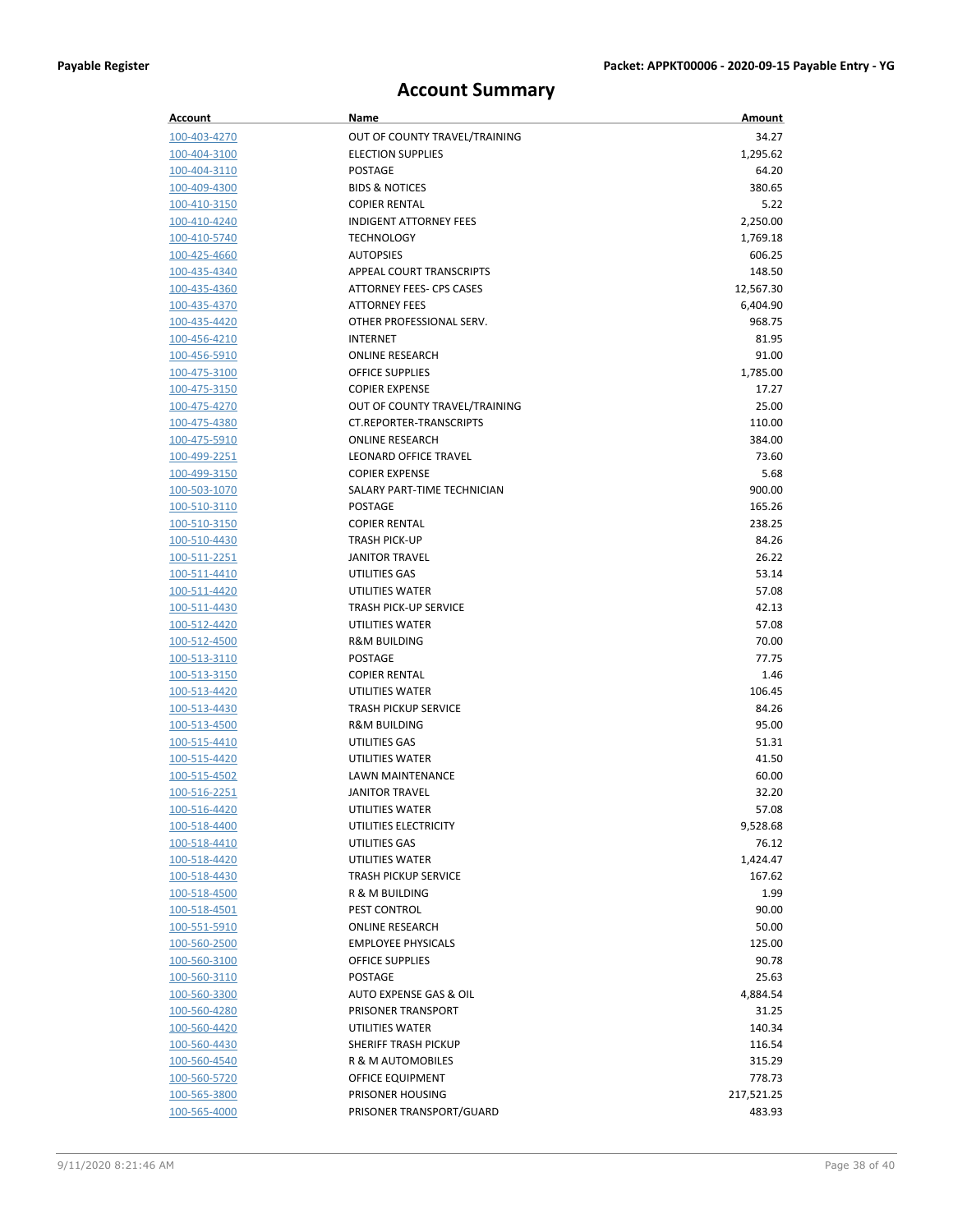## **Account Summary**

| Account             | Name                                  |        | Amount     |
|---------------------|---------------------------------------|--------|------------|
| 100-565-4050        | PRISONER MEDICAL                      |        | 300.00     |
| 100-590-3150        | <b>COPIER RENTAL</b>                  |        | 1.83       |
| 100-640-4410        | UTILITIES GAS                         |        | 50.44      |
| 100-640-4420        | UTILITIES WATER                       |        | 300.66     |
| 100-640-4430        | <b>TRASH PICK-UP</b>                  |        | 42.13      |
| <u>100-641-1020</u> | SALARY APPOINTED OFFICIAL             |        | 200.00     |
| 100-665-3150        | <b>COPIER RENTAL</b>                  |        | 4.71       |
| 100-665-4280        | IN/OUT CO.TRAVEL/TRAINING-F.C.S.      |        | 172.20     |
| 100-696-4920        | <b>INDIGENT BURIAL</b>                |        | 500.00     |
|                     |                                       | Total: | 268,792.90 |
|                     |                                       |        |            |
| Account             | Name                                  |        | Amount     |
| 210-621-3400        | <b>SHOP SUPPLIES</b>                  |        | 170.13     |
| 210-621-3410        | R&B MAT. ROCK & GRAVEL                |        | 1,770.24   |
| 210-621-4200        | UTILITY TELEPHONE                     |        | 63.50      |
| 210-621-4210        | <b>INTERNET</b>                       |        | 173.25     |
| 210-621-4570        | R&M MACHINERY GAS & OIL               |        | 1,959.78   |
| 210-621-4580        | <b>R&amp;M MACHINERY PARTS</b>        |        | 1,417.16   |
| 210-621-4590        | R&M MACH. TIRES & TUBES               |        | 200.00     |
|                     |                                       | Total: | 5,754.06   |
|                     |                                       |        |            |
| Account             | Name                                  |        | Amount     |
| 220-622-3400        | <b>SHOP SUPPLIES</b>                  |        | 26.96      |
| 220-622-3410        | R&B MAT. ROCK & GRAVEL                |        | 355.54     |
| 220-622-3430        | R&B MAT. HARDWARE & LUMBER            |        | 30.32      |
| 220-622-3440        | R&B MAT. ASPHALT/RD OIL               |        | 9,000.00   |
| 220-622-3950        | <b>UNIFORMS</b>                       |        | 247.87     |
| 220-622-4410        | UTILITY GAS                           |        | 63.86      |
| 220-622-4420        | UTILITY WATER                         |        | 80.24      |
| 220-622-4570        | R&M MACHINERY GAS & OIL               |        | 7,253.00   |
| 220-622-4580        | <b>R&amp;M MACHINERY PARTS</b>        |        | 881.20     |
| 220-999-9999        | UNDESIGNATED EXPENSE                  |        | 81.95      |
|                     |                                       | Total: | 18,020.94  |
|                     |                                       |        |            |
| Account             | Name                                  |        | Amount     |
| 221-622-3410        | R & B MAT. ROCK & GRAVEL              |        | 11,047.58  |
|                     |                                       | Total: | 11,047.58  |
| Account             | <b>Name</b>                           |        | Amount     |
| 230-623-3410        | <b>R&amp;B MAT. ROCK &amp; GRAVEL</b> |        | 11,047.59  |
| 230-623-3430        | R&B MAT. HARDWARE & LUMBER            |        | 31.62      |
| 230-623-4210        | <b>INTERNET</b>                       |        | 81.95      |
| 230-623-4420        | <b>UTILITY WATER</b>                  |        | 32.21      |
| 230-623-4570        | R&M MACHINERY GAS & OIL               |        | 8,607.19   |
| 230-623-4580        | <b>R&amp;M MACHINERY PARTS</b>        |        | 7,453.66   |
|                     |                                       | Total: | 27,254.22  |
|                     |                                       |        |            |
| Account             | Name                                  |        | Amount     |
| 231-623-3410        | R&B MAT. ROCK & GRAVEL                |        | 328.00     |
| 231-626-4580        | <b>R&amp;M MACHINERY PARTS</b>        |        | 2,187.03   |
|                     |                                       | Total: | 2,515.03   |
|                     |                                       |        |            |